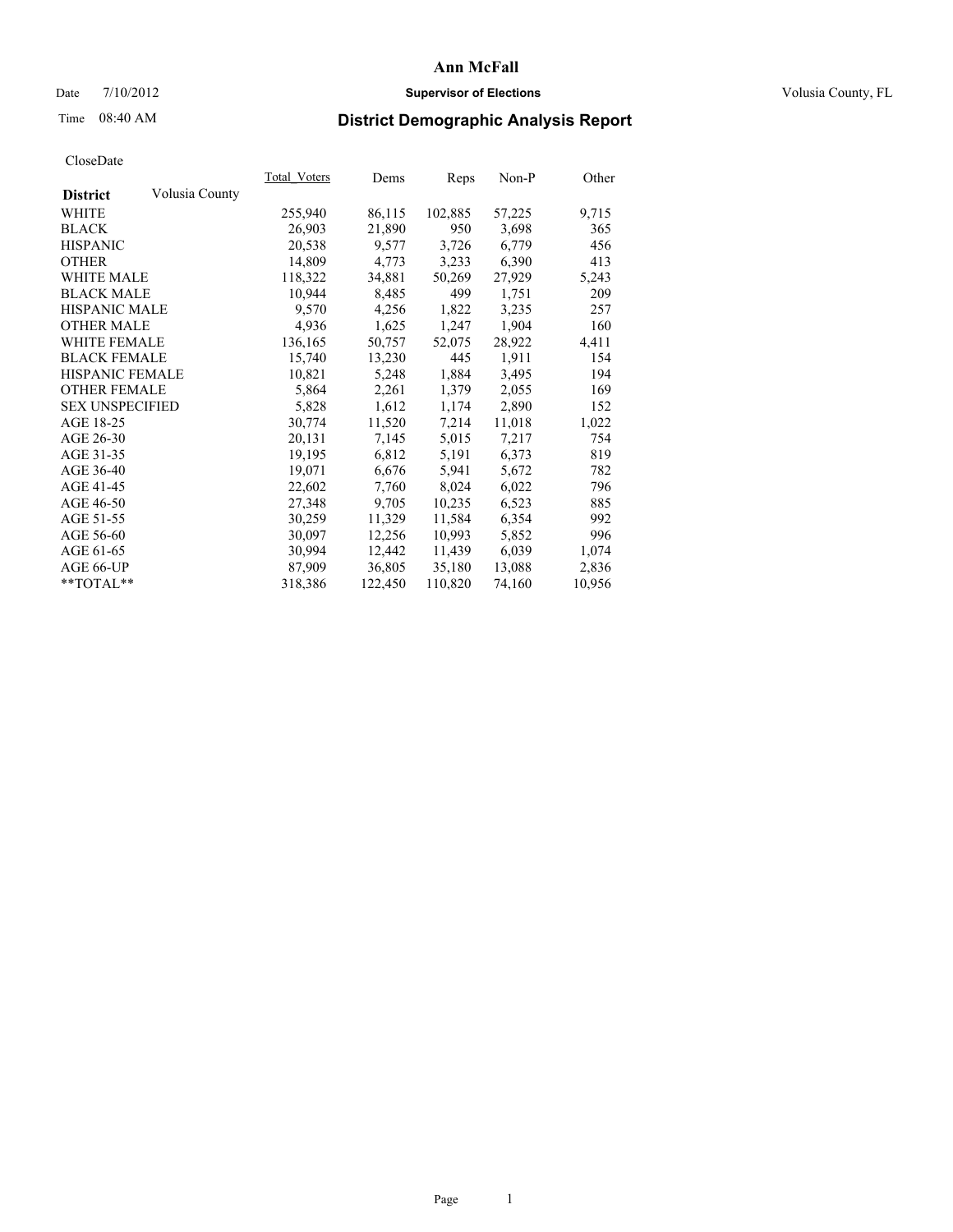## Date  $7/10/2012$  **Supervisor of Elections** Volusia County, FL

# Time 08:40 AM **District Demographic Analysis Report**

|                        |                           | Total Voters | Dems   | <b>Reps</b> | Non-P  | Other |
|------------------------|---------------------------|--------------|--------|-------------|--------|-------|
| <b>District</b>        | County Council District 1 |              |        |             |        |       |
| WHITE                  |                           | 50,282       | 16,306 | 21,730      | 10,079 | 2,167 |
| <b>BLACK</b>           |                           | 4,458        | 3,618  | 165         | 609    | 66    |
| <b>HISPANIC</b>        |                           | 3,727        | 1,609  | 684         | 1,333  | 101   |
| <b>OTHER</b>           |                           | 2,750        | 834    | 688         | 1,134  | 94    |
| WHITE MALE             |                           | 22,944       | 6,498  | 10,442      | 4,842  | 1,162 |
| <b>BLACK MALE</b>      |                           | 1,780        | 1,383  | 76          | 285    | 36    |
| <b>HISPANIC MALE</b>   |                           | 1,671        | 700    | 326         | 598    | 47    |
| <b>OTHER MALE</b>      |                           | 911          | 287    | 264         | 325    | 35    |
| <b>WHITE FEMALE</b>    |                           | 27,090       | 9,735  | 11,183      | 5,176  | 996   |
| <b>BLACK FEMALE</b>    |                           | 2,640        | 2,209  | 87          | 316    | 28    |
| HISPANIC FEMALE        |                           | 2,031        | 897    | 354         | 727    | 53    |
| <b>OTHER FEMALE</b>    |                           | 1,053        | 385    | 260         | 372    | 36    |
| <b>SEX UNSPECIFIED</b> |                           | 1,097        | 273    | 275         | 514    | 35    |
| AGE 18-25              |                           | 5,898        | 1,843  | 1,628       | 2,169  | 258   |
| AGE 26-30              |                           | 3,761        | 1,214  | 1,069       | 1,322  | 156   |
| AGE 31-35              |                           | 3,793        | 1,241  | 1,193       | 1,166  | 193   |
| AGE 36-40              |                           | 3,621        | 1,163  | 1,273       | 998    | 187   |
| AGE 41-45              |                           | 4,441        | 1,438  | 1,723       | 1,100  | 180   |
| AGE 46-50              |                           | 5,244        | 1,718  | 2,195       | 1,140  | 191   |
| AGE 51-55              |                           | 5,651        | 2,024  | 2,339       | 1,084  | 204   |
| AGE 56-60              |                           | 5,665        | 2,241  | 2,208       | 991    | 225   |
| AGE 61-65              |                           | 5,908        | 2,348  | 2,374       | 955    | 231   |
| AGE 66-UP              |                           | 17,265       | 7,154  | 7,270       | 2,238  | 603   |
| **TOTAL**              |                           | 61,247       | 22,384 | 23,272      | 13,163 | 2,428 |
|                        |                           |              |        |             |        |       |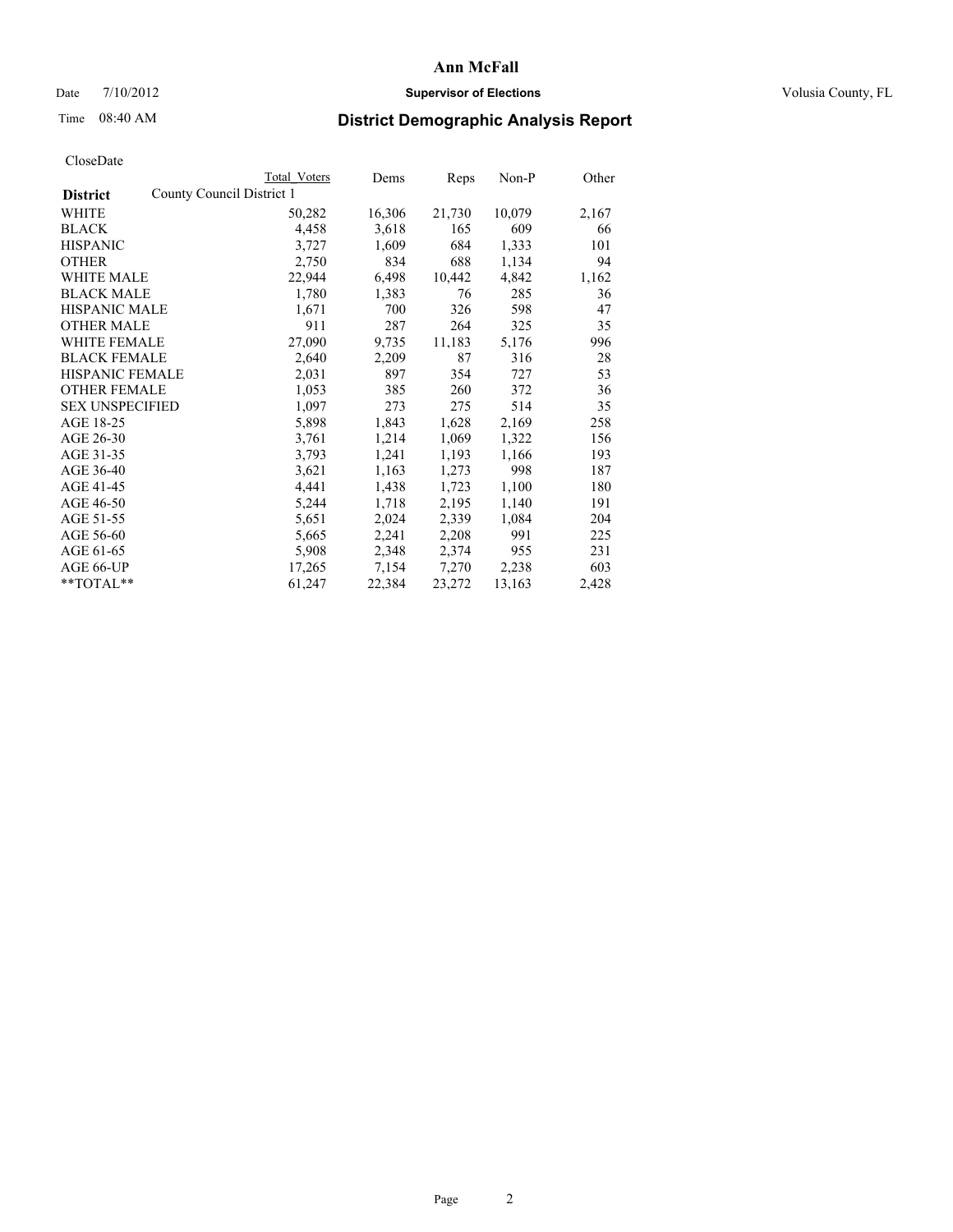## Date  $7/10/2012$  **Supervisor of Elections** Volusia County, FL

## Time 08:40 AM **District Demographic Analysis Report**

|                                              | Total Voters | Dems   | <b>Reps</b> | Non-P  | Other |
|----------------------------------------------|--------------|--------|-------------|--------|-------|
| County Council District 2<br><b>District</b> |              |        |             |        |       |
| WHITE                                        | 48,291       | 17,187 | 18,124      | 11,160 | 1,820 |
| <b>BLACK</b>                                 | 10,002       | 8,351  | 274         | 1,274  | 103   |
| <b>HISPANIC</b>                              | 1,466        | 636    | 314         | 485    | 31    |
| <b>OTHER</b>                                 | 3,140        | 1,152  | 570         | 1,349  | 69    |
| WHITE MALE                                   | 22,466       | 7,027  | 8,943       | 5,463  | 1,033 |
| <b>BLACK MALE</b>                            | 3,944        | 3,190  | 134         | 570    | 50    |
| <b>HISPANIC MALE</b>                         | 699          | 288    | 158         | 232    | 21    |
| <b>OTHER MALE</b>                            | 1,036        | 377    | 220         | 413    | 26    |
| <b>WHITE FEMALE</b>                          | 25,511       | 10,039 | 9,079       | 5,624  | 769   |
| <b>BLACK FEMALE</b>                          | 5,978        | 5,097  | 137         | 691    | 53    |
| <b>HISPANIC FEMALE</b>                       | 756          | 345    | 154         | 247    | 10    |
| <b>OTHER FEMALE</b>                          | 1,261        | 536    | 258         | 437    | 30    |
| <b>SEX UNSPECIFIED</b>                       | 1,248        | 427    | 199         | 591    | 31    |
| AGE 18-25                                    | 6,931        | 3,554  | 1,163       | 2,040  | 174   |
| AGE 26-30                                    | 4,400        | 1,848  | 928         | 1,479  | 145   |
| AGE 31-35                                    | 3,550        | 1,467  | 790         | 1,166  | 127   |
| AGE 36-40                                    | 3,192        | 1,256  | 891         | 944    | 101   |
| AGE 41-45                                    | 3,845        | 1,563  | 1,100       | 1,059  | 123   |
| AGE 46-50                                    | 4,707        | 1,942  | 1,498       | 1,134  | 133   |
| AGE 51-55                                    | 5,565        | 2,377  | 1,889       | 1,129  | 170   |
| AGE 56-60                                    | 5,607        | 2,483  | 1,819       | 1,130  | 175   |
| AGE 61-65                                    | 6,170        | 2,545  | 2,101       | 1,300  | 224   |
| AGE 66-UP                                    | 18,975       | 8,314  | 7,107       | 2,901  | 653   |
| $*$ TOTAL $*$                                | 62,943       | 27,349 | 19,287      | 14,282 | 2,025 |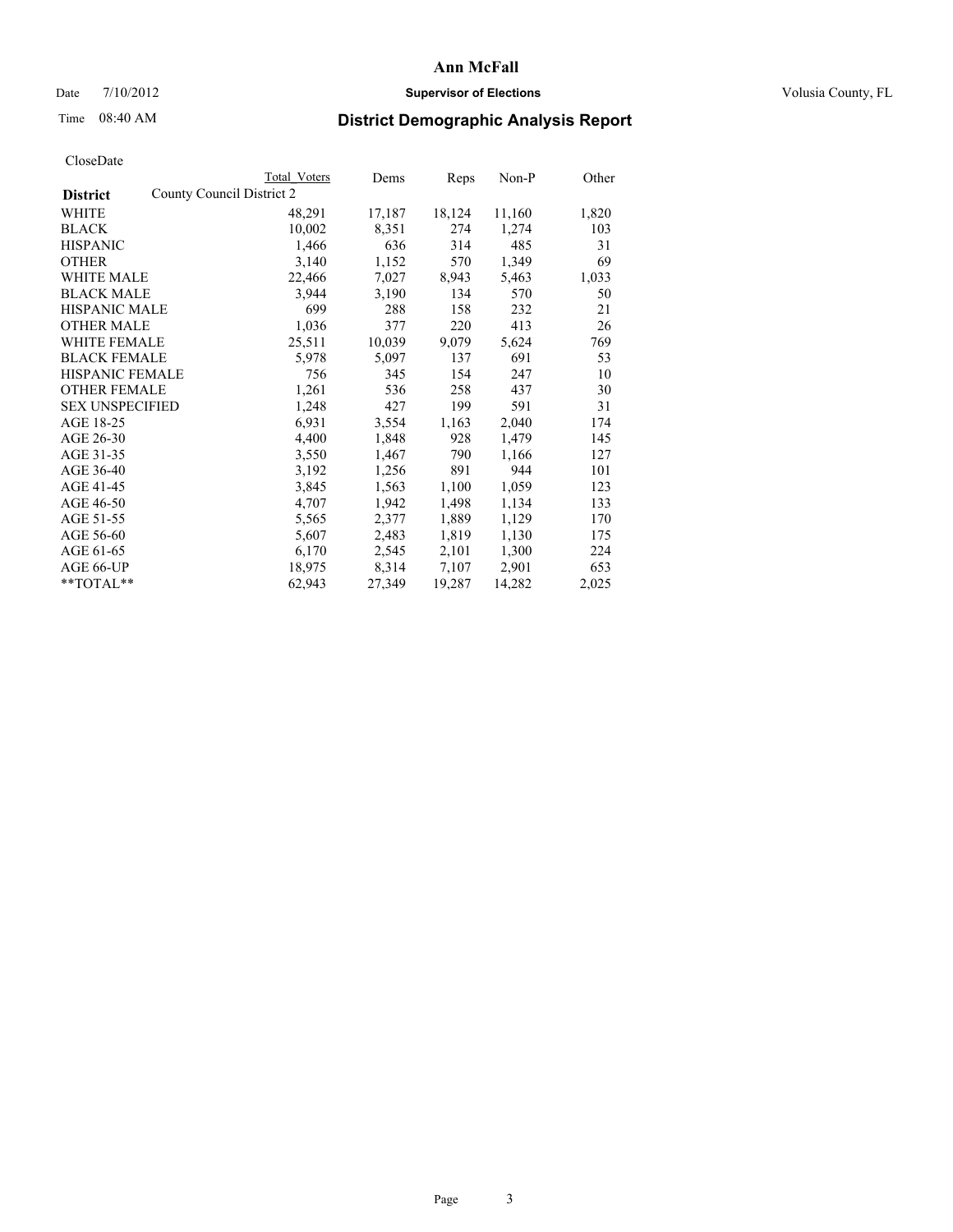## Date  $7/10/2012$  **Supervisor of Elections** Volusia County, FL

# Time 08:40 AM **District Demographic Analysis Report**

| County Council District 3<br><b>District</b><br><b>WHITE</b><br>63,306<br><b>BLACK</b><br>1,926<br>1,054<br><b>HISPANIC</b> | 21,289<br>25,264<br>14,770<br>1,983<br>269<br>1,557<br>76<br>24<br>283<br>397<br>347<br>27<br>693<br>576<br>1,125<br>78<br>7,242<br>8,660<br>12,433<br>1,043<br>648<br>40<br>144<br>17 |
|-----------------------------------------------------------------------------------------------------------------------------|----------------------------------------------------------------------------------------------------------------------------------------------------------------------------------------|
|                                                                                                                             |                                                                                                                                                                                        |
|                                                                                                                             |                                                                                                                                                                                        |
|                                                                                                                             |                                                                                                                                                                                        |
|                                                                                                                             |                                                                                                                                                                                        |
| 2,472<br><b>OTHER</b>                                                                                                       |                                                                                                                                                                                        |
| <b>WHITE MALE</b><br>29,378                                                                                                 |                                                                                                                                                                                        |
| <b>BLACK MALE</b><br>849                                                                                                    |                                                                                                                                                                                        |
| <b>HISPANIC MALE</b><br>474                                                                                                 | 181<br>163<br>115<br>15                                                                                                                                                                |
| 829<br><b>OTHER MALE</b>                                                                                                    | 239<br>230<br>332<br>28                                                                                                                                                                |
| 33,553<br><b>WHITE FEMALE</b>                                                                                               | 12,499<br>12,697<br>7,429<br>928                                                                                                                                                       |
| <b>BLACK FEMALE</b><br>1,065                                                                                                | 899<br>35<br>$\tau$<br>124                                                                                                                                                             |
| <b>HISPANIC FEMALE</b><br>567                                                                                               | 229<br>165<br>162<br>11                                                                                                                                                                |
| <b>OTHER FEMALE</b><br>971                                                                                                  | 343<br>249<br>345<br>34                                                                                                                                                                |
| <b>SEX UNSPECIFIED</b><br>1,072                                                                                             | 256<br>235<br>552<br>29                                                                                                                                                                |
| AGE 18-25<br>5,224                                                                                                          | 1,540<br>1,448<br>2,069<br>167                                                                                                                                                         |
| AGE 26-30<br>3,591                                                                                                          | 1,126<br>1,008<br>1,326<br>131                                                                                                                                                         |
| AGE 31-35<br>3,514                                                                                                          | 1,041<br>1,068<br>1,275<br>130                                                                                                                                                         |
| AGE 36-40<br>3,771                                                                                                          | 1,151<br>1,249<br>1,233<br>138                                                                                                                                                         |
| AGE 41-45<br>4,614                                                                                                          | 1,388<br>1,804<br>1,286<br>136                                                                                                                                                         |
| AGE 46-50<br>5,841                                                                                                          | 2,374<br>1,474<br>149<br>1,844                                                                                                                                                         |
| AGE 51-55<br>6,680                                                                                                          | 2,250<br>2,724<br>1,505<br>201                                                                                                                                                         |
| AGE 56-60<br>7,055                                                                                                          | 2,711<br>2,741<br>1,403<br>200                                                                                                                                                         |
| AGE 61-65<br>7,368                                                                                                          | 2,778<br>2,857<br>1,495<br>238                                                                                                                                                         |
| AGE 66-UP<br>21,120                                                                                                         | 8,112<br>8,929<br>3,455<br>624                                                                                                                                                         |
| 68,781<br>23,941<br>$*$ $TOTAL**$                                                                                           | 26,204<br>2,114<br>16,522                                                                                                                                                              |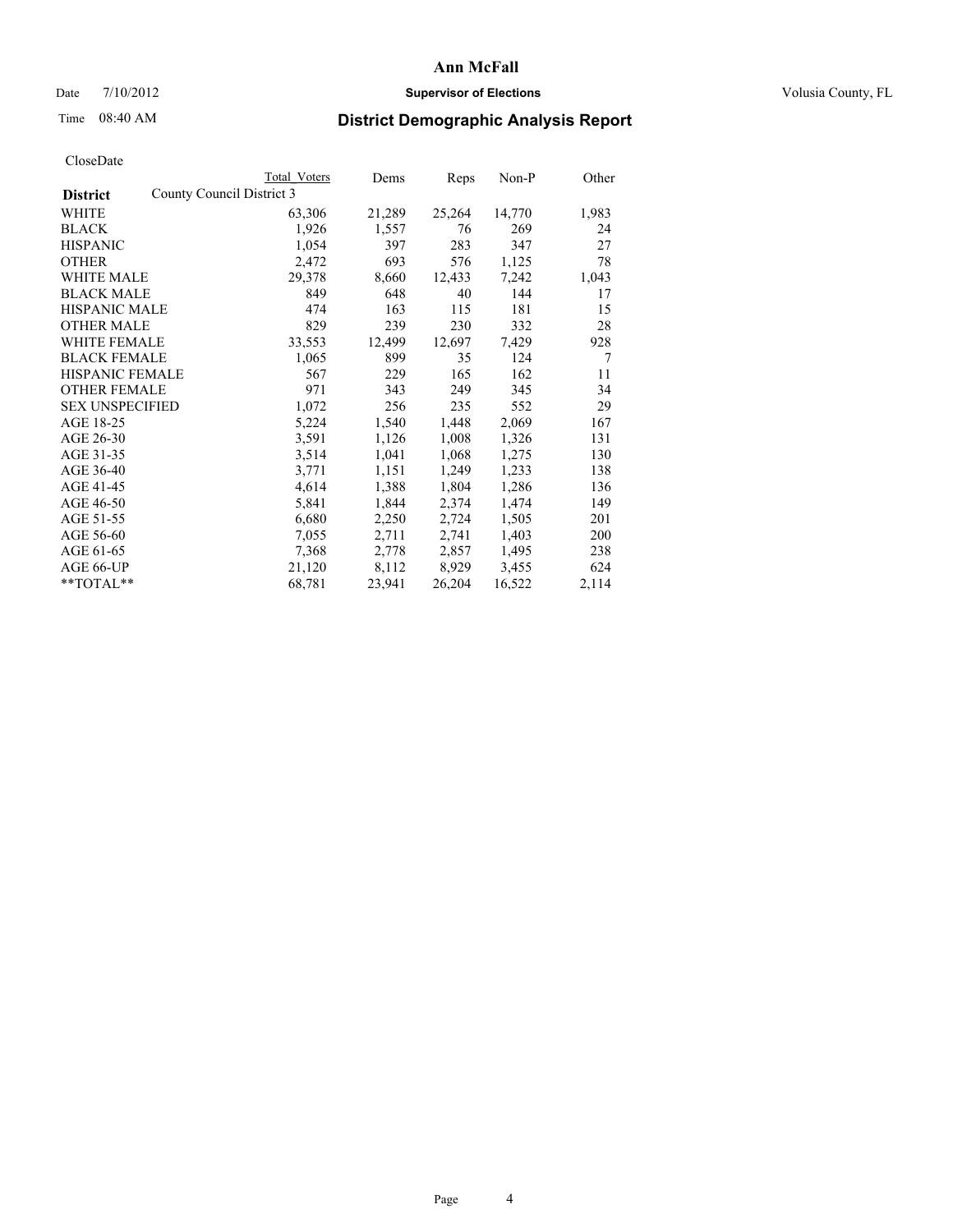## Date  $7/10/2012$  **Supervisor of Elections** Volusia County, FL

# Time 08:40 AM **District Demographic Analysis Report**

|                                              | Total Voters | Dems   | <b>Reps</b> | $Non-P$ | Other |
|----------------------------------------------|--------------|--------|-------------|---------|-------|
| County Council District 4<br><b>District</b> |              |        |             |         |       |
| WHITE                                        | 52,860       | 18,211 | 21,260      | 11,530  | 1,859 |
| <b>BLACK</b>                                 | 5,484        | 4,493  | 186         | 738     | 67    |
| <b>HISPANIC</b>                              | 1,340        | 567    | 325         | 418     | 30    |
| <b>OTHER</b>                                 | 3,124        | 1,040  | 737         | 1,264   | 83    |
| WHITE MALE                                   | 24,236       | 7,300  | 10,321      | 5,634   | 981   |
| <b>BLACK MALE</b>                            | 2,131        | 1,644  | 98          | 349     | 40    |
| <b>HISPANIC MALE</b>                         | 594          | 213    | 158         | 203     | 20    |
| <b>OTHER MALE</b>                            | 1,067        | 350    | 280         | 400     | 37    |
| <b>WHITE FEMALE</b>                          | 28,353       | 10,837 | 10,835      | 5,817   | 864   |
| <b>BLACK FEMALE</b>                          | 3,308        | 2,811  | 88          | 382     | 27    |
| <b>HISPANIC FEMALE</b>                       | 737          | 351    | 163         | 213     | 10    |
| <b>OTHER FEMALE</b>                          | 1,285        | 501    | 344         | 406     | 34    |
| <b>SEX UNSPECIFIED</b>                       | 1,097        | 304    | 221         | 546     | 26    |
| AGE 18-25                                    | 5,693        | 2,165  | 1,432       | 1,958   | 138   |
| AGE 26-30                                    | 3,789        | 1,392  | 985         | 1,283   | 129   |
| AGE 31-35                                    | 3,332        | 1,238  | 892         | 1,073   | 129   |
| AGE 36-40                                    | 3,340        | 1,205  | 1,046       | 952     | 137   |
| AGE 41-45                                    | 4,214        | 1,442  | 1,553       | 1,065   | 154   |
| AGE 46-50                                    | 5,265        | 1,889  | 1,984       | 1,209   | 183   |
| AGE 51-55                                    | 6,004        | 2,248  | 2,307       | 1,254   | 195   |
| AGE 56-60                                    | 6,203        | 2,551  | 2,297       | 1,161   | 194   |
| AGE 61-65                                    | 6,416        | 2,606  | 2,335       | 1,273   | 202   |
| AGE 66-UP                                    | 18,601       | 7,595  | 7,682       | 2,744   | 580   |
| $*$ $TOTAL**$                                | 62,859       | 24,331 | 22,514      | 13,973  | 2,041 |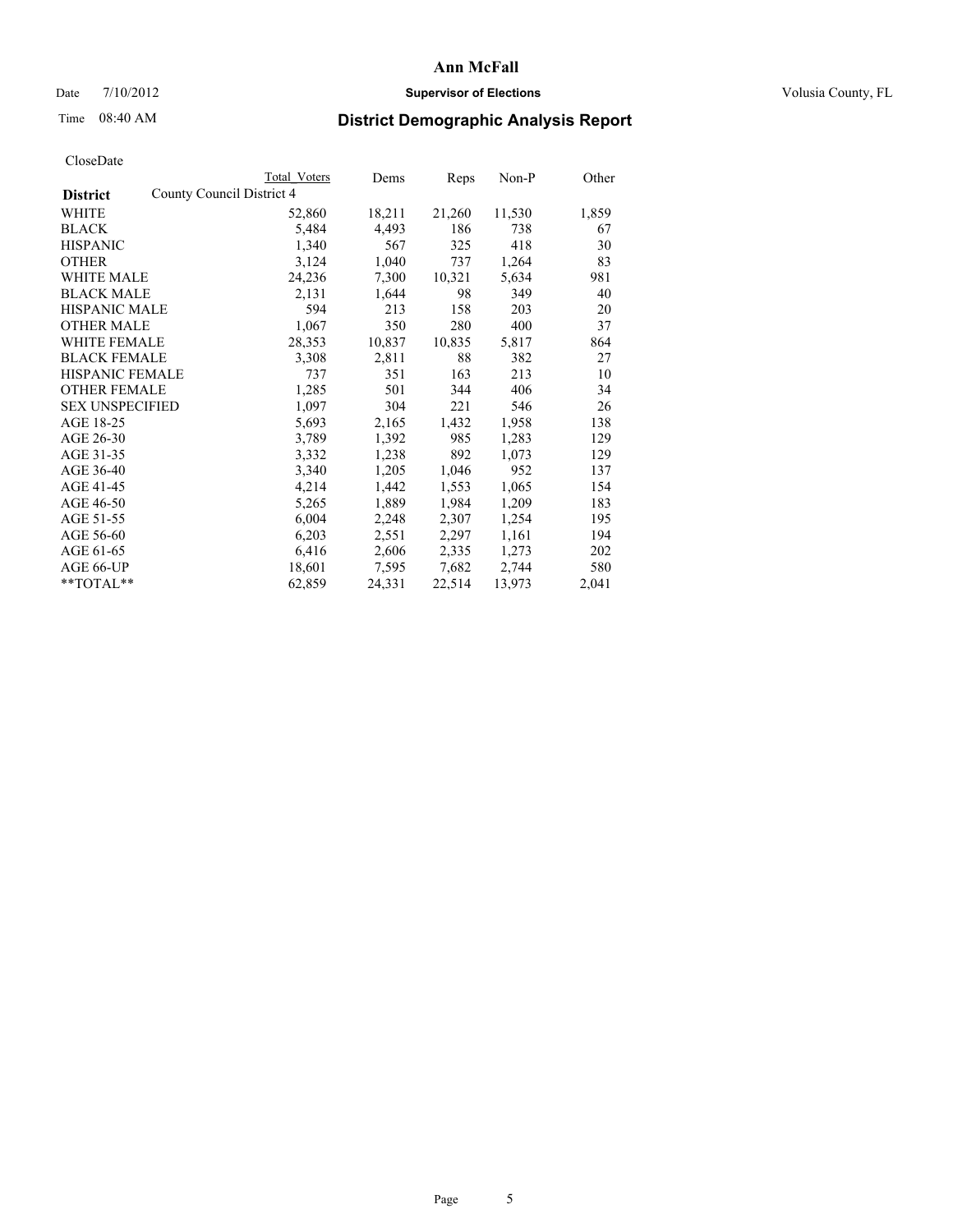## Date  $7/10/2012$  **Supervisor of Elections** Volusia County, FL

# Time 08:40 AM **District Demographic Analysis Report**

|                        |                           | Total Voters | Dems   | Reps   | Non-P  | Other |
|------------------------|---------------------------|--------------|--------|--------|--------|-------|
| <b>District</b>        | County Council District 5 |              |        |        |        |       |
| <b>WHITE</b>           |                           | 41,201       | 13,122 | 16,507 | 9,686  | 1,886 |
| <b>BLACK</b>           |                           | 5,033        | 3,871  | 249    | 808    | 105   |
| <b>HISPANIC</b>        |                           | 12,951       | 6,368  | 2,120  | 4,196  | 267   |
| <b>OTHER</b>           |                           | 3,323        | 1,054  | 662    | 1,518  | 89    |
| <b>WHITE MALE</b>      |                           | 19,298       | 5,396  | 8,130  | 4,748  | 1,024 |
| <b>BLACK MALE</b>      |                           | 2,240        | 1,620  | 151    | 403    | 66    |
| <b>HISPANIC MALE</b>   |                           | 6,132        | 2,892  | 1,065  | 2,021  | 154   |
| <b>OTHER MALE</b>      |                           | 1,093        | 372    | 253    | 434    | 34    |
| <b>WHITE FEMALE</b>    |                           | 21,658       | 7,647  | 8,281  | 4,876  | 854   |
| <b>BLACK FEMALE</b>    |                           | 2,749        | 2,214  | 98     | 398    | 39    |
| <b>HISPANIC FEMALE</b> |                           | 6,730        | 3,426  | 1,048  | 2,146  | 110   |
| <b>OTHER FEMALE</b>    |                           | 1,294        | 496    | 268    | 495    | 35    |
| <b>SEX UNSPECIFIED</b> |                           | 1,314        | 352    | 244    | 687    | 31    |
| AGE 18-25              |                           | 7,028        | 2,418  | 1,543  | 2,782  | 285   |
| AGE 26-30              |                           | 4,590        | 1,565  | 1,025  | 1,807  | 193   |
| AGE 31-35              |                           | 5,006        | 1,825  | 1,248  | 1,693  | 240   |
| AGE 36-40              |                           | 5,147        | 1,901  | 1,482  | 1,545  | 219   |
| AGE 41-45              |                           | 5,488        | 1,929  | 1,844  | 1,512  | 203   |
| AGE 46-50              |                           | 6,291        | 2,312  | 2,184  | 1,566  | 229   |
| AGE 51-55              |                           | 6,359        | 2,430  | 2,325  | 1,382  | 222   |
| AGE 56-60              |                           | 5,567        | 2,270  | 1,928  | 1,167  | 202   |
| AGE 61-65              |                           | 5,132        | 2,165  | 1,772  | 1,016  | 179   |
| AGE 66-UP              |                           | 11,948       | 5,630  | 4,192  | 1,750  | 376   |
| $*$ $TOTAL**$          |                           | 62,556       | 24,445 | 19,543 | 16,220 | 2,348 |
|                        |                           |              |        |        |        |       |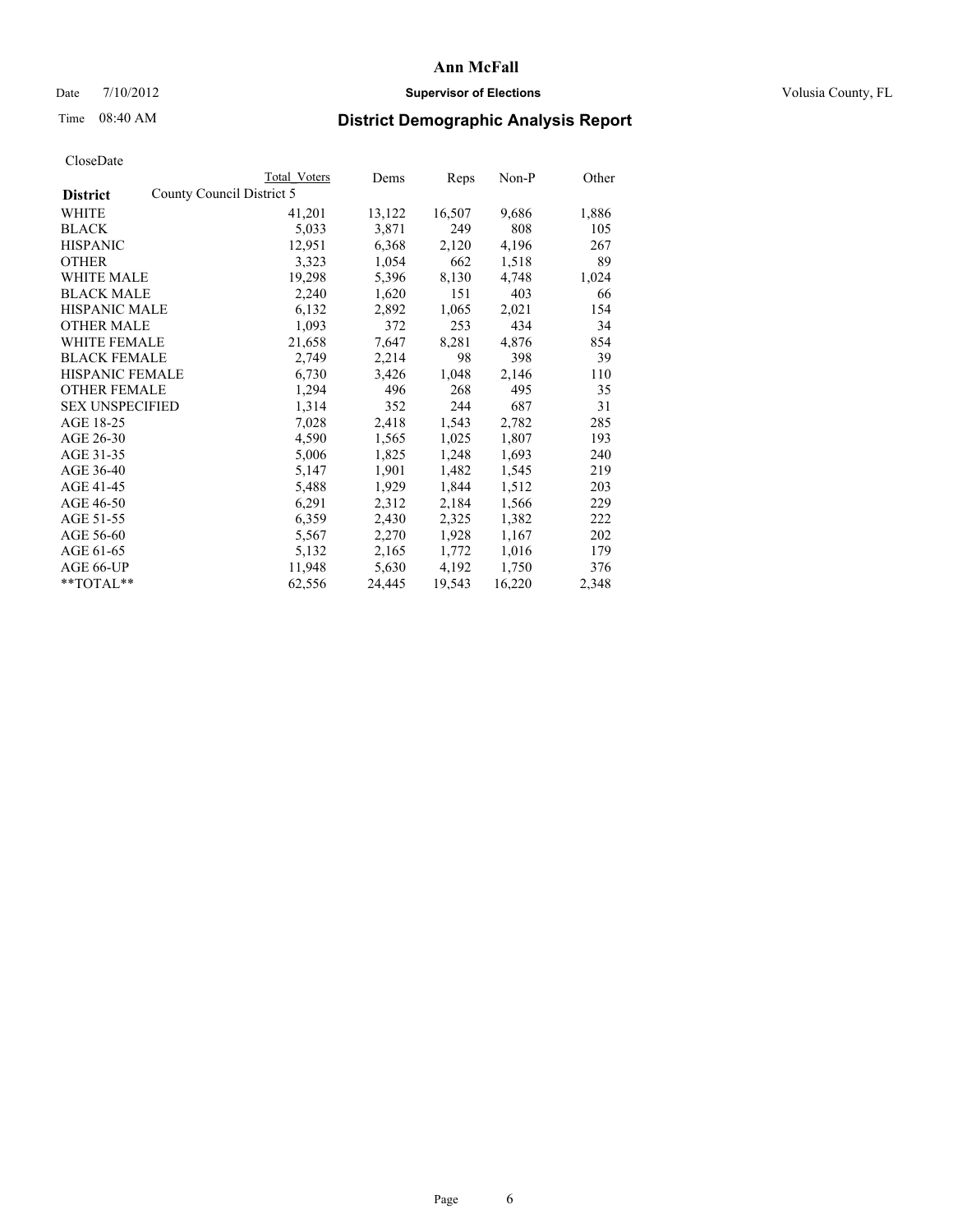## Date  $7/10/2012$  **Supervisor of Elections** Volusia County, FL

# Time 08:40 AM **District Demographic Analysis Report**

|                        |                              | <b>Total Voters</b> | Dems | Reps           | Non-P          | Other                   |
|------------------------|------------------------------|---------------------|------|----------------|----------------|-------------------------|
| <b>District</b>        | Indigo Community Development |                     |      |                |                |                         |
| WHITE                  |                              | 841                 | 208  | 434            | 169            | 30                      |
| <b>BLACK</b>           |                              | 70                  | 53   | 6              | 11             | $\overline{0}$          |
| <b>HISPANIC</b>        |                              | 42                  | 22   | 5              | 14             | 1                       |
| <b>OTHER</b>           |                              | 72                  | 23   | 24             | 25             | $\theta$                |
| WHITE MALE             |                              | 410                 | 87   | 217            | 88             | 18                      |
| <b>BLACK MALE</b>      |                              | 30                  | 21   | 4              | 5              | $\theta$                |
| <b>HISPANIC MALE</b>   |                              | 14                  | 7    | 1              | 6              | $\overline{0}$          |
| <b>OTHER MALE</b>      |                              | 27                  | 6    | 9              | 12             | $\theta$                |
| WHITE FEMALE           |                              | 428                 | 121  | 215            | 81             | 11                      |
| <b>BLACK FEMALE</b>    |                              | 40                  | 32   | $\overline{2}$ | 6              | $\overline{0}$          |
| <b>HISPANIC FEMALE</b> |                              | 28                  | 15   | $\overline{4}$ | 8              | 1                       |
| <b>OTHER FEMALE</b>    |                              | 33                  | 10   | 12             | 11             | $\theta$                |
| <b>SEX UNSPECIFIED</b> |                              | 15                  | 7    | 5              | $\overline{2}$ | 1                       |
| AGE 18-25              |                              | 70                  | 19   | 28             | 21             | $\overline{2}$          |
| AGE 26-30              |                              | 98                  | 25   | 34             | 36             | $\overline{\mathbf{3}}$ |
| AGE 31-35              |                              | 92                  | 31   | 27             | 32             | $\overline{2}$          |
| AGE 36-40              |                              | 73                  | 19   | 36             | 17             | 1                       |
| AGE 41-45              |                              | 61                  | 17   | 28             | 16             | $\theta$                |
| AGE 46-50              |                              | 81                  | 28   | 39             | 10             | 4                       |
| AGE 51-55              |                              | 92                  | 27   | 50             | 14             | 1                       |
| AGE 56-60              |                              | 103                 | 34   | 55             | 11             | 3                       |
| AGE 61-65              |                              | 136                 | 41   | 57             | 31             | 7                       |
| AGE 66-UP              |                              | 221                 | 66   | 115            | 32             | 8                       |
| **TOTAL**              |                              | 1,027               | 307  | 469            | 220            | 31                      |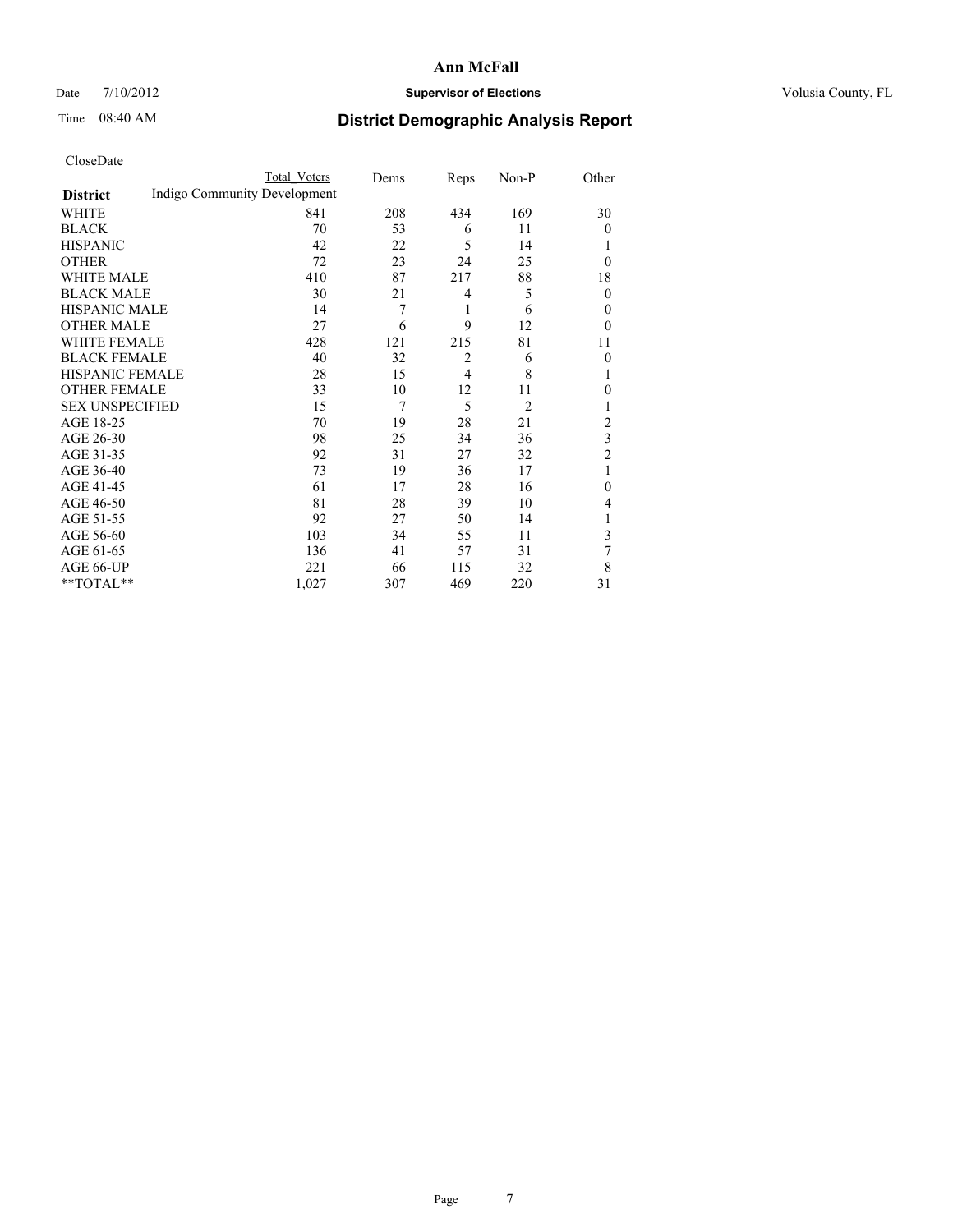#### Date  $7/10/2012$  **Supervisor of Elections** Volusia County, FL

## Time 08:40 AM **District Demographic Analysis Report**

|                                             | Total Voters | Dems   | <b>Reps</b> | Non-P  | Other |
|---------------------------------------------|--------------|--------|-------------|--------|-------|
| Congressional District 6<br><b>District</b> |              |        |             |        |       |
| WHITE                                       | 197,405      | 67,819 | 78,756      | 43,780 | 7,050 |
| <b>BLACK</b>                                | 21,125       | 17,436 | 667         | 2,779  | 243   |
| <b>HISPANIC</b>                             | 5,795        | 2,407  | 1,268       | 1,966  | 154   |
| <b>OTHER</b>                                | 10,528       | 3,433  | 2,337       | 4,464  | 294   |
| WHITE MALE                                  | 91,116       | 27,434 | 38,498      | 21,379 | 3,805 |
| <b>BLACK MALE</b>                           | 8,398        | 6,647  | 337         | 1,279  | 135   |
| <b>HISPANIC MALE</b>                        | 2,639        | 1,024  | 587         | 941    | 87    |
| <b>OTHER MALE</b>                           | 3,506        | 1,152  | 904         | 1,339  | 111   |
| WHITE FEMALE                                | 105,174      | 40,007 | 39,858      | 22,113 | 3,196 |
| <b>BLACK FEMALE</b>                         | 12,558       | 10,656 | 324         | 1,472  | 106   |
| <b>HISPANIC FEMALE</b>                      | 3,112        | 1,367  | 670         | 1,010  | 65    |
| <b>OTHER FEMALE</b>                         | 4,196        | 1,627  | 1,021       | 1,425  | 123   |
| <b>SEX UNSPECIFIED</b>                      | 4,154        | 1,181  | 829         | 2,031  | 113   |
| AGE 18-25                                   | 21,969       | 8,611  | 5,141       | 7,565  | 652   |
| AGE 26-30                                   | 14,268       | 5,226  | 3,586       | 4,946  | 510   |
| AGE 31-35                                   | 12,827       | 4,586  | 3,497       | 4,237  | 507   |
| AGE 36-40                                   | 12,692       | 4,409  | 4,026       | 3,753  | 504   |
| AGE 41-45                                   | 15,586       | 5,390  | 5,592       | 4,079  | 525   |
| AGE 46-50                                   | 19,226       | 6,864  | 7,278       | 4,501  | 583   |
| AGE 51-55                                   | 22,000       | 8,282  | 8,460       | 4,568  | 690   |
| AGE 56-60                                   | 22,670       | 9,305  | 8,332       | 4,310  | 723   |
| AGE 61-65                                   | 23,913       | 9,581  | 8,852       | 4,666  | 814   |
| AGE 66-UP                                   | 69,835       | 28,902 | 28,278      | 10,416 | 2,239 |
| $*$ TOTAL $*$                               | 234,991      | 91,156 | 83,046      | 53,042 | 7,747 |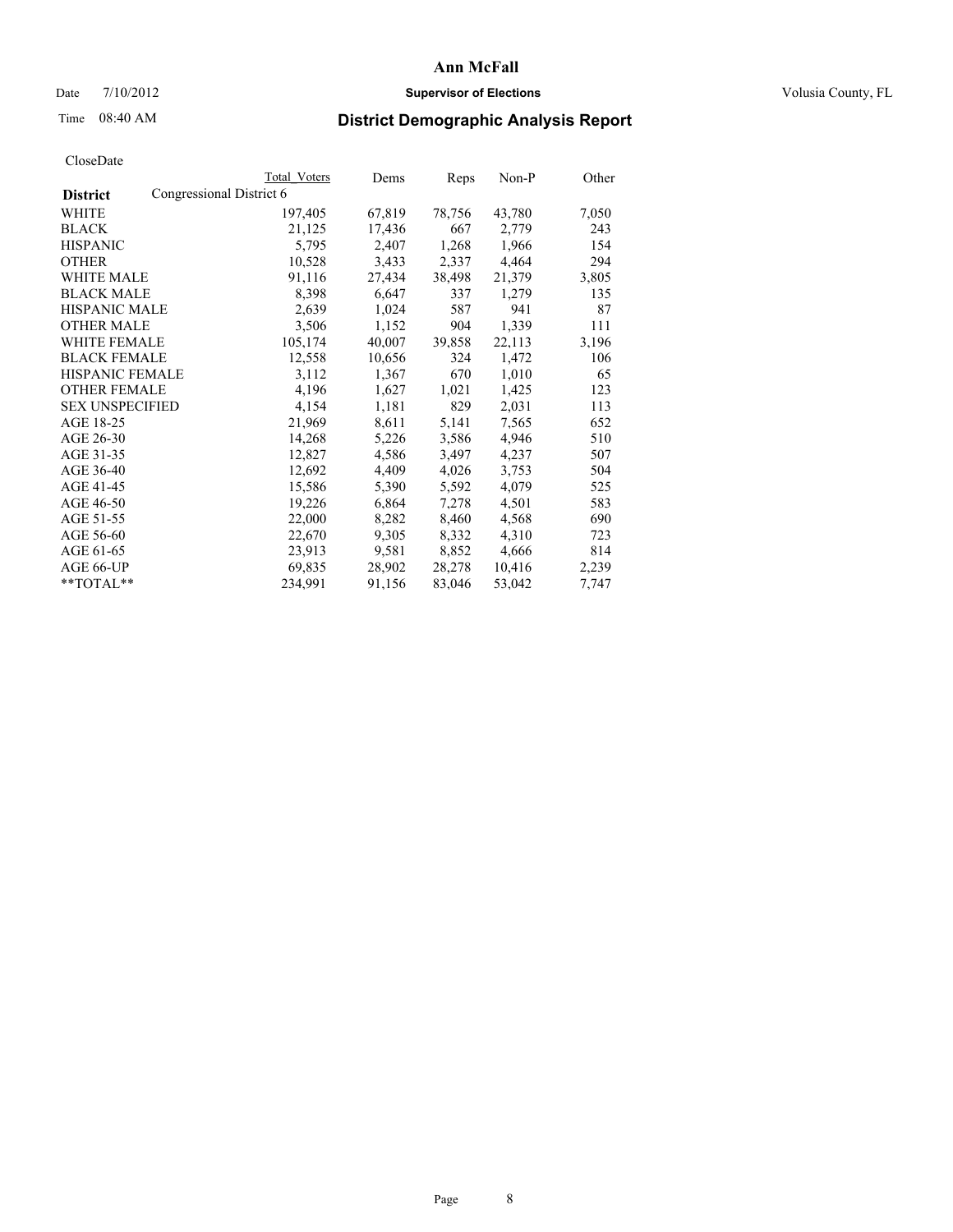## Date  $7/10/2012$  **Supervisor of Elections** Volusia County, FL

# Time 08:40 AM **District Demographic Analysis Report**

|                                             | Total Voters | Dems   | <b>Reps</b> | Non-P  | Other |
|---------------------------------------------|--------------|--------|-------------|--------|-------|
| Congressional District 7<br><b>District</b> |              |        |             |        |       |
| WHITE                                       | 58,535       | 18,296 | 24,129      | 13,445 | 2,665 |
| <b>BLACK</b>                                | 5,778        | 4,454  | 283         | 919    | 122   |
| <b>HISPANIC</b>                             | 14,743       | 7,170  | 2,458       | 4,813  | 302   |
| <b>OTHER</b>                                | 4,281        | 1,340  | 896         | 1,926  | 119   |
| WHITE MALE                                  | 27,206       | 7,447  | 11,771      | 6,550  | 1,438 |
| <b>BLACK MALE</b>                           | 2,546        | 1,838  | 162         | 472    | 74    |
| <b>HISPANIC MALE</b>                        | 6,931        | 3,232  | 1,235       | 2,294  | 170   |
| <b>OTHER MALE</b>                           | 1,430        | 473    | 343         | 565    | 49    |
| <b>WHITE FEMALE</b>                         | 30,991       | 10,750 | 12,217      | 6,809  | 1,215 |
| <b>BLACK FEMALE</b>                         | 3,182        | 2,574  | 121         | 439    | 48    |
| <b>HISPANIC FEMALE</b>                      | 7,709        | 3,881  | 1,214       | 2,485  | 129   |
| <b>OTHER FEMALE</b>                         | 1,668        | 634    | 358         | 630    | 46    |
| <b>SEX UNSPECIFIED</b>                      | 1,674        | 431    | 345         | 859    | 39    |
| AGE 18-25                                   | 8,805        | 2,909  | 2,073       | 3,453  | 370   |
| AGE 26-30                                   | 5,863        | 1,919  | 1,429       | 2,271  | 244   |
| AGE 31-35                                   | 6,368        | 2,226  | 1,694       | 2,136  | 312   |
| AGE 36-40                                   | 6,379        | 2,267  | 1,915       | 1,919  | 278   |
| AGE 41-45                                   | 7,016        | 2,370  | 2,432       | 1,943  | 271   |
| AGE 46-50                                   | 8,122        | 2,841  | 2,957       | 2,022  | 302   |
| AGE 51-55                                   | 8,259        | 3,047  | 3,124       | 1,786  | 302   |
| AGE 56-60                                   | 7,427        | 2,951  | 2,661       | 1,542  | 273   |
| AGE 61-65                                   | 7,081        | 2,861  | 2,587       | 1,373  | 260   |
| AGE 66-UP                                   | 18,074       | 7,903  | 6,902       | 2,672  | 597   |
| $*$ $TOTAL**$                               | 83,395       | 31,294 | 27,774      | 21,118 | 3,209 |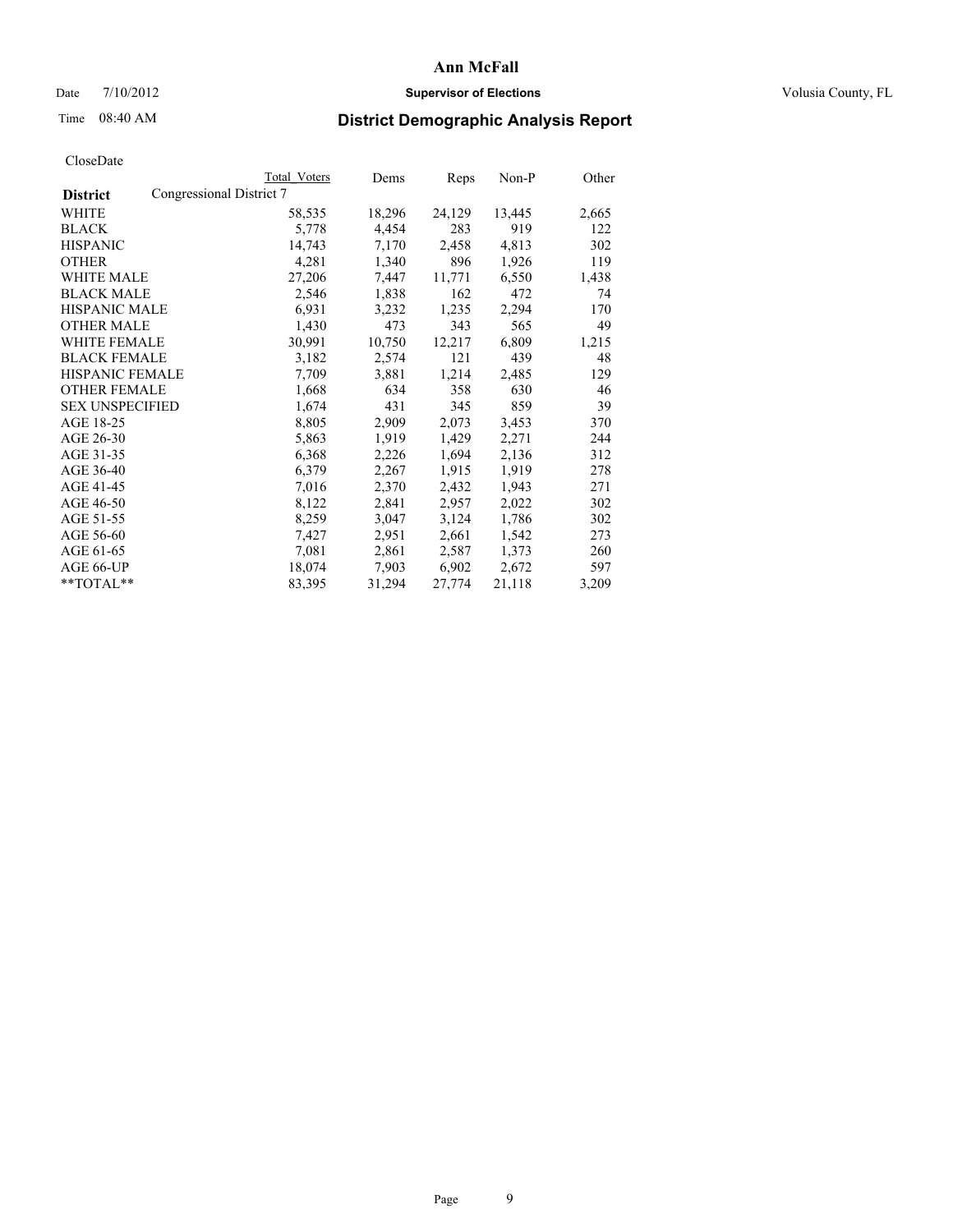## Date  $7/10/2012$  **Supervisor of Elections** Volusia County, FL

## Time 08:40 AM **District Demographic Analysis Report**

|                        | Total Voters        | Dems | Reps     | Non-P    | Other |
|------------------------|---------------------|------|----------|----------|-------|
| <b>District</b>        | Unincorporated Area |      |          |          |       |
| <b>WHITE</b>           | 0                   | 0    | $\theta$ | $\theta$ | 0     |
| <b>BLACK</b>           |                     |      | 0        | 0        |       |
| <b>HISPANIC</b>        |                     |      | 0        | 0        |       |
| <b>OTHER</b>           |                     |      |          |          |       |
| WHITE MALE             |                     |      |          |          |       |
| <b>BLACK MALE</b>      |                     |      | 0        |          |       |
| <b>HISPANIC MALE</b>   |                     |      |          |          |       |
| <b>OTHER MALE</b>      |                     |      | 0        |          |       |
| <b>WHITE FEMALE</b>    |                     |      |          |          |       |
| <b>BLACK FEMALE</b>    |                     |      | 0        |          |       |
| <b>HISPANIC FEMALE</b> |                     |      |          |          |       |
| <b>OTHER FEMALE</b>    |                     |      |          |          |       |
| <b>SEX UNSPECIFIED</b> |                     |      |          |          |       |
| AGE 18-25              |                     |      |          |          |       |
| AGE 26-30              |                     |      | 0        |          |       |
| AGE 31-35              |                     |      |          |          |       |
| AGE 36-40              |                     |      | 0        |          |       |
| AGE 41-45              |                     |      |          |          |       |
| AGE 46-50              |                     |      | 0        |          |       |
| AGE 51-55              |                     |      |          |          |       |
| AGE 56-60              |                     |      |          |          |       |
| AGE 61-65              |                     |      |          |          |       |
| AGE 66-UP              |                     |      |          |          |       |
| $**TOTAL**$            |                     |      | 0        | 0        | 0     |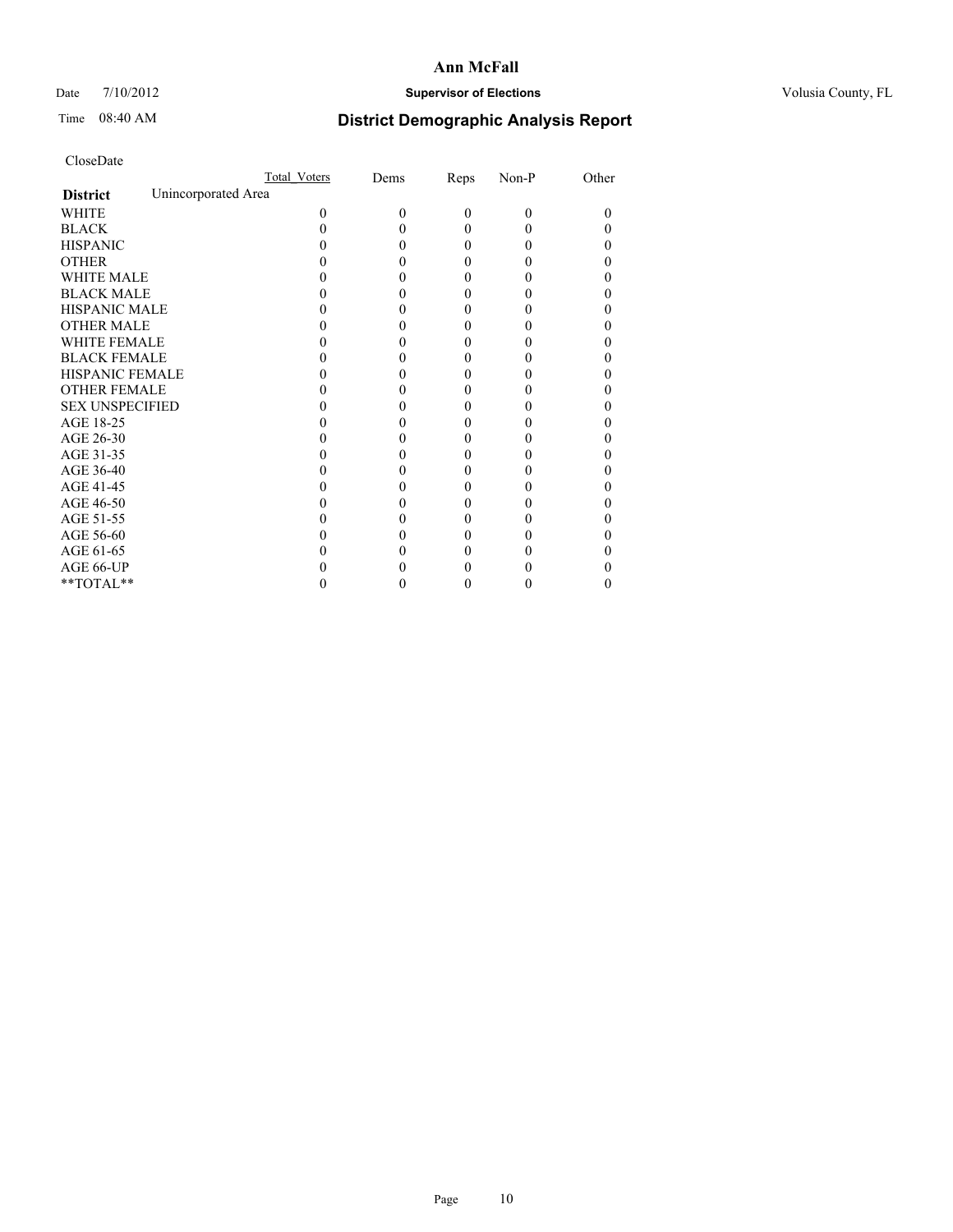## Date  $7/10/2012$  **Supervisor of Elections** Volusia County, FL

# Time 08:40 AM **District Demographic Analysis Report**

|                        |               | Total Voters | Dems   | Reps  | Non-P | Other |
|------------------------|---------------|--------------|--------|-------|-------|-------|
| <b>District</b>        | Daytona Beach |              |        |       |       |       |
| WHITE                  |               | 20,721       | 7,608  | 7,518 | 4,790 | 805   |
| <b>BLACK</b>           |               | 12,055       | 10,151 | 301   | 1,491 | 112   |
| <b>HISPANIC</b>        |               | 910          | 428    | 176   | 284   | 22    |
| <b>OTHER</b>           |               | 2,101        | 877    | 305   | 877   | 42    |
| <b>WHITE MALE</b>      |               | 9,889        | 3,189  | 3,834 | 2,374 | 492   |
| <b>BLACK MALE</b>      |               | 4,703        | 3,822  | 152   | 673   | 56    |
| <b>HISPANIC MALE</b>   |               | 436          | 182    | 88    | 151   | 15    |
| <b>OTHER MALE</b>      |               | 667          | 276    | 123   | 253   | 15    |
| <b>WHITE FEMALE</b>    |               | 10,720       | 4,370  | 3,649 | 2,393 | 308   |
| <b>BLACK FEMALE</b>    |               | 7,258        | 6,250  | 147   | 805   | 56    |
| <b>HISPANIC FEMALE</b> |               | 471          | 244    | 88    | 132   | 7     |
| <b>OTHER FEMALE</b>    |               | 820          | 394    | 144   | 266   | 16    |
| <b>SEX UNSPECIFIED</b> |               | 823          | 337    | 75    | 395   | 16    |
| AGE 18-25              |               | 5,574        | 3,387  | 628   | 1,449 | 110   |
| AGE 26-30              |               | 3,060        | 1,561  | 493   | 915   | 91    |
| AGE 31-35              |               | 2,284        | 1,161  | 389   | 680   | 54    |
| AGE 36-40              |               | 1,953        | 953    | 421   | 521   | 58    |
| AGE 41-45              |               | 2,169        | 1,126  | 464   | 512   | 67    |
| AGE 46-50              |               | 2,619        | 1,391  | 597   | 561   | 70    |
| AGE 51-55              |               | 3,093        | 1,628  | 822   | 552   | 91    |
| AGE 56-60              |               | 3,077        | 1,630  | 794   | 560   | 93    |
| AGE 61-65              |               | 3,144        | 1,595  | 873   | 579   | 97    |
| AGE 66-UP              |               | 8,850        | 4,650  | 2,820 | 1,129 | 251   |
| $*$ $TOTAL**$          |               | 35,824       | 19,082 | 8,302 | 7,458 | 982   |
|                        |               |              |        |       |       |       |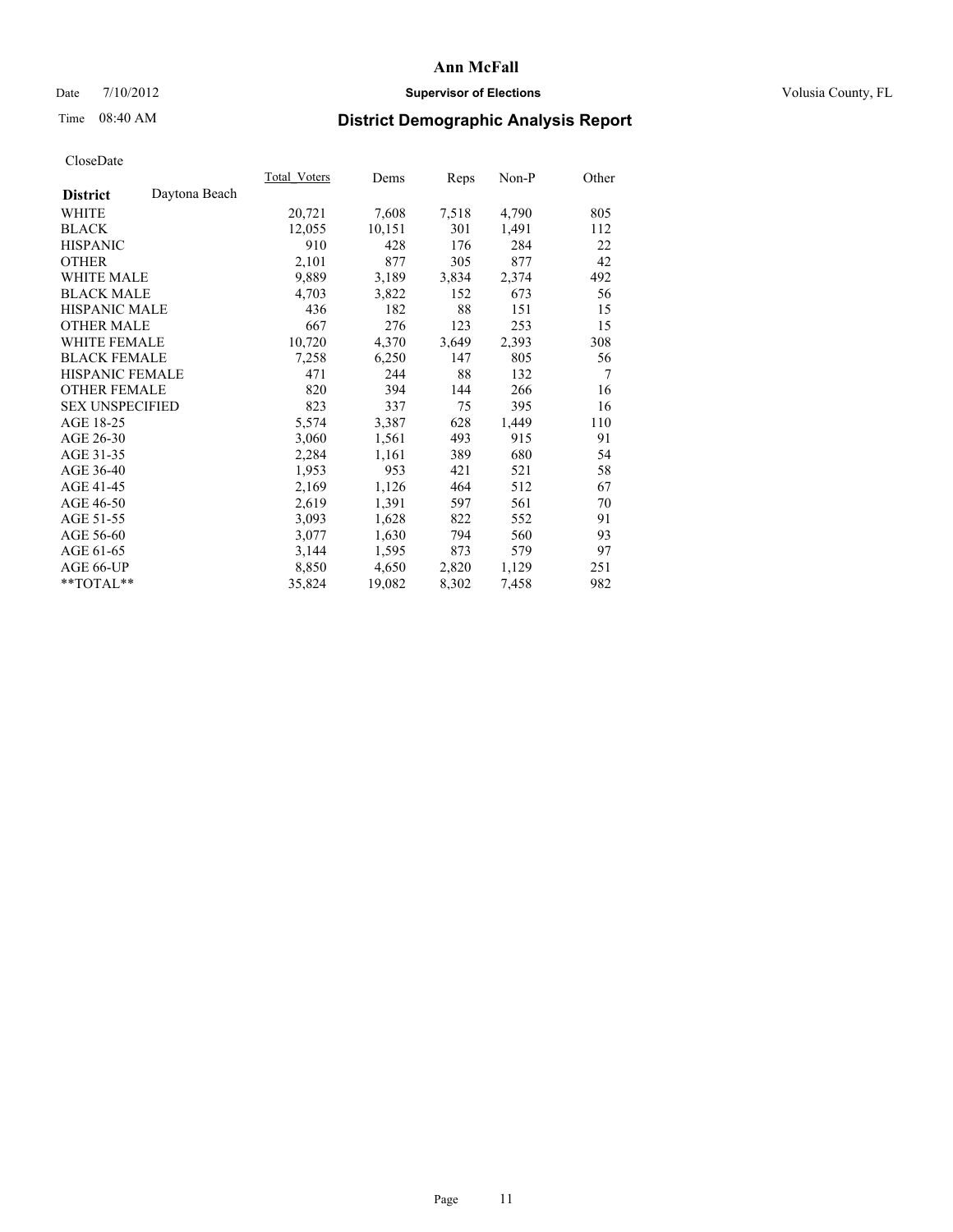## Date  $7/10/2012$  **Supervisor of Elections** Volusia County, FL

## Time 08:40 AM **District Demographic Analysis Report**

|                                         | <b>Total Voters</b> | Dems | Reps           | Non-P | Other          |
|-----------------------------------------|---------------------|------|----------------|-------|----------------|
| Daytona Beach Shores<br><b>District</b> |                     |      |                |       |                |
| WHITE                                   | 3,237               | 880  | 1,531          | 715   | 111            |
| <b>BLACK</b>                            | 35                  | 24   | 3              | 8     | $\theta$       |
| <b>HISPANIC</b>                         | 63                  | 12   | 30             | 20    | 1              |
| <b>OTHER</b>                            | 159                 | 44   | 54             | 57    | 4              |
| WHITE MALE                              | 1,536               | 382  | 736            | 362   | 56             |
| <b>BLACK MALE</b>                       | 18                  | 12   | 1              | 5     | $\overline{0}$ |
| <b>HISPANIC MALE</b>                    | 34                  | 9    | 14             | 10    | 1              |
| <b>OTHER MALE</b>                       | 59                  | 18   | 17             | 23    | 1              |
| WHITE FEMALE                            | 1,670               | 490  | 782            | 348   | 50             |
| <b>BLACK FEMALE</b>                     | 17                  | 12   | $\overline{2}$ | 3     | $\overline{0}$ |
| <b>HISPANIC FEMALE</b>                  | 28                  | 3    | 15             | 10    | $\theta$       |
| <b>OTHER FEMALE</b>                     | 74                  | 20   | 29             | 22    | 3              |
| <b>SEX UNSPECIFIED</b>                  | 58                  | 14   | 22             | 17    | 5              |
| AGE 18-25                               | 116                 | 27   | 37             | 48    | 4              |
| AGE 26-30                               | 108                 | 32   | 32             | 40    | 4              |
| AGE 31-35                               | 82                  | 23   | 28             | 23    | 8              |
| AGE 36-40                               | 74                  | 21   | 24             | 28    | 1              |
| AGE 41-45                               | 109                 | 25   | 43             | 41    | $\theta$       |
| AGE 46-50                               | 178                 | 42   | 78             | 54    | 4              |
| AGE 51-55                               | 232                 | 52   | 116            | 57    | 7              |
| AGE 56-60                               | 295                 | 71   | 135            | 74    | 15             |
| AGE 61-65                               | 441                 | 115  | 197            | 108   | 21             |
| AGE 66-UP                               | 1,864               | 554  | 929            | 328   | 53             |
| **TOTAL**                               | 3,499               | 962  | 1,619          | 801   | 117            |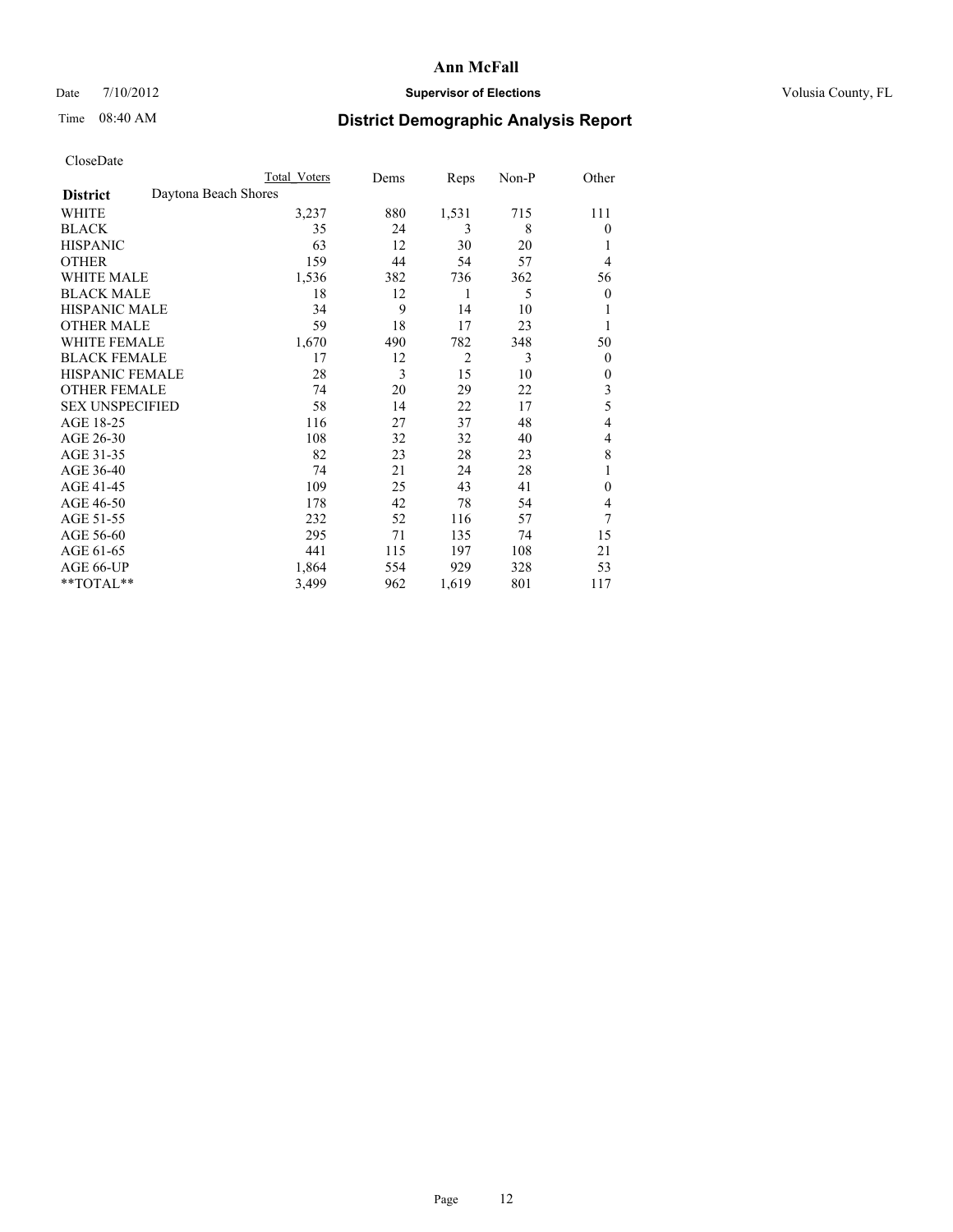## Date  $7/10/2012$  **Supervisor of Elections** Volusia County, FL

## Time 08:40 AM **District Demographic Analysis Report**

|                           | Total Voters | Dems  | Reps  | Non-P | Other |
|---------------------------|--------------|-------|-------|-------|-------|
| DeBary<br><b>District</b> |              |       |       |       |       |
| WHITE                     | 11,620       | 3,201 | 5,507 | 2,407 | 505   |
| <b>BLACK</b>              | 421          | 322   | 30    | 59    | 10    |
| <b>HISPANIC</b>           | 817          | 362   | 208   | 231   | 16    |
| <b>OTHER</b>              | 663          | 183   | 180   | 281   | 19    |
| <b>WHITE MALE</b>         | 5,435        | 1,281 | 2,686 | 1,207 | 261   |
| <b>BLACK MALE</b>         | 196          | 141   | 10    | 40    | 5     |
| HISPANIC MALE             | 372          | 156   | 101   | 105   | 10    |
| <b>OTHER MALE</b>         | 215          | 58    | 62    | 85    | 10    |
| <b>WHITE FEMALE</b>       | 6,108        | 1,905 | 2,783 | 1,180 | 240   |
| <b>BLACK FEMALE</b>       | 222          | 178   | 20    | 19    | 5     |
| <b>HISPANIC FEMALE</b>    | 439          | 203   | 107   | 123   | 6     |
| <b>OTHER FEMALE</b>       | 282          | 93    | 81    | 101   | 7     |
| <b>SEX UNSPECIFIED</b>    | 252          | 53    | 75    | 118   | 6     |
| AGE 18-25                 | 996          | 274   | 318   | 361   | 43    |
| AGE 26-30                 | 740          | 168   | 277   | 267   | 28    |
| AGE 31-35                 | 771          | 211   | 288   | 231   | 41    |
| AGE 36-40                 | 834          | 211   | 316   | 262   | 45    |
| AGE 41-45                 | 1,046        | 270   | 469   | 262   | 45    |
| AGE 46-50                 | 1,237        | 331   | 591   | 265   | 50    |
| AGE 51-55                 | 1,322        | 384   | 626   | 269   | 43    |
| AGE 56-60                 | 1,324        | 449   | 573   | 254   | 48    |
| AGE 61-65                 | 1,443        | 468   | 670   | 251   | 54    |
| AGE 66-UP                 | 3,813        | 1,302 | 1,798 | 560   | 153   |
| **TOTAL**                 | 13,526       | 4,068 | 5,926 | 2,982 | 550   |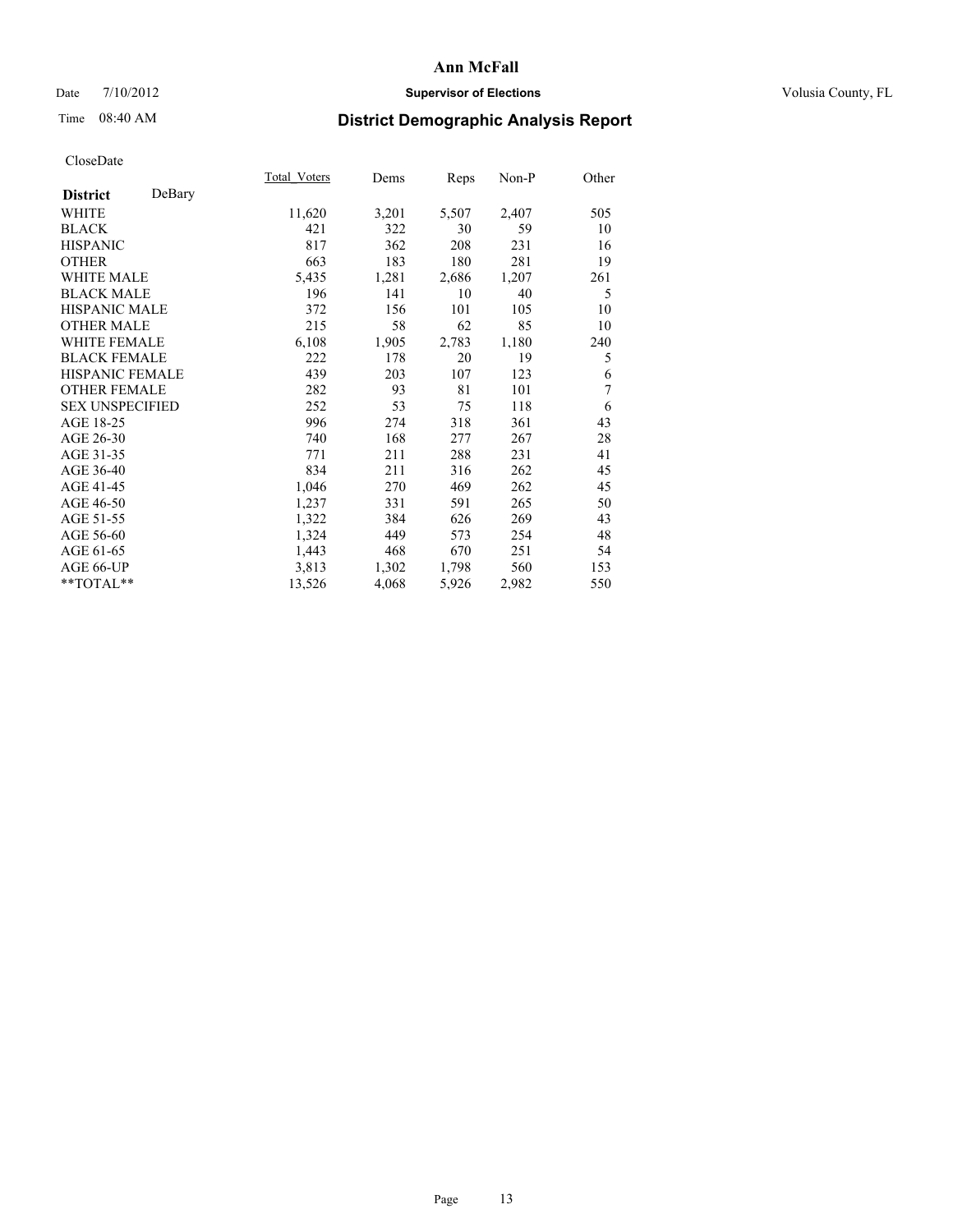## Date  $7/10/2012$  **Supervisor of Elections** Volusia County, FL

## Time 08:40 AM **District Demographic Analysis Report**

|                           | Total Voters | Dems  | <b>Reps</b> | Non-P | Other |
|---------------------------|--------------|-------|-------------|-------|-------|
| DeLand<br><b>District</b> |              |       |             |       |       |
| <b>WHITE</b>              | 11,654       | 3,934 | 4,842       | 2,338 | 540   |
| <b>BLACK</b>              | 2,369        | 1,937 | 82          | 315   | 35    |
| <b>HISPANIC</b>           | 934          | 413   | 169         | 319   | 33    |
| <b>OTHER</b>              | 801          | 265   | 167         | 331   | 38    |
| <b>WHITE MALE</b>         | 5,027        | 1,469 | 2,207       | 1,072 | 279   |
| <b>BLACK MALE</b>         | 908          | 714   | 36          | 137   | 21    |
| HISPANIC MALE             | 385          | 161   | 80          | 129   | 15    |
| <b>OTHER MALE</b>         | 251          | 92    | 66          | 80    | 13    |
| <b>WHITE FEMALE</b>       | 6,585        | 2,450 | 2,622       | 1,254 | 259   |
| <b>BLACK FEMALE</b>       | 1,438        | 1,208 | 45          | 173   | 12    |
| <b>HISPANIC FEMALE</b>    | 544          | 250   | 88          | 189   | 17    |
| <b>OTHER FEMALE</b>       | 314          | 116   | 63          | 117   | 18    |
| <b>SEX UNSPECIFIED</b>    | 306          | 89    | 53          | 152   | 12    |
| AGE 18-25                 | 2,007        | 782   | 441         | 703   | 81    |
| AGE 26-30                 | 1,016        | 390   | 242         | 337   | 47    |
| AGE 31-35                 | 1,050        | 414   | 298         | 286   | 52    |
| AGE 36-40                 | 1,072        | 416   | 332         | 273   | 51    |
| AGE 41-45                 | 1,150        | 455   | 391         | 265   | 39    |
| AGE 46-50                 | 1,242        | 487   | 460         | 240   | 55    |
| AGE 51-55                 | 1,234        | 526   | 432         | 233   | 43    |
| AGE 56-60                 | 1,275        | 575   | 420         | 229   | 51    |
| AGE 61-65                 | 1,356        | 616   | 472         | 215   | 53    |
| AGE 66-UP                 | 4,370        | 1,895 | 1,774       | 527   | 174   |
| **TOTAL**                 | 15,772       | 6,556 | 5,262       | 3,308 | 646   |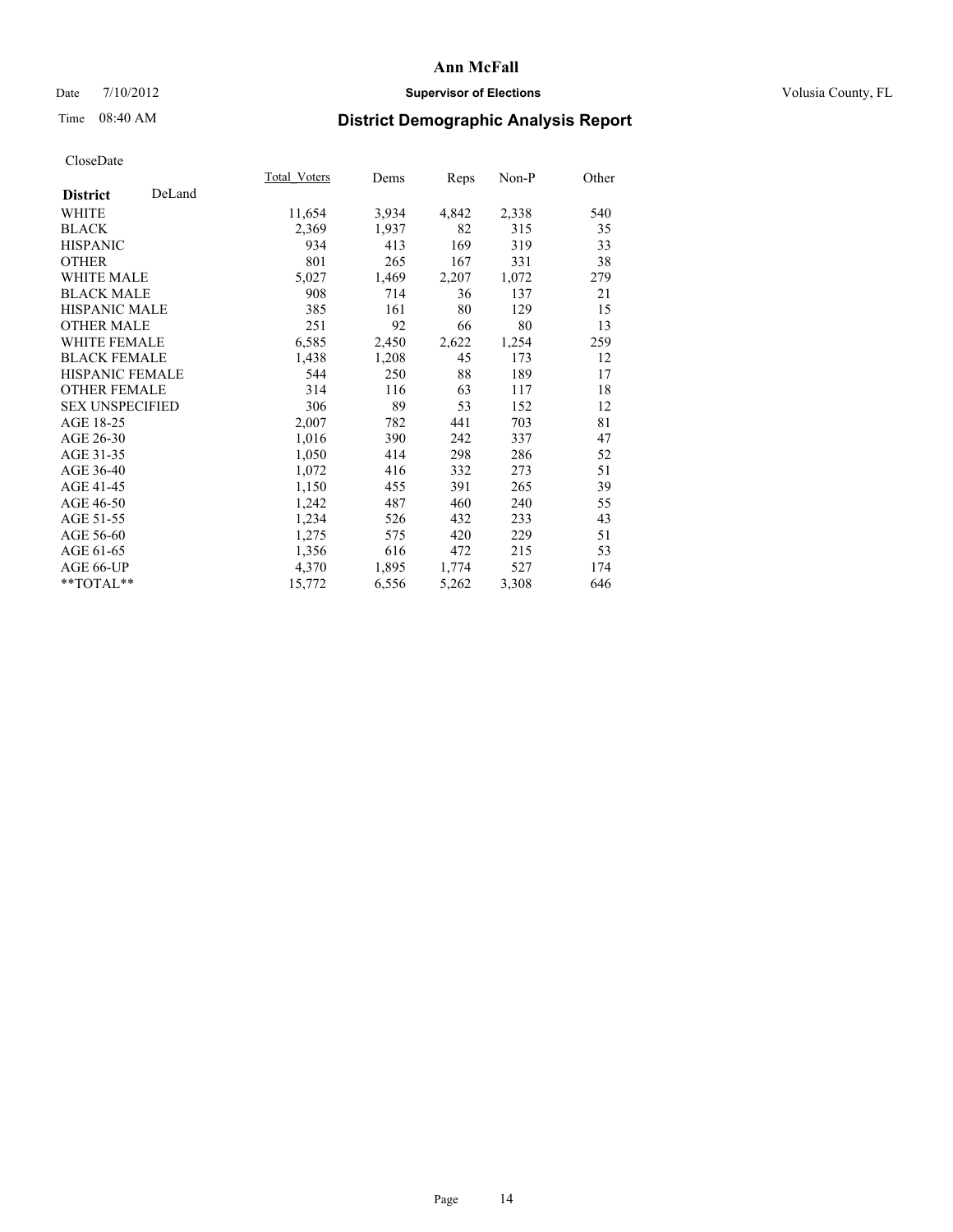## Date  $7/10/2012$  **Supervisor of Elections** Volusia County, FL

# Time 08:40 AM **District Demographic Analysis Report**

|                        |         | Total Voters | Dems   | <u>Reps</u> | Non-P  | Other |
|------------------------|---------|--------------|--------|-------------|--------|-------|
| <b>District</b>        | Deltona |              |        |             |        |       |
| WHITE                  |         | 32,680       | 10,663 | 12,651      | 7,840  | 1,526 |
| <b>BLACK</b>           |         | 4,685        | 3,608  | 220         | 758    | 99    |
| <b>HISPANIC</b>        |         | 12,324       | 6,118  | 1,957       | 3,999  | 250   |
| <b>OTHER</b>           |         | 2,869        | 936    | 536         | 1,322  | 75    |
| <b>WHITE MALE</b>      |         | 15,210       | 4,392  | 6,173       | 3,816  | 829   |
| <b>BLACK MALE</b>      |         | 2,081        | 1,510  | 137         | 371    | 63    |
| <b>HISPANIC MALE</b>   |         | 5,827        | 2,775  | 985         | 1,924  | 143   |
| <b>OTHER MALE</b>      |         | 948          | 336    | 205         | 380    | 27    |
| <b>WHITE FEMALE</b>    |         | 17,291       | 6,209  | 6,409       | 3,982  | 691   |
| <b>BLACK FEMALE</b>    |         | 2,562        | 2,063  | 83          | 380    | 36    |
| HISPANIC FEMALE        |         | 6,410        | 3,295  | 965         | 2,046  | 104   |
| <b>OTHER FEMALE</b>    |         | 1,098        | 440    | 208         | 420    | 30    |
| <b>SEX UNSPECIFIED</b> |         | 1,131        | 305    | 199         | 600    | 27    |
| AGE 18-25              |         | 6,145        | 2,176  | 1,261       | 2,460  | 248   |
| AGE 26-30              |         | 3,994        | 1,416  | 819         | 1,588  | 171   |
| AGE 31-35              |         | 4,383        | 1,643  | 1,036       | 1,501  | 203   |
| AGE 36-40              |         | 4,422        | 1,710  | 1,221       | 1,310  | 181   |
| AGE 41-45              |         | 4,606        | 1,694  | 1,451       | 1,286  | 175   |
| AGE 46-50              |         | 5,264        | 2,041  | 1,702       | 1,342  | 179   |
| AGE 51-55              |         | 5,270        | 2,101  | 1,821       | 1,162  | 186   |
| AGE 56-60              |         | 4,541        | 1,922  | 1,488       | 965    | 166   |
| AGE 61-65              |         | 4,167        | 1,847  | 1,326       | 845    | 149   |
| AGE 66-UP              |         | 9,811        | 4,804  | 3,244       | 1,470  | 293   |
| **TOTAL**              |         | 52,603       | 21,354 | 15,369      | 13,929 | 1,951 |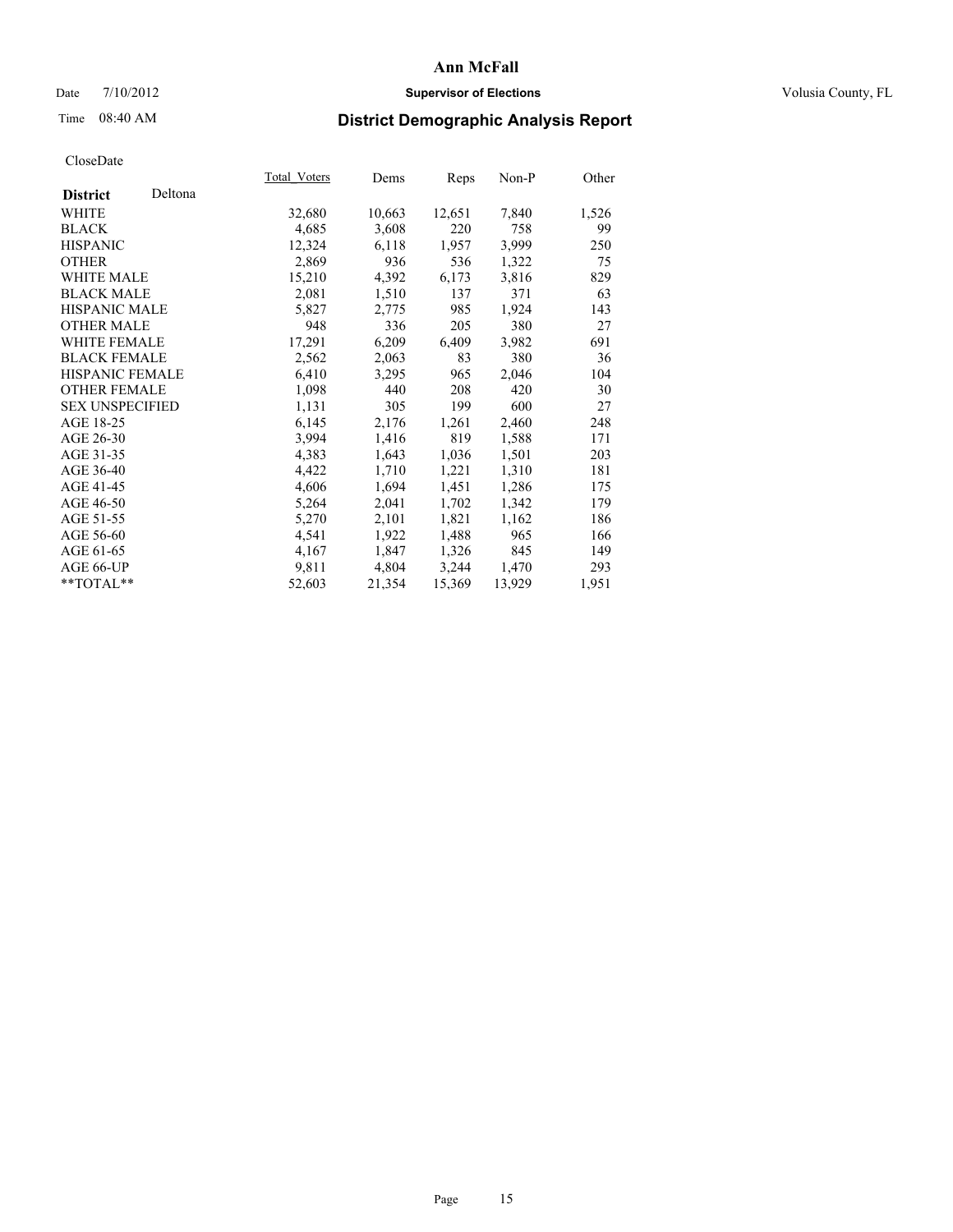## Date  $7/10/2012$  **Supervisor of Elections** Volusia County, FL

## Time 08:40 AM **District Demographic Analysis Report**

|                        |           | Total Voters | Dems  | Reps  | Non-P | Other          |
|------------------------|-----------|--------------|-------|-------|-------|----------------|
| <b>District</b>        | Edgewater |              |       |       |       |                |
| WHITE                  |           | 12,927       | 4,753 | 4,457 | 3,358 | 359            |
| <b>BLACK</b>           |           | 279          | 205   | 13    | 58    | 3              |
| <b>HISPANIC</b>        |           | 175          | 77    | 40    | 52    | 6              |
| <b>OTHER</b>           |           | 415          | 123   | 89    | 197   | 6              |
| WHITE MALE             |           | 5,816        | 1,866 | 2,189 | 1,577 | 184            |
| <b>BLACK MALE</b>      |           | 129          | 90    | 8     | 29    | $\overline{2}$ |
| <b>HISPANIC MALE</b>   |           | 72           | 35    | 10    | 23    | 4              |
| <b>OTHER MALE</b>      |           | 136          | 45    | 39    | 50    | $\overline{2}$ |
| <b>WHITE FEMALE</b>    |           | 7,043        | 2,861 | 2,241 | 1,766 | 175            |
| <b>BLACK FEMALE</b>    |           | 147          | 113   | 5     | 28    | 1              |
| <b>HISPANIC FEMALE</b> |           | 100          | 41    | 30    | 27    | $\overline{2}$ |
| <b>OTHER FEMALE</b>    |           | 159          | 57    | 41    | 57    | $\overline{4}$ |
| <b>SEX UNSPECIFIED</b> |           | 194          | 50    | 36    | 108   | $\theta$       |
| AGE 18-25              |           | 1,098        | 330   | 263   | 478   | 27             |
| AGE 26-30              |           | 869          | 263   | 238   | 346   | 22             |
| AGE 31-35              |           | 845          | 262   | 239   | 323   | 21             |
| AGE 36-40              |           | 879          | 287   | 246   | 317   | 29             |
| AGE 41-45              |           | 997          | 341   | 335   | 299   | 22             |
| AGE 46-50              |           | 1,141        | 403   | 390   | 319   | 29             |
| AGE 51-55              |           | 1,325        | 471   | 466   | 347   | 41             |
| AGE 56-60              |           | 1,337        | 547   | 478   | 293   | 19             |
| AGE 61-65              |           | 1,336        | 547   | 460   | 287   | 42             |
| AGE 66-UP              |           | 3,973        | 1,708 | 1,485 | 658   | 122            |
| **TOTAL**              |           | 13,800       | 5,159 | 4,600 | 3,667 | 374            |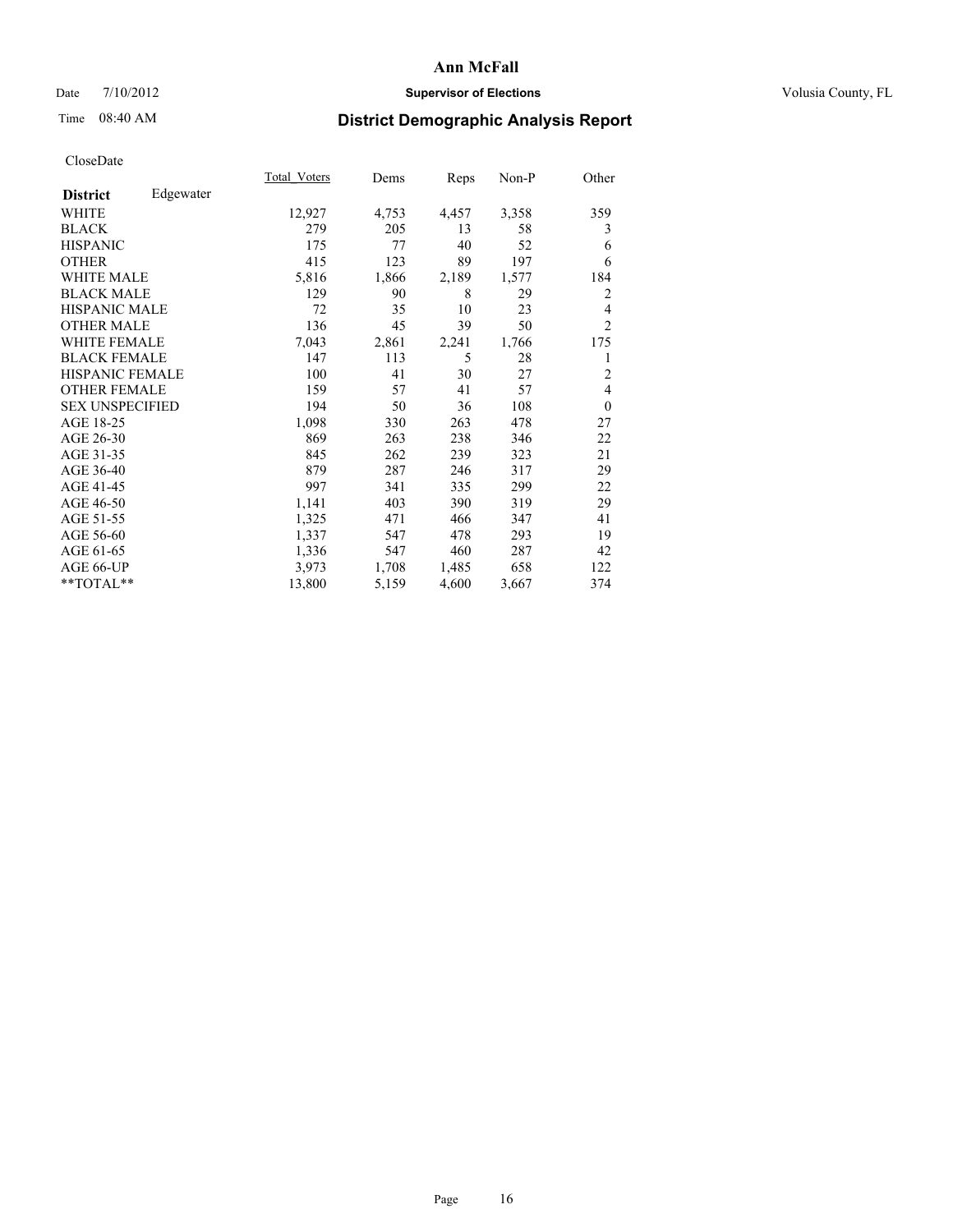## Date  $7/10/2012$  **Supervisor of Elections** Volusia County, FL

## Time 08:40 AM **District Demographic Analysis Report**

|                        |            | Total Voters | Dems  | Reps  | $Non-P$ | Other        |
|------------------------|------------|--------------|-------|-------|---------|--------------|
| <b>District</b>        | Holly Hill |              |       |       |         |              |
| WHITE                  |            | 5,424        | 2,211 | 1,681 | 1,306   | 226          |
| <b>BLACK</b>           |            | 712          | 581   | 27    | 98      | 6            |
| <b>HISPANIC</b>        |            | 151          | 72    | 24    | 55      | $\theta$     |
| <b>OTHER</b>           |            | 316          | 109   | 53    | 143     | 11           |
| <b>WHITE MALE</b>      |            | 2,459        | 890   | 816   | 653     | 100          |
| <b>BLACK MALE</b>      |            | 242          | 183   | 12    | 45      | 2            |
| <b>HISPANIC MALE</b>   |            | 71           | 24    | 15    | 32      | $\theta$     |
| <b>OTHER MALE</b>      |            | 82           | 25    | 17    | 33      | 7            |
| WHITE FEMALE           |            | 2,936        | 1,312 | 856   | 644     | 124          |
| <b>BLACK FEMALE</b>    |            | 465          | 395   | 15    | 51      | 4            |
| HISPANIC FEMALE        |            | 80           | 48    | 9     | 23      | $\mathbf{0}$ |
| <b>OTHER FEMALE</b>    |            | 136          | 58    | 29    | 48      | 1            |
| <b>SEX UNSPECIFIED</b> |            | 132          | 38    | 16    | 73      | 5            |
| AGE 18-25              |            | 611          | 270   | 107   | 226     | 8            |
| AGE 26-30              |            | 439          | 185   | 84    | 150     | 20           |
| AGE 31-35              |            | 434          | 188   | 93    | 138     | 15           |
| AGE 36-40              |            | 368          | 157   | 85    | 115     | 11           |
| AGE 41-45              |            | 488          | 188   | 127   | 153     | 20           |
| AGE 46-50              |            | 636          | 253   | 184   | 164     | 35           |
| AGE 51-55              |            | 678          | 287   | 204   | 148     | 39           |
| AGE 56-60              |            | 654          | 310   | 162   | 158     | 24           |
| AGE 61-65              |            | 577          | 272   | 156   | 128     | 21           |
| AGE 66-UP              |            | 1,729        | 868   | 584   | 227     | 50           |
| **TOTAL**              |            | 6,614        | 2,978 | 1,786 | 1,607   | 243          |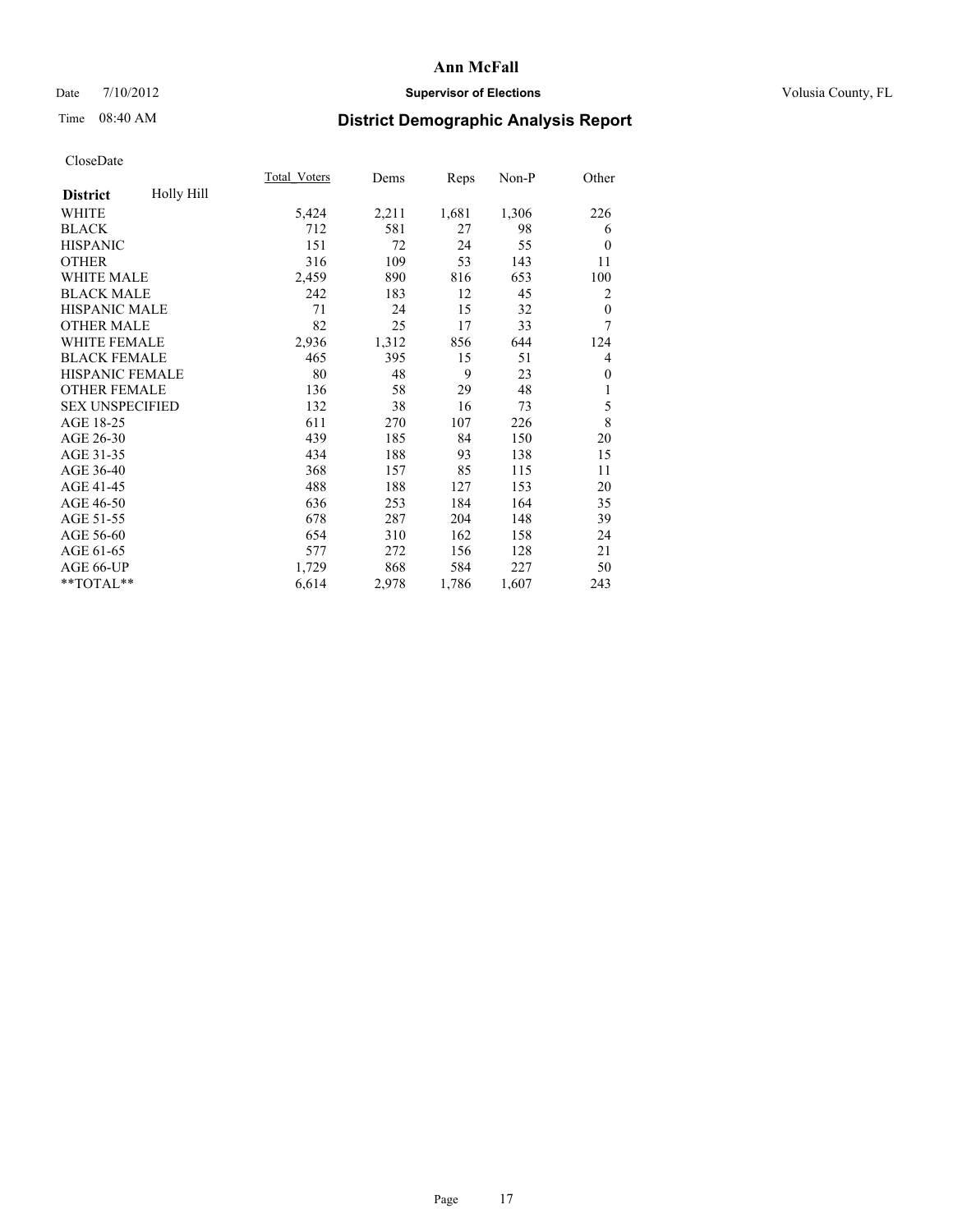## Date  $7/10/2012$  **Supervisor of Elections** Volusia County, FL

## Time 08:40 AM **District Demographic Analysis Report**

|                        |            | <b>Total Voters</b> | Dems           | Reps           | Non-P | Other                   |
|------------------------|------------|---------------------|----------------|----------------|-------|-------------------------|
| <b>District</b>        | Lake Helen |                     |                |                |       |                         |
| <b>WHITE</b>           |            | 1,598               | 606            | 592            | 342   | 58                      |
| <b>BLACK</b>           |            | 177                 | 154            | 5              | 15    | 3                       |
| <b>HISPANIC</b>        |            | 36                  | 10             | 15             | 9     | $\overline{\mathbf{c}}$ |
| <b>OTHER</b>           |            | 58                  | 20             | 14             | 22    | $\overline{2}$          |
| WHITE MALE             |            | 732                 | 245            | 294            | 162   | 31                      |
| <b>BLACK MALE</b>      |            | 78                  | 68             | 3              | 6     | 1                       |
| <b>HISPANIC MALE</b>   |            | 13                  | $\overline{4}$ | 6              | 3     | $\mathbf{0}$            |
| <b>OTHER MALE</b>      |            | 18                  | 8              | 1              | 8     | 1                       |
| <b>WHITE FEMALE</b>    |            | 856                 | 358            | 294            | 177   | 27                      |
| <b>BLACK FEMALE</b>    |            | 98                  | 85             | $\overline{c}$ | 9     | $\overline{c}$          |
| <b>HISPANIC FEMALE</b> |            | 22                  | 6              | 8              | 6     | $\overline{c}$          |
| <b>OTHER FEMALE</b>    |            | 23                  | 11             | $\overline{4}$ | 7     | 1                       |
| <b>SEX UNSPECIFIED</b> |            | 29                  | 5              | 14             | 10    | $\mathbf{0}$            |
| AGE 18-25              |            | 160                 | 57             | 47             | 49    | 7                       |
| AGE 26-30              |            | 120                 | 38             | 33             | 47    | $\overline{c}$          |
| AGE 31-35              |            | 112                 | 44             | 31             | 33    | $\overline{4}$          |
| AGE 36-40              |            | 120                 | 35             | 35             | 37    | 13                      |
| AGE 41-45              |            | 140                 | 50             | 49             | 30    | 11                      |
| AGE 46-50              |            | 163                 | 62             | 63             | 34    | 4                       |
| AGE 51-55              |            | 206                 | 85             | 82             | 36    | 3                       |
| AGE 56-60              |            | 201                 | 87             | 74             | 32    | 8                       |
| AGE 61-65              |            | 179                 | 94             | 54             | 29    | $\overline{c}$          |
| AGE 66-UP              |            | 468                 | 238            | 158            | 61    | 11                      |
| **TOTAL**              |            | 1,869               | 790            | 626            | 388   | 65                      |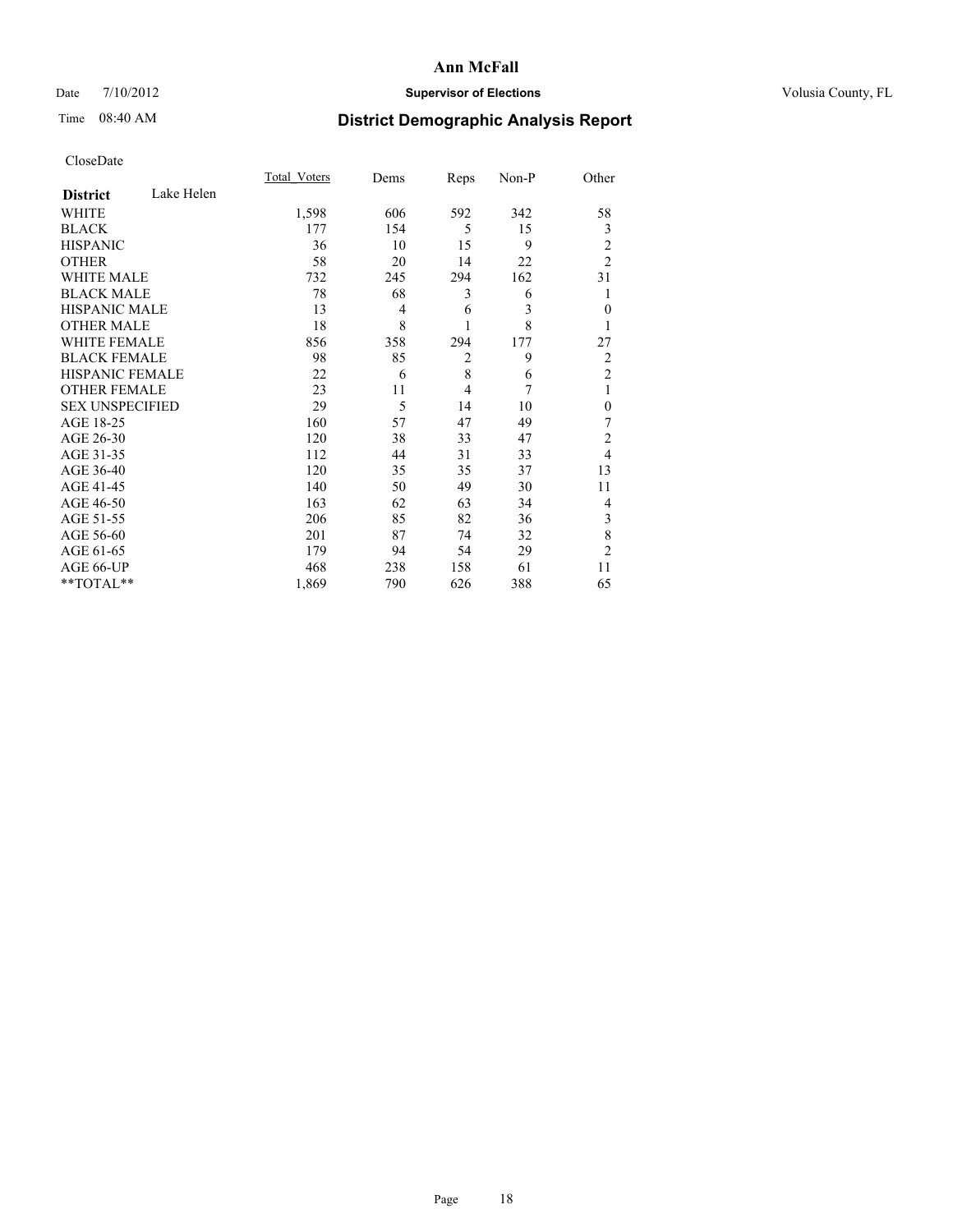## Date  $7/10/2012$  **Supervisor of Elections** Volusia County, FL

## Time 08:40 AM **District Demographic Analysis Report**

|                                     | Total Voters | Dems  | Reps  | Non-P | Other          |
|-------------------------------------|--------------|-------|-------|-------|----------------|
| New Smyrna Beach<br><b>District</b> |              |       |       |       |                |
| WHITE                               | 15,416       | 5,088 | 6,338 | 3,533 | 457            |
| <b>BLACK</b>                        | 716          | 602   | 23    | 81    | 10             |
| <b>HISPANIC</b>                     | 204          | 70    | 59    | 70    | 5              |
| <b>OTHER</b>                        | 547          | 139   | 118   | 273   | 17             |
| <b>WHITE MALE</b>                   | 7,112        | 2,018 | 3,072 | 1,785 | 237            |
| <b>BLACK MALE</b>                   | 291          | 232   | 8     | 43    | 8              |
| <b>HISPANIC MALE</b>                | 97           | 28    | 27    | 40    | $\overline{c}$ |
| <b>OTHER MALE</b>                   | 167          | 43    | 41    | 80    | 3              |
| <b>WHITE FEMALE</b>                 | 8,209        | 3,032 | 3,232 | 1,727 | 218            |
| <b>BLACK FEMALE</b>                 | 422          | 367   | 15    | 38    | $\overline{2}$ |
| <b>HISPANIC FEMALE</b>              | 107          | 42    | 32    | 30    | 3              |
| <b>OTHER FEMALE</b>                 | 209          | 73    | 54    | 71    | 11             |
| <b>SEX UNSPECIFIED</b>              | 269          | 64    | 57    | 143   | 5              |
| AGE 18-25                           | 1,086        | 350   | 248   | 463   | 25             |
| AGE 26-30                           | 804          | 267   | 218   | 284   | 35             |
| AGE 31-35                           | 824          | 244   | 246   | 299   | 35             |
| AGE 36-40                           | 789          | 264   | 228   | 268   | 29             |
| AGE 41-45                           | 924          | 300   | 342   | 253   | 29             |
| AGE 46-50                           | 1,177        | 377   | 492   | 284   | 24             |
| AGE 51-55                           | 1,508        | 517   | 584   | 352   | 55             |
| AGE 56-60                           | 1,707        | 656   | 646   | 360   | 45             |
| AGE 61-65                           | 1,888        | 686   | 751   | 410   | 41             |
| AGE 66-UP                           | 6,180        | 2,240 | 2,784 | 985   | 171            |
| **TOTAL**                           | 16,887       | 5,901 | 6,539 | 3,958 | 489            |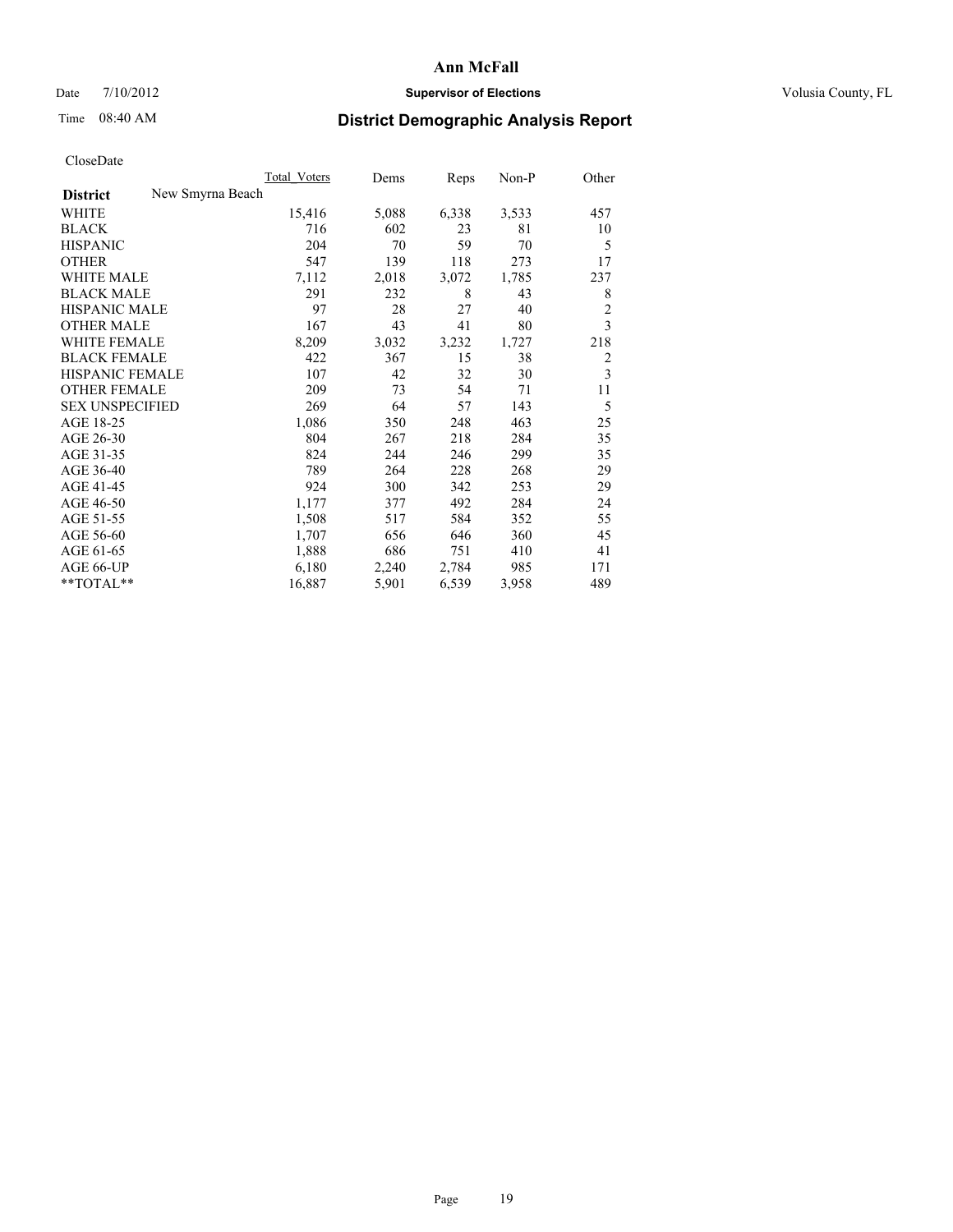## Date  $7/10/2012$  **Supervisor of Elections** Volusia County, FL

## Time 08:40 AM **District Demographic Analysis Report**

|                        |          | Total Voters | Dems     | Reps           | Non-P    | Other          |
|------------------------|----------|--------------|----------|----------------|----------|----------------|
| <b>District</b>        | Oak Hill |              |          |                |          |                |
| WHITE                  |          | 1,082        | 387      | 415            | 251      | 29             |
| <b>BLACK</b>           |          | 177          | 150      | 4              | 22       | 1              |
| <b>HISPANIC</b>        |          | 6            | 3        | $\overline{2}$ | 1        | $\Omega$       |
| <b>OTHER</b>           |          | 34           | 8        | 8              | 15       | 3              |
| WHITE MALE             |          | 539          | 182      | 210            | 129      | 18             |
| <b>BLACK MALE</b>      |          | 76           | 61       | $\overline{2}$ | 12       |                |
| <b>HISPANIC MALE</b>   |          | 3            | $\theta$ | $\overline{2}$ | 1        | $\Omega$       |
| <b>OTHER MALE</b>      |          | 14           | 3        | $\overline{4}$ | 6        |                |
| WHITE FEMALE           |          | 536          | 204      | 201            | 120      | 11             |
| <b>BLACK FEMALE</b>    |          | 101          | 89       | $\overline{2}$ | 10       | $\Omega$       |
| <b>HISPANIC FEMALE</b> |          | 3            | 3        | $\overline{0}$ | $\theta$ | $\Omega$       |
| <b>OTHER FEMALE</b>    |          | 14           | 5        | 3              | 4        | 2              |
| <b>SEX UNSPECIFIED</b> |          | 13           |          | 5              | 7        | $\mathbf{0}$   |
| AGE 18-25              |          | 95           | 38       | 21             | 32       | 4              |
| AGE 26-30              |          | 64           | 29       | 13             | 20       | $\overline{2}$ |
| AGE 31-35              |          | 66           | 22       | 23             | 21       | $\theta$       |
| AGE 36-40              |          | 49           | 22       | 14             | 12       |                |
| AGE 41-45              |          | 74           | 30       | 24             | 15       | 5              |
| AGE 46-50              |          | 95           | 38       | 31             | 25       |                |
| AGE 51-55              |          | 150          | 70       | 53             | 26       |                |
| AGE 56-60              |          | 121          | 62       | 34             | 20       | 5              |
| AGE 61-65              |          | 158          | 65       | 48             | 41       | 4              |
| AGE 66-UP              |          | 427          | 172      | 168            | 77       | 10             |
| **TOTAL**              |          | 1,299        | 548      | 429            | 289      | 33             |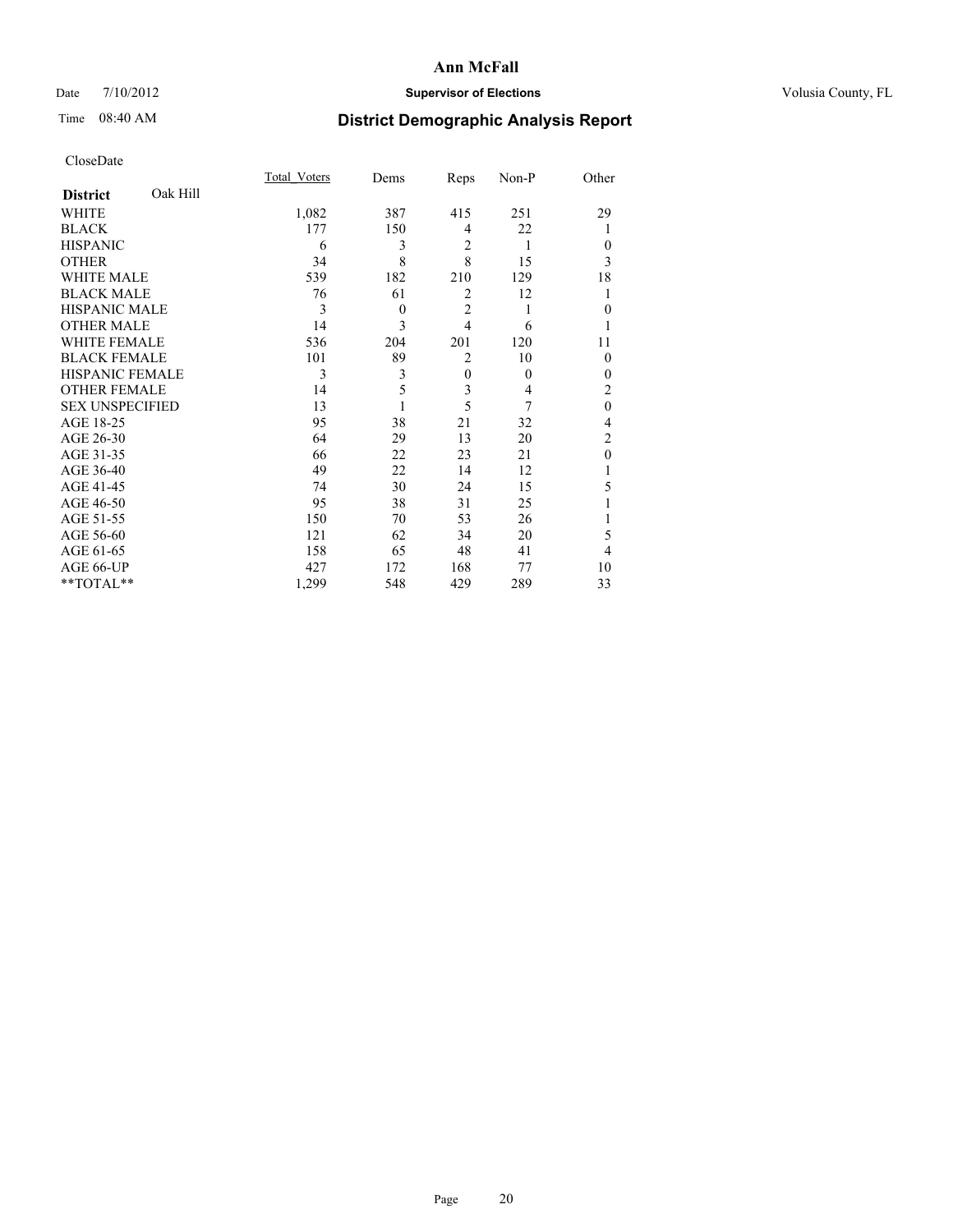## Date  $7/10/2012$  **Supervisor of Elections** Volusia County, FL

## Time 08:40 AM **District Demographic Analysis Report**

|                        |             | Total Voters | Dems  | Reps  | Non-P | Other          |
|------------------------|-------------|--------------|-------|-------|-------|----------------|
| <b>District</b>        | Orange City |              |       |       |       |                |
| <b>WHITE</b>           |             | 5,081        | 1,668 | 2,069 | 1,125 | 219            |
| <b>BLACK</b>           |             | 315          | 253   | 11    | 45    | 6              |
| <b>HISPANIC</b>        |             | 728          | 348   | 112   | 255   | 13             |
| <b>OTHER</b>           |             | 265          | 87    | 57    | 114   | 7              |
| <b>WHITE MALE</b>      |             | 2,189        | 635   | 919   | 517   | 118            |
| <b>BLACK MALE</b>      |             | 116          | 82    | 5     | 25    | 4              |
| HISPANIC MALE          |             | 307          | 141   | 50    | 110   | 6              |
| <b>OTHER MALE</b>      |             | 88           | 30    | 24    | 34    | $\theta$       |
| <b>WHITE FEMALE</b>    |             | 2,870        | 1,024 | 1,141 | 604   | 101            |
| <b>BLACK FEMALE</b>    |             | 195          | 167   | 6     | 20    | $\overline{c}$ |
| <b>HISPANIC FEMALE</b> |             | 419          | 207   | 61    | 144   | 7              |
| <b>OTHER FEMALE</b>    |             | 107          | 40    | 19    | 43    | 5              |
| <b>SEX UNSPECIFIED</b> |             | 98           | 30    | 24    | 42    | $\overline{c}$ |
| AGE 18-25              |             | 501          | 164   | 121   | 192   | 24             |
| AGE 26-30              |             | 396          | 146   | 104   | 131   | 15             |
| AGE 31-35              |             | 432          | 136   | 126   | 153   | 17             |
| AGE 36-40              |             | 334          | 105   | 105   | 112   | 12             |
| AGE 41-45              |             | 408          | 152   | 115   | 129   | 12             |
| AGE 46-50              |             | 462          | 160   | 152   | 131   | 19             |
| AGE 51-55              |             | 461          | 157   | 174   | 113   | 17             |
| AGE 56-60              |             | 512          | 208   | 154   | 129   | 21             |
| AGE 61-65              |             | 520          | 207   | 189   | 106   | 18             |
| AGE 66-UP              |             | 2,369        | 925   | 1,010 | 344   | 90             |
| **TOTAL**              |             | 6,395        | 2,360 | 2,250 | 1,540 | 245            |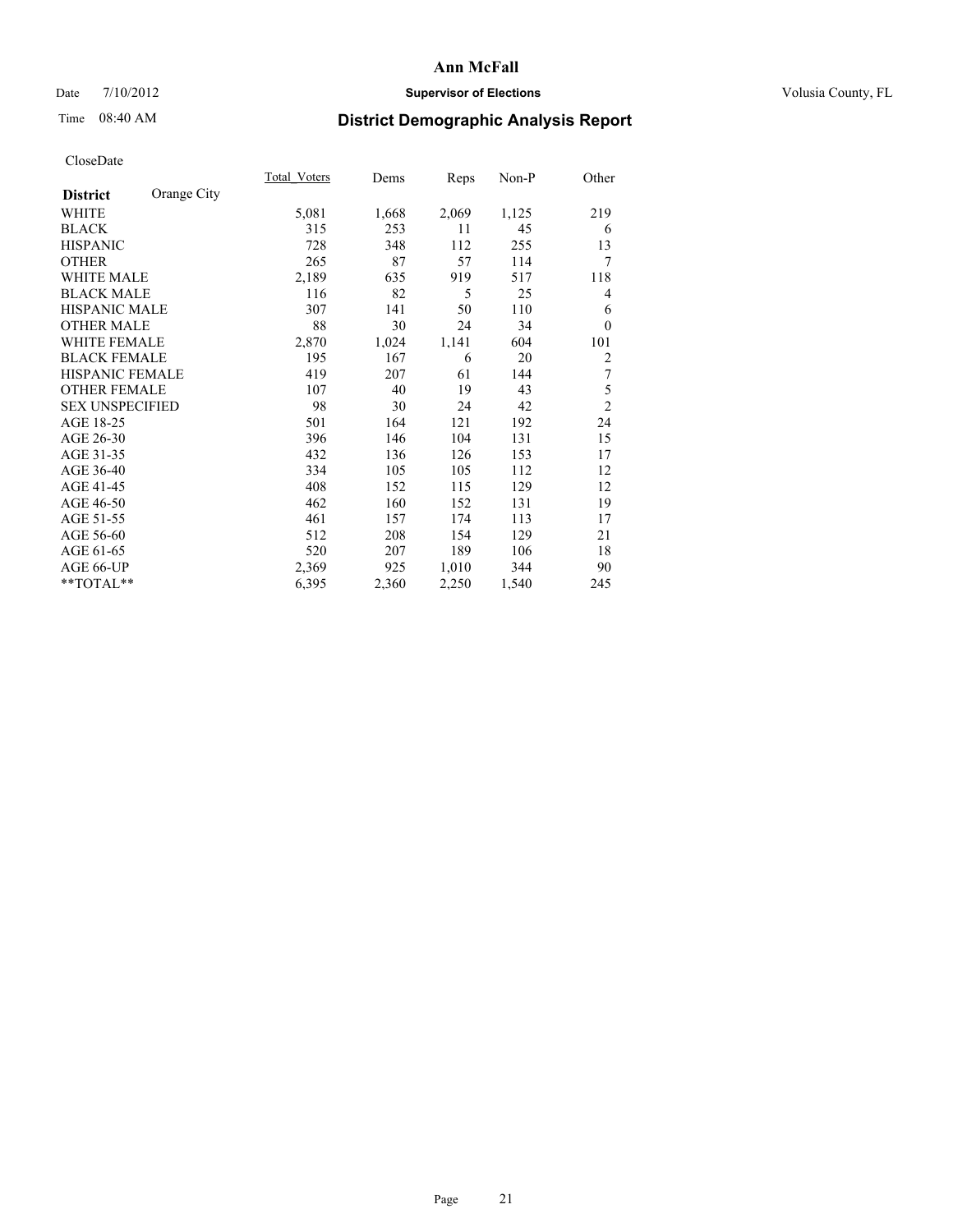## Date  $7/10/2012$  **Supervisor of Elections** Volusia County, FL

## Time 08:40 AM **District Demographic Analysis Report**

|                        |              | <b>Total Voters</b> | Dems  | <b>Reps</b> | Non-P | Other |
|------------------------|--------------|---------------------|-------|-------------|-------|-------|
| <b>District</b>        | Ormond Beach |                     |       |             |       |       |
| WHITE                  |              | 25,477              | 8,590 | 10,915      | 5,150 | 822   |
| <b>BLACK</b>           |              | 813                 | 609   | 51          | 134   | 19    |
| <b>HISPANIC</b>        |              | 531                 | 213   | 146         | 160   | 12    |
| <b>OTHER</b>           |              | 1,381               | 450   | 364         | 528   | 39    |
| <b>WHITE MALE</b>      |              | 11,530              | 3,431 | 5,159       | 2,507 | 433   |
| <b>BLACK MALE</b>      |              | 366                 | 263   | 26          | 66    | 11    |
| <b>HISPANIC MALE</b>   |              | 221                 | 65    | 78          | 69    | 9     |
| <b>OTHER MALE</b>      |              | 496                 | 160   | 139         | 179   | 18    |
| WHITE FEMALE           |              | 13,823              | 5,123 | 5,720       | 2,598 | 382   |
| <b>BLACK FEMALE</b>    |              | 438                 | 340   | 25          | 65    | 8     |
| HISPANIC FEMALE        |              | 304                 | 146   | 65          | 90    | 3     |
| <b>OTHER FEMALE</b>    |              | 570                 | 220   | 167         | 168   | 15    |
| <b>SEX UNSPECIFIED</b> |              | 454                 | 114   | 97          | 230   | 13    |
| AGE 18-25              |              | 2,297               | 699   | 752         | 788   | 58    |
| AGE 26-30              |              | 1,433               | 433   | 472         | 486   | 42    |
| AGE 31-35              |              | 1,330               | 385   | 455         | 437   | 53    |
| AGE 36-40              |              | 1,431               | 449   | 510         | 407   | 65    |
| AGE 41-45              |              | 1,889               | 549   | 855         | 420   | 65    |
| AGE 46-50              |              | 2,404               | 766   | 1,030       | 545   | 63    |
| AGE 51-55              |              | 2,639               | 880   | 1,151       | 541   | 67    |
| AGE 56-60              |              | 2,797               | 1,051 | 1,178       | 488   | 80    |
| AGE 61-65              |              | 2,879               | 1,122 | 1,137       | 532   | 88    |
| AGE 66-UP              |              | 9,116               | 3,534 | 3,938       | 1,333 | 311   |
| $*$ $TOTAL**$          |              | 28,216              | 9,868 | 11,479      | 5,977 | 892   |
|                        |              |                     |       |             |       |       |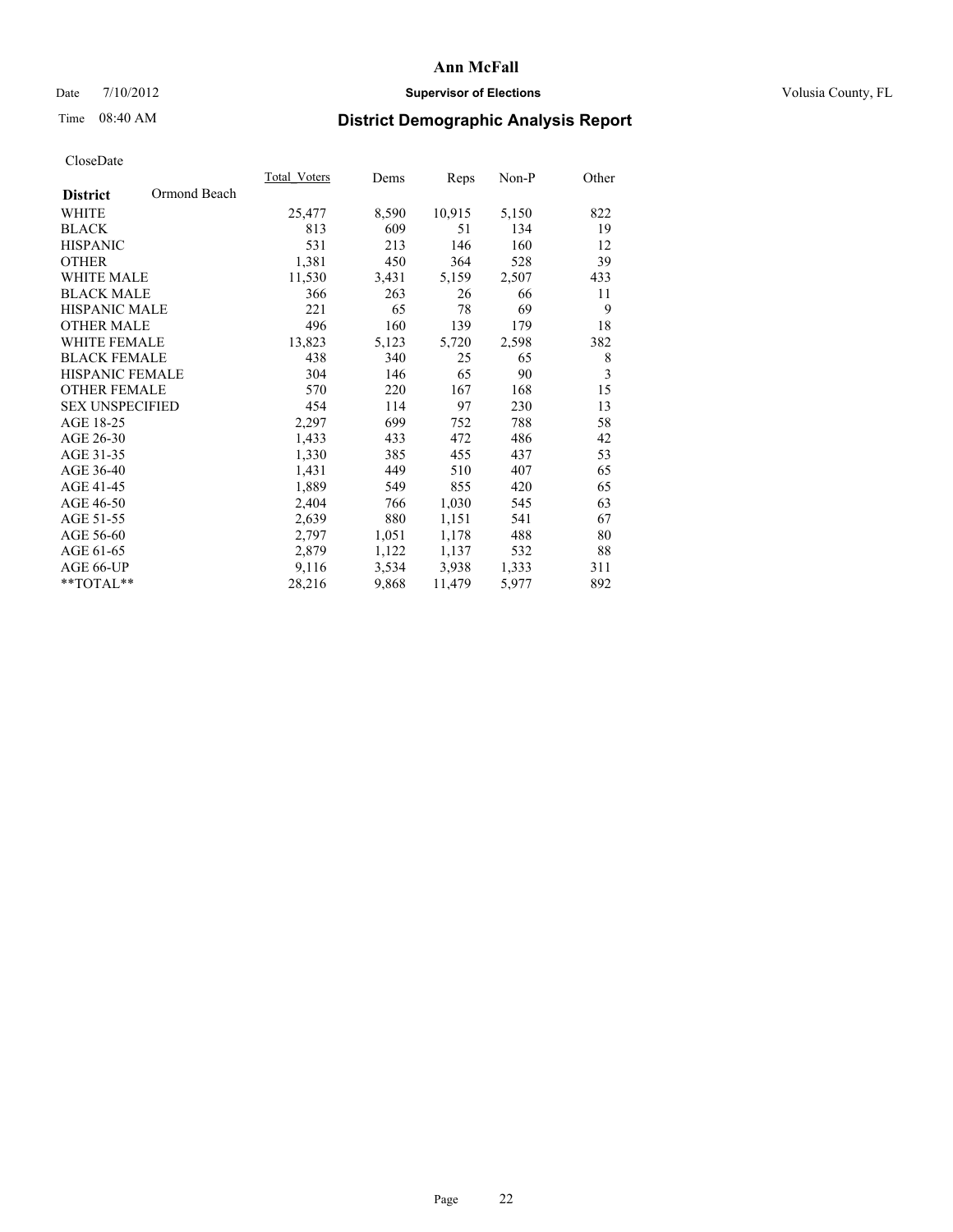## Date  $7/10/2012$  **Supervisor of Elections** Volusia County, FL

## Time 08:40 AM **District Demographic Analysis Report**

|                        |         | Total Voters | Dems           | Reps           | Non-P          | Other          |
|------------------------|---------|--------------|----------------|----------------|----------------|----------------|
| <b>District</b>        | Pierson |              |                |                |                |                |
| WHITE                  |         | 522          | 202            | 219            | 84             | 17             |
| <b>BLACK</b>           |         | 49           | 44             | 1              | 4              | $\theta$       |
| <b>HISPANIC</b>        |         | 99           | 39             | 6              | 51             | 3              |
| <b>OTHER</b>           |         | 20           | $\overline{4}$ | 4              | 12             | $\theta$       |
| WHITE MALE             |         | 251          | 95             | 110            | 33             | 13             |
| <b>BLACK MALE</b>      |         | 21           | 18             | 1              | $\overline{2}$ | $\mathbf{0}$   |
| <b>HISPANIC MALE</b>   |         | 40           | 23             | 1              | 15             |                |
| <b>OTHER MALE</b>      |         | 9            | $\overline{2}$ | $\overline{2}$ | 5              | 0              |
| WHITE FEMALE           |         | 269          | 107            | 108            | 50             | 4              |
| <b>BLACK FEMALE</b>    |         | 28           | 26             | $\mathbf{0}$   | $\overline{2}$ | $\theta$       |
| <b>HISPANIC FEMALE</b> |         | 58           | 16             | 5              | 35             | $\overline{c}$ |
| <b>OTHER FEMALE</b>    |         | 5            | $\overline{c}$ | $\overline{c}$ | 1              | $\theta$       |
| <b>SEX UNSPECIFIED</b> |         | 9            | $\mathbf{0}$   | 1              | 8              | $\theta$       |
| AGE 18-25              |         | 89           | 25             | 20             | 43             |                |
| AGE 26-30              |         | 53           | 14             | 17             | 21             | 1              |
| AGE 31-35              |         | 51           | 12             | 14             | 22             | 3              |
| AGE 36-40              |         | 45           | 15             | 17             | 11             | $\overline{2}$ |
| AGE 41-45              |         | 48           | 21             | 14             | 12             |                |
| AGE 46-50              |         | 59           | 25             | 21             | 9              | 4              |
| AGE 51-55              |         | 65           | 34             | 24             | 5              | 2              |
| AGE 56-60              |         | 77           | 34             | 29             | 11             | 3              |
| AGE 61-65              |         | 51           | 26             | 21             | 3              | 1              |
| AGE 66-UP              |         | 152          | 83             | 53             | 14             | $\overline{2}$ |
| **TOTAL**              |         | 690          | 289            | 230            | 151            | 20             |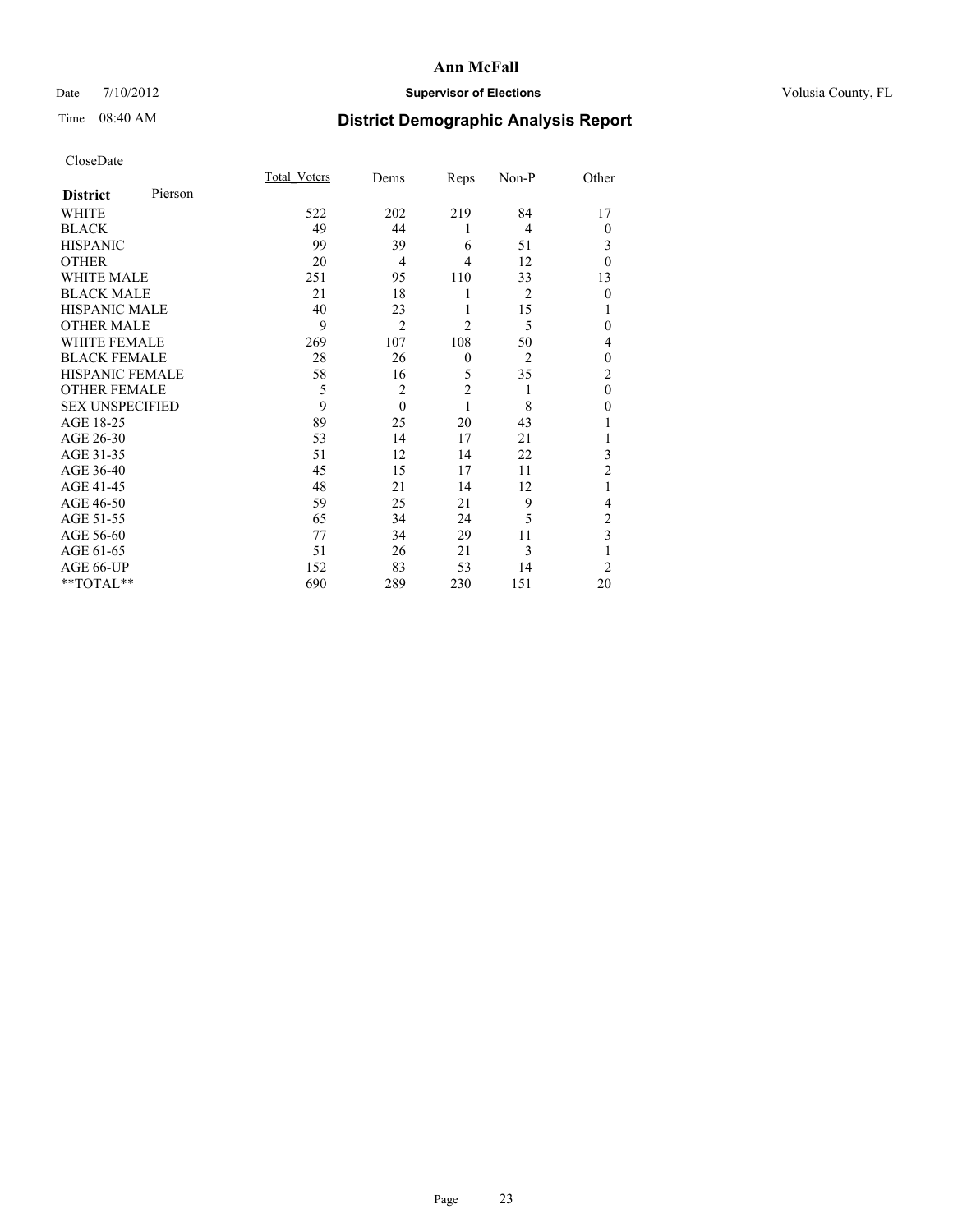## Date  $7/10/2012$  **Supervisor of Elections** Volusia County, FL

## Time 08:40 AM **District Demographic Analysis Report**

|                        |             | <b>Total Voters</b> | Dems         | Reps     | Non-P          | Other          |
|------------------------|-------------|---------------------|--------------|----------|----------------|----------------|
| <b>District</b>        | Ponce Inlet |                     |              |          |                |                |
| WHITE                  |             | 2,623               | 651          | 1,340    | 545            | 87             |
| <b>BLACK</b>           |             | 4                   |              | 1        | $\overline{2}$ | $\theta$       |
| <b>HISPANIC</b>        |             | 38                  | 12           | 15       | 10             | 1              |
| <b>OTHER</b>           |             | 101                 | 28           | 35       | 35             | 3              |
| WHITE MALE             |             | 1,251               | 268          | 668      | 267            | 48             |
| <b>BLACK MALE</b>      |             | 1                   | $\mathbf{0}$ | $\theta$ | 1              | $\theta$       |
| <b>HISPANIC MALE</b>   |             | 16                  | 7            | 5        | 3              | 1              |
| <b>OTHER MALE</b>      |             | 36                  | 9            | 14       | 10             | 3              |
| WHITE FEMALE           |             | 1,353               | 377          | 666      | 272            | 38             |
| <b>BLACK FEMALE</b>    |             | 3                   |              | 1        | 1              | $\theta$       |
| <b>HISPANIC FEMALE</b> |             | 22                  | 5            | 10       | 7              | $\Omega$       |
| <b>OTHER FEMALE</b>    |             | 40                  | 14           | 14       | 12             | $\theta$       |
| <b>SEX UNSPECIFIED</b> |             | 44                  | 11           | 13       | 19             | 1              |
| AGE 18-25              |             | 145                 | 33           | 61       | 45             | 6              |
| AGE 26-30              |             | 77                  | 24           | 25       | 26             | $\overline{c}$ |
| AGE 31-35              |             | 87                  | 15           | 32       | 35             | 5              |
| AGE 36-40              |             | 80                  | 19           | 34       | 26             | 1              |
| AGE 41-45              |             | 114                 | 22           | 55       | 33             | 4              |
| AGE 46-50              |             | 165                 | 45           | 72       | 44             | 4              |
| AGE 51-55              |             | 250                 | 50           | 137      | 56             | 7              |
| AGE 56-60              |             | 299                 | 81           | 151      | 57             | 10             |
| AGE 61-65              |             | 415                 | 105          | 198      | 91             | 21             |
| AGE 66-UP              |             | 1,135               | 298          | 627      | 179            | 31             |
| **TOTAL**              |             | 2,767               | 692          | 1,392    | 592            | 91             |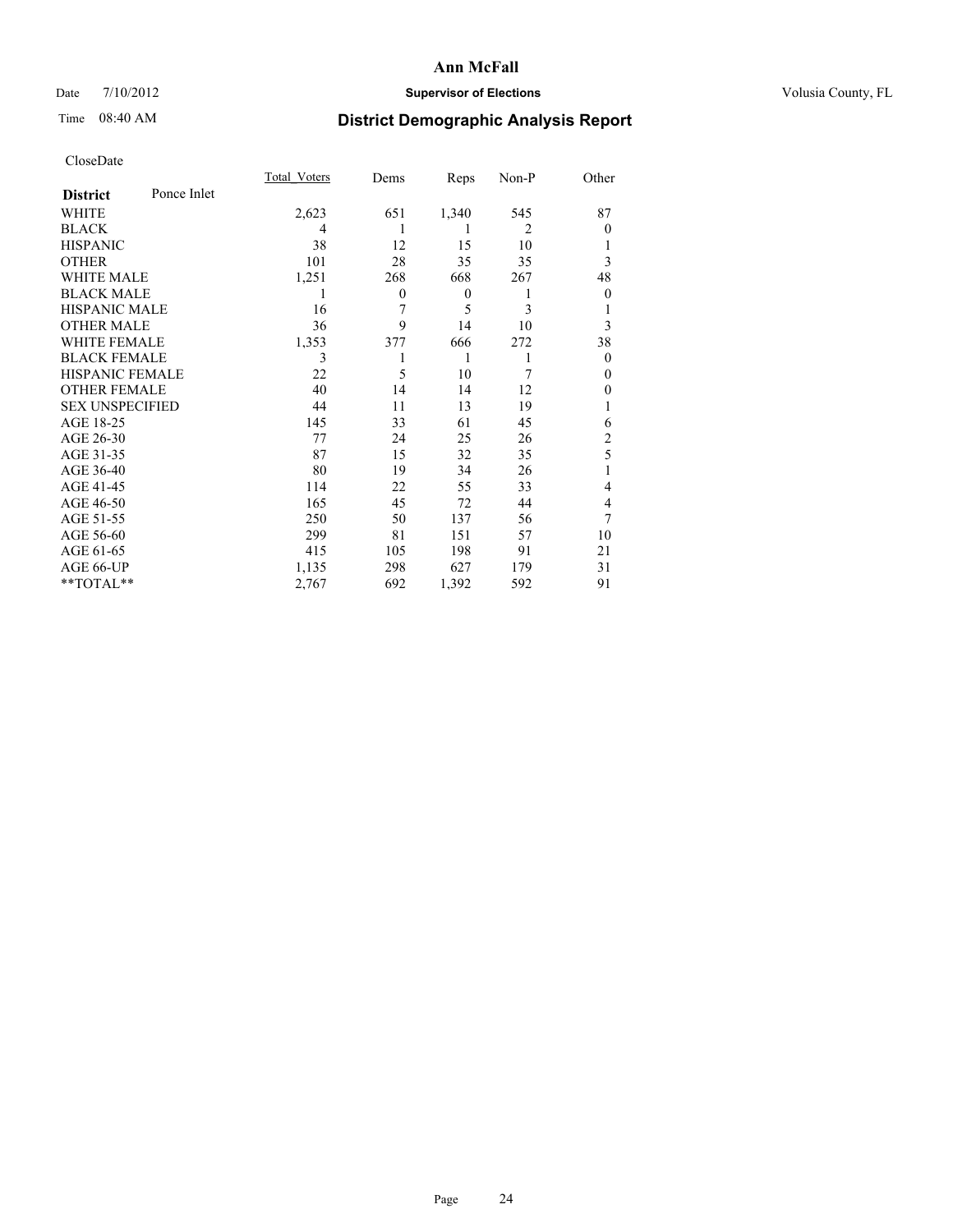## Date  $7/10/2012$  **Supervisor of Elections** Volusia County, FL

# Time 08:40 AM **District Demographic Analysis Report**

|                        |             | Total Voters | Dems   | Reps   | Non-P | Other |
|------------------------|-------------|--------------|--------|--------|-------|-------|
| <b>District</b>        | Port Orange |              |        |        |       |       |
| <b>WHITE</b>           |             | 33,931       | 11,572 | 13,194 | 7,944 | 1,221 |
| <b>BLACK</b>           |             | 960          | 755    | 50     | 134   | 21    |
| <b>HISPANIC</b>        |             | 892          | 352    | 203    | 319   | 18    |
| <b>OTHER</b>           |             | 1,695        | 536    | 388    | 719   | 52    |
| <b>WHITE MALE</b>      |             | 15,485       | 4,618  | 6,370  | 3,858 | 639   |
| <b>BLACK MALE</b>      |             | 413          | 309    | 30     | 63    | 11    |
| <b>HISPANIC MALE</b>   |             | 397          | 152    | 88     | 149   | 8     |
| <b>OTHER MALE</b>      |             | 612          | 199    | 147    | 242   | 24    |
| <b>WHITE FEMALE</b>    |             | 18,220       | 6,884  | 6,744  | 4,026 | 566   |
| <b>BLACK FEMALE</b>    |             | 542          | 442    | 19     | 71    | 10    |
| HISPANIC FEMALE        |             | 486          | 199    | 111    | 166   | 10    |
| <b>OTHER FEMALE</b>    |             | 691          | 252    | 165    | 253   | 21    |
| <b>SEX UNSPECIFIED</b> |             | 632          | 160    | 161    | 288   | 23    |
| AGE 18-25              |             | 3,160        | 1,013  | 903    | 1,129 | 115   |
| AGE 26-30              |             | 2,404        | 783    | 683    | 858   | 80    |
| AGE 31-35              |             | 2,211        | 713    | 663    | 748   | 87    |
| AGE 36-40              |             | 2,166        | 675    | 757    | 655   | 79    |
| AGE 41-45              |             | 2,629        | 794    | 995    | 755   | 85    |
| AGE 46-50              |             | 3,199        | 985    | 1,314  | 799   | 101   |
| AGE 51-55              |             | 3,499        | 1,212  | 1,440  | 745   | 102   |
| AGE 56-60              |             | 3,471        | 1,339  | 1,328  | 693   | 111   |
| AGE 61-65              |             | 3,746        | 1,419  | 1,395  | 787   | 145   |
| AGE 66-UP              |             | 11,014       | 4,289  | 4,360  | 1,956 | 409   |
| **TOTAL**              |             | 37,500       | 13,222 | 13,839 | 9,125 | 1,314 |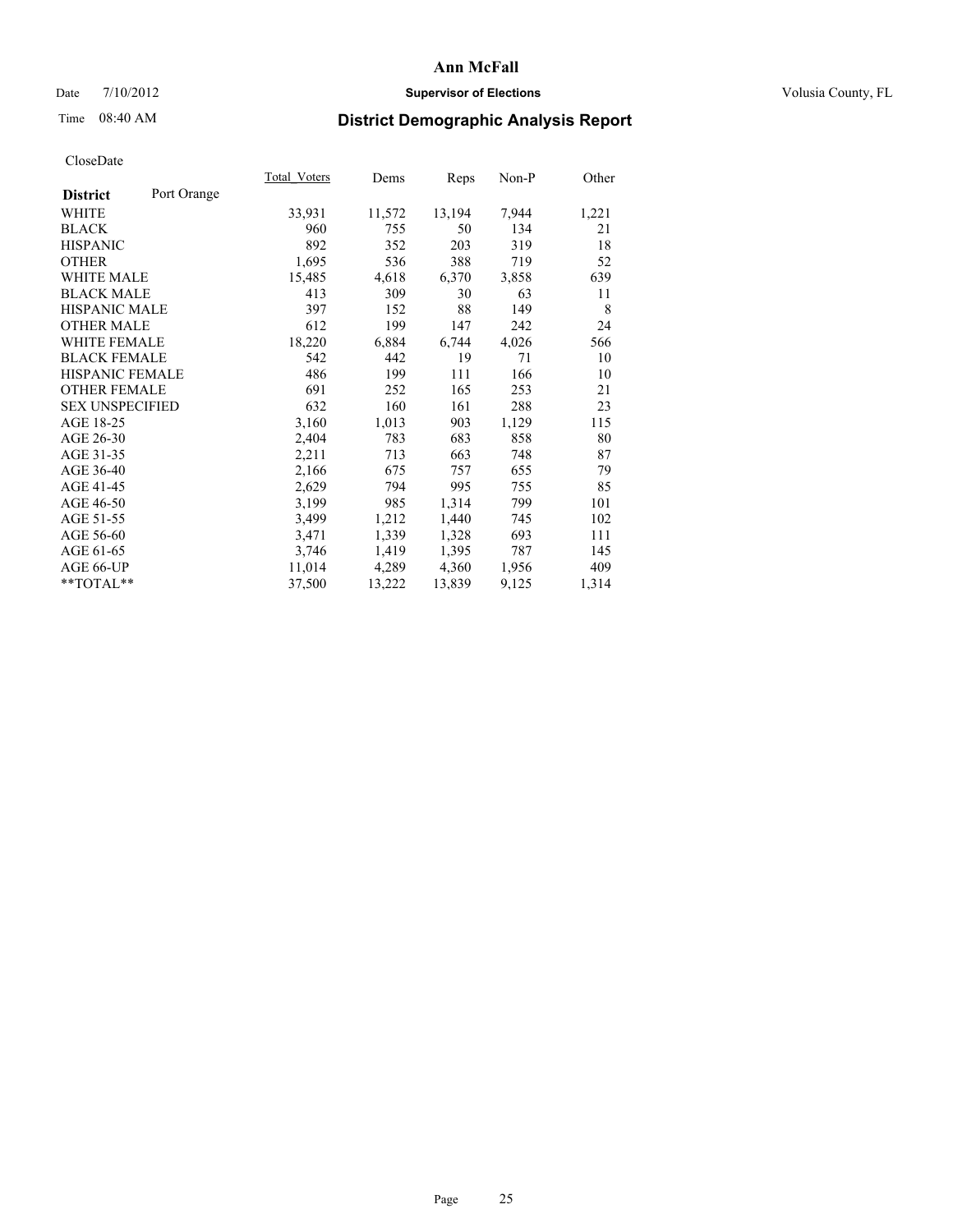## Date  $7/10/2012$  **Supervisor of Elections** Volusia County, FL

## Time 08:40 AM **District Demographic Analysis Report**

|                        |               | Total Voters | Dems  | Reps  | Non-P | Other                   |
|------------------------|---------------|--------------|-------|-------|-------|-------------------------|
| <b>District</b>        | South Daytona |              |       |       |       |                         |
| WHITE                  |               | 6,452        | 2,558 | 2,203 | 1,479 | 212                     |
| <b>BLACK</b>           |               | 595          | 471   | 16    | 100   | 8                       |
| <b>HISPANIC</b>        |               | 173          | 89    | 28    | 52    | $\overline{4}$          |
| <b>OTHER</b>           |               | 332          | 129   | 57    | 142   | $\overline{4}$          |
| WHITE MALE             |               | 2,961        | 1,016 | 1,102 | 718   | 125                     |
| <b>BLACK MALE</b>      |               | 219          | 162   | 6     | 46    | 5                       |
| <b>HISPANIC MALE</b>   |               | 81           | 37    | 18    | 23    | $\overline{\mathbf{3}}$ |
| <b>OTHER MALE</b>      |               | 94           | 37    | 21    | 35    | 1                       |
| <b>WHITE FEMALE</b>    |               | 3,456        | 1,521 | 1,091 | 757   | 87                      |
| <b>BLACK FEMALE</b>    |               | 368          | 303   | 9     | 53    | 3                       |
| <b>HISPANIC FEMALE</b> |               | 90           | 51    | 10    | 28    | 1                       |
| <b>OTHER FEMALE</b>    |               | 148          | 67    | 27    | 51    | 3                       |
| <b>SEX UNSPECIFIED</b> |               | 135          | 53    | 20    | 62    | $\theta$                |
| AGE 18-25              |               | 684          | 270   | 135   | 262   | 17                      |
| AGE 26-30              |               | 574          | 225   | 135   | 191   | 23                      |
| AGE 31-35              |               | 445          | 168   | 93    | 158   | 26                      |
| AGE 36-40              |               | 458          | 160   | 148   | 135   | 15                      |
| AGE 41-45              |               | 613          | 258   | 184   | 156   | 15                      |
| AGE 46-50              |               | 721          | 264   | 253   | 181   | 23                      |
| AGE 51-55              |               | 733          | 313   | 248   | 150   | 22                      |
| AGE 56-60              |               | 697          | 330   | 224   | 123   | 20                      |
| AGE 61-65              |               | 737          | 316   | 244   | 152   | 25                      |
| AGE 66-UP              |               | 1,895        | 946   | 641   | 266   | 42                      |
| **TOTAL**              |               | 7,557        | 3,250 | 2,305 | 1,774 | 228                     |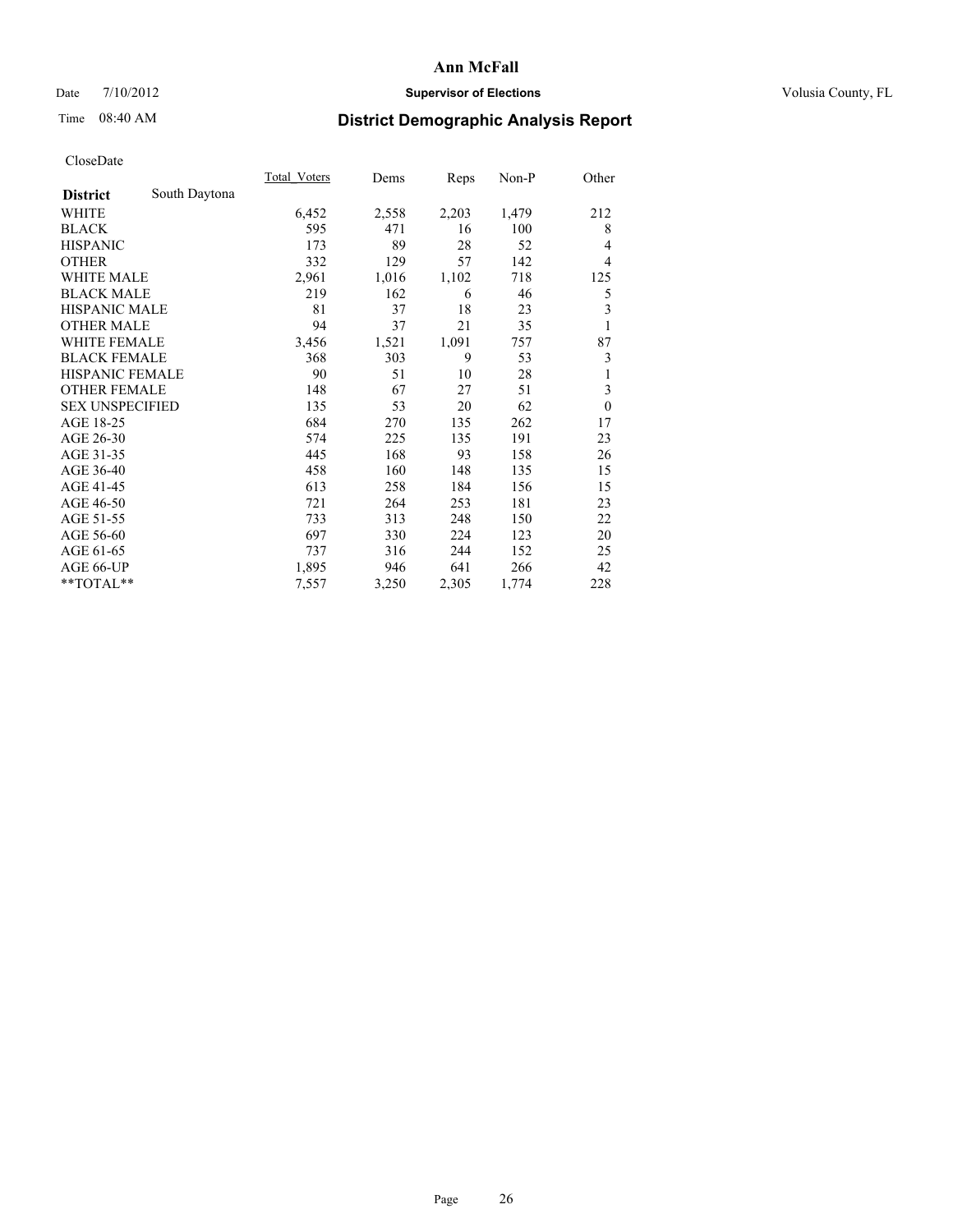## Date  $7/10/2012$  **Supervisor of Elections** Volusia County, FL

# Time 08:40 AM **District Demographic Analysis Report**

|                        |               | Total Voters | Dems     | Reps     | Non-P    | Other |
|------------------------|---------------|--------------|----------|----------|----------|-------|
| <b>District</b>        | Flagler Beach |              |          |          |          |       |
| <b>WHITE</b>           |               | 55           | 22       | 15       | 17       |       |
| <b>BLACK</b>           |               | 0            | $\Omega$ | $\Omega$ | $\theta$ |       |
| <b>HISPANIC</b>        |               |              | 0        | 0        |          | 0     |
| <b>OTHER</b>           |               |              |          | 2        |          |       |
| <b>WHITE MALE</b>      |               | 28           | 10       | 8        | 9        |       |
| <b>BLACK MALE</b>      |               | 0            | $\Omega$ | 0        |          | 0     |
| HISPANIC MALE          |               |              | 0        | 0        |          | 0     |
| <b>OTHER MALE</b>      |               | 2            |          |          |          | 0     |
| <b>WHITE FEMALE</b>    |               | 27           | 12       |          | 8        |       |
| <b>BLACK FEMALE</b>    |               | 0            | $\Omega$ | 0        |          | 0     |
| <b>HISPANIC FEMALE</b> |               |              | $\theta$ |          |          |       |
| <b>OTHER FEMALE</b>    |               |              | $\theta$ |          |          | 0     |
| <b>SEX UNSPECIFIED</b> |               |              |          | 0        |          | 0     |
| AGE 18-25              |               |              | $\theta$ | 0        |          | 0     |
| AGE 26-30              |               |              | 0        | 0        |          | 0     |
| AGE 31-35              |               |              |          | 0        |          |       |
| AGE 36-40              |               |              | 0        | 0        |          | 0     |
| AGE 41-45              |               |              |          | 0        |          |       |
| AGE 46-50              |               |              |          | 0        |          | 0     |
| AGE 51-55              |               |              |          |          |          |       |
| AGE 56-60              |               |              |          |          |          | 0     |
| AGE 61-65              |               |              |          |          |          |       |
| AGE 66-UP              |               | 40           | 18       | 14       |          |       |
| **TOTAL**              |               | 58           | 23       | 17       | 17       |       |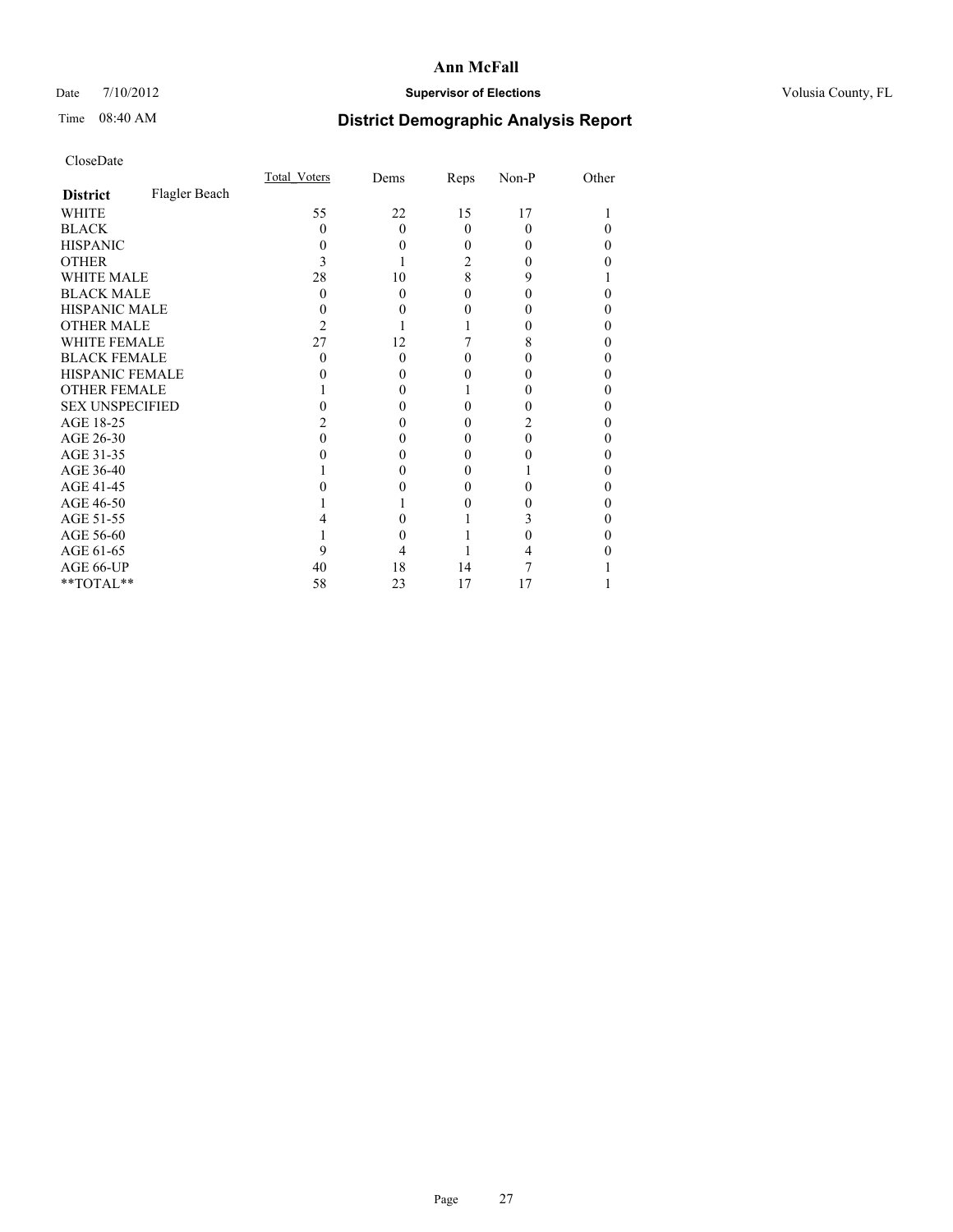## Date  $7/10/2012$  **Supervisor of Elections** Volusia County, FL

# Time 08:40 AM **District Demographic Analysis Report**

| Total Voters              | Dems   | <b>Reps</b> | Non-P  | Other |
|---------------------------|--------|-------------|--------|-------|
| <b>Hospital Authority</b> |        |             |        |       |
| 96,178                    | 30,776 | 40,279      | 20,869 | 4,254 |
| 9,625                     | 7.587  | 418         | 1,447  | 173   |
| 16,857                    | 8,048  | 2,844       | 5,588  | 377   |
| 6,331                     | 1,953  | 1,408       | 2,782  | 188   |
| 44,491                    | 12,458 | 19,625      | 10,122 | 2,286 |
| 4,084                     | 3,051  | 229         | 701    | 103   |
| 7,891                     | 3,624  | 1,412       | 2,650  | 205   |
| 2,087                     | 681    | 538         | 797    | 71    |
| 51,180                    | 18,162 | 20,448      | 10,619 | 1,951 |
| 5,459                     | 4,473  | 187         | 731    | 68    |
| 8,848                     | 4,360  | 1,421       | 2,900  | 167   |
| 2,455                     | 911    | 557         | 914    | 73    |
| 2,496                     | 644    | 532         | 1,252  | 68    |
| 13,446                    | 4,373  | 3,355       | 5,150  | 568   |
| 8,685                     | 2,848  | 2,197       | 3,274  | 366   |
| 9,127                     | 3,155  | 2,540       | 2,979  | 453   |
| 9,191                     | 3,165  | 2,918       | 2,679  | 429   |
| 10,436                    | 3,490  | 3,801       | 2,741  | 404   |
| 12,200                    | 4,214  | 4,684       | 2,858  | 444   |
| 12,629                    | 4,649  | 4,910       | 2,614  | 456   |
| 11,789                    | 4,717  | 4,373       | 2,256  | 443   |
| 11,522                    | 4,689  | 4,351       | 2,052  | 430   |
| 30,043                    | 13,111 | 11,830      | 4,102  | 1,000 |
| 129,070                   | 48,411 | 44,959      | 30,707 | 4,993 |
|                           |        |             |        |       |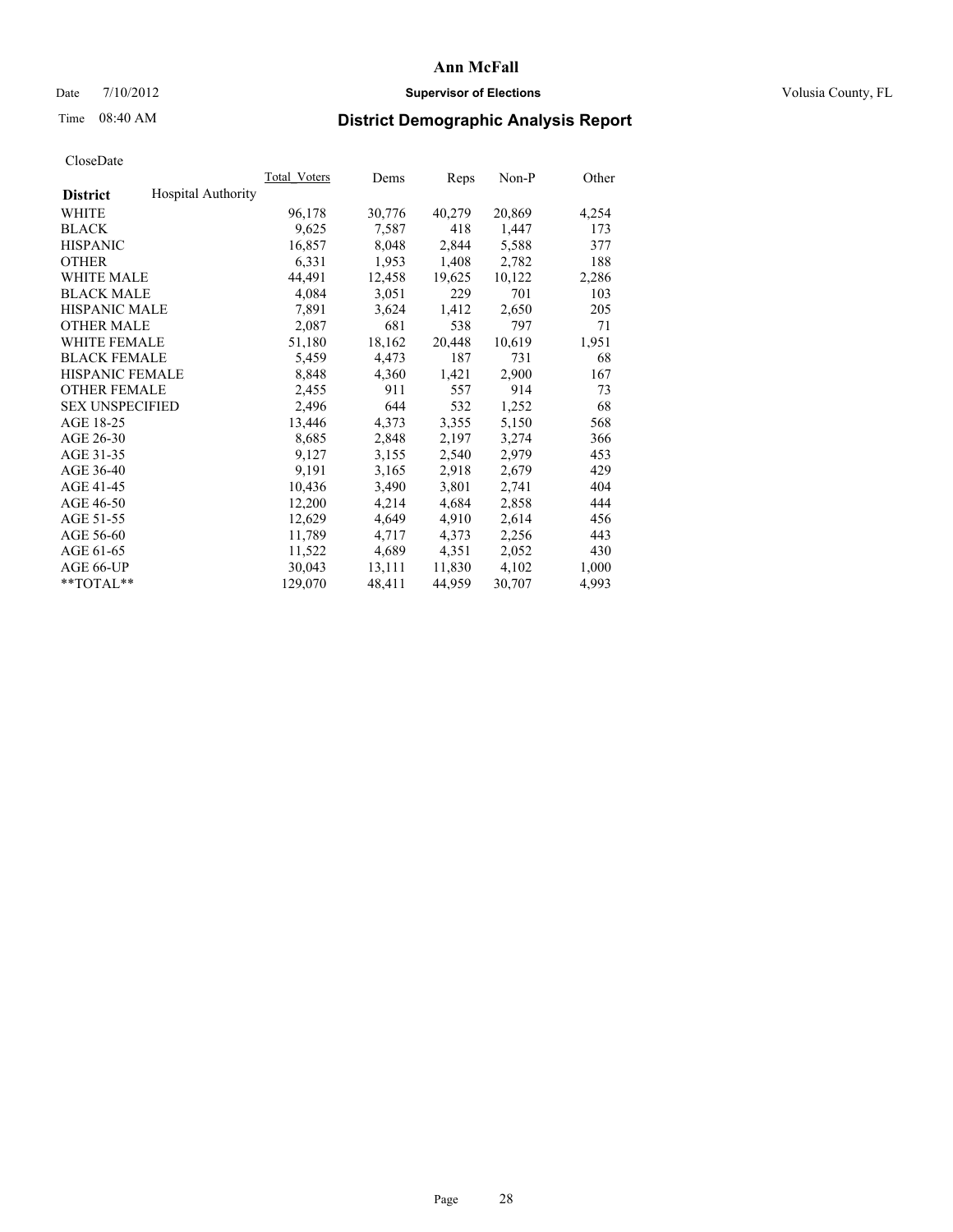## Date  $7/10/2012$  **Supervisor of Elections** Volusia County, FL

# Time 08:40 AM **District Demographic Analysis Report**

|                                          | Total Voters | Dems  | Reps  | Non-P | Other          |
|------------------------------------------|--------------|-------|-------|-------|----------------|
| Florida House Seat 24<br><b>District</b> |              |       |       |       |                |
| WHITE                                    | 17,289       | 5,518 | 7,620 | 3,461 | 690            |
| <b>BLACK</b>                             | 424          | 335   | 23    | 58    | 8              |
| <b>HISPANIC</b>                          | 745          | 289   | 139   | 299   | 18             |
| <b>OTHER</b>                             | 829          | 213   | 260   | 335   | 21             |
| WHITE MALE                               | 8,076        | 2,230 | 3,765 | 1,707 | 374            |
| <b>BLACK MALE</b>                        | 195          | 145   | 17    | 27    | 6              |
| <b>HISPANIC MALE</b>                     | 348          | 140   | 59    | 140   | 9              |
| <b>OTHER MALE</b>                        | 273          | 66    | 100   | 101   | 6              |
| <b>WHITE FEMALE</b>                      | 9,105        | 3,256 | 3,806 | 1,730 | 313            |
| <b>BLACK FEMALE</b>                      | 228          | 189   | 6     | 31    | $\overline{2}$ |
| HISPANIC FEMALE                          | 393          | 148   | 80    | 156   | 9              |
| <b>OTHER FEMALE</b>                      | 329          | 108   | 108   | 105   | 8              |
| <b>SEX UNSPECIFIED</b>                   | 340          | 73    | 101   | 156   | 10             |
| AGE 18-25                                | 1,322        | 326   | 434   | 515   | 47             |
| AGE 26-30                                | 883          | 260   | 257   | 328   | 38             |
| AGE 31-35                                | 774          | 195   | 260   | 276   | 43             |
| AGE 36-40                                | 773          | 207   | 316   | 215   | 35             |
| AGE 41-45                                | 1,115        | 304   | 480   | 286   | 45             |
| AGE 46-50                                | 1,474        | 428   | 679   | 315   | 52             |
| AGE 51-55                                | 1,872        | 604   | 828   | 377   | 63             |
| AGE 56-60                                | 2,023        | 738   | 837   | 358   | 90             |
| AGE 61-65                                | 2,334        | 820   | 973   | 450   | 91             |
| AGE 66-UP                                | 6,723        | 2,477 | 2,978 | 1,035 | 233            |
| **TOTAL**                                | 19,293       | 6,359 | 8,042 | 4,155 | 737            |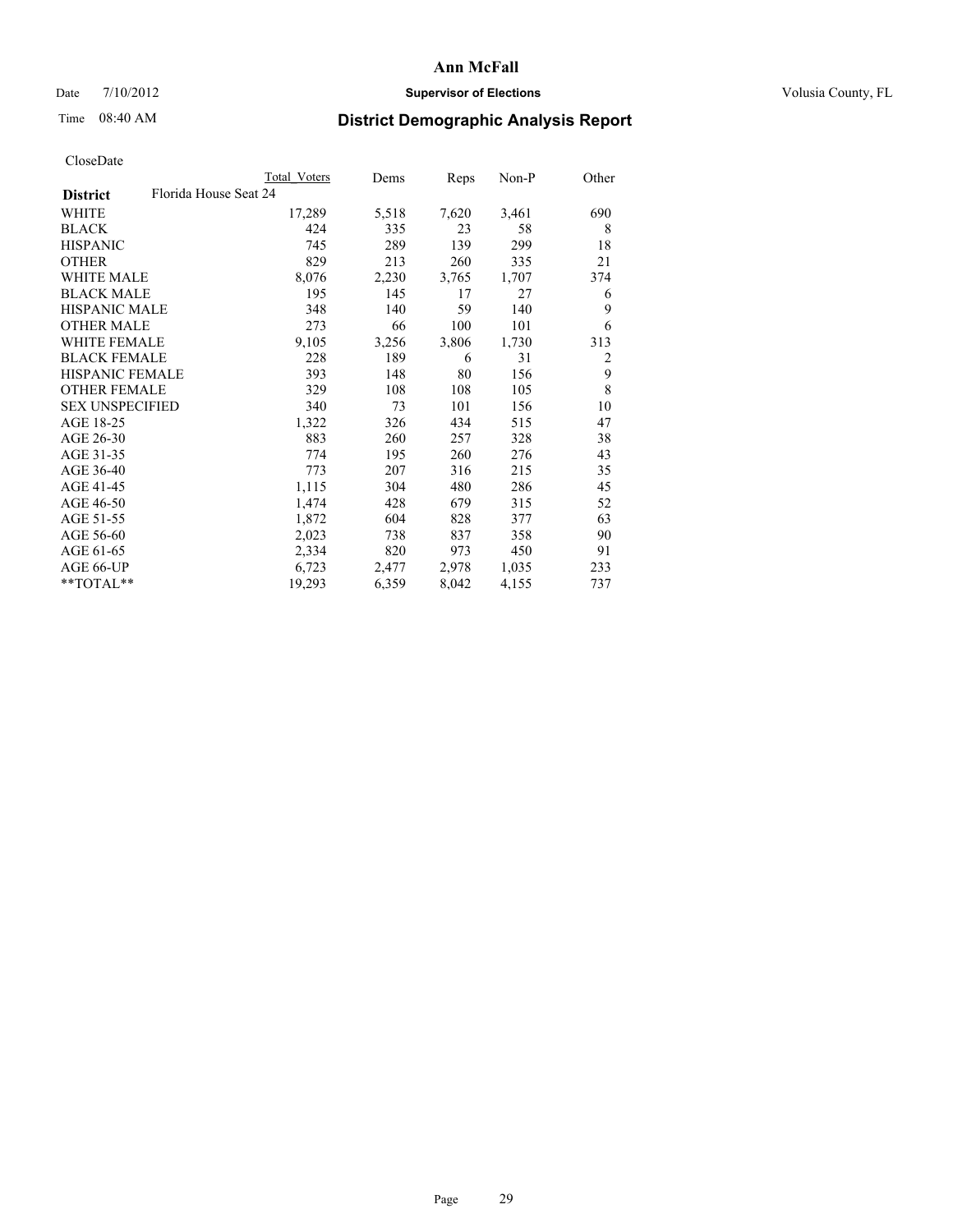## Date  $7/10/2012$  **Supervisor of Elections** Volusia County, FL

# Time 08:40 AM **District Demographic Analysis Report**

|                                          | Total Voters | Dems   | <b>Reps</b> | $Non-P$ | Other |
|------------------------------------------|--------------|--------|-------------|---------|-------|
| Florida House Seat 25<br><b>District</b> |              |        |             |         |       |
| WHITE                                    | 100,362      | 33,648 | 41,117      | 22,256  | 3,341 |
| <b>BLACK</b>                             | 2,756        | 2,148  | 149         | 400     | 59    |
| <b>HISPANIC</b>                          | 2,083        | 795    | 552         | 691     | 45    |
| <b>OTHER</b>                             | 4,705        | 1,439  | 1,161       | 1,966   | 139   |
| WHITE MALE                               | 46,334       | 13,632 | 19,967      | 10,964  | 1,771 |
| <b>BLACK MALE</b>                        | 1,206        | 887    | 78          | 207     | 34    |
| <b>HISPANIC MALE</b>                     | 937          | 326    | 252         | 330     | 29    |
| <b>OTHER MALE</b>                        | 1,682        | 526    | 445         | 656     | 55    |
| <b>WHITE FEMALE</b>                      | 53,411       | 19,810 | 20,944      | 11,122  | 1,535 |
| <b>BLACK FEMALE</b>                      | 1,533        | 1,248  | 70          | 190     | 25    |
| <b>HISPANIC FEMALE</b>                   | 1,127        | 464    | 291         | 356     | 16    |
| <b>OTHER FEMALE</b>                      | 1,922        | 702    | 514         | 649     | 57    |
| <b>SEX UNSPECIFIED</b>                   | 1,754        | 435    | 418         | 839     | 62    |
| AGE 18-25                                | 8,319        | 2,544  | 2,467       | 3,040   | 268   |
| AGE 26-30                                | 5,981        | 1,870  | 1,764       | 2,140   | 207   |
| AGE 31-35                                | 5,469        | 1,679  | 1,689       | 1,884   | 217   |
| AGE 36-40                                | 5,550        | 1,701  | 1,901       | 1,739   | 209   |
| AGE 41-45                                | 7,068        | 2,100  | 2,799       | 1,935   | 234   |
| AGE 46-50                                | 8,938        | 2,811  | 3,730       | 2,155   | 242   |
| AGE 51-55                                | 10,375       | 3,476  | 4,373       | 2,229   | 297   |
| AGE 56-60                                | 10,904       | 4,046  | 4,372       | 2,158   | 328   |
| AGE 61-65                                | 11,778       | 4,400  | 4,599       | 2,382   | 397   |
| AGE 66-UP                                | 35,575       | 13,424 | 15,292      | 5,670   | 1,189 |
| **TOTAL**                                | 109,960      | 38,051 | 42,989      | 25,332  | 3,588 |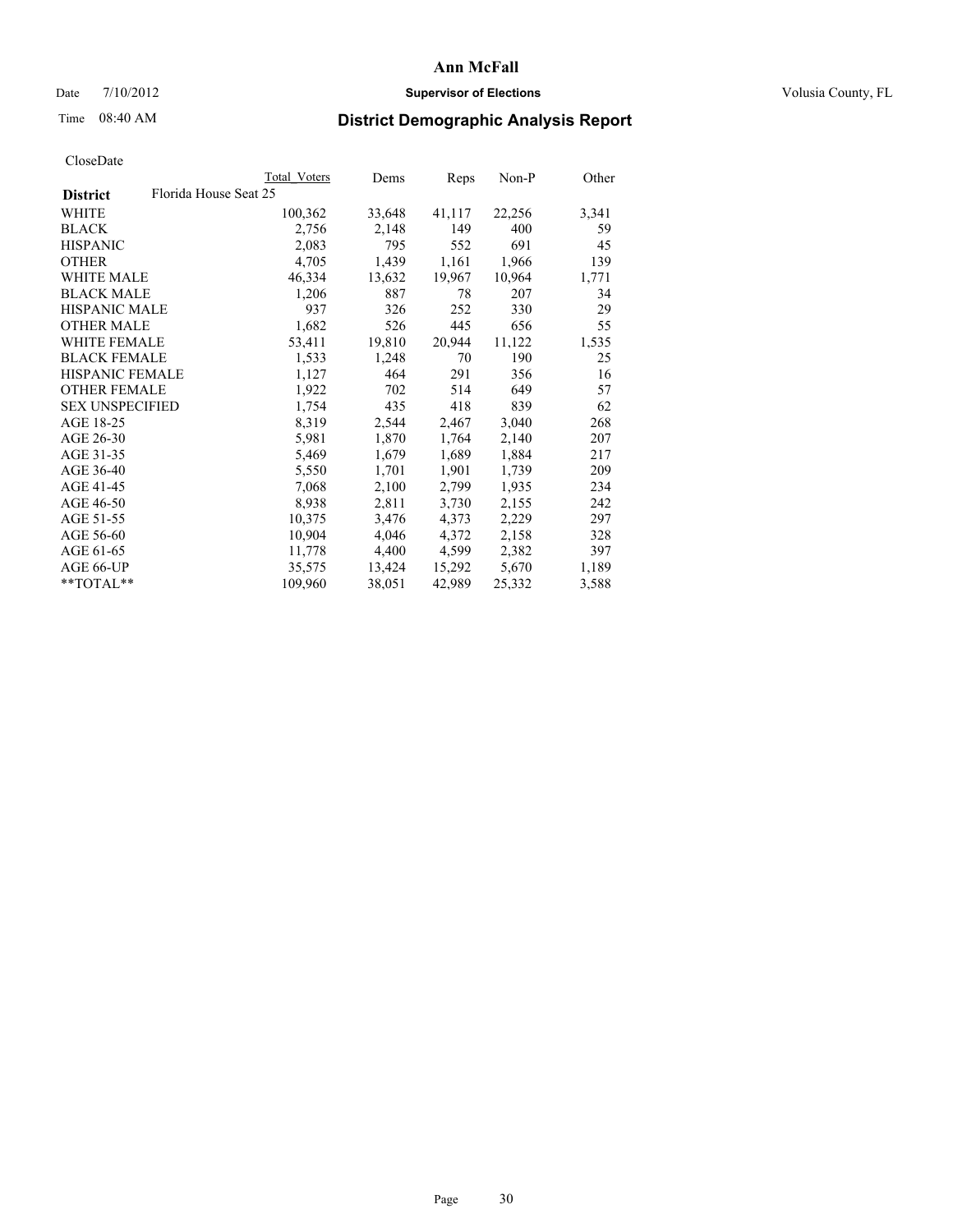## Date  $7/10/2012$  **Supervisor of Elections** Volusia County, FL

## Time 08:40 AM **District Demographic Analysis Report**

|                        |                       | Total Voters | Dems   | <b>Reps</b> | Non-P  | Other |
|------------------------|-----------------------|--------------|--------|-------------|--------|-------|
| <b>District</b>        | Florida House Seat 26 |              |        |             |        |       |
| WHITE                  |                       | 64,050       | 22,842 | 24,367      | 14,225 | 2,616 |
| <b>BLACK</b>           |                       | 17,653       | 14,720 | 490         | 2,266  | 177   |
| <b>HISPANIC</b>        |                       | 3,153        | 1,415  | 571         | 1,076  | 91    |
| <b>OTHER</b>           |                       | 4,563        | 1,670  | 811         | 1,963  | 119   |
| WHITE MALE             |                       | 29,468       | 9,145  | 11,975      | 6,902  | 1,446 |
| <b>BLACK MALE</b>      |                       | 6,859        | 5,497  | 240         | 1,026  | 96    |
| <b>HISPANIC MALE</b>   |                       | 1,454        | 609    | 284         | 518    | 43    |
| <b>OTHER MALE</b>      |                       | 1,406        | 521    | 316         | 524    | 45    |
| <b>WHITE FEMALE</b>    |                       | 34,276       | 13,589 | 12,283      | 7,244  | 1,160 |
| <b>BLACK FEMALE</b>    |                       | 10,642       | 9,103  | 245         | 1,215  | 79    |
| <b>HISPANIC FEMALE</b> |                       | 1,676        | 794    | 285         | 551    | 46    |
| <b>OTHER FEMALE</b>    |                       | 1,765        | 756    | 348         | 614    | 47    |
| <b>SEX UNSPECIFIED</b> |                       | 1,873        | 633    | 263         | 936    | 41    |
| AGE 18-25              |                       | 11,319       | 5,437  | 1,985       | 3,583  | 314   |
| AGE 26-30              |                       | 6,714        | 2,879  | 1,386       | 2,200  | 249   |
| AGE 31-35              |                       | 5,981        | 2,542  | 1,389       | 1,810  | 240   |
| AGE 36-40              |                       | 5,517        | 2,232  | 1,557       | 1,499  | 229   |
| AGE 41-45              |                       | 6,444        | 2,662  | 1,933       | 1,628  | 221   |
| AGE 46-50              |                       | 7,564        | 3,175  | 2,435       | 1,686  | 268   |
| AGE 51-55              |                       | 8,230        | 3,655  | 2,691       | 1,581  | 303   |
| AGE 56-60              |                       | 8,056        | 3,831  | 2,512       | 1,443  | 270   |
| AGE 61-65              |                       | 7,962        | 3,649  | 2,618       | 1,420  | 275   |
| AGE 66-UP              |                       | 21,709       | 10,623 | 7.741       | 2,709  | 636   |
| $*$ $TOTAL**$          |                       | 89,497       | 40,685 | 26,247      | 19,560 | 3,005 |
|                        |                       |              |        |             |        |       |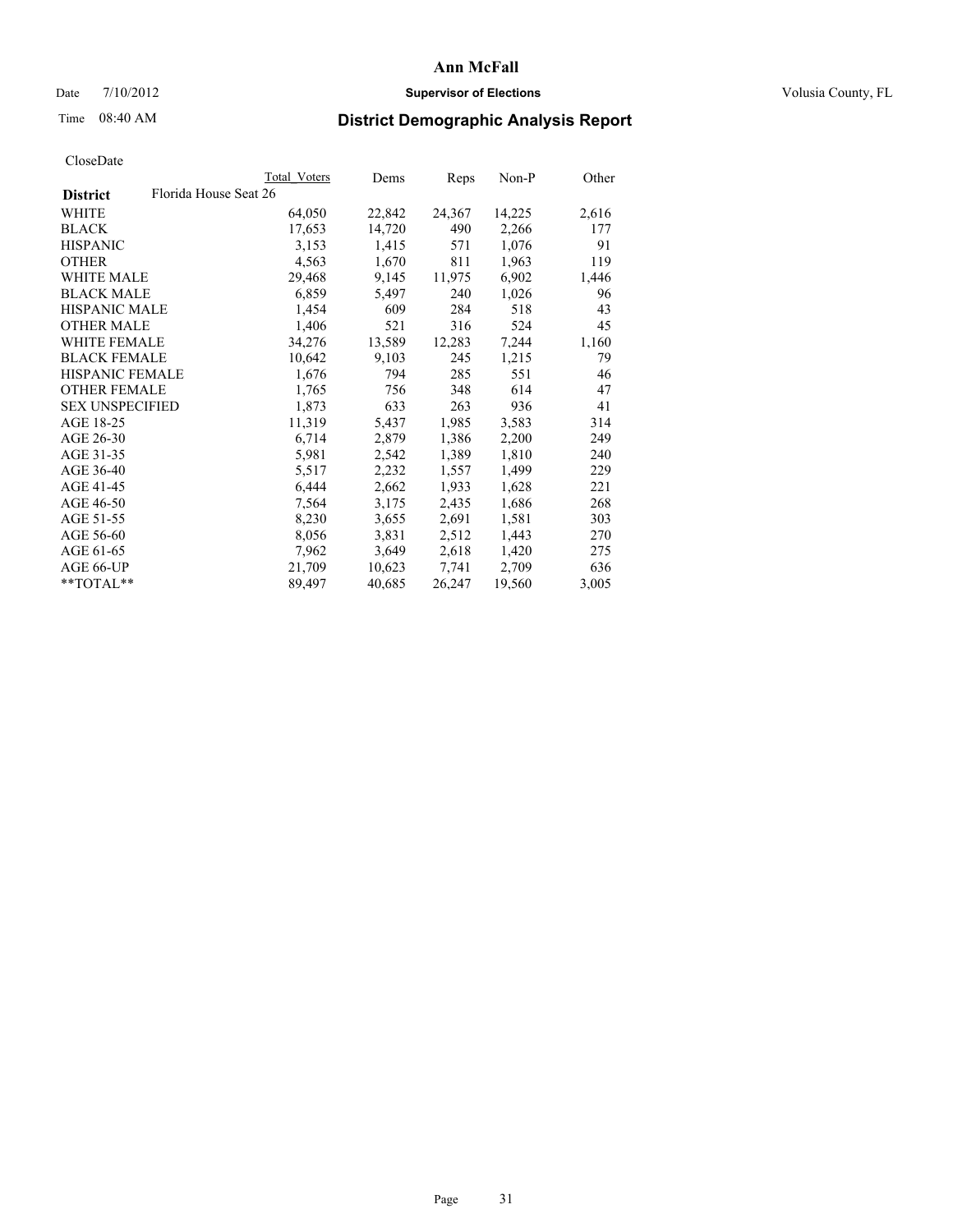## Date  $7/10/2012$  **Supervisor of Elections** Volusia County, FL

# Time 08:40 AM **District Demographic Analysis Report**

|                        |                       | Total Voters | Dems   | <b>Reps</b> | Non-P  | Other |
|------------------------|-----------------------|--------------|--------|-------------|--------|-------|
| <b>District</b>        | Florida House Seat 27 |              |        |             |        |       |
| WHITE                  |                       | 74,239       | 24,107 | 29,781      | 17,283 | 3,068 |
| <b>BLACK</b>           |                       | 6,070        | 4,687  | 288         | 974    | 121   |
| <b>HISPANIC</b>        |                       | 14,557       | 7,078  | 2,464       | 4,713  | 302   |
| <b>OTHER</b>           |                       | 4,712        | 1,451  | 1,001       | 2,126  | 134   |
| WHITE MALE             |                       | 34,444       | 9,874  | 14,562      | 8,356  | 1,652 |
| <b>BLACK MALE</b>      |                       | 2,684        | 1,956  | 164         | 491    | 73    |
| <b>HISPANIC MALE</b>   |                       | 6,831        | 3,181  | 1,227       | 2,247  | 176   |
| <b>OTHER MALE</b>      |                       | 1,575        | 512    | 386         | 623    | 54    |
| <b>WHITE FEMALE</b>    |                       | 39,373       | 14,102 | 15,042      | 8,826  | 1,403 |
| <b>BLACK FEMALE</b>    |                       | 3,337        | 2,690  | 124         | 475    | 48    |
| <b>HISPANIC FEMALE</b> |                       | 7,625        | 3,842  | 1,228       | 2,432  | 123   |
| <b>OTHER FEMALE</b>    |                       | 1,848        | 695    | 409         | 687    | 57    |
| <b>SEX UNSPECIFIED</b> |                       | 1,861        | 471    | 392         | 959    | 39    |
| AGE 18-25              |                       | 9,814        | 3,213  | 2,328       | 3,880  | 393   |
| AGE 26-30              |                       | 6,553        | 2,136  | 1,608       | 2,549  | 260   |
| AGE 31-35              |                       | 6,971        | 2,396  | 1,853       | 2,403  | 319   |
| AGE 36-40              |                       | 7.231        | 2,536  | 2,167       | 2,219  | 309   |
| AGE 41-45              |                       | 7,975        | 2,694  | 2,812       | 2,173  | 296   |
| AGE 46-50              |                       | 9,372        | 3,291  | 3,391       | 2,367  | 323   |
| AGE 51-55              |                       | 9,782        | 3,594  | 3,692       | 2,167  | 329   |
| AGE 56-60              |                       | 9,114        | 3,641  | 3,272       | 1,893  | 308   |
| AGE 61-65              |                       | 8,920        | 3,573  | 3,249       | 1,787  | 311   |
| AGE 66-UP              |                       | 23,902       | 10,281 | 9,169       | 3,674  | 778   |
| **TOTAL**              |                       | 99,636       | 37,355 | 33,542      | 25,113 | 3,626 |
|                        |                       |              |        |             |        |       |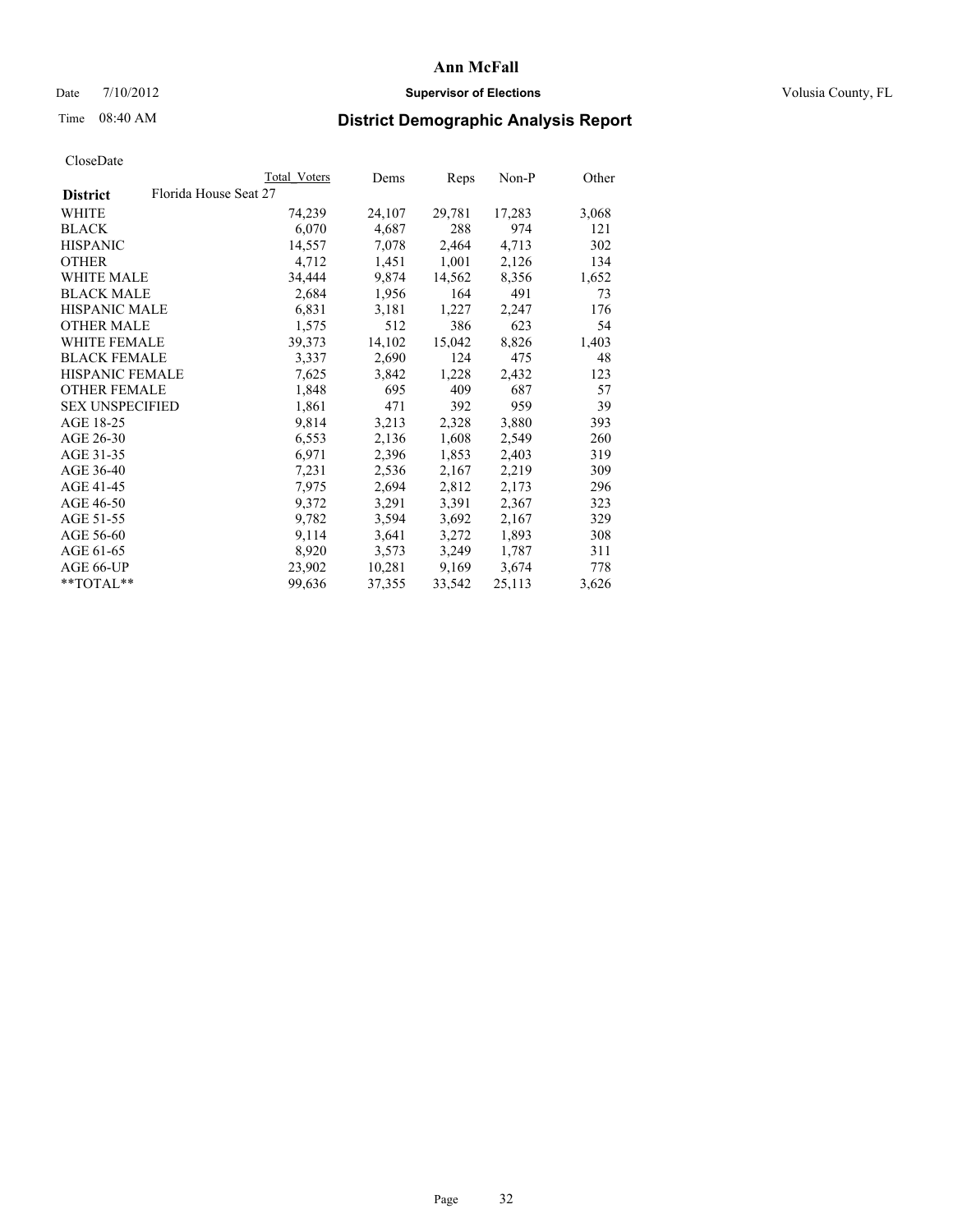## Date  $7/10/2012$  **Supervisor of Elections** Volusia County, FL

## Time 08:40 AM **District Demographic Analysis Report**

|                        |                         | <b>Total Voters</b> | Dems   | Reps   | Non-P  | Other |
|------------------------|-------------------------|---------------------|--------|--------|--------|-------|
| <b>District</b>        | School Board District 1 |                     |        |        |        |       |
| <b>WHITE</b>           |                         | 52,741              | 16,857 | 22,929 | 10,684 | 2,271 |
| <b>BLACK</b>           |                         | 4,517               | 3,657  | 176    | 619    | 65    |
| <b>HISPANIC</b>        |                         | 3,847               | 1,668  | 745    | 1,330  | 104   |
| <b>OTHER</b>           |                         | 2,905               | 875    | 724    | 1,208  | 98    |
| <b>WHITE MALE</b>      |                         | 24,154              | 6,719  | 11,069 | 5,151  | 1,215 |
| <b>BLACK MALE</b>      |                         | 1,809               | 1,405  | 78     | 292    | 34    |
| <b>HISPANIC MALE</b>   |                         | 1,736               | 727    | 354    | 607    | 48    |
| <b>OTHER MALE</b>      |                         | 952                 | 299    | 276    | 340    | 37    |
| <b>WHITE FEMALE</b>    |                         | 28,311              | 10,062 | 11,738 | 5,465  | 1,046 |
| <b>BLACK FEMALE</b>    |                         | 2,668               | 2,224  | 96     | 319    | 29    |
| <b>HISPANIC FEMALE</b> |                         | 2,086               | 929    | 387    | 715    | 55    |
| <b>OTHER FEMALE</b>    |                         | 1,135               | 401    | 287    | 408    | 39    |
| <b>SEX UNSPECIFIED</b> |                         | 1,159               | 291    | 289    | 544    | 35    |
| AGE 18-25              |                         | 6,122               | 1,924  | 1,695  | 2,235  | 268   |
| AGE 26-30              |                         | 3,964               | 1,262  | 1,155  | 1,379  | 168   |
| AGE 31-35              |                         | 4,049               | 1,332  | 1,286  | 1,227  | 204   |
| AGE 36-40              |                         | 3,965               | 1,244  | 1,394  | 1,128  | 199   |
| AGE 41-45              |                         | 4,772               | 1,519  | 1,877  | 1,188  | 188   |
| AGE 46-50              |                         | 5,598               | 1,813  | 2,357  | 1,214  | 214   |
| AGE 51-55              |                         | 5,995               | 2,116  | 2,509  | 1,155  | 215   |
| AGE 56-60              |                         | 5,969               | 2,325  | 2,346  | 1,065  | 233   |
| AGE 61-65              |                         | 6,155               | 2,399  | 2,514  | 1,011  | 231   |
| AGE 66-UP              |                         | 17,452              | 7,139  | 7,446  | 2,249  | 618   |
| $*$ $TOTAL**$          |                         | 64,041              | 23,073 | 24,579 | 13,851 | 2,538 |
|                        |                         |                     |        |        |        |       |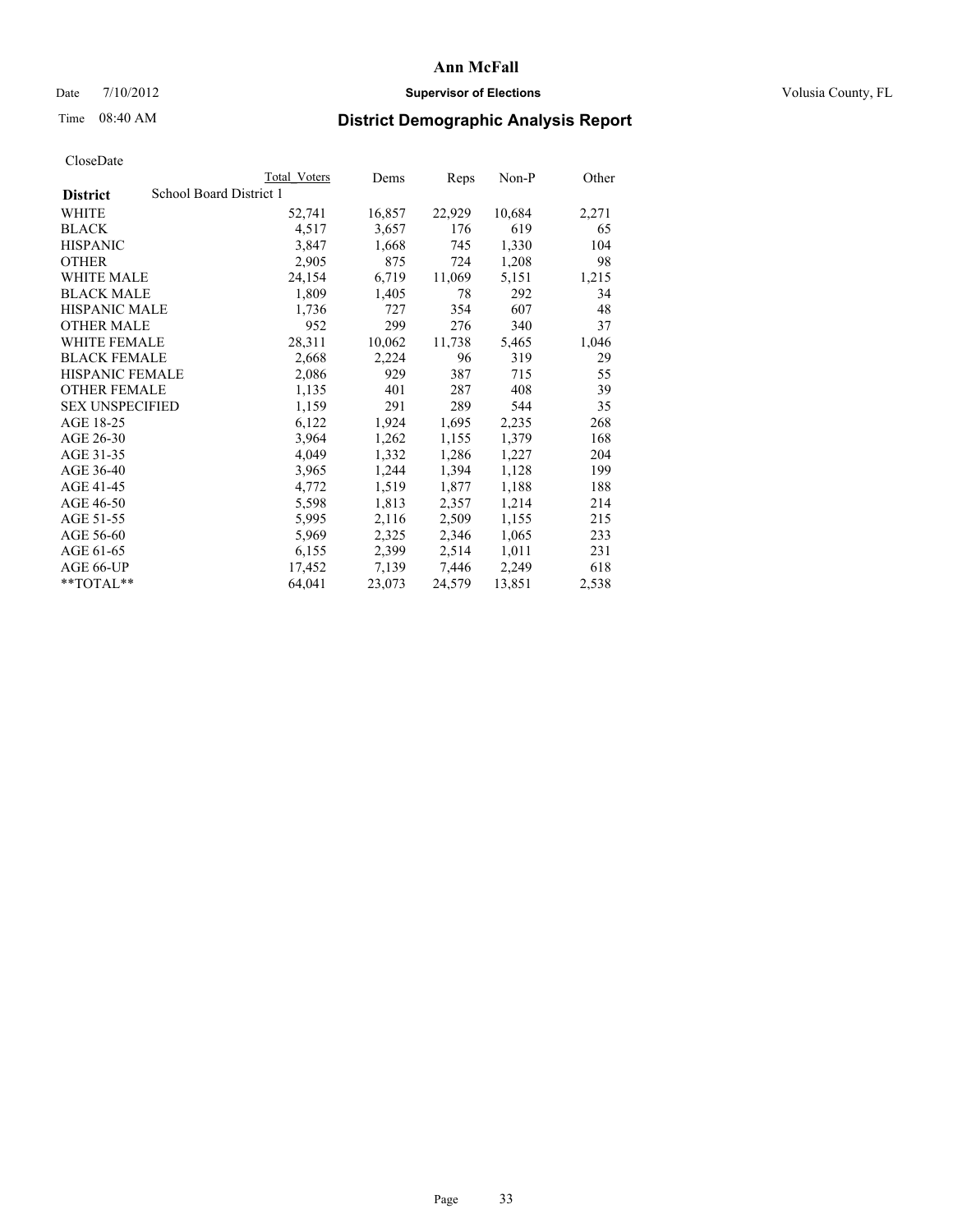## Date  $7/10/2012$  **Supervisor of Elections** Volusia County, FL

## Time 08:40 AM **District Demographic Analysis Report**

|                        |                         | <b>Total Voters</b> | Dems   | Reps   | Non-P  | Other |
|------------------------|-------------------------|---------------------|--------|--------|--------|-------|
| <b>District</b>        | School Board District 2 |                     |        |        |        |       |
| WHITE                  |                         | 45,409              | 16,284 | 16,868 | 10,565 | 1,692 |
| <b>BLACK</b>           |                         | 11,089              | 9,251  | 294    | 1,433  | 111   |
| <b>HISPANIC</b>        |                         | 1,476               | 653    | 311    | 483    | 29    |
| <b>OTHER</b>           |                         | 3,116               | 1,178  | 538    | 1,329  | 71    |
| WHITE MALE             |                         | 21,222              | 6,675  | 8,391  | 5,198  | 958   |
| <b>BLACK MALE</b>      |                         | 4,320               | 3,476  | 142    | 646    | 56    |
| <b>HISPANIC MALE</b>   |                         | 712                 | 291    | 160    | 242    | 19    |
| <b>OTHER MALE</b>      |                         | 1,022               | 382    | 206    | 405    | 29    |
| <b>WHITE FEMALE</b>    |                         | 23,889              | 9,491  | 8,381  | 5,299  | 718   |
| <b>BLACK FEMALE</b>    |                         | 6,679               | 5,702  | 149    | 773    | 55    |
| <b>HISPANIC FEMALE</b> |                         | 755                 | 359    | 150    | 236    | 10    |
| <b>OTHER FEMALE</b>    |                         | 1,239               | 542    | 246    | 424    | 27    |
| <b>SEX UNSPECIFIED</b> |                         | 1,252               | 448    | 186    | 587    | 31    |
| AGE 18-25              |                         | 7,310               | 3,829  | 1,174  | 2,130  | 177   |
| AGE 26-30              |                         | 4,521               | 1,966  | 900    | 1,499  | 156   |
| AGE 31-35              |                         | 3,490               | 1,494  | 741    | 1,137  | 118   |
| AGE 36-40              |                         | 3,114               | 1,272  | 830    | 914    | 98    |
| AGE 41-45              |                         | 3,730               | 1,578  | 1,016  | 1,010  | 126   |
| AGE 46-50              |                         | 4,632               | 1,968  | 1,427  | 1,108  | 129   |
| AGE 51-55              |                         | 5,507               | 2,408  | 1,811  | 1,115  | 173   |
| AGE 56-60              |                         | 5,401               | 2,450  | 1,711  | 1,071  | 169   |
| AGE 61-65              |                         | 5,915               | 2,513  | 1,966  | 1,224  | 212   |
| AGE 66-UP              |                         | 17,518              | 7.914  | 6,440  | 2,617  | 547   |
| **TOTAL**              |                         | 61,139              | 27,392 | 18,017 | 13,825 | 1,905 |
|                        |                         |                     |        |        |        |       |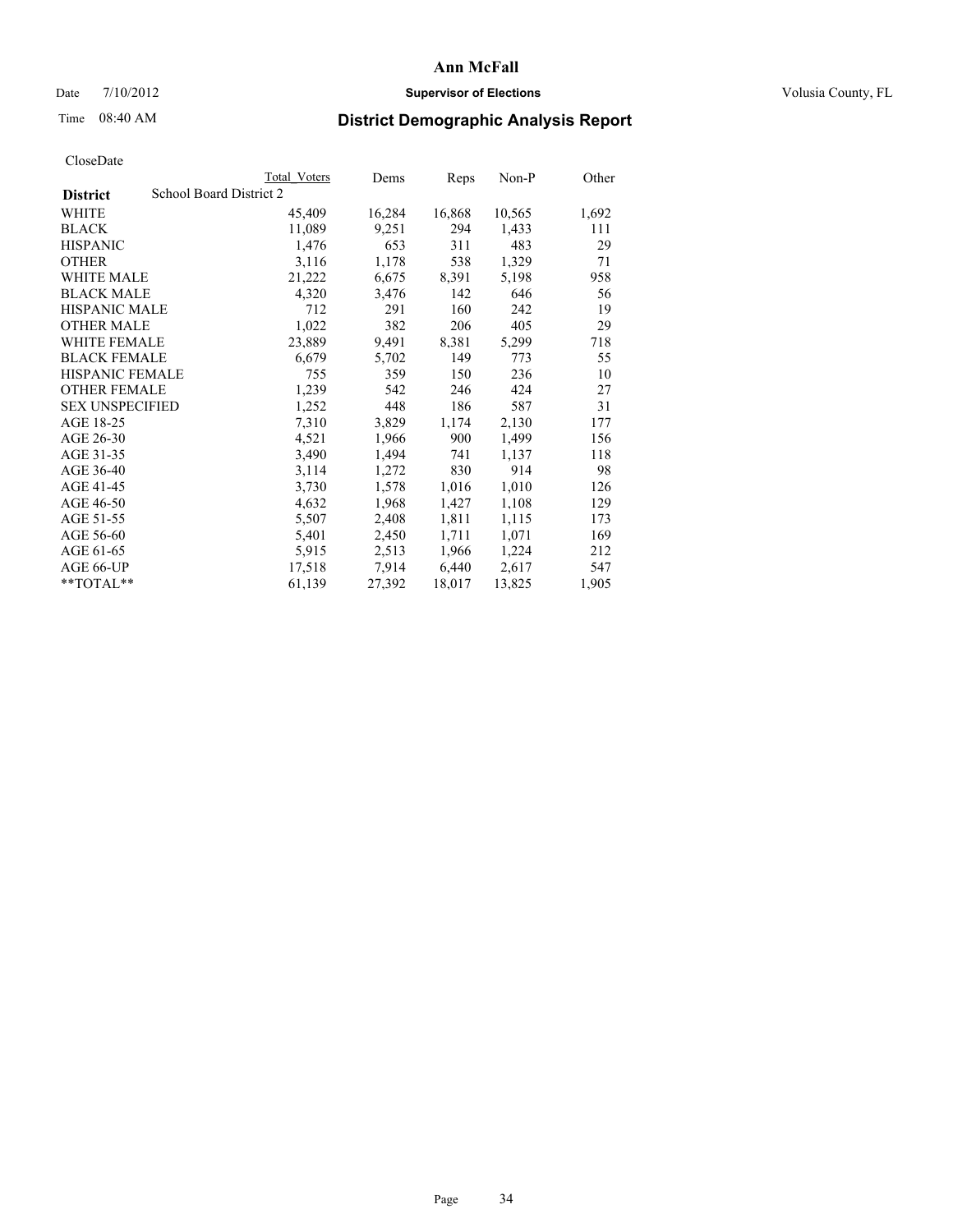## Date  $7/10/2012$  **Supervisor of Elections** Volusia County, FL

## Time 08:40 AM **District Demographic Analysis Report**

|                        |                         | Total Voters | Dems   | Reps   | Non-P  | Other |
|------------------------|-------------------------|--------------|--------|--------|--------|-------|
| <b>District</b>        | School Board District 3 |              |        |        |        |       |
| WHITE                  |                         | 63,902       | 21,625 | 25,428 | 14,842 | 2,007 |
| <b>BLACK</b>           |                         | 1,911        | 1,554  | 77     | 253    | 27    |
| <b>HISPANIC</b>        |                         | 1,011        | 375    | 271    | 338    | 27    |
| <b>OTHER</b>           |                         | 2,492        | 696    | 589    | 1,129  | 78    |
| <b>WHITE MALE</b>      |                         | 29,536       | 8,774  | 12,445 | 7,245  | 1,072 |
| <b>BLACK MALE</b>      |                         | 839          | 645    | 42     | 134    | 18    |
| <b>HISPANIC MALE</b>   |                         | 449          | 159    | 105    | 169    | 16    |
| <b>OTHER MALE</b>      |                         | 843          | 248    | 231    | 336    | 28    |
| WHITE FEMALE           |                         | 33,981       | 12,722 | 12,845 | 7.494  | 920   |
| <b>BLACK FEMALE</b>    |                         | 1,060        | 899    | 34     | 118    | 9     |
| <b>HISPANIC FEMALE</b> |                         | 550          | 212    | 162    | 165    | 11    |
| <b>OTHER FEMALE</b>    |                         | 980          | 341    | 256    | 348    | 35    |
| <b>SEX UNSPECIFIED</b> |                         | 1,078        | 250    | 245    | 553    | 30    |
| AGE 18-25              |                         | 5,078        | 1,524  | 1,384  | 2,011  | 159   |
| AGE 26-30              |                         | 3,597        | 1,151  | 1,015  | 1,310  | 121   |
| AGE 31-35              |                         | 3,525        | 1,065  | 1,069  | 1,262  | 129   |
| AGE 36-40              |                         | 3,681        | 1,143  | 1,216  | 1,195  | 127   |
| AGE 41-45              |                         | 4,536        | 1,394  | 1,740  | 1,275  | 127   |
| AGE 46-50              |                         | 5,600        | 1,785  | 2,257  | 1,417  | 141   |
| AGE 51-55              |                         | 6,505        | 2,212  | 2,663  | 1,448  | 182   |
| AGE 56-60              |                         | 7,043        | 2,697  | 2,733  | 1,416  | 197   |
| AGE 61-65              |                         | 7.434        | 2,791  | 2,871  | 1,535  | 237   |
| AGE 66-UP              |                         | 22,338       | 8,493  | 9,420  | 3,704  | 721   |
| $*$ $TOTAI.**$         |                         | 69,339       | 24,255 | 26,370 | 16,573 | 2,141 |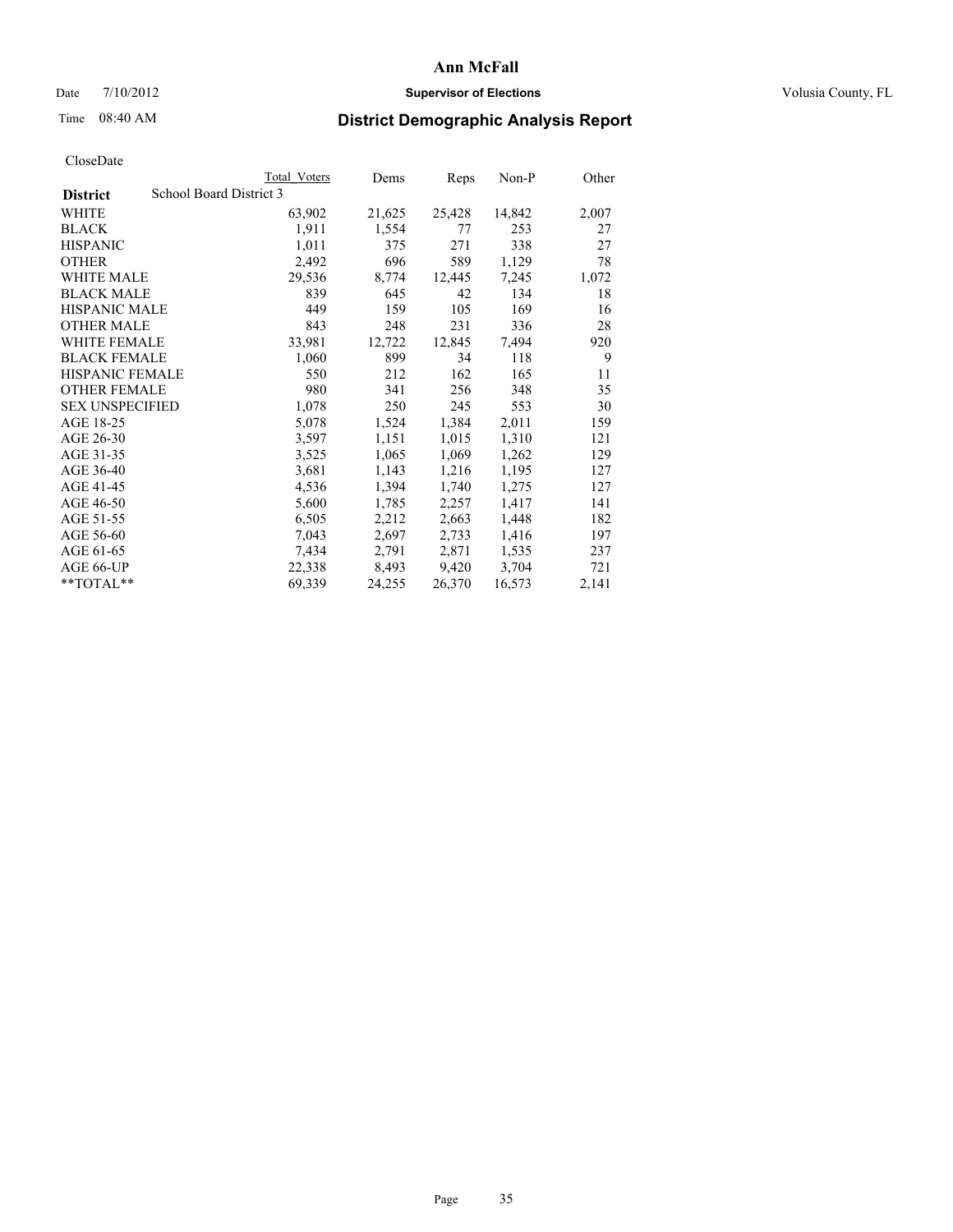## Date  $7/10/2012$  **Supervisor of Elections** Volusia County, FL

## Time 08:40 AM **District Demographic Analysis Report**

|                                            | Total Voters | Dems   | Reps   | Non-P  | Other |
|--------------------------------------------|--------------|--------|--------|--------|-------|
| School Board District 4<br><b>District</b> |              |        |        |        |       |
| <b>WHITE</b>                               | 54,609       | 18,808 | 22,041 | 11,815 | 1,945 |
| <b>BLACK</b>                               | 4,404        | 3,595  | 167    | 583    | 59    |
| <b>HISPANIC</b>                            | 1,452        | 602    | 337    | 482    | 31    |
| <b>OTHER</b>                               | 3,092        | 997    | 758    | 1,257  | 80    |
| <b>WHITE MALE</b>                          | 24,992       | 7,524  | 10,657 | 5,783  | 1,028 |
| <b>BLACK MALE</b>                          | 1,757        | 1,352  | 91     | 277    | 37    |
| <b>HISPANIC MALE</b>                       | 638          | 232    | 162    | 224    | 20    |
| <b>OTHER MALE</b>                          | 1,056        | 331    | 291    | 400    | 34    |
| <b>WHITE FEMALE</b>                        | 29,339       | 11,204 | 11,282 | 5,949  | 904   |
| <b>BLACK FEMALE</b>                        | 2,612        | 2,214  | 76     | 300    | 22    |
| <b>HISPANIC FEMALE</b>                     | 805          | 367    | 171    | 256    | 11    |
| <b>OTHER FEMALE</b>                        | 1,274        | 493    | 345    | 402    | 34    |
| <b>SEX UNSPECIFIED</b>                     | 1,084        | 285    | 228    | 546    | 25    |
| AGE 18-25                                  | 5,360        | 1,889  | 1,436  | 1,896  | 139   |
| AGE 26-30                                  | 3,608        | 1,244  | 983    | 1,263  | 118   |
| AGE 31-35                                  | 3,285        | 1,159  | 909    | 1,081  | 136   |
| AGE 36-40                                  | 3,330        | 1,155  | 1,078  | 949    | 148   |
| AGE 41-45                                  | 4,259        | 1,403  | 1,616  | 1,083  | 157   |
| AGE 46-50                                  | 5,352        | 1,859  | 2,071  | 1,240  | 182   |
| AGE 51-55                                  | 6,118        | 2,223  | 2,403  | 1,295  | 197   |
| AGE 56-60                                  | 6,331        | 2,575  | 2,364  | 1,190  | 202   |
| AGE 61-65                                  | 6,583        | 2,638  | 2,429  | 1,300  | 216   |
| AGE 66-UP                                  | 19,375       | 7,875  | 8,018  | 2,860  | 622   |
| $*$ $TOTAL**$                              | 63,603       | 24,020 | 23,308 | 14,158 | 2,117 |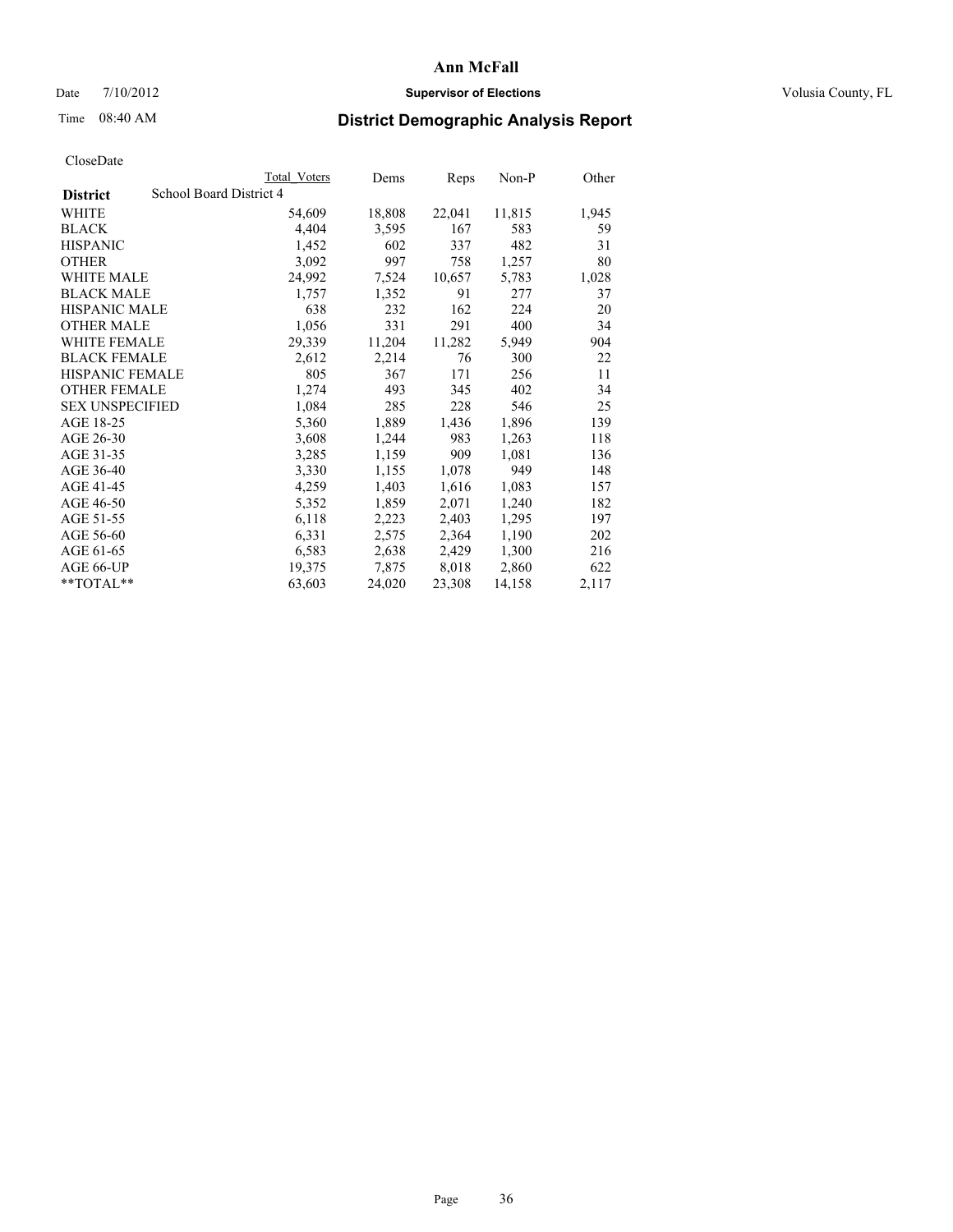### Date  $7/10/2012$  **Supervisor of Elections** Volusia County, FL

# Time 08:40 AM **District Demographic Analysis Report**

| <b>Total Voters</b>     | Dems   | Reps   | Non-P  | Other |
|-------------------------|--------|--------|--------|-------|
| School Board District 5 |        |        |        |       |
| 39,279                  | 12,541 | 15,619 | 9,319  | 1,800 |
| 4,982                   | 3,833  | 236    | 810    | 103   |
| 12,752                  | 6,279  | 2,062  | 4,146  | 265   |
| 3,204                   | 1,027  | 624    | 1,467  | 86    |
| 18,418                  | 5,189  | 7,707  | 4,552  | 970   |
| 2,219                   | 1,607  | 146    | 402    | 64    |
| 6,035                   | 2,847  | 1,041  | 1,993  | 154   |
| 1,063                   | 365    | 243    | 423    | 32    |
| 20,645                  | 7,278  | 7,829  | 4,715  | 823   |
| 2,721                   | 2,191  | 90     | 401    | 39    |
| 6,625                   | 3,381  | 1,014  | 2,123  | 107   |
| 1,236                   | 484    | 245    | 473    | 34    |
| 1,255                   | 338    | 226    | 660    | 31    |
| 6,904                   | 2,354  | 1,525  | 2,746  | 279   |
| 4,441                   | 1,522  | 962    | 1,766  | 191   |
| 4,846                   | 1,762  | 1,186  | 1,666  | 232   |
| 4,981                   | 1,862  | 1,423  | 1,486  | 210   |
| 5,305                   | 1,866  | 1,775  | 1,466  | 198   |
| 6,166                   | 2,280  | 2,123  | 1,544  | 219   |
| 6,134                   | 2,370  | 2,198  | 1,341  | 225   |
| 5,353                   | 2,209  | 1,839  | 1,110  | 195   |
| 4,907                   | 2,101  | 1,659  | 969    | 178   |
| 11,226                  | 5,384  | 3,856  | 1,658  | 328   |
| 60,264                  | 23,710 | 18,546 | 15,753 | 2,255 |
|                         |        |        |        |       |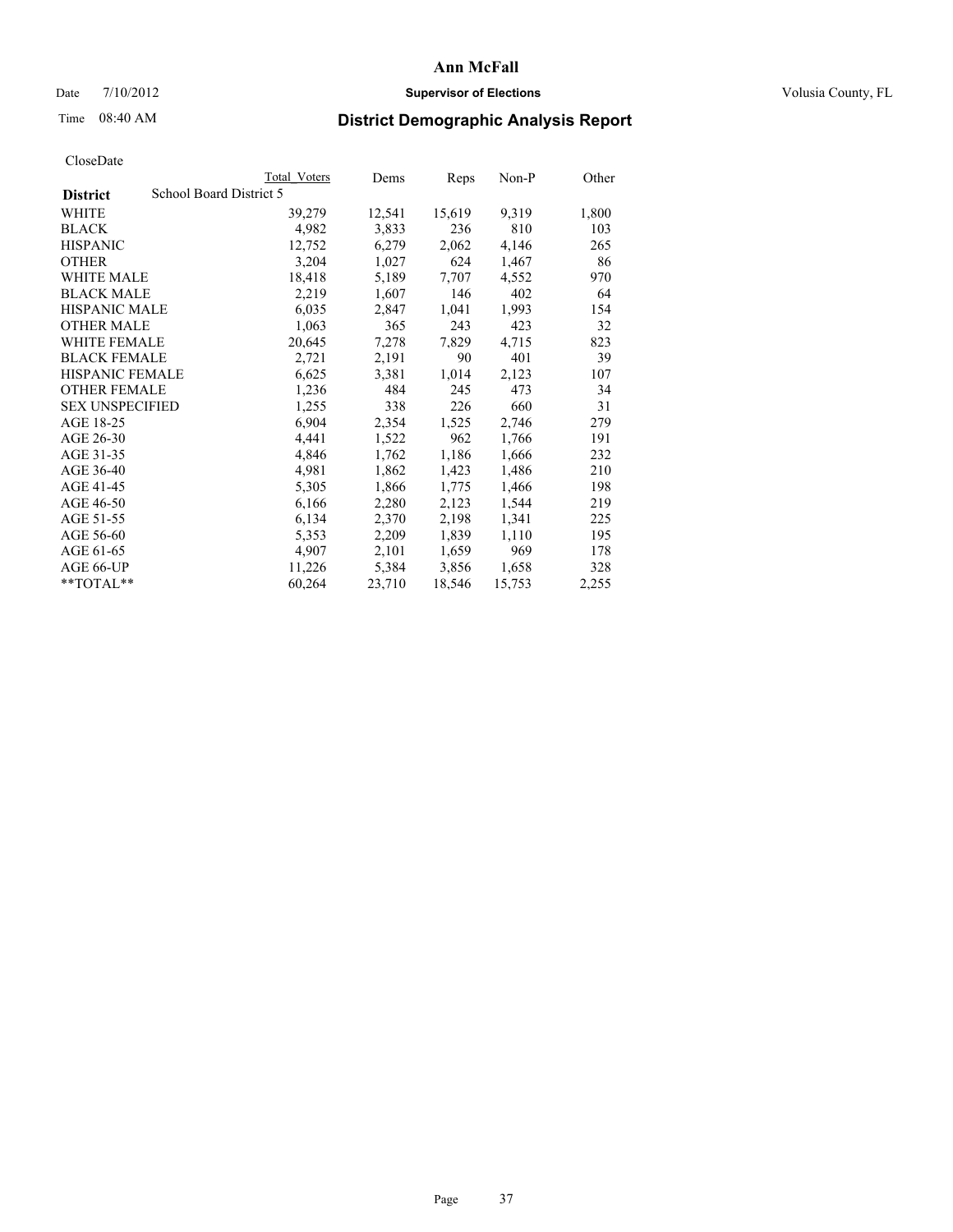### Date  $7/10/2012$  **Supervisor of Elections** Volusia County, FL

# Time 08:40 AM **District Demographic Analysis Report**

|                                          | Total Voters | Dems   | Reps   | Non-P  | Other |
|------------------------------------------|--------------|--------|--------|--------|-------|
| Florida Senate Seat 6<br><b>District</b> |              |        |        |        |       |
| WHITE                                    | 55,850       | 19,549 | 22,156 | 12,187 | 1,958 |
| <b>BLACK</b>                             | 10,331       | 8,631  | 311    | 1,278  | 111   |
| <b>HISPANIC</b>                          | 1,509        | 658    | 357    | 461    | 33    |
| <b>OTHER</b>                             | 3,678        | 1,306  | 780    | 1,506  | 86    |
| <b>WHITE MALE</b>                        | 25,677       | 7,898  | 10,777 | 5,956  | 1,046 |
| <b>BLACK MALE</b>                        | 4,035        | 3,223  | 156    | 597    | 59    |
| <b>HISPANIC MALE</b>                     | 674          | 246    | 172    | 232    | 24    |
| <b>OTHER MALE</b>                        | 1,196        | 419    | 304    | 435    | 38    |
| WHITE FEMALE                             | 29,878       | 11,563 | 11,266 | 6,151  | 898   |
| <b>BLACK FEMALE</b>                      | 6,208        | 5,336  | 154    | 666    | 52    |
| <b>HISPANIC FEMALE</b>                   | 827          | 410    | 181    | 227    | 9     |
| <b>OTHER FEMALE</b>                      | 1,486        | 628    | 364    | 457    | 37    |
| <b>SEX UNSPECIFIED</b>                   | 1,387        | 421    | 230    | 711    | 25    |
| AGE 18-25                                | 7,858        | 3,853  | 1,487  | 2,356  | 162   |
| AGE 26-30                                | 4,497        | 1,843  | 1,044  | 1,467  | 143   |
| AGE 31-35                                | 3,764        | 1,515  | 929    | 1,184  | 136   |
| AGE 36-40                                | 3,703        | 1,438  | 1,083  | 1,044  | 138   |
| AGE 41-45                                | 4,670        | 1,738  | 1,619  | 1,151  | 162   |
| AGE 46-50                                | 5,853        | 2,287  | 2,054  | 1,321  | 191   |
| AGE 51-55                                | 6,704        | 2,700  | 2,447  | 1,349  | 208   |
| AGE 56-60                                | 6,797        | 2,936  | 2,374  | 1,275  | 212   |
| AGE 61-65                                | 7,027        | 3,006  | 2,432  | 1,372  | 217   |
| AGE 66-UP                                | 20,547       | 8,853  | 8,140  | 2,933  | 621   |
| $*$ TOTAL $*$                            | 71,422       | 30,169 | 23,610 | 15,453 | 2,190 |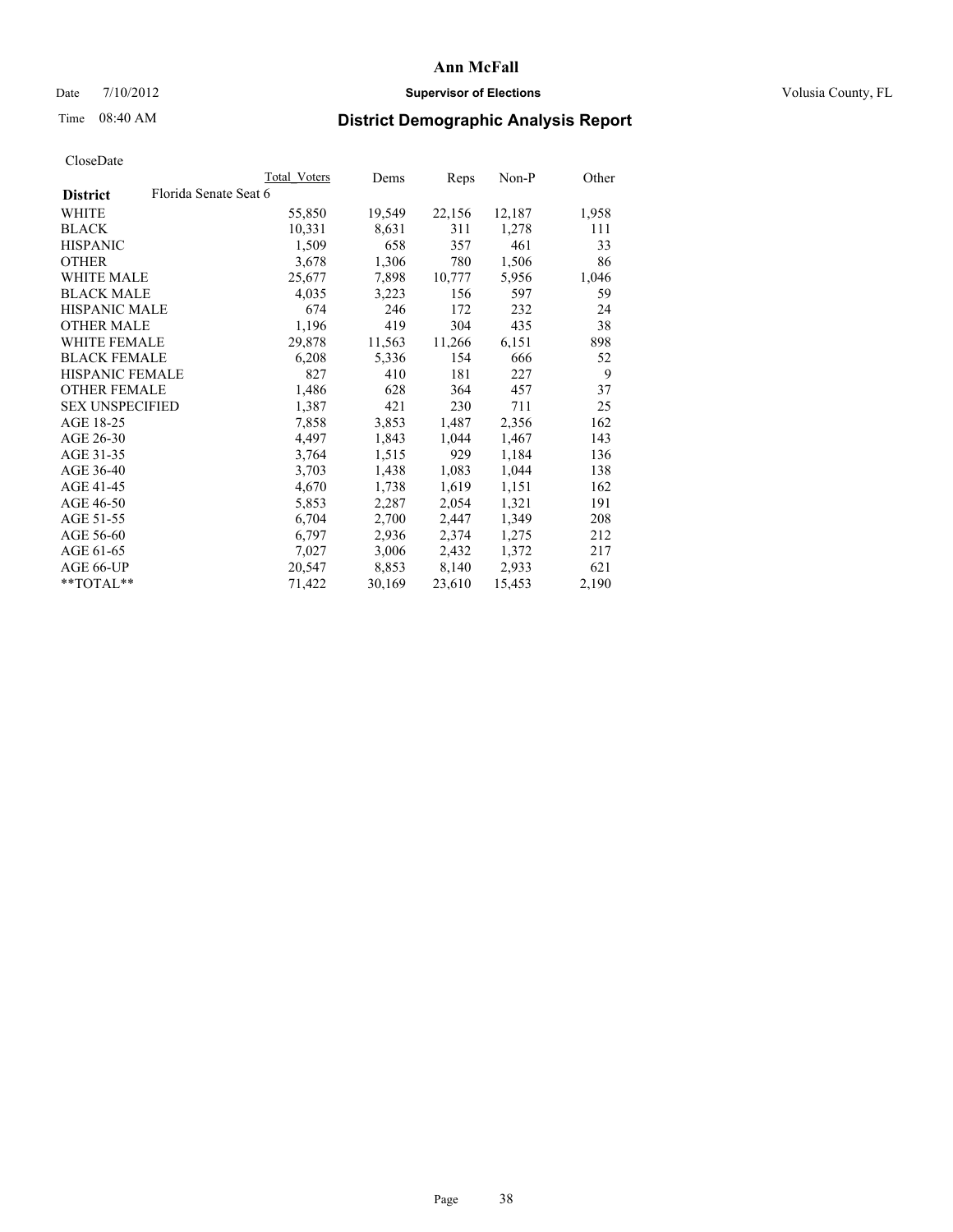### Date  $7/10/2012$  **Supervisor of Elections** Volusia County, FL

# Time 08:40 AM **District Demographic Analysis Report**

|                        | Total Voters          | Dems   | <b>Reps</b> | Non-P  | Other |
|------------------------|-----------------------|--------|-------------|--------|-------|
| <b>District</b>        | Florida Senate Seat 8 |        |             |        |       |
| WHITE                  | 176,819               | 59,867 | 70,236      | 39,947 | 6,769 |
| <b>BLACK</b>           | 14,851                | 11,939 | 538         | 2,157  | 217   |
| <b>HISPANIC</b>        | 14,950                | 7,006  | 2,641       | 4,975  | 328   |
| <b>OTHER</b>           | 9,573                 | 3,003  | 2,061       | 4,219  | 290   |
| <b>WHITE MALE</b>      | 81,669                | 24,259 | 34,298      | 19,423 | 3,689 |
| <b>BLACK MALE</b>      | 6,133                 | 4,696  | 295         | 1,014  | 128   |
| <b>HISPANIC MALE</b>   | 6,979                 | 3,159  | 1,282       | 2,350  | 188   |
| <b>OTHER MALE</b>      | 3,214                 | 1,041  | 800         | 1,268  | 105   |
| <b>WHITE FEMALE</b>    | 94,145                | 35,259 | 35,579      | 20,268 | 3,039 |
| <b>BLACK FEMALE</b>    | 8,598                 | 7,150  | 238         | 1,123  | 87    |
| HISPANIC FEMALE        | 7,869                 | 3,798  | 1,346       | 2,590  | 135   |
| <b>OTHER FEMALE</b>    | 3,753                 | 1,413  | 850         | 1,373  | 117   |
| <b>SEX UNSPECIFIED</b> | 3,833                 | 1,040  | 788         | 1,889  | 116   |
| AGE 18-25              | 20,045                | 6,799  | 4,934       | 7,564  | 748   |
| AGE 26-30              | 13,658                | 4,731  | 3,405       | 4,991  | 531   |
| AGE 31-35              | 13,393                | 4,660  | 3,630       | 4,522  | 581   |
| AGE 36-40              | 13,165                | 4,545  | 4,139       | 3,937  | 544   |
| AGE 41-45              | 15,438                | 5,264  | 5,407       | 4,231  | 536   |
| AGE 46-50              | 18,453                | 6,471  | 6,915       | 4,490  | 577   |
| AGE 51-55              | 20,451                | 7,604  | 7,820       | 4,358  | 669   |
| AGE 56-60              | 20,420                | 8,260  | 7,469       | 4,000  | 691   |
| AGE 61-65              | 21,044                | 8,388  | 7.765       | 4,131  | 760   |
| AGE 66-UP              | 60,243                | 25,150 | 24,008      | 9,113  | 1,972 |
| $*$ $TOTAI.**$         | 216,314               | 81,872 | 75,495      | 51,338 | 7,609 |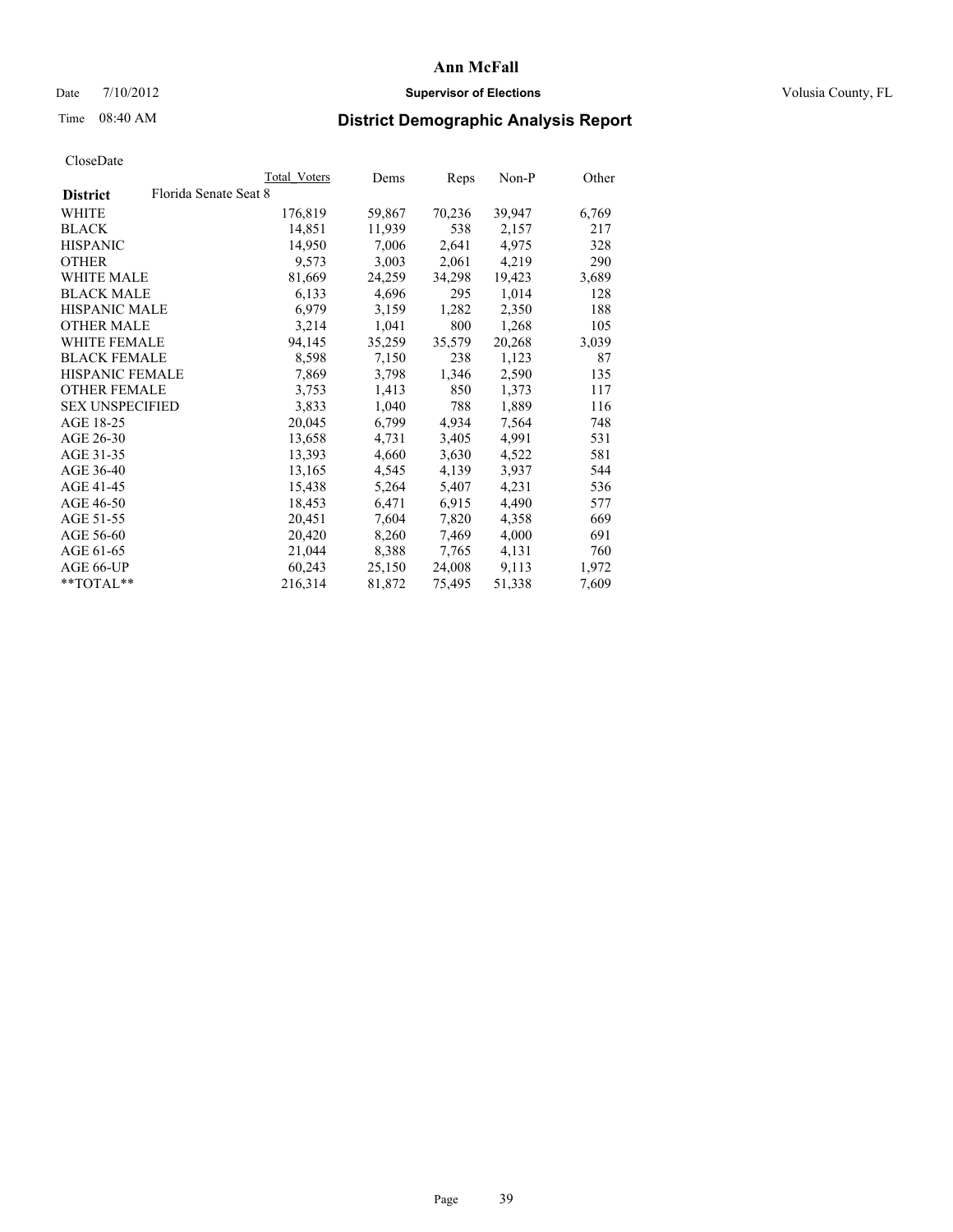### Date  $7/10/2012$  **Supervisor of Elections** Volusia County, FL

## Time 08:40 AM **District Demographic Analysis Report**

| Total Voters           | Dems   | Reps   | Non-P | Other |
|------------------------|--------|--------|-------|-------|
| Florida Senate Seat 10 |        |        |       |       |
| 23,271                 | 6,699  | 10,493 | 5,091 | 988   |
| 1,721                  | 1,320  | 101    | 263   | 37    |
| 4,079                  | 1,913  | 728    | 1,343 | 95    |
| 1,558                  | 464    | 392    | 665   | 37    |
| 10,976                 | 2,724  | 5,194  | 2,550 | 508   |
| 776                    | 566    | 48     | 140   | 22    |
| 1,917                  | 851    | 368    | 653   | 45    |
| 526                    | 165    | 143    | 201   | 17    |
| 12,142                 | 3,935  | 5,230  | 2,503 | 474   |
| 934                    | 744    | 53     | 122   | 15    |
| 2,125                  | 1,040  | 357    | 678   | 50    |
| 625                    | 220    | 165    | 225   | 15    |
| 608                    | 151    | 156    | 290   | 11    |
| 2,871                  | 868    | 793    | 1,098 | 112   |
| 1,976                  | 571    | 566    | 759   | 80    |
| 2,038                  | 637    | 632    | 667   | 102   |
| 2,203                  | 693    | 719    | 691   | 100   |
| 2,494                  | 758    | 998    | 640   | 98    |
| 3,042                  | 947    | 1,266  | 712   | 117   |
| 3,104                  | 1,025  | 1,317  | 647   | 115   |
| 2,880                  | 1,060  | 1,150  | 577   | 93    |
| 2,923                  | 1,048  | 1,242  | 536   | 97    |
| 7,119                  | 2,802  | 3,032  | 1,042 | 243   |
| 30,650                 | 10,409 | 11,715 | 7,369 | 1,157 |
|                        |        |        |       |       |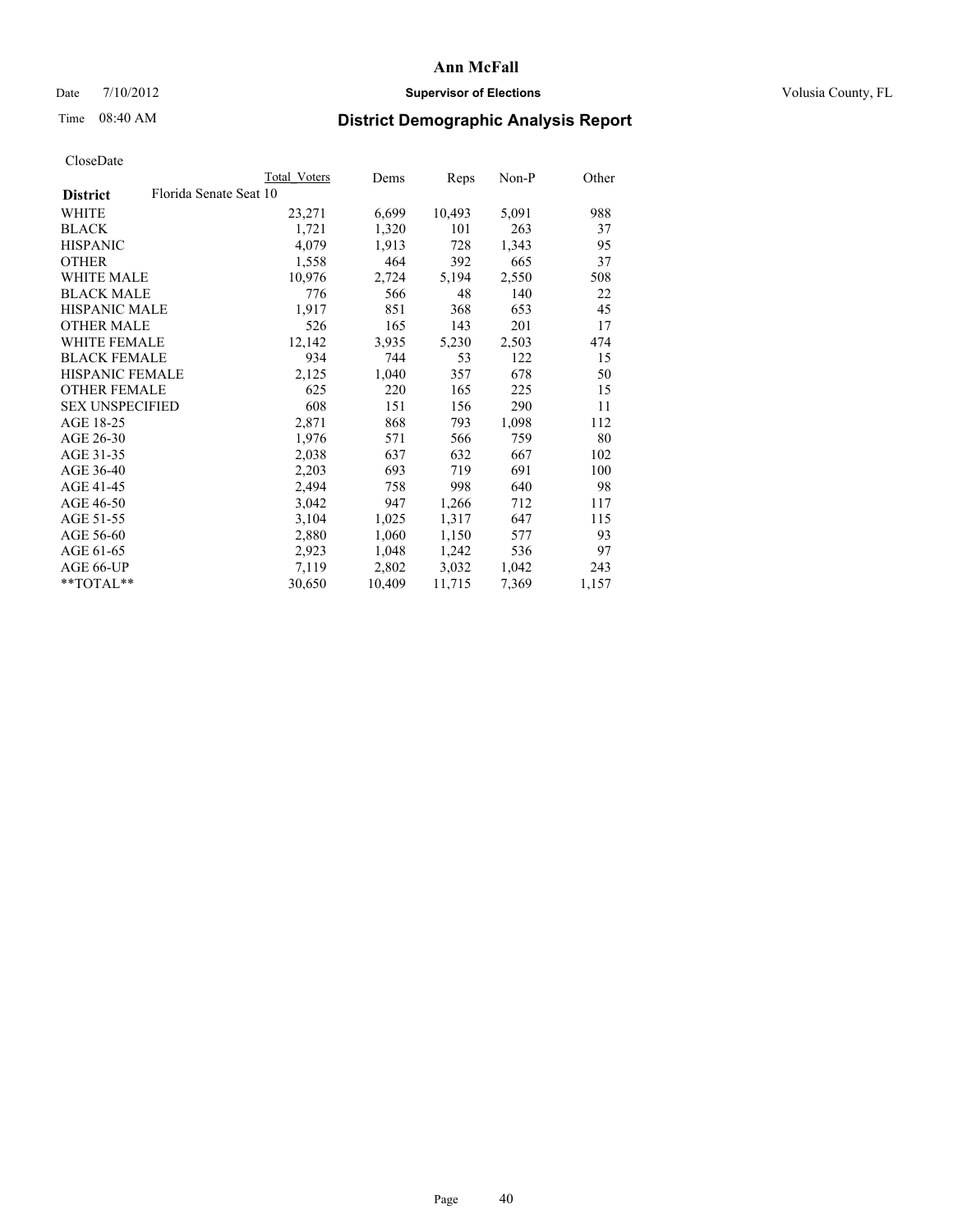## Date  $7/10/2012$  **Supervisor of Elections** Volusia County, FL

# Time 08:40 AM **District Demographic Analysis Report**

|                                         | Total Voters | Dems  | Reps  | Non-P | Other          |
|-----------------------------------------|--------------|-------|-------|-------|----------------|
| Daytona Beach Zone 1<br><b>District</b> |              |       |       |       |                |
| WHITE                                   | 4,483        | 1,718 | 1,539 | 1,064 | 162            |
| <b>BLACK</b>                            | 945          | 760   | 33    | 140   | 12             |
| <b>HISPANIC</b>                         | 154          | 65    | 38    | 47    | 4              |
| <b>OTHER</b>                            | 327          | 117   | 64    | 137   | 9              |
| <b>WHITE MALE</b>                       | 2,068        | 692   | 757   | 529   | 90             |
| <b>BLACK MALE</b>                       | 403          | 306   | 21    | 68    | 8              |
| <b>HISPANIC MALE</b>                    | 75           | 26    | 20    | 26    | 3              |
| <b>OTHER MALE</b>                       | 126          | 44    | 31    | 47    | $\overline{4}$ |
| <b>WHITE FEMALE</b>                     | 2,390        | 1,016 | 778   | 526   | 70             |
| <b>BLACK FEMALE</b>                     | 539          | 452   | 12    | 71    | 4              |
| <b>HISPANIC FEMALE</b>                  | 79           | 39    | 18    | 21    | 1              |
| <b>OTHER FEMALE</b>                     | 133          | 56    | 28    | 47    | $\overline{c}$ |
| <b>SEX UNSPECIFIED</b>                  | 96           | 29    | 9     | 53    | 5              |
| AGE 18-25                               | 635          | 284   | 109   | 227   | 15             |
| AGE 26-30                               | 430          | 200   | 66    | 151   | 13             |
| AGE 31-35                               | 328          | 136   | 70    | 110   | 12             |
| AGE 36-40                               | 304          | 112   | 84    | 97    | 11             |
| AGE 41-45                               | 364          | 162   | 97    | 90    | 15             |
| AGE 46-50                               | 457          | 196   | 144   | 101   | 16             |
| AGE 51-55                               | 525          | 220   | 175   | 107   | 23             |
| AGE 56-60                               | 561          | 259   | 158   | 132   | 12             |
| AGE 61-65                               | 590          | 270   | 180   | 127   | 13             |
| AGE 66-UP                               | 1,720        | 823   | 590   | 250   | 57             |
| **TOTAL**                               | 5,915        | 2,662 | 1,674 | 1,392 | 187            |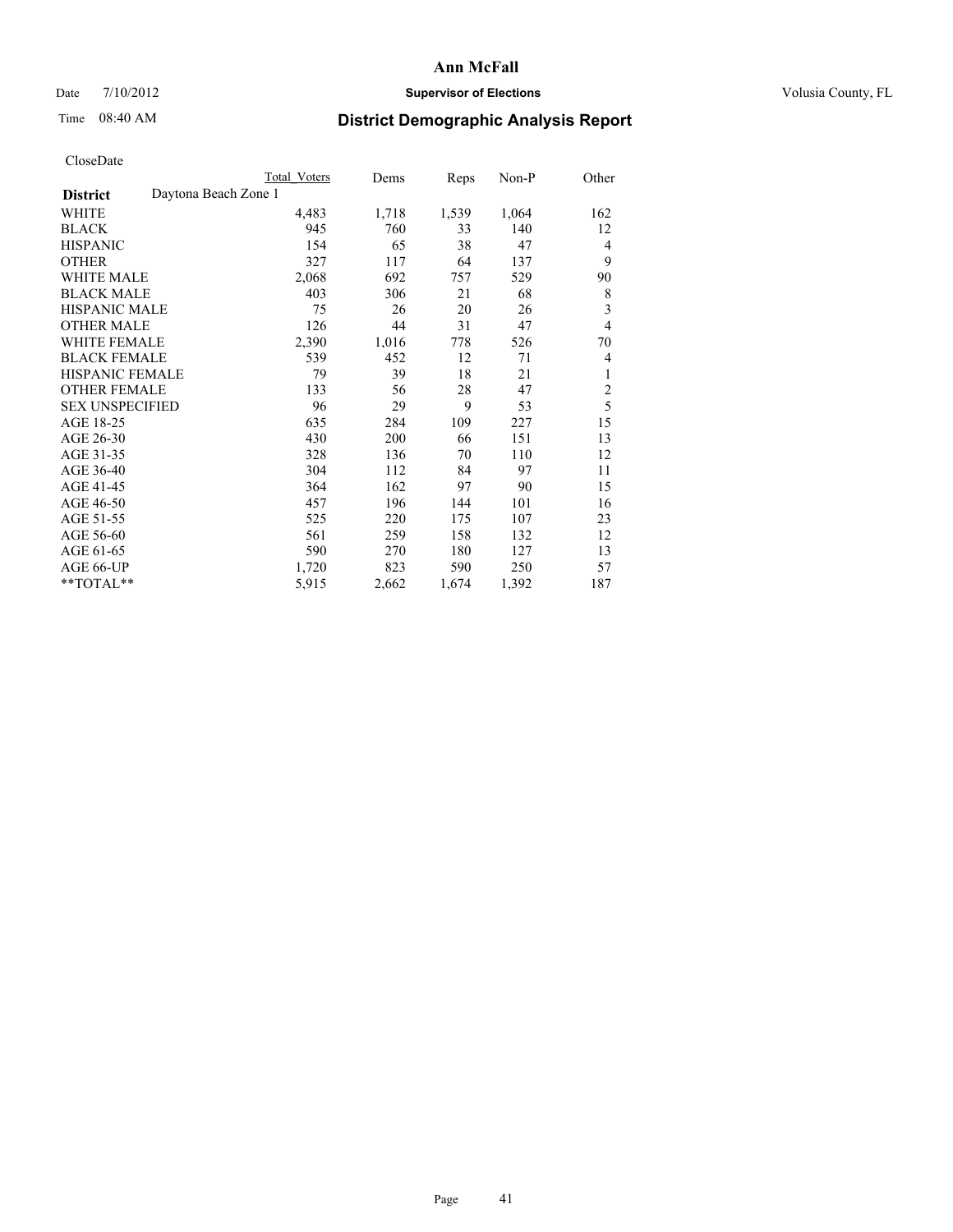## Date  $7/10/2012$  **Supervisor of Elections** Volusia County, FL

# Time 08:40 AM **District Demographic Analysis Report**

|                        | Total Voters         | Dems  | Reps  | Non-P | Other                   |
|------------------------|----------------------|-------|-------|-------|-------------------------|
| <b>District</b>        | Daytona Beach Zone 2 |       |       |       |                         |
| WHITE                  | 3,985                | 1,574 | 1,372 | 898   | 141                     |
| <b>BLACK</b>           | 1,273                | 1,051 | 41    | 168   | 13                      |
| <b>HISPANIC</b>        | 133                  | 56    | 30    | 42    | 5                       |
| <b>OTHER</b>           | 295                  | 116   | 54    | 121   | 4                       |
| <b>WHITE MALE</b>      | 1,913                | 693   | 702   | 433   | 85                      |
| <b>BLACK MALE</b>      | 515                  | 407   | 16    | 87    | 5                       |
| <b>HISPANIC MALE</b>   | 67                   | 25    | 14    | 23    | 5                       |
| <b>OTHER MALE</b>      | 99                   | 36    | 22    | 38    | $\overline{\mathbf{3}}$ |
| <b>WHITE FEMALE</b>    | 2,043                | 867   | 659   | 461   | 56                      |
| <b>BLACK FEMALE</b>    | 751                  | 638   | 25    | 80    | 8                       |
| <b>HISPANIC FEMALE</b> | 66                   | 31    | 16    | 19    | $\theta$                |
| <b>OTHER FEMALE</b>    | 129                  | 61    | 29    | 38    | 1                       |
| <b>SEX UNSPECIFIED</b> | 103                  | 39    | 14    | 50    | $\theta$                |
| AGE 18-25              | 544                  | 260   | 86    | 177   | 21                      |
| AGE 26-30              | 379                  | 173   | 73    | 122   | 11                      |
| AGE 31-35              | 319                  | 157   | 58    | 96    | 8                       |
| AGE 36-40              | 284                  | 127   | 63    | 86    | 8                       |
| AGE 41-45              | 368                  | 162   | 96    | 101   | 9                       |
| AGE 46-50              | 477                  | 228   | 129   | 107   | 13                      |
| AGE 51-55              | 605                  | 302   | 177   | 111   | 15                      |
| AGE 56-60              | 559                  | 275   | 145   | 121   | 18                      |
| AGE 61-65              | 525                  | 267   | 134   | 106   | 18                      |
| AGE 66-UP              | 1,629                | 849   | 536   | 202   | 42                      |
| **TOTAL**              | 5,689                | 2,800 | 1,497 | 1,229 | 163                     |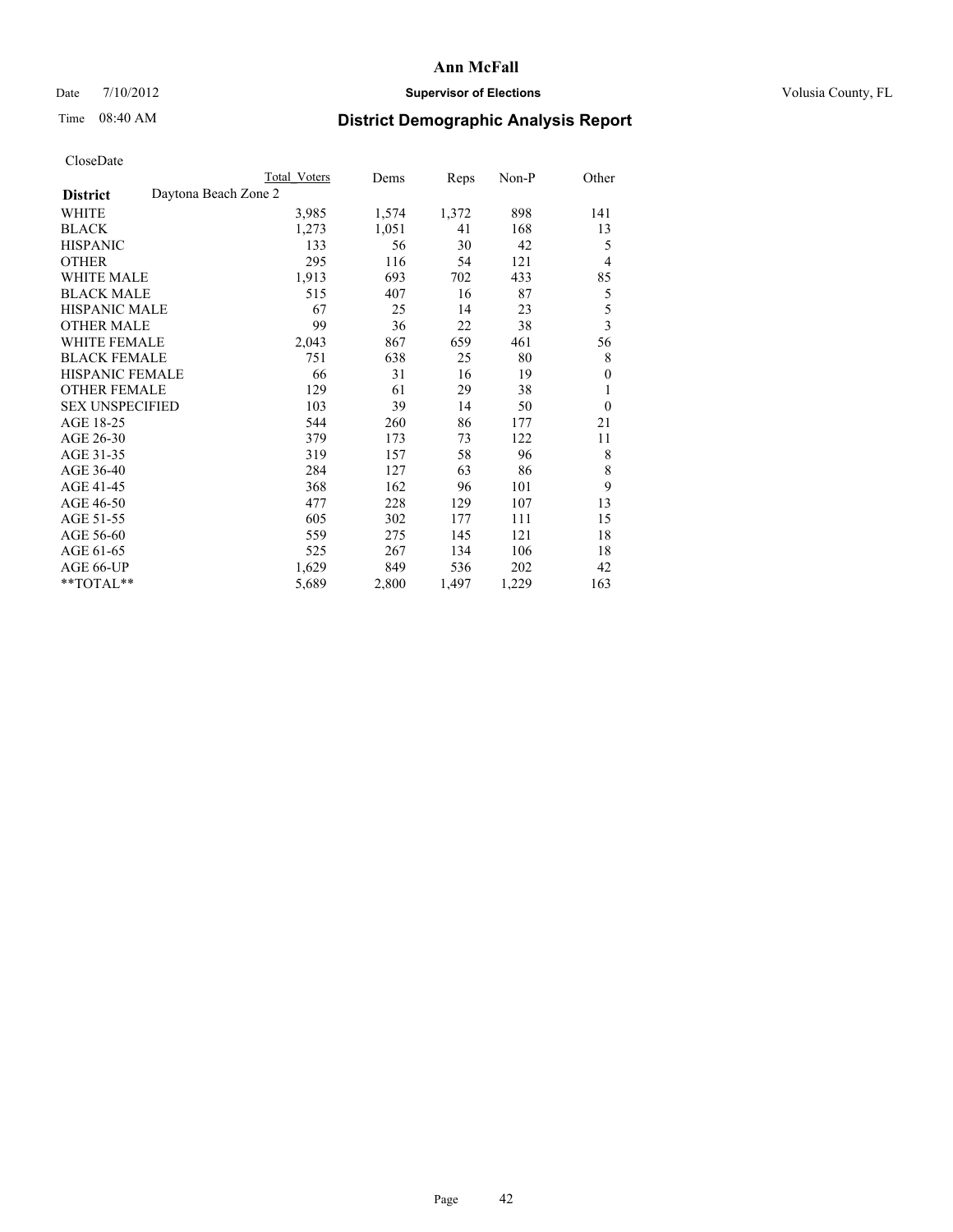## Date  $7/10/2012$  **Supervisor of Elections** Volusia County, FL

## Time 08:40 AM **District Demographic Analysis Report**

|                        | <b>Total Voters</b>  | Dems  | Reps  | Non-P | Other          |
|------------------------|----------------------|-------|-------|-------|----------------|
| <b>District</b>        | Daytona Beach Zone 3 |       |       |       |                |
| WHITE                  | 3,408                | 1,357 | 1,024 | 871   | 156            |
| <b>BLACK</b>           | 1,904                | 1,637 | 38    | 216   | 13             |
| <b>HISPANIC</b>        | 143                  | 72    | 25    | 42    | $\overline{4}$ |
| <b>OTHER</b>           | 430                  | 176   | 36    | 206   | 12             |
| WHITE MALE             | 1,739                | 607   | 567   | 459   | 106            |
| <b>BLACK MALE</b>      | 596                  | 513   | 13    | 65    | 5              |
| <b>HISPANIC MALE</b>   | 75                   | 35    | 12    | 25    | 3              |
| <b>OTHER MALE</b>      | 108                  | 50    | 16    | 40    | $\overline{2}$ |
| WHITE FEMALE           | 1,646                | 740   | 449   | 407   | 50             |
| <b>BLACK FEMALE</b>    | 1,295                | 1,115 | 25    | 147   | 8              |
| <b>HISPANIC FEMALE</b> | 67                   | 36    | 13    | 17    | 1              |
| <b>OTHER FEMALE</b>    | 152                  | 81    | 11    | 53    | 7              |
| <b>SEX UNSPECIFIED</b> | 207                  | 65    | 17    | 122   | 3              |
| AGE 18-25              | 1,643                | 1,243 | 72    | 308   | 20             |
| AGE 26-30              | 433                  | 214   | 53    | 150   | 16             |
| AGE 31-35              | 273                  | 120   | 44    | 100   | 9              |
| AGE 36-40              | 239                  | 99    | 45    | 85    | 10             |
| AGE 41-45              | 295                  | 122   | 63    | 100   | 10             |
| AGE 46-50              | 349                  | 156   | 93    | 91    | 9              |
| AGE 51-55              | 458                  | 201   | 117   | 119   | 21             |
| AGE 56-60              | 519                  | 264   | 141   | 93    | 21             |
| AGE 61-65              | 498                  | 226   | 151   | 103   | 18             |
| AGE 66-UP              | 1,181                | 598   | 345   | 187   | 51             |
| **TOTAL**              | 5,888                | 3,243 | 1,124 | 1,336 | 185            |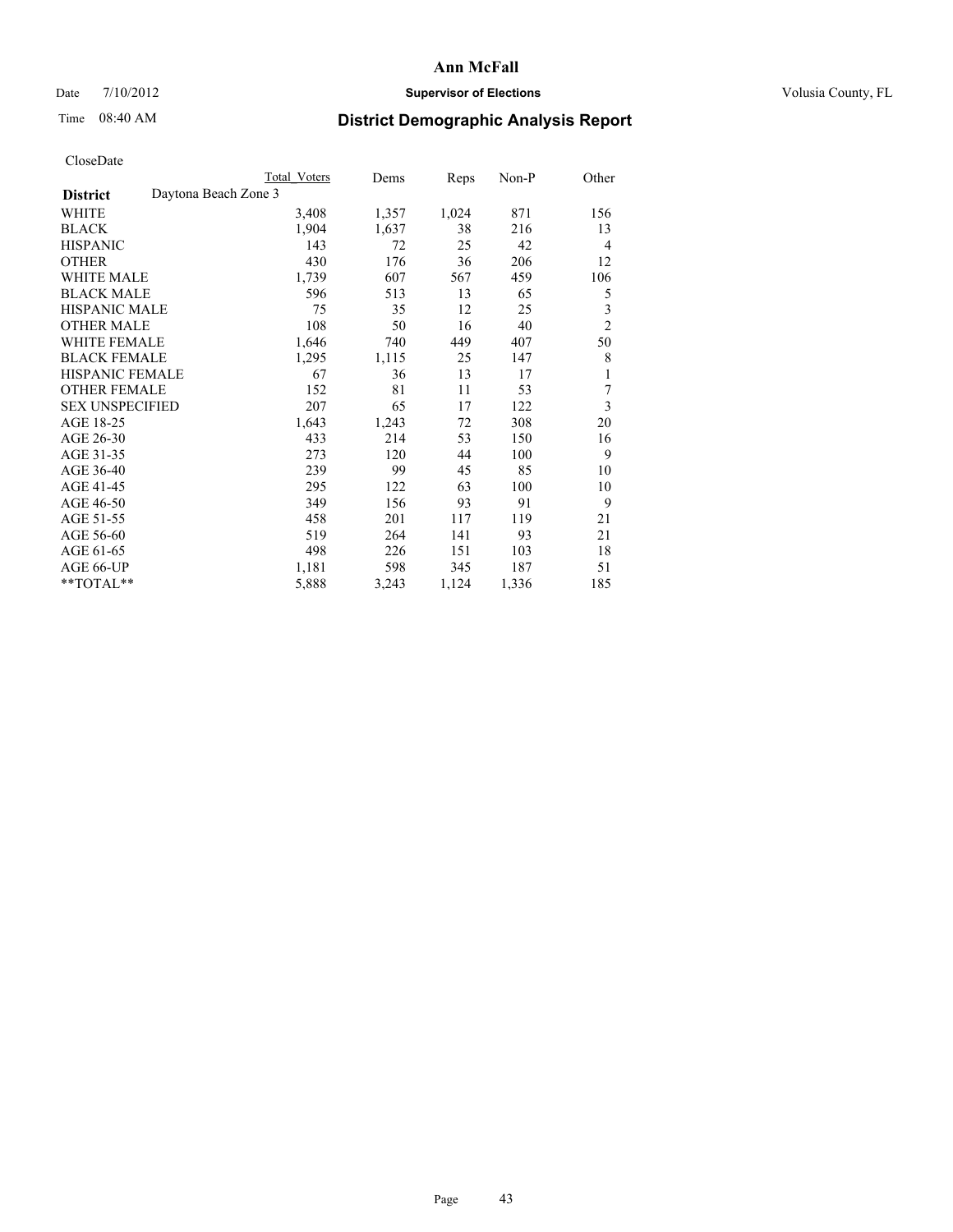## Date  $7/10/2012$  **Supervisor of Elections** Volusia County, FL

# Time 08:40 AM **District Demographic Analysis Report**

|                                         | Total Voters | Dems  | Reps  | Non-P | Other                   |
|-----------------------------------------|--------------|-------|-------|-------|-------------------------|
| Daytona Beach Zone 4<br><b>District</b> |              |       |       |       |                         |
| WHITE                                   | 5,736        | 1,750 | 2,602 | 1,167 | 217                     |
| <b>BLACK</b>                            | 746          | 592   | 24    | 120   | 10                      |
| <b>HISPANIC</b>                         | 185          | 88    | 36    | 57    | 4                       |
| <b>OTHER</b>                            | 362          | 110   | 96    | 149   | 7                       |
| <b>WHITE MALE</b>                       | 2,700        | 709   | 1,278 | 581   | 132                     |
| <b>BLACK MALE</b>                       | 298          | 226   | 15    | 53    | 4                       |
| <b>HISPANIC MALE</b>                    | 78           | 33    | 19    | 24    | $\overline{c}$          |
| <b>OTHER MALE</b>                       | 127          | 33    | 35    | 58    | 1                       |
| <b>WHITE FEMALE</b>                     | 3,012        | 1,030 | 1,317 | 582   | 83                      |
| <b>BLACK FEMALE</b>                     | 446          | 364   | 9     | 67    | 6                       |
| <b>HISPANIC FEMALE</b>                  | 107          | 55    | 17    | 33    | $\overline{c}$          |
| <b>OTHER FEMALE</b>                     | 162          | 55    | 46    | 56    | 5                       |
| <b>SEX UNSPECIFIED</b>                  | 99           | 35    | 22    | 39    | $\overline{\mathbf{3}}$ |
| AGE 18-25                               | 722          | 293   | 193   | 217   | 19                      |
| AGE 26-30                               | 573          | 219   | 165   | 165   | 24                      |
| AGE 31-35                               | 483          | 189   | 143   | 140   | 11                      |
| AGE 36-40                               | 414          | 143   | 153   | 100   | 18                      |
| AGE 41-45                               | 372          | 129   | 133   | 99    | 11                      |
| AGE 46-50                               | 407          | 149   | 145   | 104   | 9                       |
| AGE 51-55                               | 522          | 189   | 223   | 93    | 17                      |
| AGE 56-60                               | 569          | 206   | 233   | 112   | 18                      |
| AGE 61-65                               | 693          | 225   | 289   | 147   | 32                      |
| AGE 66-UP                               | 2,282        | 800   | 1,081 | 322   | 79                      |
| **TOTAL**                               | 7,037        | 2,542 | 2,758 | 1,499 | 238                     |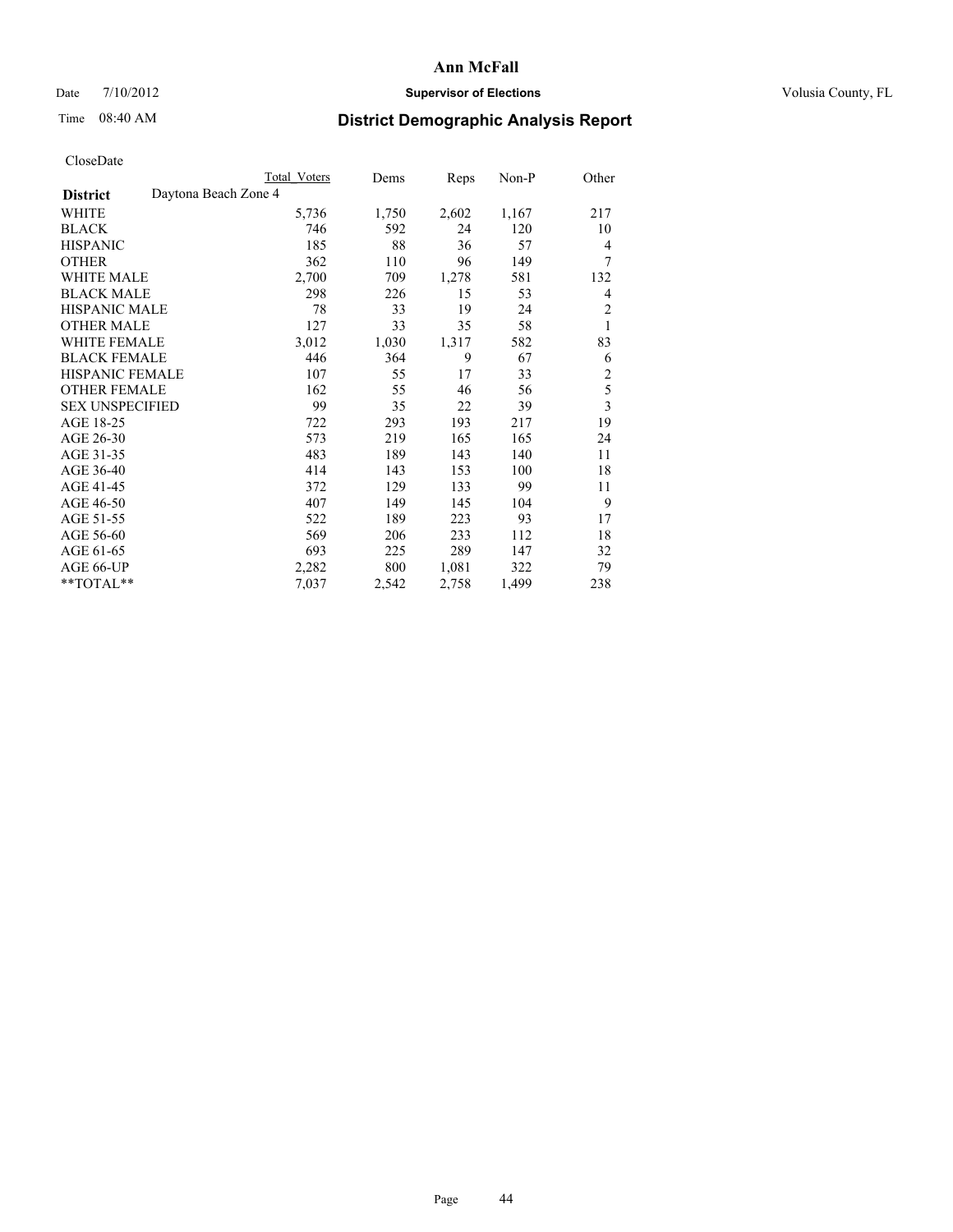## Date  $7/10/2012$  **Supervisor of Elections** Volusia County, FL

# Time 08:40 AM **District Demographic Analysis Report**

|                        | Total Voters         | Dems  | Reps | Non-P | Other          |
|------------------------|----------------------|-------|------|-------|----------------|
| <b>District</b>        | Daytona Beach Zone 5 |       |      |       |                |
| WHITE                  | 1,932                | 731   | 636  | 489   | 76             |
| <b>BLACK</b>           | 3,555                | 3,031 | 79   | 412   | 33             |
| <b>HISPANIC</b>        | 159                  | 86    | 29   | 41    | 3              |
| <b>OTHER</b>           | 348                  | 179   | 37   | 127   | 5              |
| <b>WHITE MALE</b>      | 882                  | 290   | 333  | 218   | 41             |
| <b>BLACK MALE</b>      | 1,324                | 1,075 | 40   | 187   | 22             |
| <b>HISPANIC MALE</b>   | 78                   | 38    | 16   | 22    | 2              |
| <b>OTHER MALE</b>      | 97                   | 56    | 7    | 31    | $\overline{3}$ |
| <b>WHITE FEMALE</b>    | 1,042                | 440   | 298  | 270   | 34             |
| <b>BLACK FEMALE</b>    | 2,201                | 1,927 | 39   | 224   | 11             |
| <b>HISPANIC FEMALE</b> | 81                   | 48    | 13   | 19    | 1              |
| <b>OTHER FEMALE</b>    | 141                  | 75    | 26   | 39    | 1              |
| <b>SEX UNSPECIFIED</b> | 148                  | 78    | 9    | 59    | $\overline{2}$ |
| AGE 18-25              | 982                  | 620   | 86   | 258   | 18             |
| AGE 26-30              | 671                  | 394   | 87   | 177   | 13             |
| AGE 31-35              | 468                  | 292   | 50   | 118   | 8              |
| AGE 36-40              | 414                  | 273   | 50   | 87    | 4              |
| AGE 41-45              | 428                  | 300   | 45   | 70    | 13             |
| AGE 46-50              | 507                  | 352   | 60   | 79    | 16             |
| AGE 51-55              | 514                  | 369   | 76   | 59    | 10             |
| AGE 56-60              | 458                  | 326   | 70   | 47    | 15             |
| AGE 61-65              | 464                  | 328   | 72   | 57    | 7              |
| AGE 66-UP              | 1,095                | 777   | 186  | 118   | 14             |
| **TOTAL**              | 6,001                | 4,031 | 782  | 1,070 | 118            |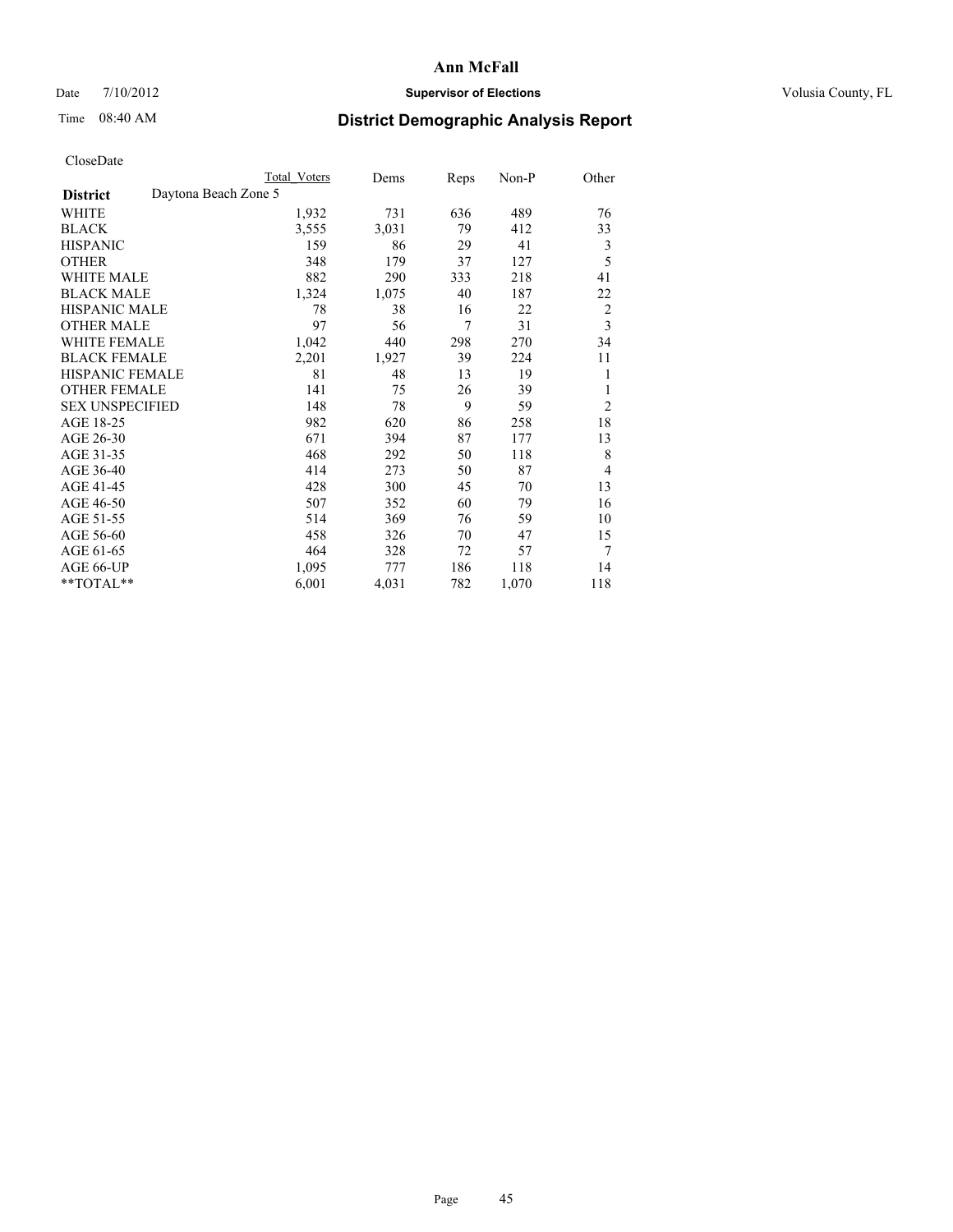## Date  $7/10/2012$  **Supervisor of Elections** Volusia County, FL

## Time 08:40 AM **District Demographic Analysis Report**

|                                         | <b>Total Voters</b> | Dems  | Reps           | Non-P | Other            |
|-----------------------------------------|---------------------|-------|----------------|-------|------------------|
| Daytona Beach Zone 6<br><b>District</b> |                     |       |                |       |                  |
| WHITE                                   | 1,177               | 478   | 345            | 301   | 53               |
| <b>BLACK</b>                            | 3,632               | 3,080 | 86             | 435   | 31               |
| <b>HISPANIC</b>                         | 136                 | 61    | 18             | 55    | 2                |
| <b>OTHER</b>                            | 339                 | 179   | 18             | 137   | 5                |
| WHITE MALE                              | 587                 | 198   | 197            | 154   | 38               |
| <b>BLACK MALE</b>                       | 1,567               | 1,295 | 47             | 213   | 12               |
| <b>HISPANIC MALE</b>                    | 63                  | 25    | 7              | 31    | $\boldsymbol{0}$ |
| <b>OTHER MALE</b>                       | 110                 | 57    | 12             | 39    | $\overline{2}$   |
| WHITE FEMALE                            | 587                 | 277   | 148            | 147   | 15               |
| <b>BLACK FEMALE</b>                     | 2,026               | 1,754 | 37             | 216   | 19               |
| <b>HISPANIC FEMALE</b>                  | 71                  | 35    | 11             | 23    | $\overline{2}$   |
| <b>OTHER FEMALE</b>                     | 103                 | 66    | $\overline{4}$ | 33    | $\boldsymbol{0}$ |
| <b>SEX UNSPECIFIED</b>                  | 170                 | 91    | $\overline{4}$ | 72    | 3                |
| AGE 18-25                               | 1,048               | 687   | 82             | 262   | 17               |
| AGE 26-30                               | 574                 | 361   | 49             | 150   | 14               |
| AGE 31-35                               | 413                 | 267   | 24             | 116   | 6                |
| AGE 36-40                               | 298                 | 199   | 26             | 66    | 7                |
| AGE 41-45                               | 342                 | 251   | 30             | 52    | 9                |
| AGE 46-50                               | 422                 | 310   | 26             | 79    | 7                |
| AGE 51-55                               | 469                 | 347   | 54             | 63    | 5                |
| AGE 56-60                               | 411                 | 300   | 47             | 55    | 9                |
| AGE 61-65                               | 374                 | 279   | 47             | 39    | 9                |
| AGE 66-UP                               | 943                 | 803   | 82             | 50    | 8                |
| **TOTAL**                               | 5,294               | 3,804 | 467            | 932   | 91               |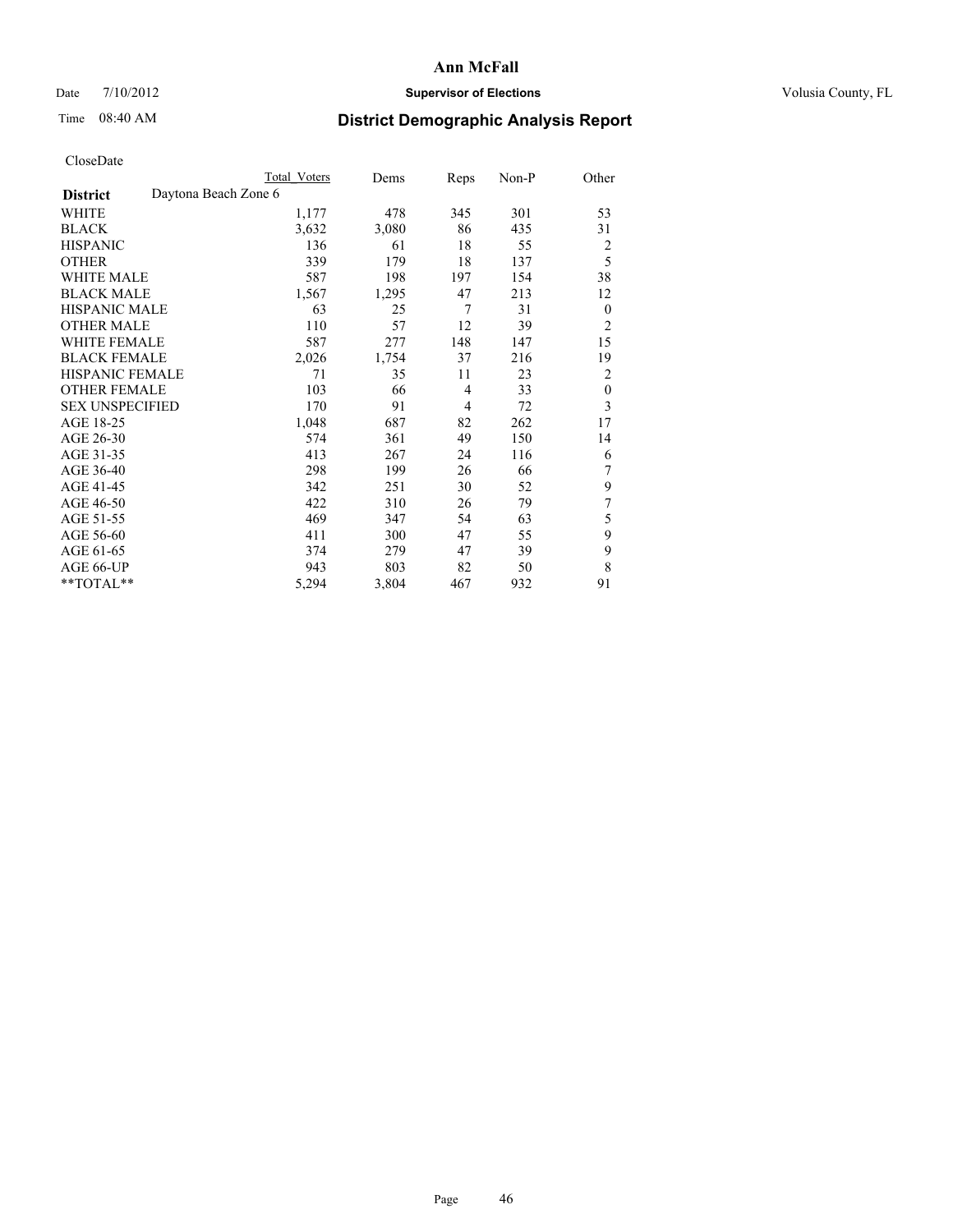## Date  $7/10/2012$  **Supervisor of Elections** Volusia County, FL

# Time 08:40 AM **District Demographic Analysis Report**

|                        | <b>Total Voters</b>  | Dems | Reps           | Non-P | Other            |
|------------------------|----------------------|------|----------------|-------|------------------|
| <b>District</b>        | Daytona Beach Shores |      |                |       |                  |
| WHITE                  | 3,237                | 880  | 1,531          | 715   | 111              |
| <b>BLACK</b>           | 35                   | 24   | 3              | 8     | $\theta$         |
| <b>HISPANIC</b>        | 63                   | 12   | 30             | 20    | 1                |
| <b>OTHER</b>           | 159                  | 44   | 54             | 57    | $\overline{4}$   |
| <b>WHITE MALE</b>      | 1,536                | 382  | 736            | 362   | 56               |
| <b>BLACK MALE</b>      | 18                   | 12   | 1              | 5     | $\boldsymbol{0}$ |
| <b>HISPANIC MALE</b>   | 34                   | 9    | 14             | 10    |                  |
| <b>OTHER MALE</b>      | 59                   | 18   | 17             | 23    | 1                |
| <b>WHITE FEMALE</b>    | 1,670                | 490  | 782            | 348   | 50               |
| <b>BLACK FEMALE</b>    | 17                   | 12   | $\overline{2}$ | 3     | $\overline{0}$   |
| <b>HISPANIC FEMALE</b> | 28                   | 3    | 15             | 10    | $\theta$         |
| <b>OTHER FEMALE</b>    | 74                   | 20   | 29             | 22    | 3                |
| <b>SEX UNSPECIFIED</b> | 58                   | 14   | 22             | 17    | 5                |
| AGE 18-25              | 116                  | 27   | 37             | 48    | 4                |
| AGE 26-30              | 108                  | 32   | 32             | 40    | 4                |
| AGE 31-35              | 82                   | 23   | 28             | 23    | 8                |
| AGE 36-40              | 74                   | 21   | 24             | 28    |                  |
| AGE 41-45              | 109                  | 25   | 43             | 41    | $\mathbf{0}$     |
| AGE 46-50              | 178                  | 42   | 78             | 54    | 4                |
| AGE 51-55              | 232                  | 52   | 116            | 57    | 7                |
| AGE 56-60              | 295                  | 71   | 135            | 74    | 15               |
| AGE 61-65              | 441                  | 115  | 197            | 108   | 21               |
| AGE 66-UP              | 1,864                | 554  | 929            | 328   | 53               |
| **TOTAL**              | 3,499                | 962  | 1,619          | 801   | 117              |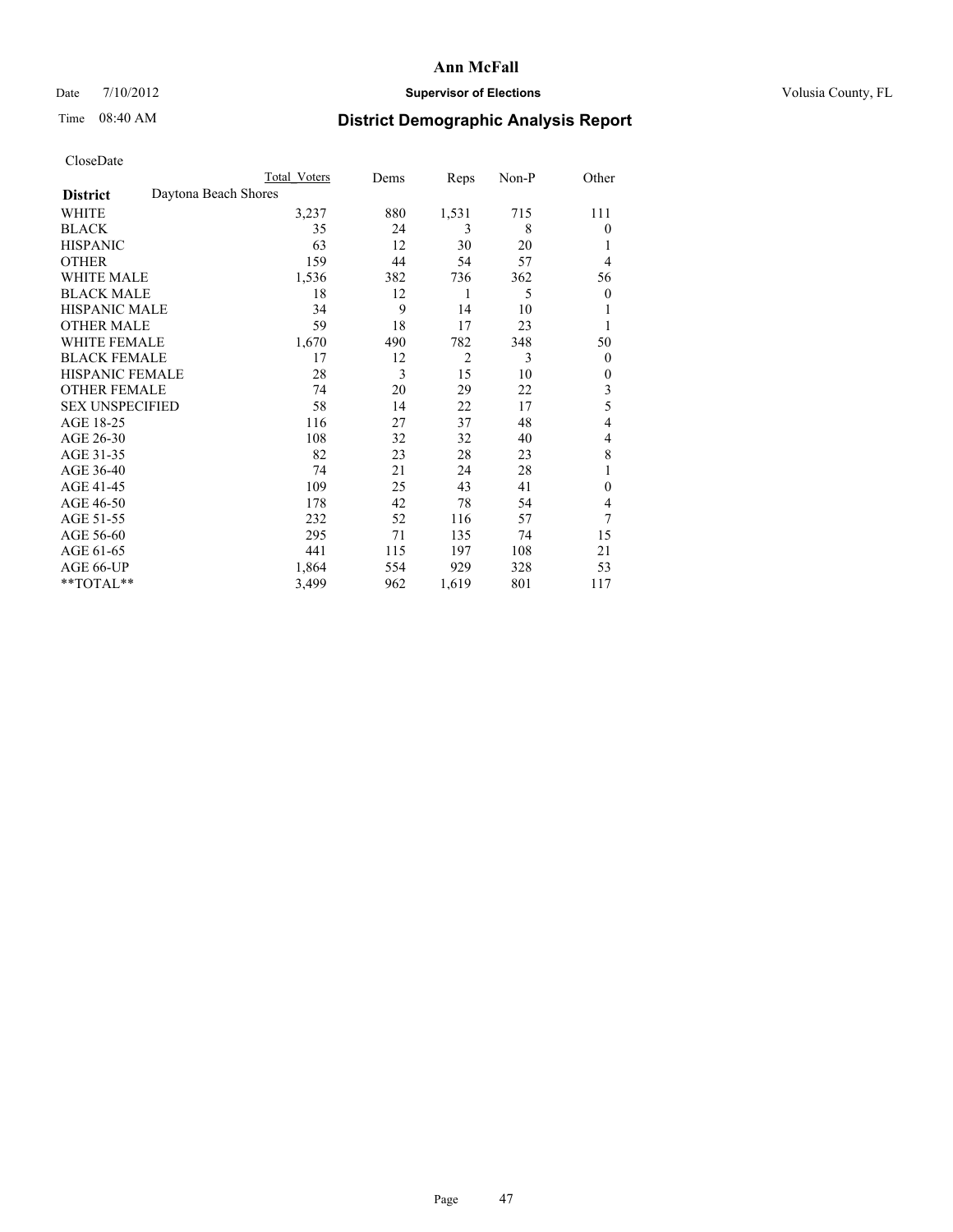### Date  $7/10/2012$  **Supervisor of Elections** Volusia County, FL

## Time 08:40 AM **District Demographic Analysis Report**

|                           | <b>Total Voters</b> | Dems  | Reps  | Non-P | Other |
|---------------------------|---------------------|-------|-------|-------|-------|
| DeBary<br><b>District</b> |                     |       |       |       |       |
| WHITE                     | 11,620              | 3,201 | 5,507 | 2,407 | 505   |
| <b>BLACK</b>              | 421                 | 322   | 30    | 59    | 10    |
| <b>HISPANIC</b>           | 817                 | 362   | 208   | 231   | 16    |
| <b>OTHER</b>              | 663                 | 183   | 180   | 281   | 19    |
| <b>WHITE MALE</b>         | 5,435               | 1,281 | 2,686 | 1,207 | 261   |
| <b>BLACK MALE</b>         | 196                 | 141   | 10    | 40    | 5     |
| HISPANIC MALE             | 372                 | 156   | 101   | 105   | 10    |
| <b>OTHER MALE</b>         | 215                 | 58    | 62    | 85    | 10    |
| <b>WHITE FEMALE</b>       | 6,108               | 1,905 | 2,783 | 1,180 | 240   |
| <b>BLACK FEMALE</b>       | 222                 | 178   | 20    | 19    | 5     |
| <b>HISPANIC FEMALE</b>    | 439                 | 203   | 107   | 123   | 6     |
| <b>OTHER FEMALE</b>       | 282                 | 93    | 81    | 101   | 7     |
| <b>SEX UNSPECIFIED</b>    | 252                 | 53    | 75    | 118   | 6     |
| AGE 18-25                 | 996                 | 274   | 318   | 361   | 43    |
| AGE 26-30                 | 740                 | 168   | 277   | 267   | 28    |
| AGE 31-35                 | 771                 | 211   | 288   | 231   | 41    |
| AGE 36-40                 | 834                 | 211   | 316   | 262   | 45    |
| AGE 41-45                 | 1,046               | 270   | 469   | 262   | 45    |
| AGE 46-50                 | 1,237               | 331   | 591   | 265   | 50    |
| AGE 51-55                 | 1,322               | 384   | 626   | 269   | 43    |
| AGE 56-60                 | 1,324               | 449   | 573   | 254   | 48    |
| AGE 61-65                 | 1,443               | 468   | 670   | 251   | 54    |
| AGE 66-UP                 | 3,813               | 1,302 | 1,798 | 560   | 153   |
| **TOTAL**                 | 13,526              | 4,068 | 5,926 | 2,982 | 550   |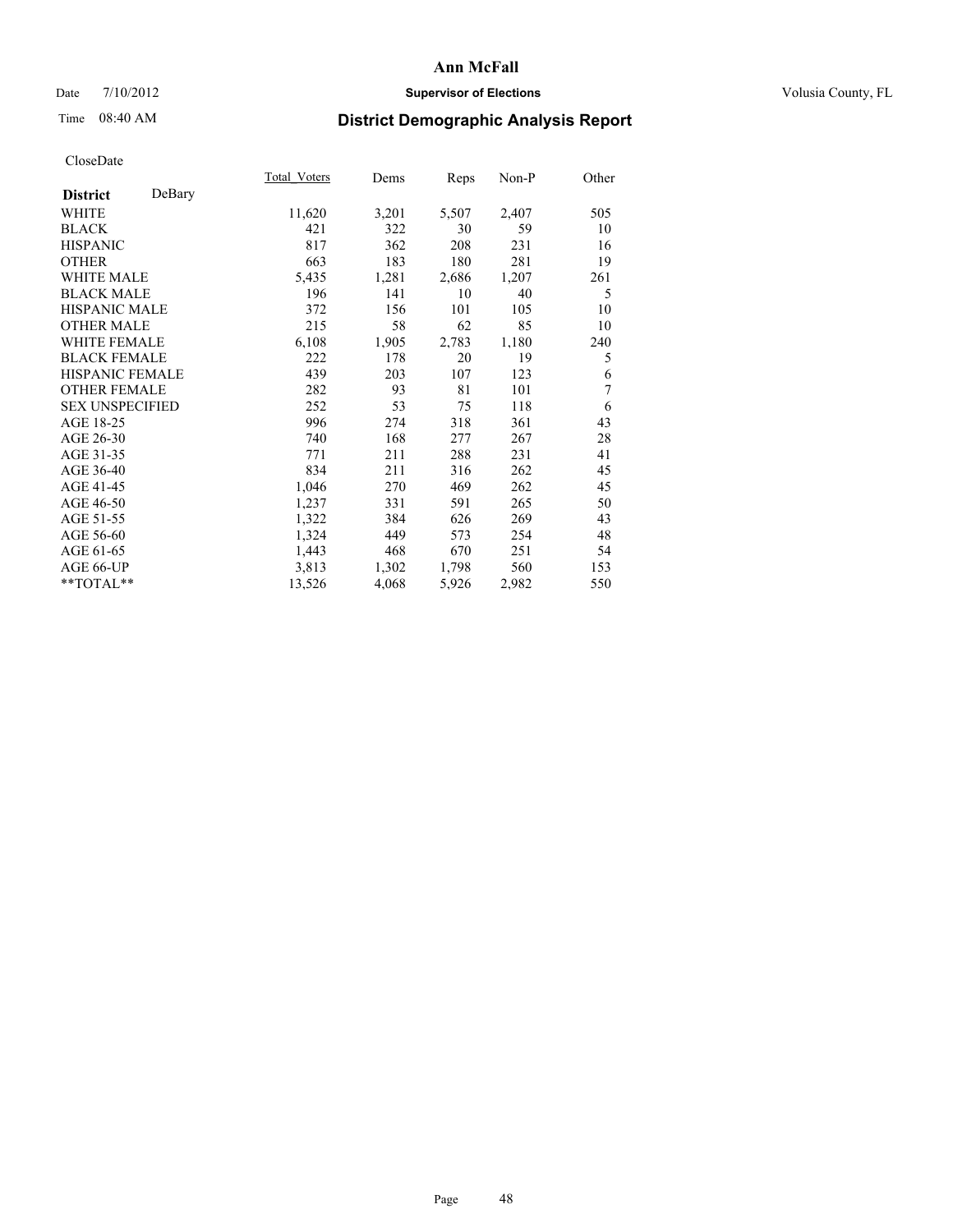### Date  $7/10/2012$  **Supervisor of Elections** Volusia County, FL

## Time 08:40 AM **District Demographic Analysis Report**

|                           | Total Voters | Dems  | <b>Reps</b> | Non-P | Other |
|---------------------------|--------------|-------|-------------|-------|-------|
| DeLand<br><b>District</b> |              |       |             |       |       |
| <b>WHITE</b>              | 11,654       | 3,934 | 4,842       | 2,338 | 540   |
| <b>BLACK</b>              | 2,369        | 1,937 | 82          | 315   | 35    |
| <b>HISPANIC</b>           | 934          | 413   | 169         | 319   | 33    |
| <b>OTHER</b>              | 801          | 265   | 167         | 331   | 38    |
| <b>WHITE MALE</b>         | 5,027        | 1,469 | 2,207       | 1,072 | 279   |
| <b>BLACK MALE</b>         | 908          | 714   | 36          | 137   | 21    |
| HISPANIC MALE             | 385          | 161   | 80          | 129   | 15    |
| <b>OTHER MALE</b>         | 251          | 92    | 66          | 80    | 13    |
| <b>WHITE FEMALE</b>       | 6,585        | 2,450 | 2,622       | 1,254 | 259   |
| <b>BLACK FEMALE</b>       | 1,438        | 1,208 | 45          | 173   | 12    |
| <b>HISPANIC FEMALE</b>    | 544          | 250   | 88          | 189   | 17    |
| <b>OTHER FEMALE</b>       | 314          | 116   | 63          | 117   | 18    |
| <b>SEX UNSPECIFIED</b>    | 306          | 89    | 53          | 152   | 12    |
| AGE 18-25                 | 2,007        | 782   | 441         | 703   | 81    |
| AGE 26-30                 | 1,016        | 390   | 242         | 337   | 47    |
| AGE 31-35                 | 1,050        | 414   | 298         | 286   | 52    |
| AGE 36-40                 | 1,072        | 416   | 332         | 273   | 51    |
| AGE 41-45                 | 1,150        | 455   | 391         | 265   | 39    |
| AGE 46-50                 | 1,242        | 487   | 460         | 240   | 55    |
| AGE 51-55                 | 1,234        | 526   | 432         | 233   | 43    |
| AGE 56-60                 | 1,275        | 575   | 420         | 229   | 51    |
| AGE 61-65                 | 1,356        | 616   | 472         | 215   | 53    |
| AGE 66-UP                 | 4,370        | 1,895 | 1,774       | 527   | 174   |
| **TOTAL**                 | 15,772       | 6,556 | 5,262       | 3,308 | 646   |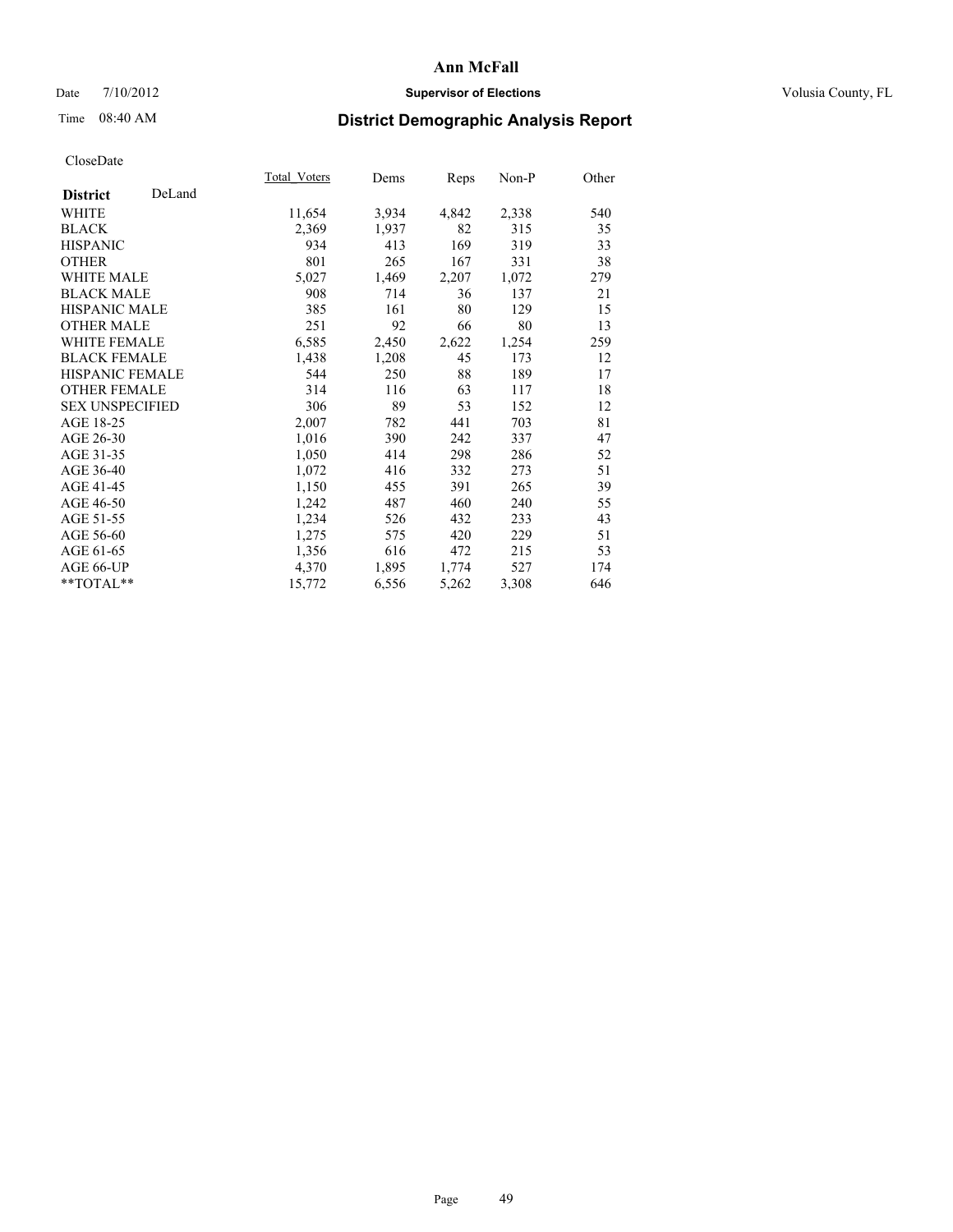### Date  $7/10/2012$  **Supervisor of Elections** Volusia County, FL

## Time 08:40 AM **District Demographic Analysis Report**

|                        |                | Total Voters | Dems  | Reps  | Non-P | Other          |
|------------------------|----------------|--------------|-------|-------|-------|----------------|
| <b>District</b>        | Deltona Zone 1 |              |       |       |       |                |
| WHITE                  |                | 4,845        | 1,638 | 1,744 | 1,232 | 231            |
| <b>BLACK</b>           |                | 900          | 689   | 45    | 145   | 21             |
| <b>HISPANIC</b>        |                | 1,867        | 944   | 271   | 623   | 29             |
| <b>OTHER</b>           |                | 503          | 157   | 86    | 248   | 12             |
| <b>WHITE MALE</b>      |                | 2,277        | 687   | 853   | 604   | 133            |
| <b>BLACK MALE</b>      |                | 413          | 297   | 29    | 71    | 16             |
| HISPANIC MALE          |                | 888          | 431   | 137   | 305   | 15             |
| <b>OTHER MALE</b>      |                | 155          | 49    | 33    | 69    | $\overline{4}$ |
| <b>WHITE FEMALE</b>    |                | 2,546        | 940   | 886   | 622   | 98             |
| <b>BLACK FEMALE</b>    |                | 481          | 389   | 16    | 71    | 5              |
| <b>HISPANIC FEMALE</b> |                | 966          | 507   | 134   | 311   | 14             |
| <b>OTHER FEMALE</b>    |                | 191          | 76    | 35    | 75    | 5              |
| <b>SEX UNSPECIFIED</b> |                | 198          | 52    | 23    | 120   | 3              |
| AGE 18-25              |                | 1,080        | 399   | 208   | 425   | 48             |
| AGE 26-30              |                | 687          | 242   | 159   | 264   | 22             |
| AGE 31-35              |                | 807          | 317   | 177   | 281   | 32             |
| AGE 36-40              |                | 729          | 303   | 174   | 232   | 20             |
| AGE 41-45              |                | 807          | 299   | 253   | 213   | 42             |
| AGE 46-50              |                | 833          | 340   | 260   | 212   | 21             |
| AGE 51-55              |                | 822          | 339   | 265   | 190   | 28             |
| AGE 56-60              |                | 653          | 291   | 194   | 140   | 28             |
| AGE 61-65              |                | 598          | 288   | 159   | 131   | 20             |
| AGE 66-UP              |                | 1,108        | 615   | 298   | 163   | 32             |
| **TOTAL**              |                | 8,124        | 3,433 | 2,147 | 2,251 | 293            |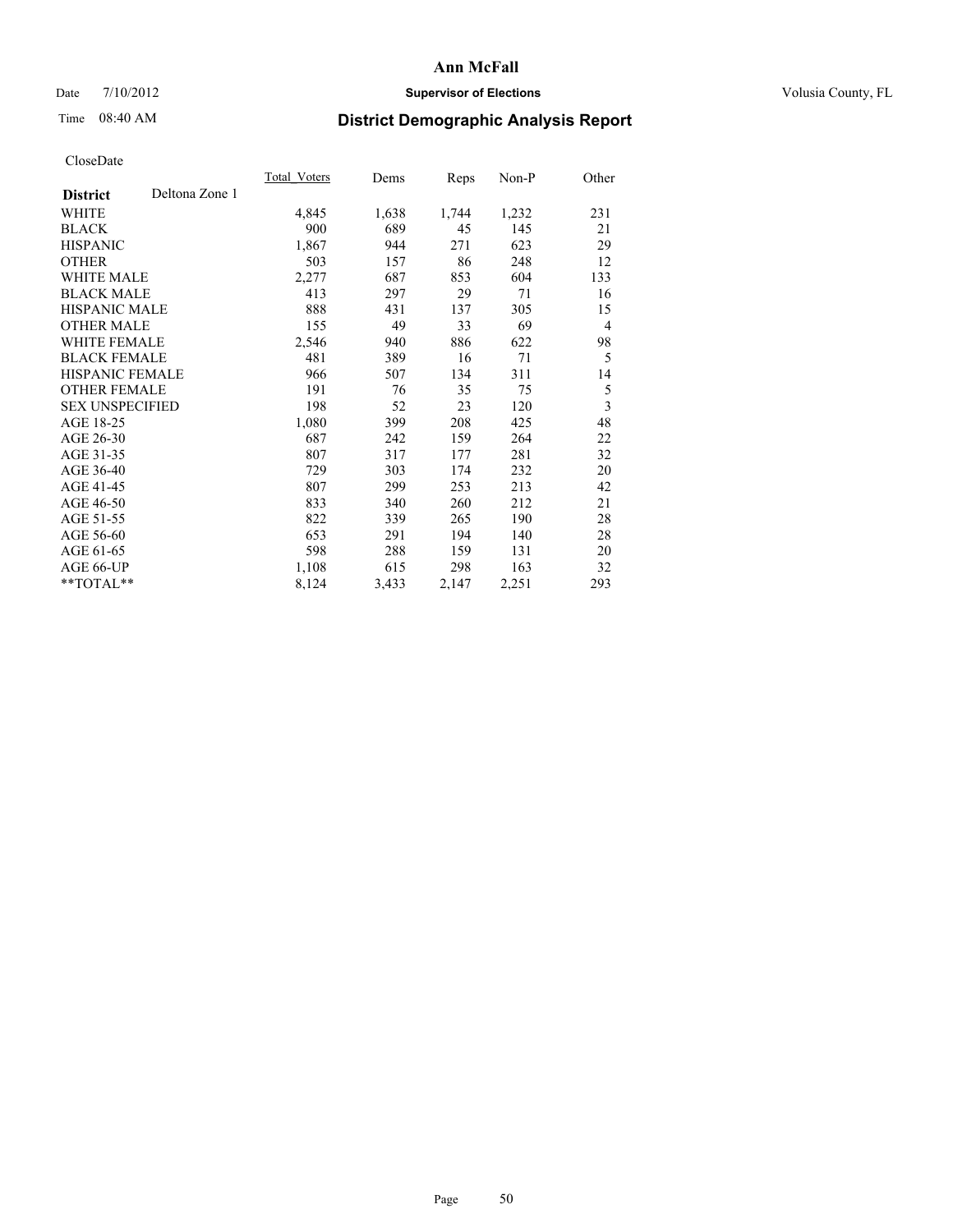### Date  $7/10/2012$  **Supervisor of Elections** Volusia County, FL

# Time 08:40 AM **District Demographic Analysis Report**

|                        |                | Total Voters | Dems  | <b>Reps</b> | Non-P | Other |
|------------------------|----------------|--------------|-------|-------------|-------|-------|
| <b>District</b>        | Deltona Zone 2 |              |       |             |       |       |
| WHITE                  |                | 6,146        | 1,940 | 2,502       | 1,421 | 283   |
| <b>BLACK</b>           |                | 729          | 564   | 39          | 108   | 18    |
| <b>HISPANIC</b>        |                | 2,001        | 961   | 371         | 643   | 26    |
| <b>OTHER</b>           |                | 482          | 163   | 87          | 216   | 16    |
| <b>WHITE MALE</b>      |                | 2,854        | 799   | 1,211       | 696   | 148   |
| <b>BLACK MALE</b>      |                | 334          | 236   | 31          | 56    | 11    |
| HISPANIC MALE          |                | 971          | 466   | 181         | 307   | 17    |
| <b>OTHER MALE</b>      |                | 166          | 67    | 29          | 63    | 7     |
| <b>WHITE FEMALE</b>    |                | 3,261        | 1,129 | 1,281       | 716   | 135   |
| <b>BLACK FEMALE</b>    |                | 385          | 320   | 8           | 50    | 7     |
| <b>HISPANIC FEMALE</b> |                | 1,017        | 489   | 187         | 334   | 7     |
| <b>OTHER FEMALE</b>    |                | 183          | 73    | 37          | 67    | 6     |
| <b>SEX UNSPECIFIED</b> |                | 187          | 49    | 34          | 99    | 5     |
| AGE 18-25              |                | 989          | 346   | 212         | 389   | 42    |
| AGE 26-30              |                | 681          | 236   | 164         | 245   | 36    |
| AGE 31-35              |                | 683          | 214   | 198         | 239   | 32    |
| AGE 36-40              |                | 712          | 278   | 192         | 211   | 31    |
| AGE 41-45              |                | 777          | 258   | 252         | 242   | 25    |
| AGE 46-50              |                | 938          | 334   | 316         | 254   | 34    |
| AGE 51-55              |                | 920          | 361   | 347         | 185   | 27    |
| AGE 56-60              |                | 845          | 341   | 312         | 162   | 30    |
| AGE 61-65              |                | 778          | 335   | 260         | 150   | 33    |
| AGE 66-UP              |                | 2,043        | 929   | 747         | 314   | 53    |
| **TOTAL**              |                | 9,366        | 3,632 | 3,000       | 2,391 | 343   |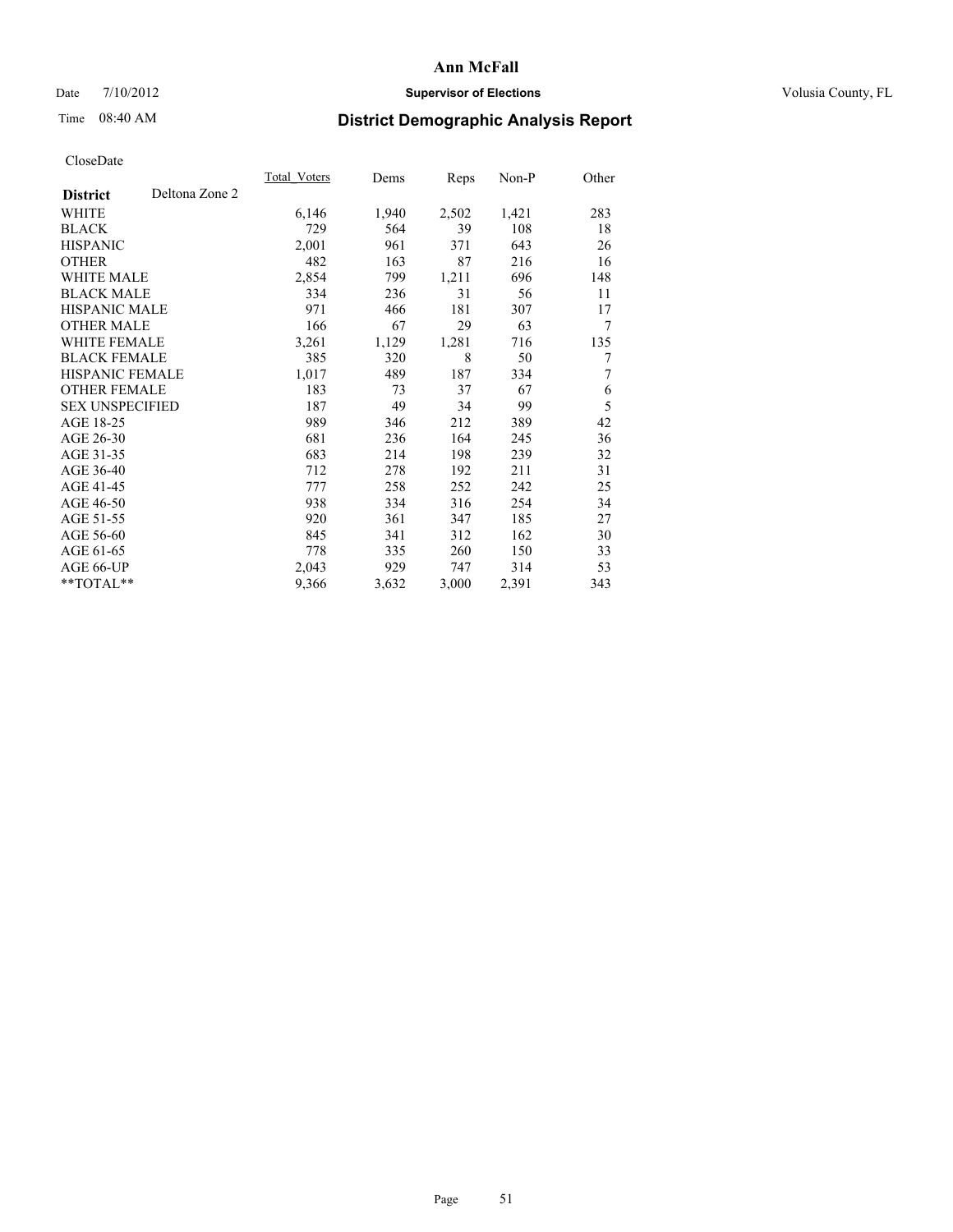## Date  $7/10/2012$  **Supervisor of Elections** Volusia County, FL

# Time 08:40 AM **District Demographic Analysis Report**

|                                   | Total Voters | Dems  | <b>Reps</b> | Non-P | Other |
|-----------------------------------|--------------|-------|-------------|-------|-------|
| Deltona Zone 3<br><b>District</b> |              |       |             |       |       |
| WHITE                             | 5,115        | 1,707 | 1,918       | 1,265 | 225   |
| <b>BLACK</b>                      | 650          | 500   | 28          | 110   | 12    |
| <b>HISPANIC</b>                   | 2,215        | 1,103 | 369         | 687   | 56    |
| <b>OTHER</b>                      | 469          | 156   | 84          | 217   | 12    |
| <b>WHITE MALE</b>                 | 2,318        | 696   | 909         | 591   | 122   |
| <b>BLACK MALE</b>                 | 284          | 201   | 17          | 57    | 9     |
| <b>HISPANIC MALE</b>              | 1,029        | 501   | 183         | 315   | 30    |
| <b>OTHER MALE</b>                 | 165          | 59    | 28          | 75    | 3     |
| <b>WHITE FEMALE</b>               | 2,769        | 1,000 | 1,002       | 666   | 101   |
| <b>BLACK FEMALE</b>               | 361          | 295   | 11          | 52    | 3     |
| <b>HISPANIC FEMALE</b>            | 1,162        | 585   | 184         | 367   | 26    |
| <b>OTHER FEMALE</b>               | 194          | 77    | 38          | 73    | 6     |
| <b>SEX UNSPECIFIED</b>            | 167          | 52    | 27          | 83    | 5     |
| AGE 18-25                         | 880          | 337   | 155         | 353   | 35    |
| AGE 26-30                         | 631          | 232   | 116         | 258   | 25    |
| AGE 31-35                         | 712          | 257   | 162         | 255   | 38    |
| AGE 36-40                         | 701          | 252   | 212         | 215   | 22    |
| AGE 41-45                         | 709          | 271   | 223         | 191   | 24    |
| AGE 46-50                         | 811          | 328   | 234         | 224   | 25    |
| AGE 51-55                         | 780          | 316   | 244         | 185   | 35    |
| AGE 56-60                         | 707          | 292   | 202         | 179   | 34    |
| AGE 61-65                         | 695          | 301   | 234         | 137   | 23    |
| AGE 66-UP                         | 1,834        | 888   | 618         | 284   | 44    |
| **TOTAL**                         | 8,460        | 3,474 | 2,400       | 2,281 | 305   |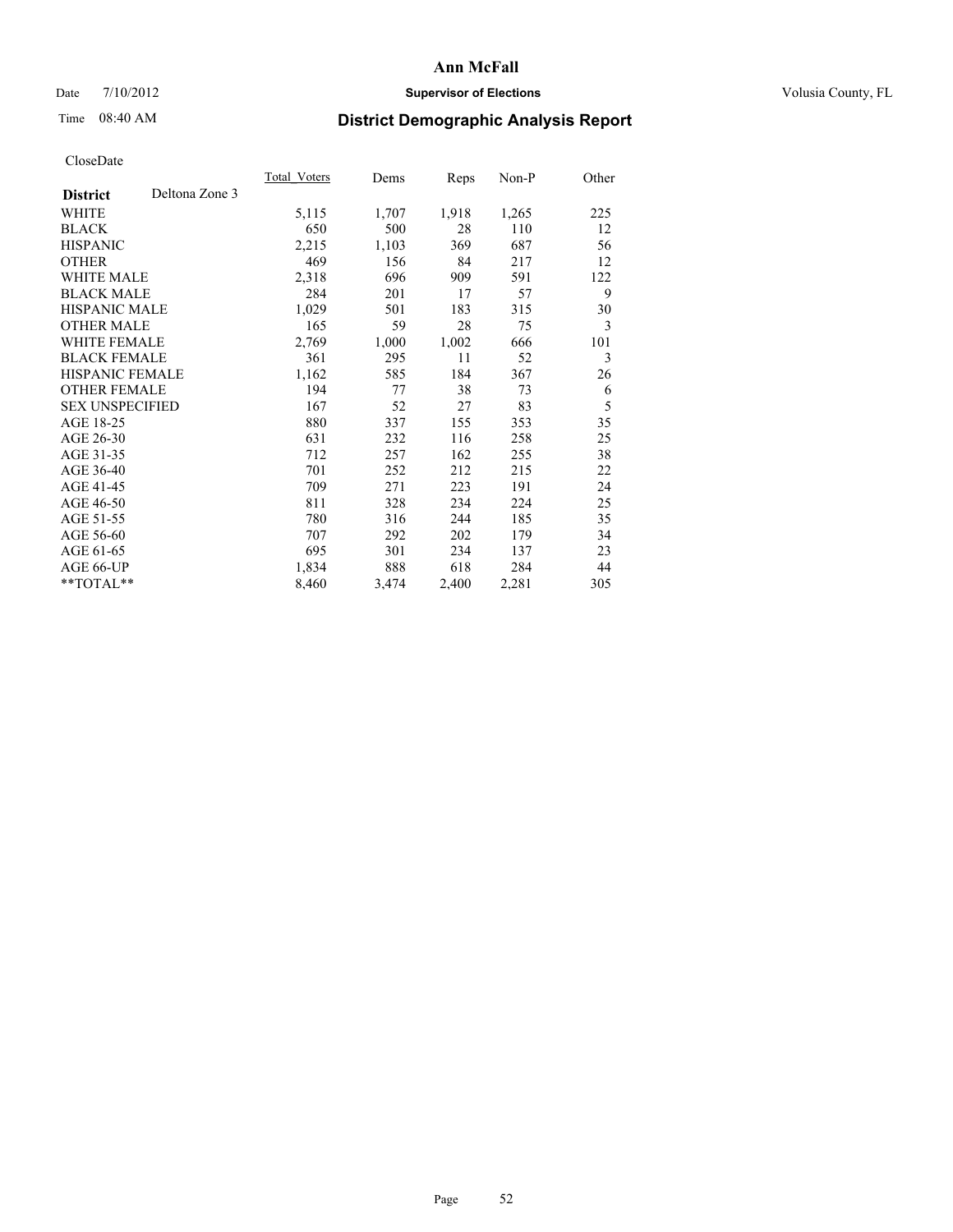### Date  $7/10/2012$  **Supervisor of Elections** Volusia County, FL

# Time 08:40 AM **District Demographic Analysis Report**

|                        |                | Total Voters | Dems  | <b>Reps</b> | Non-P | Other |
|------------------------|----------------|--------------|-------|-------------|-------|-------|
| <b>District</b>        | Deltona Zone 4 |              |       |             |       |       |
| WHITE                  |                | 5,419        | 1,860 | 2,045       | 1,227 | 287   |
| <b>BLACK</b>           |                | 717          | 557   | 23          | 124   | 13    |
| <b>HISPANIC</b>        |                | 2,322        | 1,181 | 340         | 751   | 50    |
| <b>OTHER</b>           |                | 491          | 171   | 90          | 217   | 13    |
| WHITE MALE             |                | 2,481        | 756   | 978         | 588   | 159   |
| <b>BLACK MALE</b>      |                | 297          | 218   | 15          | 58    | 6     |
| <b>HISPANIC MALE</b>   |                | 1,083        | 509   | 176         | 367   | 31    |
| <b>OTHER MALE</b>      |                | 154          | 56    | 39          | 56    | 3     |
| <b>WHITE FEMALE</b>    |                | 2,902        | 1,091 | 1,052       | 634   | 125   |
| <b>BLACK FEMALE</b>    |                | 412          | 331   | 8           | 66    | 7     |
| <b>HISPANIC FEMALE</b> |                | 1,230        | 667   | 164         | 380   | 19    |
| <b>OTHER FEMALE</b>    |                | 192          | 85    | 31          | 69    | 7     |
| <b>SEX UNSPECIFIED</b> |                | 198          | 56    | 35          | 101   | 6     |
| AGE 18-25              |                | 990          | 359   | 182         | 408   | 41    |
| AGE 26-30              |                | 658          | 243   | 114         | 277   | 24    |
| AGE 31-35              |                | 724          | 307   | 156         | 220   | 41    |
| AGE 36-40              |                | 721          | 277   | 201         | 203   | 40    |
| AGE 41-45              |                | 747          | 284   | 213         | 224   | 26    |
| AGE 46-50              |                | 817          | 341   | 239         | 214   | 23    |
| AGE 51-55              |                | 845          | 342   | 272         | 191   | 40    |
| AGE 56-60              |                | 783          | 338   | 248         | 169   | 28    |
| AGE 61-65              |                | 731          | 319   | 239         | 149   | 24    |
| AGE 66-UP              |                | 1,940        | 965   | 635         | 264   | 76    |
| $*$ TOTAL $*$          |                | 8,956        | 3,775 | 2,499       | 2,319 | 363   |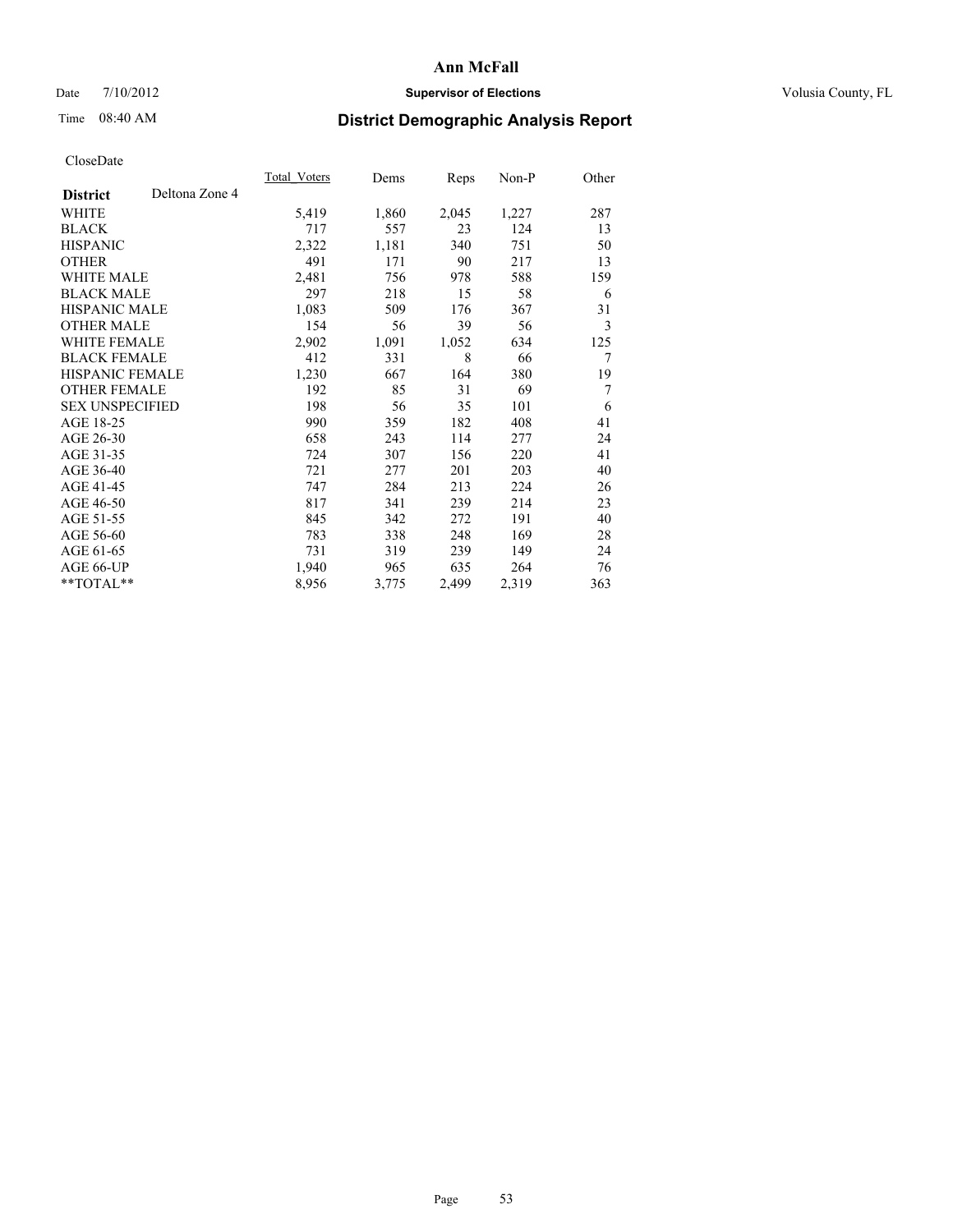## Date  $7/10/2012$  **Supervisor of Elections** Volusia County, FL

# Time 08:40 AM **District Demographic Analysis Report**

|                        |                | Total Voters | Dems  | <b>Reps</b> | $Non-P$ | Other          |
|------------------------|----------------|--------------|-------|-------------|---------|----------------|
| <b>District</b>        | Deltona Zone 5 |              |       |             |         |                |
| WHITE                  |                | 5,366        | 1,754 | 2,061       | 1,307   | 244            |
| <b>BLACK</b>           |                | 869          | 675   | 46          | 137     | 11             |
| <b>HISPANIC</b>        |                | 2,160        | 1,095 | 351         | 670     | 44             |
| <b>OTHER</b>           |                | 473          | 155   | 94          | 209     | 15             |
| <b>WHITE MALE</b>      |                | 2,512        | 736   | 1,012       | 627     | 137            |
| <b>BLACK MALE</b>      |                | 382          | 276   | 26          | 74      | 6              |
| <b>HISPANIC MALE</b>   |                | 1,017        | 500   | 175         | 317     | 25             |
| <b>OTHER MALE</b>      |                | 147          | 53    | 38          | 50      | 6              |
| <b>WHITE FEMALE</b>    |                | 2,827        | 1,012 | 1,034       | 674     | 107            |
| <b>BLACK FEMALE</b>    |                | 481          | 393   | 20          | 63      | 5              |
| <b>HISPANIC FEMALE</b> |                | 1,130        | 588   | 175         | 348     | 19             |
| <b>OTHER FEMALE</b>    |                | 181          | 73    | 32          | 72      | $\overline{4}$ |
| <b>SEX UNSPECIFIED</b> |                | 191          | 48    | 40          | 98      | 5              |
| AGE 18-25              |                | 1,093        | 369   | 241         | 436     | 47             |
| AGE 26-30              |                | 668          | 245   | 128         | 261     | 34             |
| AGE 31-35              |                | 727          | 296   | 156         | 249     | 26             |
| AGE 36-40              |                | 772          | 311   | 210         | 220     | 31             |
| AGE 41-45              |                | 787          | 317   | 230         | 215     | 25             |
| AGE 46-50              |                | 872          | 341   | 293         | 208     | 30             |
| AGE 51-55              |                | 941          | 375   | 339         | 205     | 22             |
| AGE 56-60              |                | 757          | 319   | 243         | 169     | 26             |
| AGE 61-65              |                | 690          | 314   | 201         | 148     | 27             |
| AGE 66-UP              |                | 1,565        | 795   | 511         | 212     | 47             |
| **TOTAL**              |                | 8,872        | 3,682 | 2,552       | 2,323   | 315            |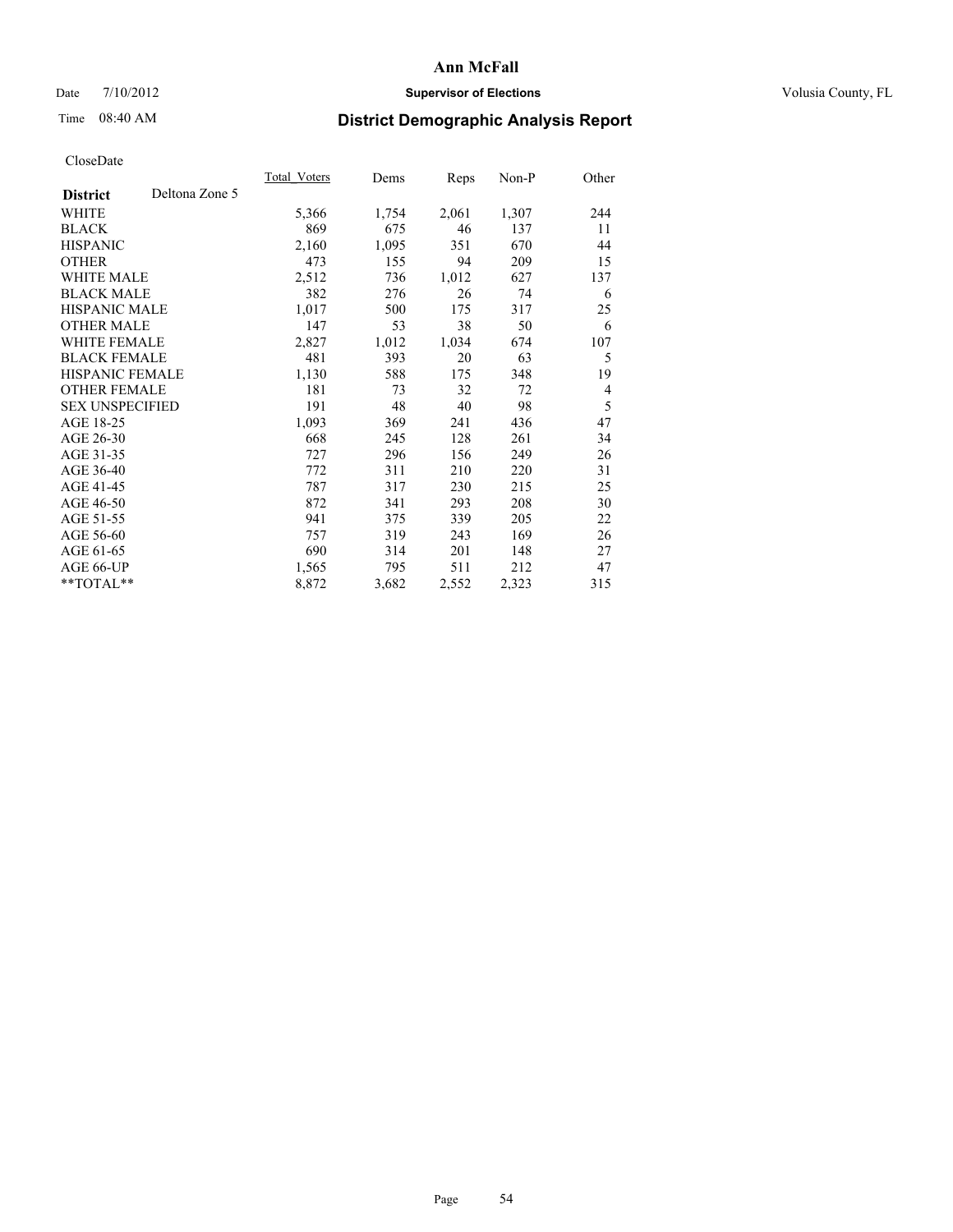### Date  $7/10/2012$  **Supervisor of Elections** Volusia County, FL

# Time 08:40 AM **District Demographic Analysis Report**

|                        |                | Total Voters | Dems  | <b>Reps</b> | Non-P | Other          |
|------------------------|----------------|--------------|-------|-------------|-------|----------------|
| <b>District</b>        | Deltona Zone 6 |              |       |             |       |                |
| WHITE                  |                | 5,789        | 1,764 | 2,381       | 1,388 | 256            |
| <b>BLACK</b>           |                | 820          | 623   | 39          | 134   | 24             |
| <b>HISPANIC</b>        |                | 1,759        | 834   | 255         | 625   | 45             |
| <b>OTHER</b>           |                | 451          | 134   | 95          | 215   | 7              |
| <b>WHITE MALE</b>      |                | 2,768        | 718   | 1,210       | 710   | 130            |
| <b>BLACK MALE</b>      |                | 371          | 282   | 19          | 55    | 15             |
| <b>HISPANIC MALE</b>   |                | 839          | 368   | 133         | 313   | 25             |
| <b>OTHER MALE</b>      |                | 161          | 52    | 38          | 67    | $\overline{4}$ |
| <b>WHITE FEMALE</b>    |                | 2,986        | 1,037 | 1,154       | 670   | 125            |
| <b>BLACK FEMALE</b>    |                | 442          | 335   | 20          | 78    | 9              |
| <b>HISPANIC FEMALE</b> |                | 905          | 459   | 121         | 306   | 19             |
| <b>OTHER FEMALE</b>    |                | 157          | 56    | 35          | 64    | $\overline{2}$ |
| <b>SEX UNSPECIFIED</b> |                | 190          | 48    | 40          | 99    | 3              |
| AGE 18-25              |                | 1,113        | 366   | 263         | 449   | 35             |
| AGE 26-30              |                | 669          | 218   | 138         | 283   | 30             |
| AGE 31-35              |                | 730          | 252   | 187         | 257   | 34             |
| AGE 36-40              |                | 787          | 289   | 232         | 229   | 37             |
| AGE 41-45              |                | 779          | 265   | 280         | 201   | 33             |
| AGE 46-50              |                | 993          | 357   | 360         | 230   | 46             |
| AGE 51-55              |                | 962          | 368   | 354         | 206   | 34             |
| AGE 56-60              |                | 796          | 341   | 289         | 146   | 20             |
| AGE 61-65              |                | 675          | 290   | 233         | 130   | 22             |
| AGE 66-UP              |                | 1,321        | 612   | 435         | 233   | 41             |
| **TOTAL**              |                | 8,825        | 3,358 | 2,771       | 2,364 | 332            |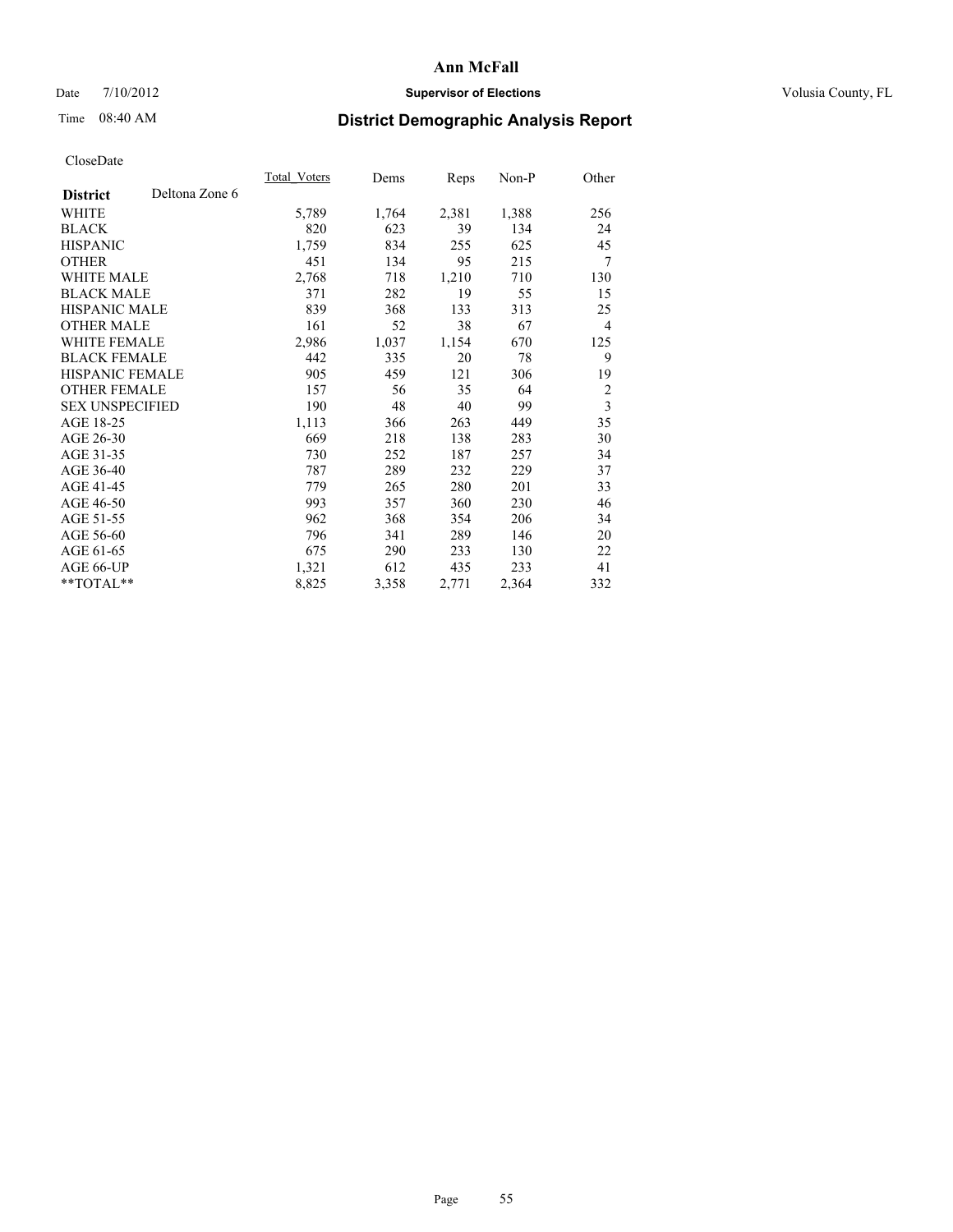## Date  $7/10/2012$  **Supervisor of Elections** Volusia County, FL

## Time 08:40 AM **District Demographic Analysis Report**

|                        |                  | <b>Total Voters</b> | Dems  | Reps           | Non-P          | Other          |
|------------------------|------------------|---------------------|-------|----------------|----------------|----------------|
| <b>District</b>        | Edgewater Zone 1 |                     |       |                |                |                |
| WHITE                  |                  | 3,173               | 1,211 | 1,086          | 787            | 89             |
| <b>BLACK</b>           |                  | 72                  | 44    | 5              | 21             | $\overline{2}$ |
| <b>HISPANIC</b>        |                  | 44                  | 20    | 13             | 9              | $\overline{2}$ |
| <b>OTHER</b>           |                  | 98                  | 32    | 18             | 46             | $\overline{2}$ |
| WHITE MALE             |                  | 1,381               | 455   | 514            | 366            | 46             |
| <b>BLACK MALE</b>      |                  | 41                  | 23    | 4              | 12             | 2              |
| <b>HISPANIC MALE</b>   |                  | 16                  | 9     | $\overline{2}$ | $\overline{4}$ | 1              |
| <b>OTHER MALE</b>      |                  | 28                  | 11    | 7              | 10             | $\overline{0}$ |
| WHITE FEMALE           |                  | 1,770               | 745   | 564            | 418            | 43             |
| <b>BLACK FEMALE</b>    |                  | 30                  | 20    | 1              | 9              | $\overline{0}$ |
| <b>HISPANIC FEMALE</b> |                  | 28                  | 11    | 11             | 5              | 1              |
| <b>OTHER FEMALE</b>    |                  | 42                  | 16    | 7              | 17             | $\overline{2}$ |
| <b>SEX UNSPECIFIED</b> |                  | 51                  | 17    | 12             | 22             | $\mathbf{0}$   |
| AGE 18-25              |                  | 277                 | 72    | 67             | 127            | 11             |
| AGE 26-30              |                  | 210                 | 66    | 61             | 76             | 7              |
| AGE 31-35              |                  | 183                 | 70    | 54             | 53             | 6              |
| AGE 36-40              |                  | 179                 | 53    | 57             | 64             | 5              |
| AGE 41-45              |                  | 217                 | 66    | 71             | 74             | 6              |
| AGE 46-50              |                  | 277                 | 104   | 96             | 70             | 7              |
| AGE 51-55              |                  | 364                 | 129   | 125            | 94             | 16             |
| AGE 56-60              |                  | 353                 | 139   | 122            | 87             | 5              |
| AGE 61-65              |                  | 350                 | 149   | 113            | 79             | 9              |
| AGE 66-UP              |                  | 978                 | 459   | 357            | 139            | 23             |
| **TOTAL**              |                  | 3,388               | 1,307 | 1,123          | 863            | 95             |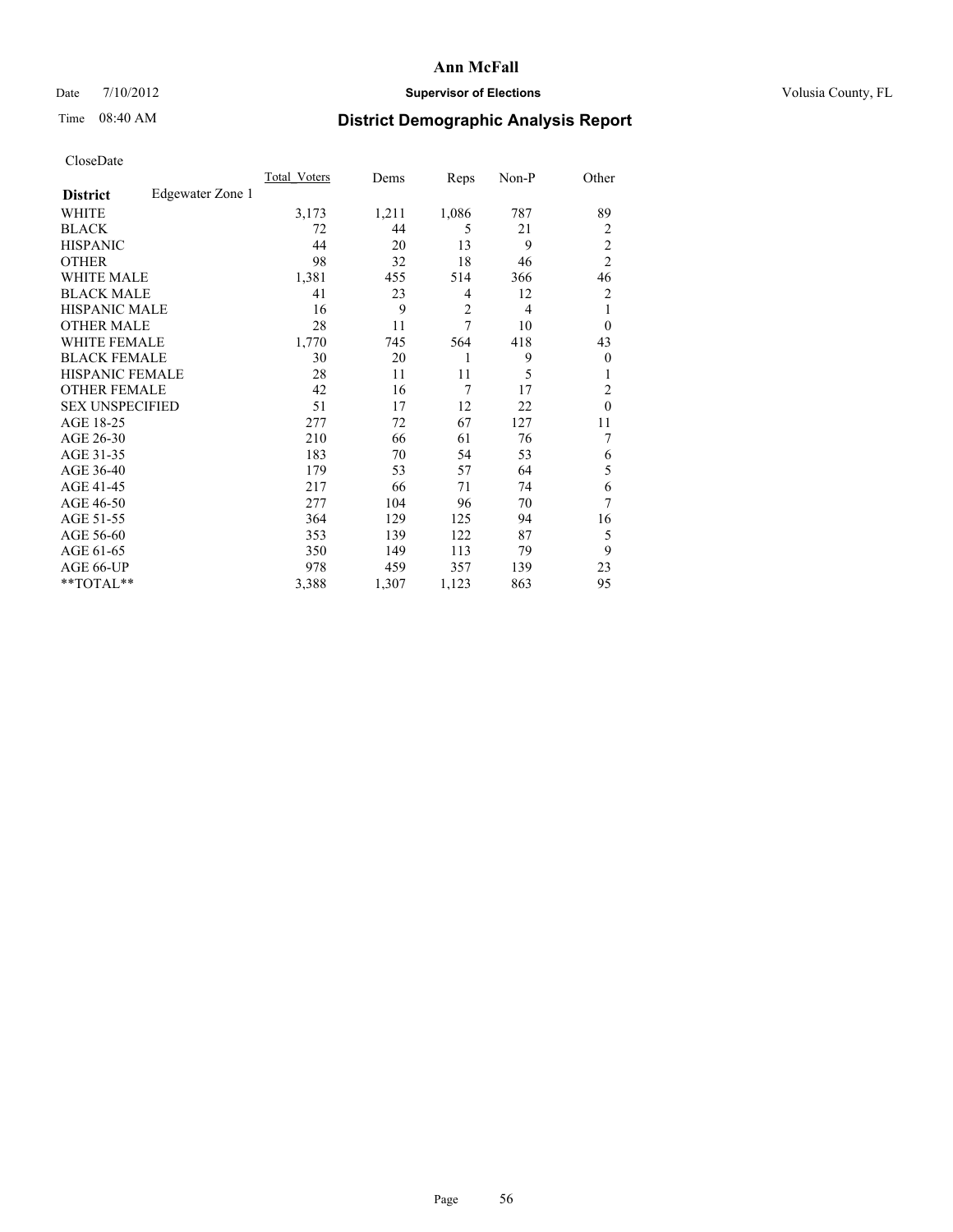## Date  $7/10/2012$  **Supervisor of Elections** Volusia County, FL

## Time 08:40 AM **District Demographic Analysis Report**

|                        |                  | <b>Total Voters</b> | Dems  | Reps           | Non-P | Other          |
|------------------------|------------------|---------------------|-------|----------------|-------|----------------|
| <b>District</b>        | Edgewater Zone 2 |                     |       |                |       |                |
| WHITE                  |                  | 3,337               | 1,192 | 1,172          | 897   | 76             |
| <b>BLACK</b>           |                  | 54                  | 43    | $\overline{2}$ | 9     | $\theta$       |
| <b>HISPANIC</b>        |                  | 47                  | 22    | 5              | 19    | l              |
| <b>OTHER</b>           |                  | 102                 | 28    | 27             | 46    |                |
| WHITE MALE             |                  | 1,542               | 499   | 601            | 404   | 38             |
| <b>BLACK MALE</b>      |                  | 22                  | 17    | 1              | 4     | $\overline{0}$ |
| <b>HISPANIC MALE</b>   |                  | 22                  | 12    | 3              | 6     | 1              |
| <b>OTHER MALE</b>      |                  | 32                  | 9     | 10             | 12    | 1              |
| WHITE FEMALE           |                  | 1,781               | 689   | 565            | 489   | 38             |
| <b>BLACK FEMALE</b>    |                  | 32                  | 26    | 1              | 5     | $\theta$       |
| <b>HISPANIC FEMALE</b> |                  | 23                  | 10    | $\overline{2}$ | 11    | $\theta$       |
| <b>OTHER FEMALE</b>    |                  | 40                  | 15    | 14             | 11    | $\theta$       |
| <b>SEX UNSPECIFIED</b> |                  | 46                  | 8     | 9              | 29    | $\mathbf{0}$   |
| AGE 18-25              |                  | 291                 | 92    | 71             | 120   | 8              |
| AGE 26-30              |                  | 234                 | 68    | 59             | 100   | 7              |
| AGE 31-35              |                  | 246                 | 73    | 70             | 101   | $\overline{c}$ |
| AGE 36-40              |                  | 235                 | 82    | 61             | 86    | 6              |
| AGE 41-45              |                  | 279                 | 92    | 92             | 91    | 4              |
| AGE 46-50              |                  | 302                 | 101   | 104            | 90    | 7              |
| AGE 51-55              |                  | 331                 | 111   | 118            | 92    | 10             |
| AGE 56-60              |                  | 343                 | 134   | 140            | 66    | 3              |
| AGE 61-65              |                  | 362                 | 143   | 132            | 78    | 9              |
| AGE 66-UP              |                  | 919                 | 390   | 359            | 148   | 22             |
| **TOTAL**              |                  | 3,542               | 1,286 | 1,206          | 972   | 78             |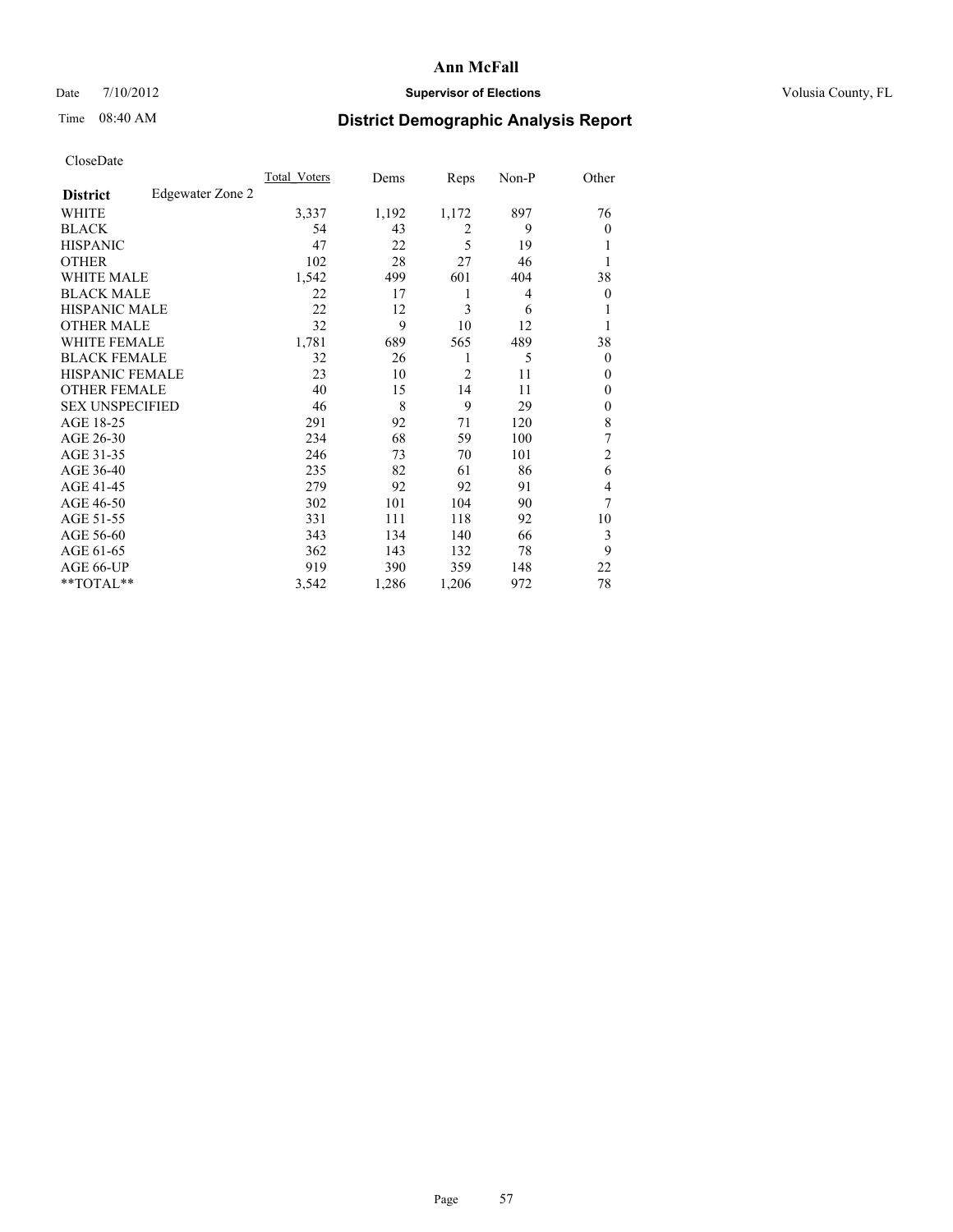## Date  $7/10/2012$  **Supervisor of Elections** Volusia County, FL

## Time 08:40 AM **District Demographic Analysis Report**

|                        |                  | <b>Total Voters</b> | Dems  | Reps           | Non-P | Other            |
|------------------------|------------------|---------------------|-------|----------------|-------|------------------|
| <b>District</b>        | Edgewater Zone 3 |                     |       |                |       |                  |
| WHITE                  |                  | 3,115               | 1,167 | 1,036          | 825   | 87               |
| <b>BLACK</b>           |                  | 78                  | 60    | 1              | 17    | $\theta$         |
| <b>HISPANIC</b>        |                  | 38                  | 15    | 8              | 14    | 1                |
| <b>OTHER</b>           |                  | 125                 | 35    | 30             | 57    | 3                |
| WHITE MALE             |                  | 1,393               | 448   | 495            | 398   | 52               |
| <b>BLACK MALE</b>      |                  | 34                  | 24    | 1              | 9     | $\boldsymbol{0}$ |
| <b>HISPANIC MALE</b>   |                  | 17                  | 6     | $\overline{2}$ | 8     | 1                |
| <b>OTHER MALE</b>      |                  | 46                  | 14    | 15             | 16    | 1                |
| WHITE FEMALE           |                  | 1,713               | 715   | 538            | 425   | 35               |
| <b>BLACK FEMALE</b>    |                  | 43                  | 36    | $\mathbf{0}$   | 7     | $\theta$         |
| <b>HISPANIC FEMALE</b> |                  | 20                  | 8     | 6              | 6     | $\theta$         |
| <b>OTHER FEMALE</b>    |                  | 48                  | 15    | 15             | 16    | 2                |
| <b>SEX UNSPECIFIED</b> |                  | 42                  | 11    | 3              | 28    | $\mathbf{0}$     |
| AGE 18-25              |                  | 290                 | 98    | 63             | 124   | 5                |
| AGE 26-30              |                  | 208                 | 66    | 60             | 81    | 1                |
| AGE 31-35              |                  | 203                 | 49    | 61             | 87    | 6                |
| AGE 36-40              |                  | 239                 | 74    | 69             | 85    | 11               |
| AGE 41-45              |                  | 263                 | 89    | 95             | 70    | 9                |
| AGE 46-50              |                  | 276                 | 95    | 96             | 77    | 8                |
| AGE 51-55              |                  | 301                 | 117   | 92             | 87    | 5                |
| AGE 56-60              |                  | 315                 | 136   | 110            | 63    | 6                |
| AGE 61-65              |                  | 332                 | 136   | 114            | 71    | 11               |
| AGE 66-UP              |                  | 929                 | 417   | 315            | 168   | 29               |
| **TOTAL**              |                  | 3,356               | 1,277 | 1,075          | 913   | 91               |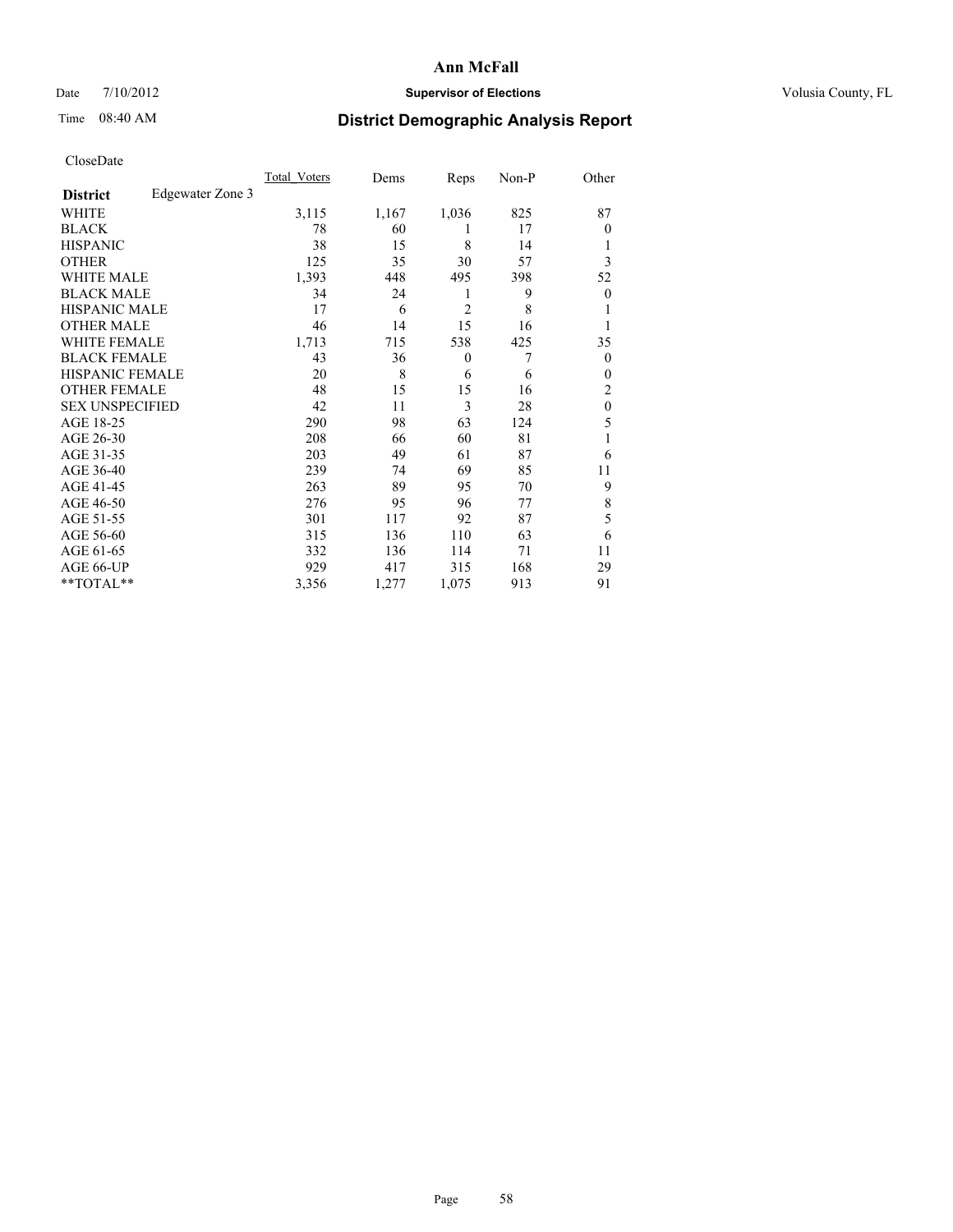### Date  $7/10/2012$  **Supervisor of Elections** Volusia County, FL

## Time 08:40 AM **District Demographic Analysis Report**

| Cioscivate             |                  |                     |       |                |       |                |
|------------------------|------------------|---------------------|-------|----------------|-------|----------------|
|                        |                  | <b>Total Voters</b> | Dems  | Reps           | Non-P | Other          |
| <b>District</b>        | Edgewater Zone 4 |                     |       |                |       |                |
| <b>WHITE</b>           |                  | 3,302               | 1,183 | 1,163          | 849   | 107            |
| <b>BLACK</b>           |                  | 75                  | 58    | 5              | 11    |                |
| <b>HISPANIC</b>        |                  | 46                  | 20    | 14             | 10    | $\overline{2}$ |
| <b>OTHER</b>           |                  | 90                  | 28    | 14             | 48    | $\theta$       |
| WHITE MALE             |                  | 1,500               | 464   | 579            | 409   | 48             |
| <b>BLACK MALE</b>      |                  | 32                  | 26    | $\overline{2}$ | 4     | $\theta$       |
| <b>HISPANIC MALE</b>   |                  | 17                  | 8     | 3              | 5     | 1              |
| <b>OTHER MALE</b>      |                  | 30                  | 11    | 7              | 12    | $\Omega$       |
| <b>WHITE FEMALE</b>    |                  | 1,779               | 712   | 574            | 434   | 59             |
| <b>BLACK FEMALE</b>    |                  | 42                  | 31    | 3              | 7     | 1              |
| <b>HISPANIC FEMALE</b> |                  | 29                  | 12    | 11             | 5     |                |
| <b>OTHER FEMALE</b>    |                  | 29                  | 11    | 5              | 13    | $\theta$       |
| <b>SEX UNSPECIFIED</b> |                  | 55                  | 14    | 12             | 29    | $\overline{0}$ |
| AGE 18-25              |                  | 240                 | 68    | 62             | 107   | 3              |
| AGE 26-30              |                  | 217                 | 63    | 58             | 89    | 7              |
| AGE 31-35              |                  | 213                 | 70    | 54             | 82    | 7              |
| AGE 36-40              |                  | 226                 | 78    | 59             | 82    | 7              |
| AGE 41-45              |                  | 238                 | 94    | 77             | 64    | 3              |
| AGE 46-50              |                  | 286                 | 103   | 94             | 82    | 7              |
| AGE 51-55              |                  | 329                 | 114   | 131            | 74    | 10             |
| AGE 56-60              |                  | 326                 | 138   | 106            | 77    | 5              |
| AGE 61-65              |                  | 292                 | 119   | 101            | 59    | 13             |
| AGE 66-UP              |                  | 1,147               | 442   | 454            | 203   | 48             |
| **TOTAL**              |                  | 3,514               | 1,289 | 1,196          | 919   | 110            |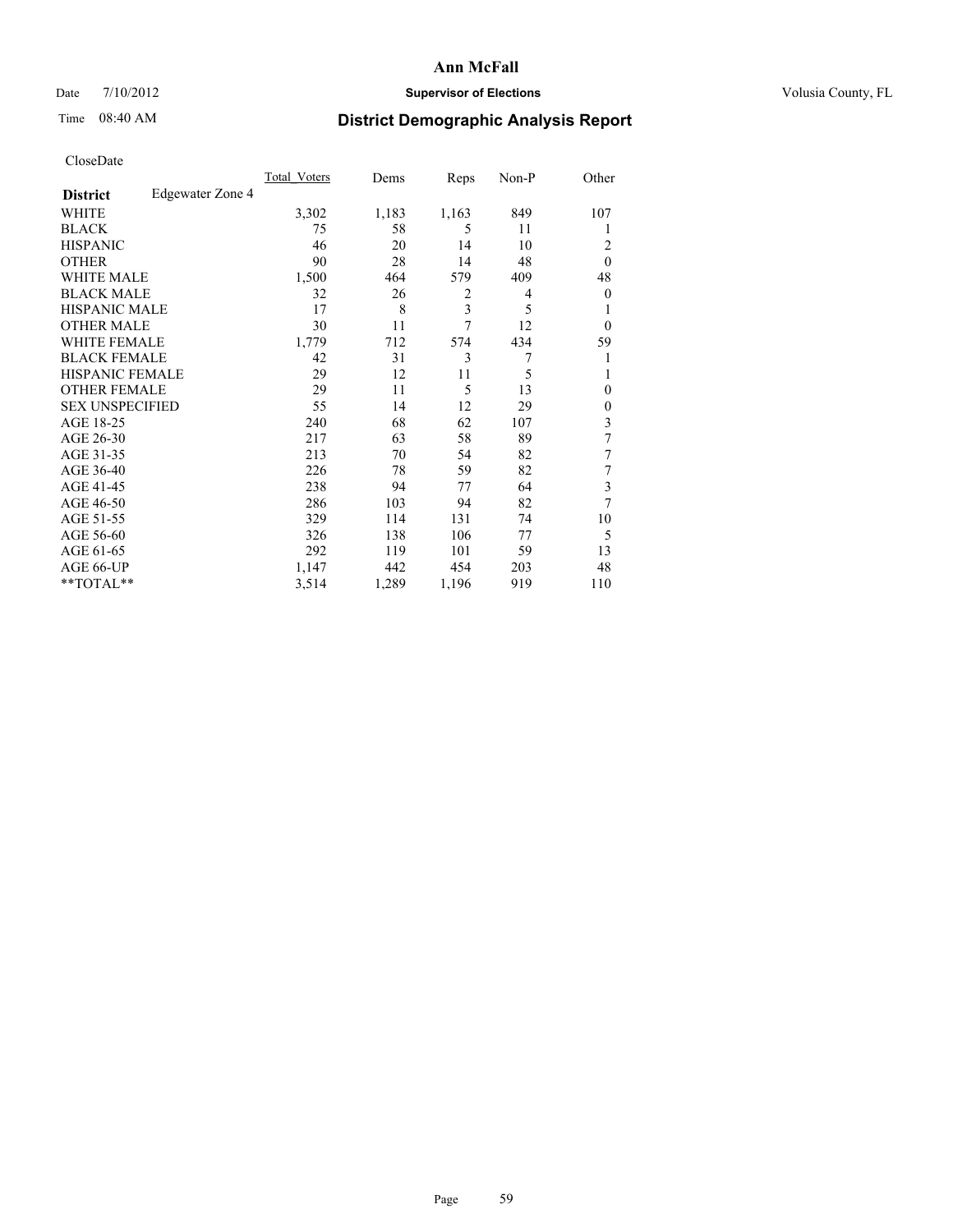## Date  $7/10/2012$  **Supervisor of Elections** Volusia County, FL

## Time 08:40 AM **District Demographic Analysis Report**

|                        |                   | <b>Total Voters</b> | Dems | Reps           | Non-P          | Other          |
|------------------------|-------------------|---------------------|------|----------------|----------------|----------------|
| <b>District</b>        | Holly Hill Zone 1 |                     |      |                |                |                |
| WHITE                  |                   | 1,210               | 499  | 338            | 320            | 53             |
| <b>BLACK</b>           |                   | 114                 | 88   | 6              | 18             | $\overline{2}$ |
| <b>HISPANIC</b>        |                   | 49                  | 22   | 8              | 19             | $\theta$       |
| <b>OTHER</b>           |                   | 67                  | 25   | 19             | 20             | 3              |
| WHITE MALE             |                   | 596                 | 224  | 182            | 169            | 21             |
| <b>BLACK MALE</b>      |                   | 54                  | 42   | $\overline{c}$ | 9              | 1              |
| <b>HISPANIC MALE</b>   |                   | 28                  | 8    | 5              | 15             | $\overline{0}$ |
| <b>OTHER MALE</b>      |                   | 16                  | 3    | 6              | 5              | $\overline{2}$ |
| WHITE FEMALE           |                   | 608                 | 274  | 154            | 148            | 32             |
| <b>BLACK FEMALE</b>    |                   | 58                  | 45   | $\overline{4}$ | 8              | 1              |
| <b>HISPANIC FEMALE</b> |                   | 21                  | 14   | 3              | $\overline{4}$ | $\theta$       |
| <b>OTHER FEMALE</b>    |                   | 36                  | 16   | 12             | 8              | $\Omega$       |
| <b>SEX UNSPECIFIED</b> |                   | 23                  | 8    | 3              | 11             |                |
| AGE 18-25              |                   | 134                 | 58   | 24             | 51             |                |
| AGE 26-30              |                   | 102                 | 43   | 16             | 37             | 6              |
| AGE 31-35              |                   | 91                  | 35   | 20             | 31             | 5              |
| AGE 36-40              |                   | 79                  | 30   | 23             | 23             | 3              |
| AGE 41-45              |                   | 107                 | 38   | 35             | 32             | $\overline{2}$ |
| AGE 46-50              |                   | 158                 | 62   | 46             | 38             | 12             |
| AGE 51-55              |                   | 160                 | 60   | 46             | 46             | 8              |
| AGE 56-60              |                   | 175                 | 90   | 30             | 49             | 6              |
| AGE 61-65              |                   | 147                 | 66   | 43             | 31             | 7              |
| AGE 66-UP              |                   | 287                 | 152  | 88             | 39             | 8              |
| **TOTAL**              |                   | 1,440               | 634  | 371            | 377            | 58             |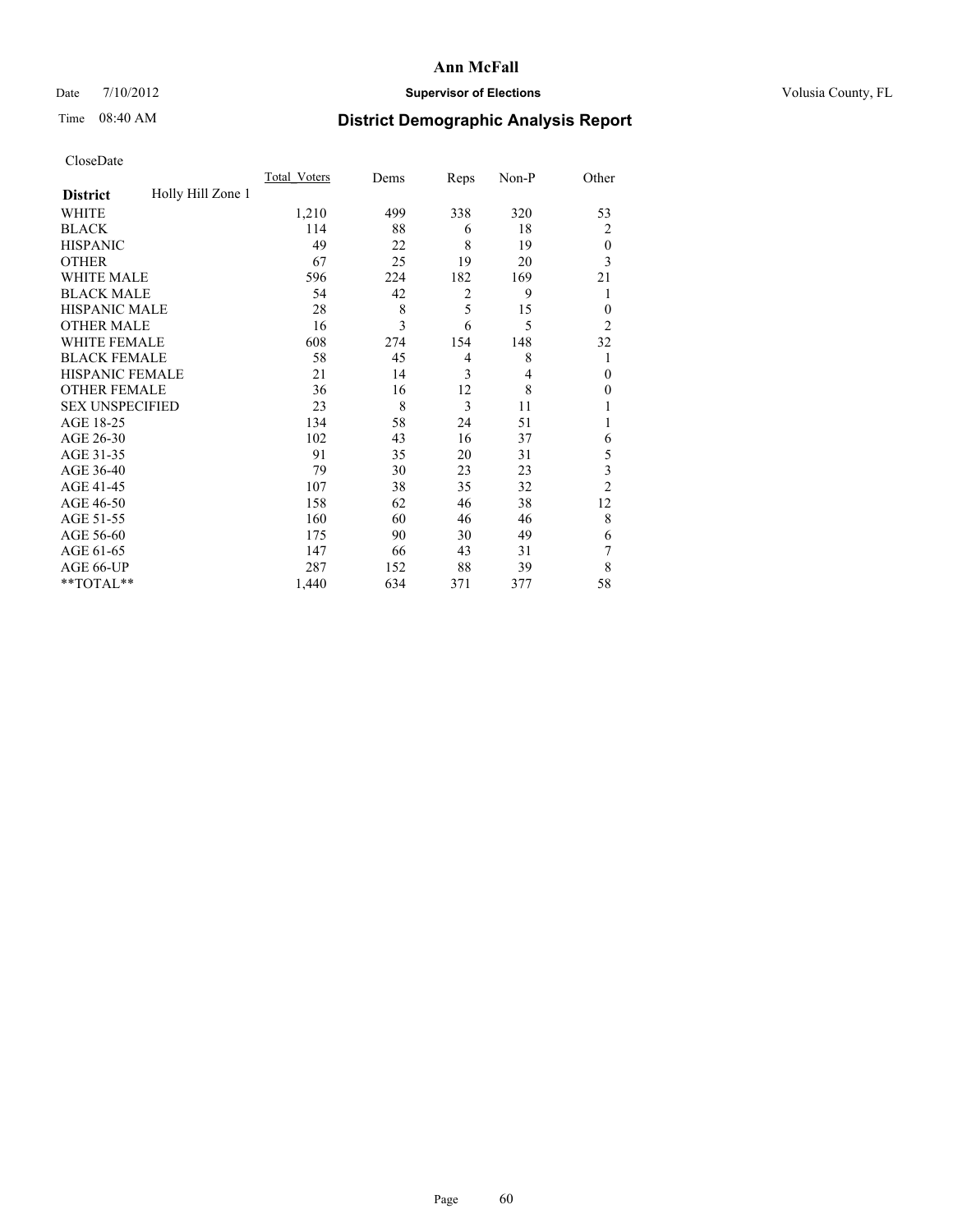## Date  $7/10/2012$  **Supervisor of Elections** Volusia County, FL

## Time 08:40 AM **District Demographic Analysis Report**

|                        |                   | <b>Total Voters</b> | Dems | Reps           | Non-P          | Other          |
|------------------------|-------------------|---------------------|------|----------------|----------------|----------------|
| <b>District</b>        | Holly Hill Zone 2 |                     |      |                |                |                |
| WHITE                  |                   | 1,414               | 624  | 386            | 343            | 61             |
| <b>BLACK</b>           |                   | 208                 | 168  | 9              | 29             | 2              |
| <b>HISPANIC</b>        |                   | 34                  | 19   | 6              | 9              | $\theta$       |
| <b>OTHER</b>           |                   | 85                  | 29   | 13             | 41             | $\overline{2}$ |
| WHITE MALE             |                   | 659                 | 267  | 197            | 170            | 25             |
| <b>BLACK MALE</b>      |                   | 82                  | 63   | 4              | 15             | $\mathbf{0}$   |
| <b>HISPANIC MALE</b>   |                   | 12                  | 3    | 5              | $\overline{4}$ | $\theta$       |
| <b>OTHER MALE</b>      |                   | 19                  | 6    | $\overline{4}$ | 7              | $\overline{2}$ |
| WHITE FEMALE           |                   | 747                 | 355  | 188            | 170            | 34             |
| <b>BLACK FEMALE</b>    |                   | 126                 | 105  | 5              | 14             | 2              |
| <b>HISPANIC FEMALE</b> |                   | 22                  | 16   | 1              | 5              | $\theta$       |
| <b>OTHER FEMALE</b>    |                   | 32                  | 11   | 8              | 13             | $\theta$       |
| <b>SEX UNSPECIFIED</b> |                   | 42                  | 14   | $\overline{2}$ | 24             | $\overline{c}$ |
| AGE 18-25              |                   | 160                 | 64   | 27             | 66             | $\overline{3}$ |
| AGE 26-30              |                   | 135                 | 67   | 26             | 36             | 6              |
| AGE 31-35              |                   | 114                 | 58   | 20             | 31             | 5              |
| AGE 36-40              |                   | 125                 | 57   | 22             | 45             | 1              |
| AGE 41-45              |                   | 160                 | 66   | 39             | 46             | 9              |
| AGE 46-50              |                   | 205                 | 92   | 58             | 45             | 10             |
| AGE 51-55              |                   | 205                 | 99   | 48             | 45             | 13             |
| AGE 56-60              |                   | 167                 | 84   | 43             | 34             | 6              |
| AGE 61-65              |                   | 152                 | 74   | 36             | 36             | 6              |
| AGE 66-UP              |                   | 322                 | 180  | 95             | 41             | 6              |
| **TOTAL**              |                   | 1,745               | 841  | 414            | 425            | 65             |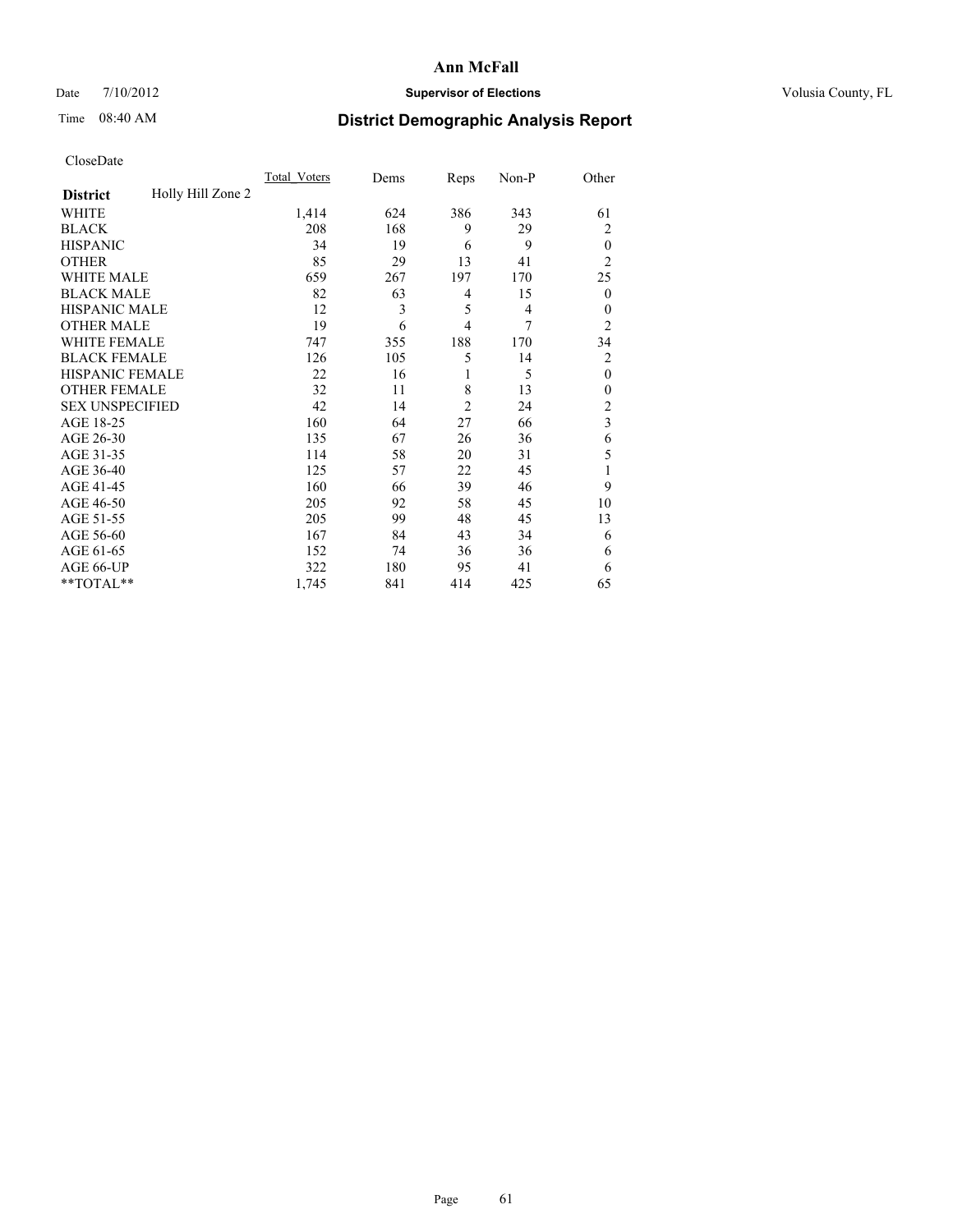## Date  $7/10/2012$  **Supervisor of Elections** Volusia County, FL

## Time 08:40 AM **District Demographic Analysis Report**

|                        |                   | <b>Total Voters</b> | Dems           | Reps           | Non-P          | Other          |
|------------------------|-------------------|---------------------|----------------|----------------|----------------|----------------|
| <b>District</b>        | Holly Hill Zone 3 |                     |                |                |                |                |
| WHITE                  |                   | 1,467               | 576            | 503            | 327            | 61             |
| <b>BLACK</b>           |                   | 127                 | 112            | 5              | 10             | $\Omega$       |
| <b>HISPANIC</b>        |                   | 19                  | 5              | 6              | 8              | $\Omega$       |
| <b>OTHER</b>           |                   | 82                  | 27             | 11             | 43             |                |
| WHITE MALE             |                   | 613                 | 210            | 226            | 153            | 24             |
| <b>BLACK MALE</b>      |                   | 48                  | 38             | 4              | 6              | $\overline{0}$ |
| <b>HISPANIC MALE</b>   |                   | 12                  | 3              | 3              | 6              | $\overline{0}$ |
| <b>OTHER MALE</b>      |                   | 24                  | 10             | $\overline{2}$ | 11             | 1              |
| WHITE FEMALE           |                   | 847                 | 363            | 274            | 173            | 37             |
| <b>BLACK FEMALE</b>    |                   | 79                  | 74             | 1              | 4              | $\overline{0}$ |
| <b>HISPANIC FEMALE</b> |                   | 7                   | $\overline{2}$ | 3              | $\overline{2}$ | $\Omega$       |
| <b>OTHER FEMALE</b>    |                   | 38                  | 12             | 8              | 18             | $\Omega$       |
| <b>SEX UNSPECIFIED</b> |                   | 27                  | 8              | 4              | 15             | $\overline{0}$ |
| AGE 18-25              |                   | 92                  | 44             | 16             | 30             | $\overline{c}$ |
| AGE 26-30              |                   | 77                  | 22             | 18             | 33             | 4              |
| AGE 31-35              |                   | 85                  | 29             | 21             | 33             | $\overline{c}$ |
| AGE 36-40              |                   | 70                  | 29             | 17             | 23             | 1              |
| AGE 41-45              |                   | 96                  | 33             | 23             | 37             | 3              |
| AGE 46-50              |                   | 119                 | 44             | 36             | 34             | 5              |
| AGE 51-55              |                   | 131                 | 54             | 42             | 26             | 9              |
| AGE 56-60              |                   | 156                 | 69             | 48             | 32             | 7              |
| AGE 61-65              |                   | 154                 | 70             | 39             | 40             | 5              |
| AGE 66-UP              |                   | 717                 | 327            | 265            | 101            | 24             |
| **TOTAL**              |                   | 1,697               | 721            | 525            | 389            | 62             |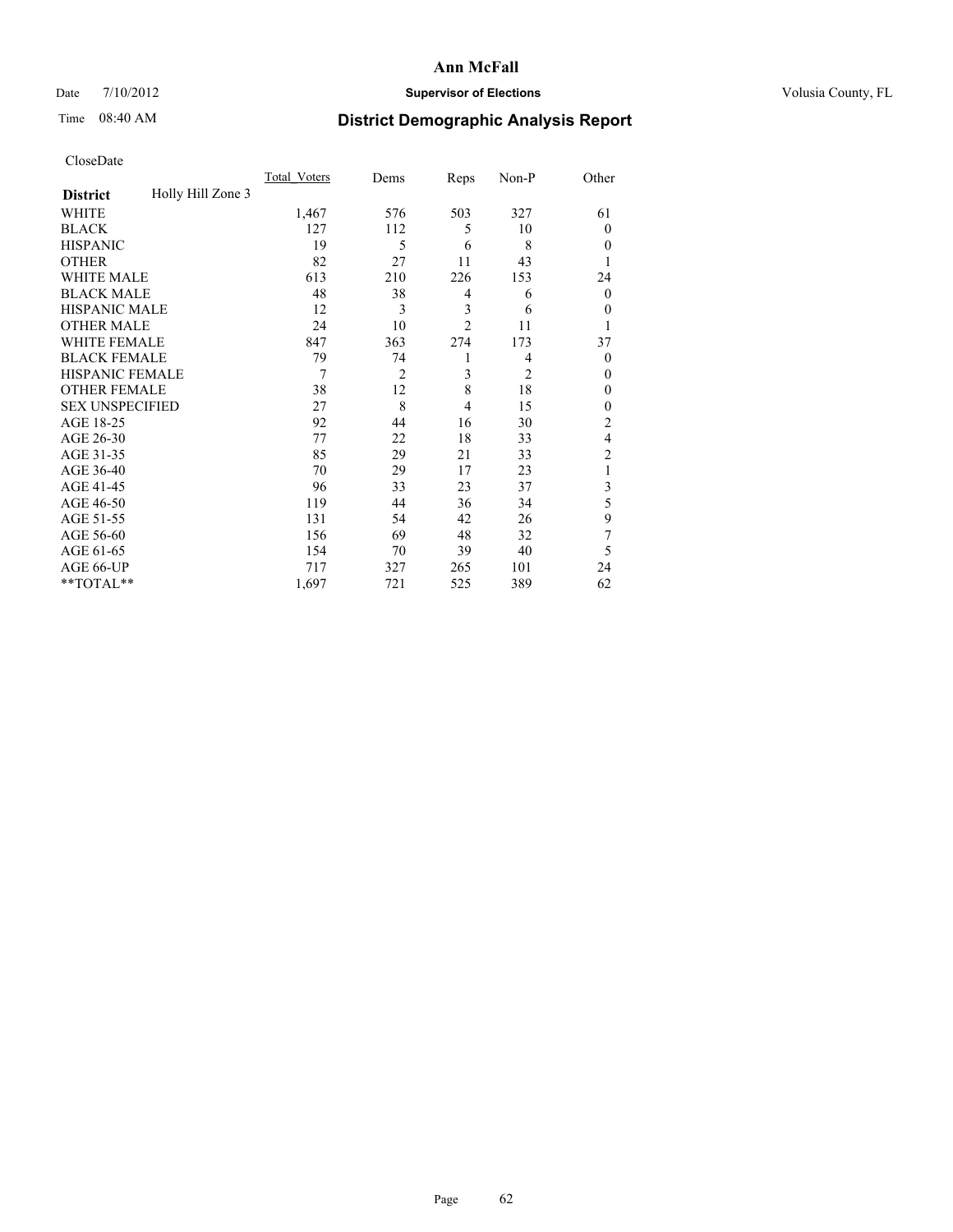## Date  $7/10/2012$  **Supervisor of Elections** Volusia County, FL

## Time 08:40 AM **District Demographic Analysis Report**

|                        |                   | Total Voters | Dems | Reps           | Non-P          | Other          |
|------------------------|-------------------|--------------|------|----------------|----------------|----------------|
| <b>District</b>        | Holly Hill Zone 4 |              |      |                |                |                |
| WHITE                  |                   | 1,333        | 512  | 454            | 316            | 51             |
| <b>BLACK</b>           |                   | 263          | 213  | 7              | 41             | $\overline{2}$ |
| <b>HISPANIC</b>        |                   | 49           | 26   | $\overline{4}$ | 19             | $\theta$       |
| <b>OTHER</b>           |                   | 82           | 28   | 10             | 39             | 5              |
| WHITE MALE             |                   | 591          | 189  | 211            | 161            | 30             |
| <b>BLACK MALE</b>      |                   | 58           | 40   | 2              | 15             | 1              |
| <b>HISPANIC MALE</b>   |                   | 19           | 10   | $\overline{2}$ | $\overline{7}$ | $\overline{0}$ |
| <b>OTHER MALE</b>      |                   | 23           | 6    | 5              | 10             | $\overline{2}$ |
| <b>WHITE FEMALE</b>    |                   | 734          | 320  | 240            | 153            | 21             |
| <b>BLACK FEMALE</b>    |                   | 202          | 171  | 5              | 25             | 1              |
| <b>HISPANIC FEMALE</b> |                   | 30           | 16   | $\overline{2}$ | 12             | $\theta$       |
| <b>OTHER FEMALE</b>    |                   | 30           | 19   | $\mathbf{1}$   | 9              |                |
| <b>SEX UNSPECIFIED</b> |                   | 40           | 8    | 7              | 23             | $\overline{c}$ |
| AGE 18-25              |                   | 225          | 104  | 40             | 79             | $\overline{c}$ |
| AGE 26-30              |                   | 125          | 53   | 24             | 44             | $\overline{4}$ |
| AGE 31-35              |                   | 144          | 66   | 32             | 43             | 3              |
| AGE 36-40              |                   | 94           | 41   | 23             | 24             | 6              |
| AGE 41-45              |                   | 125          | 51   | 30             | 38             | 6              |
| AGE 46-50              |                   | 154          | 55   | 44             | 47             | 8              |
| AGE 51-55              |                   | 182          | 74   | 68             | 31             | 9              |
| AGE 56-60              |                   | 156          | 67   | 41             | 43             | 5              |
| AGE 61-65              |                   | 124          | 62   | 38             | 21             | 3              |
| AGE 66-UP              |                   | 403          | 209  | 136            | 46             | 12             |
| **TOTAL**              |                   | 1,732        | 782  | 476            | 416            | 58             |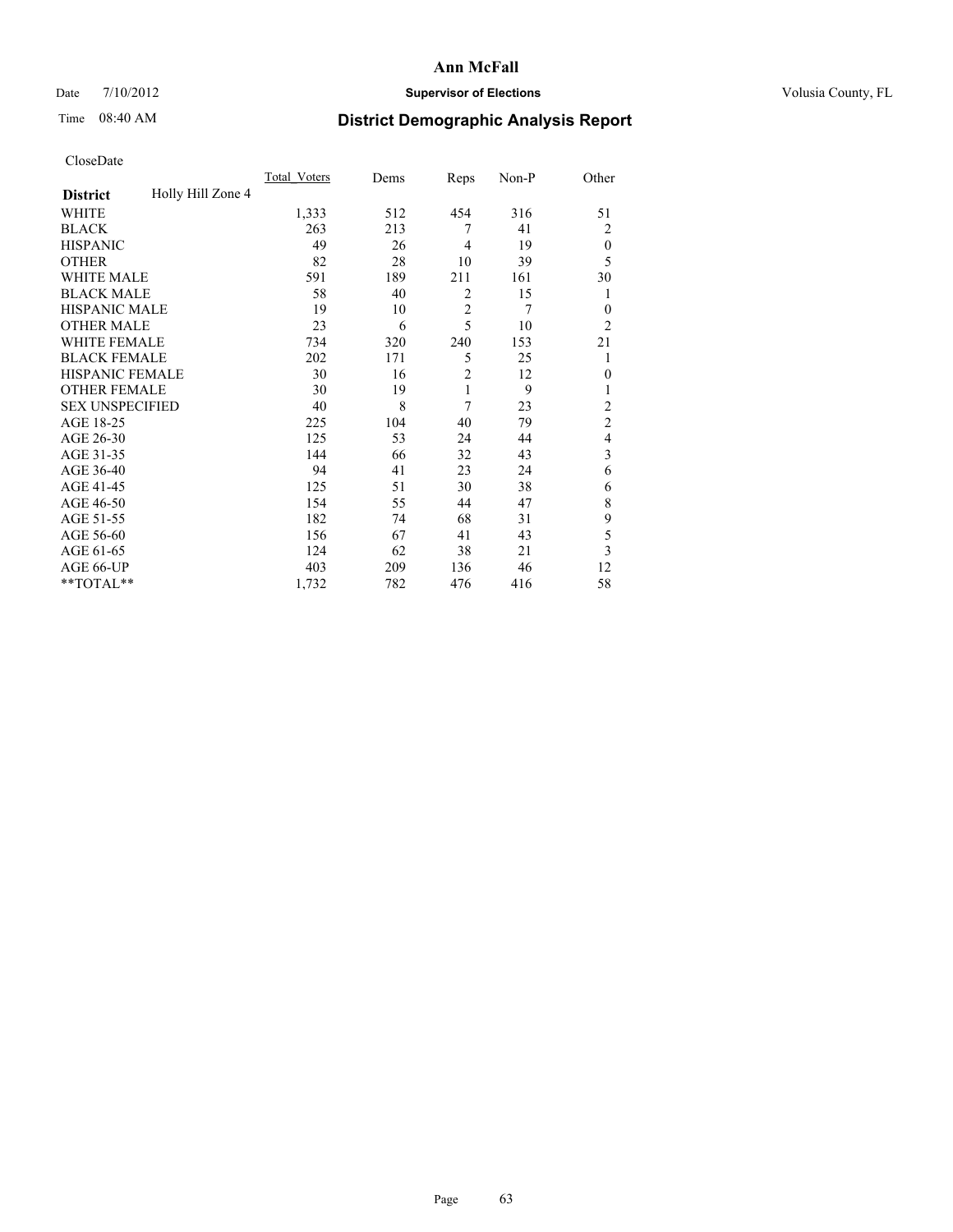## Date  $7/10/2012$  **Supervisor of Elections** Volusia County, FL

## Time 08:40 AM **District Demographic Analysis Report**

|                        |            | Total Voters | Dems           | Reps           | Non-P | Other          |
|------------------------|------------|--------------|----------------|----------------|-------|----------------|
| <b>District</b>        | Lake Helen |              |                |                |       |                |
| <b>WHITE</b>           |            | 1,598        | 606            | 592            | 342   | 58             |
| <b>BLACK</b>           |            | 177          | 154            | 5              | 15    | 3              |
| <b>HISPANIC</b>        |            | 36           | 10             | 15             | 9     | 2              |
| <b>OTHER</b>           |            | 58           | 20             | 14             | 22    | $\overline{2}$ |
| WHITE MALE             |            | 732          | 245            | 294            | 162   | 31             |
| <b>BLACK MALE</b>      |            | 78           | 68             | 3              | 6     | 1              |
| <b>HISPANIC MALE</b>   |            | 13           | $\overline{4}$ | 6              | 3     | $\theta$       |
| <b>OTHER MALE</b>      |            | 18           | 8              | 1              | 8     | 1              |
| <b>WHITE FEMALE</b>    |            | 856          | 358            | 294            | 177   | 27             |
| <b>BLACK FEMALE</b>    |            | 98           | 85             | $\overline{2}$ | 9     | $\overline{2}$ |
| HISPANIC FEMALE        |            | 22           | 6              | 8              | 6     | $\overline{2}$ |
| <b>OTHER FEMALE</b>    |            | 23           | 11             | $\overline{4}$ | 7     | 1              |
| <b>SEX UNSPECIFIED</b> |            | 29           | 5              | 14             | 10    | $\mathbf{0}$   |
| AGE 18-25              |            | 160          | 57             | 47             | 49    | 7              |
| AGE 26-30              |            | 120          | 38             | 33             | 47    | $\overline{c}$ |
| AGE 31-35              |            | 112          | 44             | 31             | 33    | $\overline{4}$ |
| AGE 36-40              |            | 120          | 35             | 35             | 37    | 13             |
| AGE 41-45              |            | 140          | 50             | 49             | 30    | 11             |
| AGE 46-50              |            | 163          | 62             | 63             | 34    | $\overline{4}$ |
| AGE 51-55              |            | 206          | 85             | 82             | 36    | 3              |
| AGE 56-60              |            | 201          | 87             | 74             | 32    | 8              |
| AGE 61-65              |            | 179          | 94             | 54             | 29    | $\overline{2}$ |
| AGE 66-UP              |            | 468          | 238            | 158            | 61    | 11             |
| **TOTAL**              |            | 1,869        | 790            | 626            | 388   | 65             |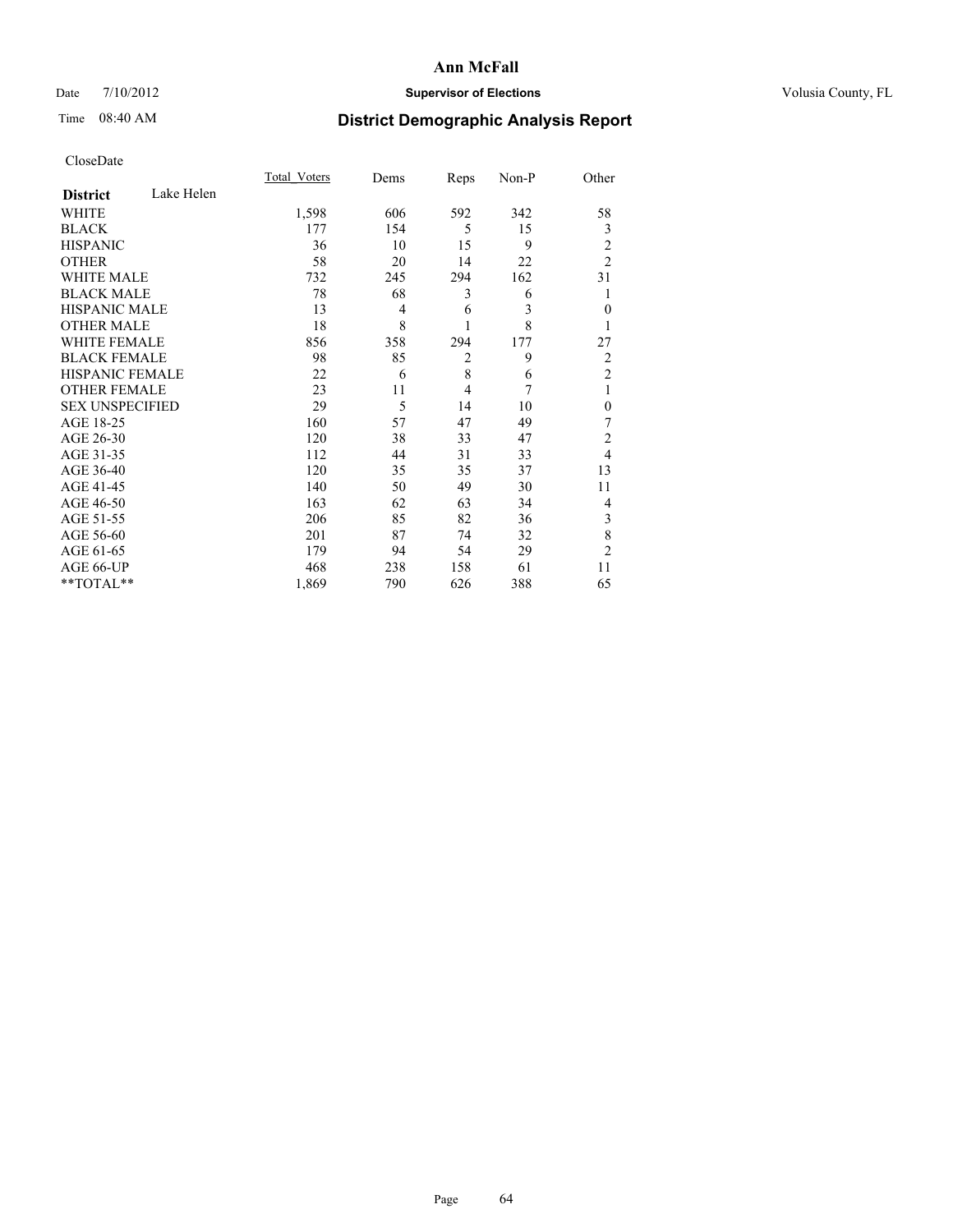## Date  $7/10/2012$  **Supervisor of Elections** Volusia County, FL

# Time 08:40 AM **District Demographic Analysis Report**

|                        | Total Voters         | Dems  | Reps           | Non-P | Other          |
|------------------------|----------------------|-------|----------------|-------|----------------|
| <b>District</b>        | New Smyrna Bch Zne 1 |       |                |       |                |
| WHITE                  | 4,443                | 1,484 | 1,919          | 935   | 105            |
| <b>BLACK</b>           | 13                   | 7     | $\overline{c}$ | 3     |                |
| <b>HISPANIC</b>        | 53                   | 19    | 15             | 18    |                |
| <b>OTHER</b>           | 122                  | 26    | 37             | 54    | 5              |
| WHITE MALE             | 2,077                | 580   | 946            | 493   | 58             |
| <b>BLACK MALE</b>      | 6                    | 2     | 1              | 2     |                |
| <b>HISPANIC MALE</b>   | 19                   | 3     | 4              | 12    | $\theta$       |
| <b>OTHER MALE</b>      | 35                   | 6     | 13             | 16    | $\theta$       |
| <b>WHITE FEMALE</b>    | 2,338                | 892   | 965            | 435   | 46             |
| <b>BLACK FEMALE</b>    | 7                    | 5     | 1              | 1     | $\overline{0}$ |
| <b>HISPANIC FEMALE</b> | 34                   | 16    | 11             | 6     |                |
| <b>OTHER FEMALE</b>    | 46                   | 12    | 18             | 12    | 4              |
| <b>SEX UNSPECIFIED</b> | 69                   | 20    | 14             | 33    | $\overline{c}$ |
| AGE 18-25              | 263                  | 68    | 69             | 122   | 4              |
| AGE 26-30              | 184                  | 64    | 49             | 61    | 10             |
| AGE 31-35              | 188                  | 50    | 63             | 66    | 9              |
| AGE 36-40              | 164                  | 58    | 49             | 51    | 6              |
| AGE 41-45              | 245                  | 74    | 99             | 66    | 6              |
| AGE 46-50              | 318                  | 85    | 150            | 80    | 3              |
| AGE 51-55              | 436                  | 150   | 180            | 89    | 17             |
| AGE 56-60              | 482                  | 180   | 202            | 91    | 9              |
| AGE 61-65              | 596                  | 202   | 255            | 128   | 11             |
| AGE 66-UP              | 1,755                | 605   | 857            | 256   | 37             |
| **TOTAL**              | 4,631                | 1,536 | 1,973          | 1,010 | 112            |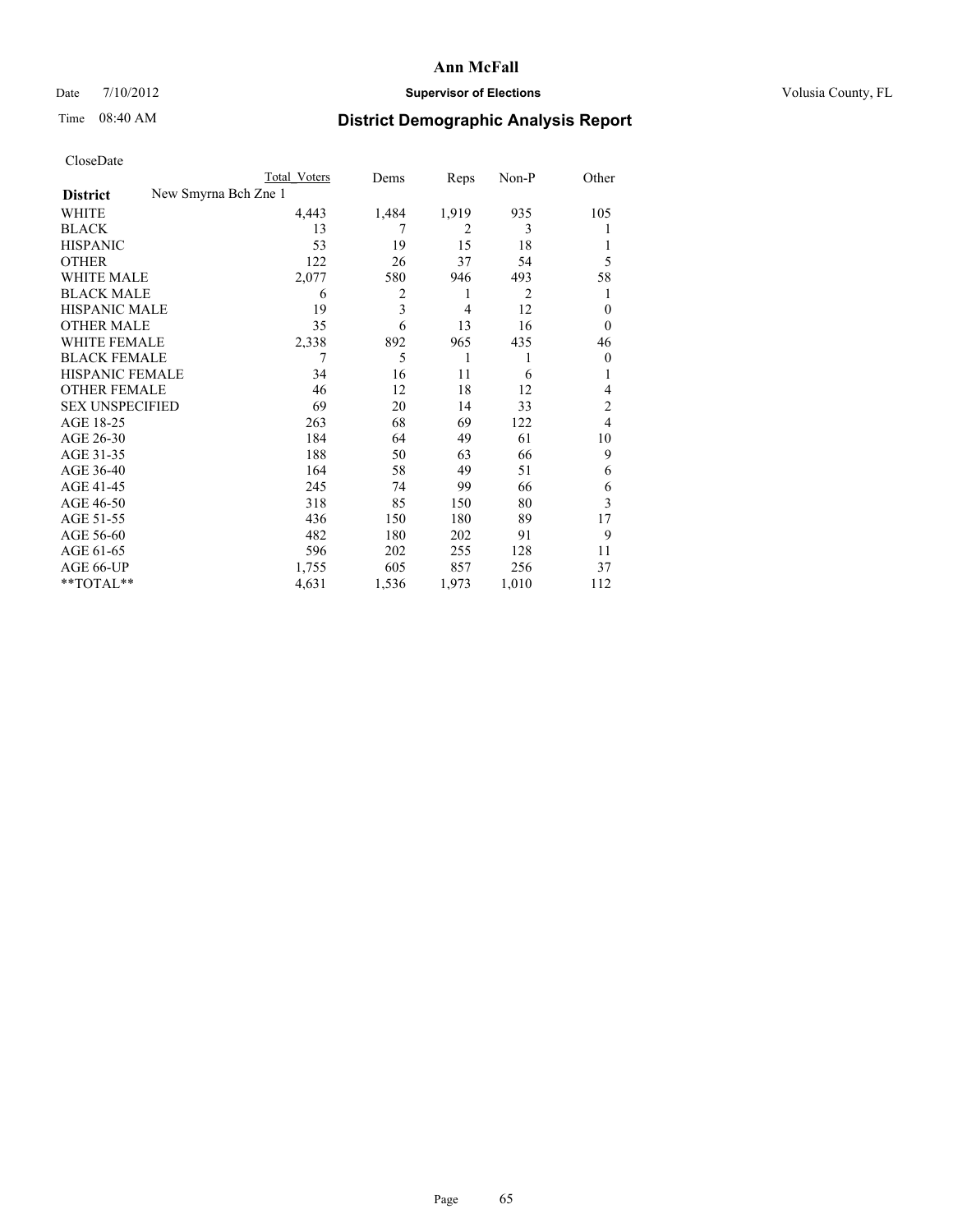## Date  $7/10/2012$  **Supervisor of Elections** Volusia County, FL

## Time 08:40 AM **District Demographic Analysis Report**

|                        | <b>Total Voters</b>  | Dems  | Reps             | Non-P | Other          |
|------------------------|----------------------|-------|------------------|-------|----------------|
| <b>District</b>        | New Smyrna Bch Zne 2 |       |                  |       |                |
| WHITE                  | 3,792                | 1,357 | 1,389            | 920   | 126            |
| <b>BLACK</b>           | 48                   | 34    | 1                | 12    |                |
| <b>HISPANIC</b>        | 57                   | 17    | 15               | 24    |                |
| <b>OTHER</b>           | 127                  | 36    | 28               | 60    | 3              |
| <b>WHITE MALE</b>      | 1,728                | 534   | 655              | 473   | 66             |
| <b>BLACK MALE</b>      | 15                   | 10    | $\boldsymbol{0}$ | 5     | $\overline{0}$ |
| <b>HISPANIC MALE</b>   | 30                   | 6     | 9                | 15    | $\overline{0}$ |
| <b>OTHER MALE</b>      | 32                   | 10    | 9                | 12    |                |
| <b>WHITE FEMALE</b>    | 2,035                | 814   | 718              | 443   | 60             |
| <b>BLACK FEMALE</b>    | 33                   | 24    | 1                | 7     |                |
| <b>HISPANIC FEMALE</b> | 27                   | 11    | 6                | 9     |                |
| <b>OTHER FEMALE</b>    | 52                   | 20    | 13               | 18    |                |
| <b>SEX UNSPECIFIED</b> | 72                   | 15    | 22               | 34    |                |
| AGE 18-25              | 251                  | 82    | 60               | 100   | 9              |
| AGE 26-30              | 233                  | 71    | 60               | 90    | 12             |
| AGE 31-35              | 210                  | 66    | 48               | 87    | 9              |
| AGE 36-40              | 200                  | 60    | 48               | 85    | 7              |
| AGE 41-45              | 200                  | 65    | 73               | 56    | 6              |
| AGE 46-50              | 265                  | 84    | 104              | 70    | 7              |
| AGE 51-55              | 398                  | 131   | 155              | 92    | 20             |
| AGE 56-60              | 420                  | 160   | 142              | 108   | 10             |
| AGE 61-65              | 435                  | 170   | 166              | 91    | 8              |
| AGE 66-UP              | 1,415                | 557   | 577              | 238   | 43             |
| $*$ TOTAL $**$         | 4,027                | 1,446 | 1,433            | 1,017 | 131            |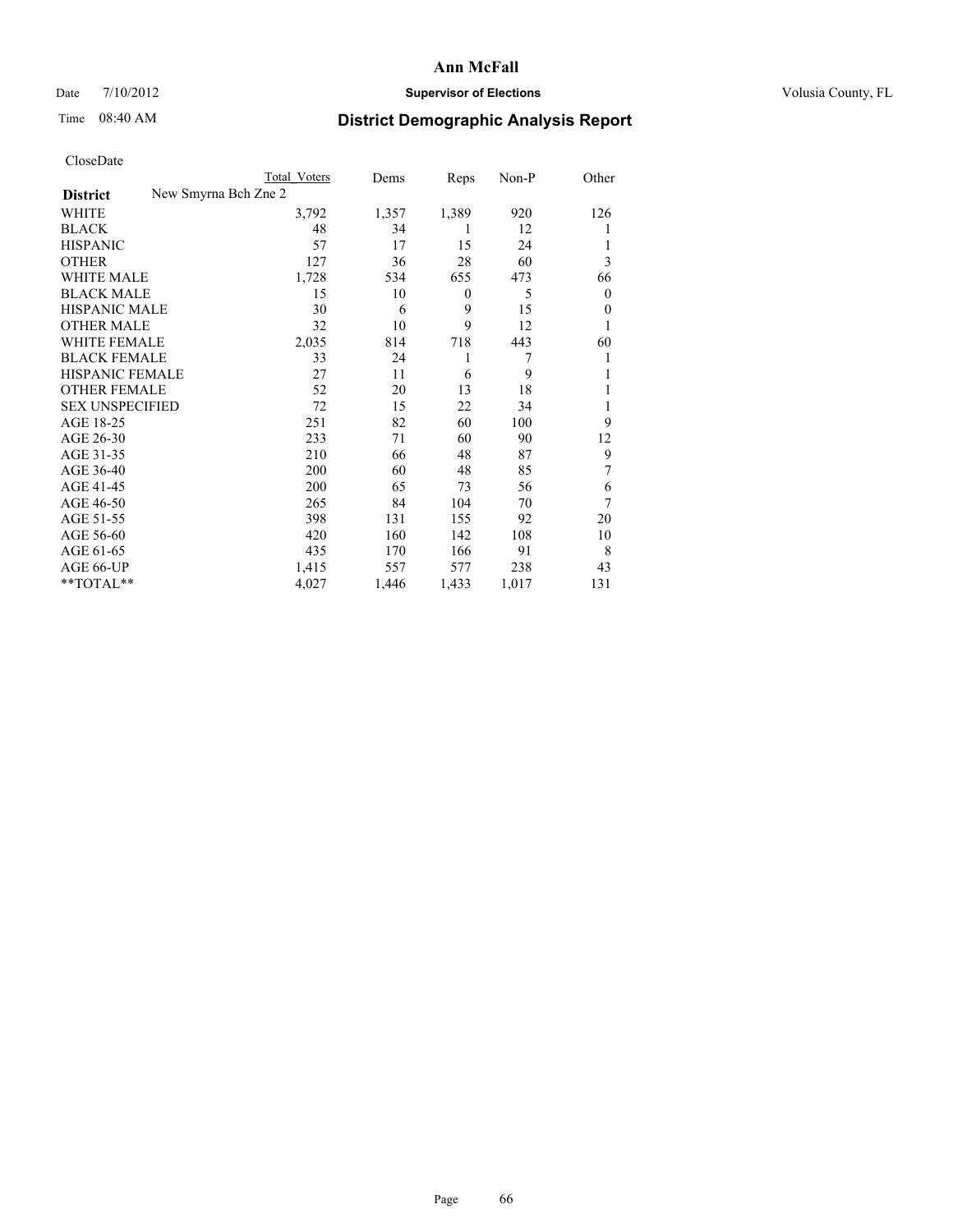## Date  $7/10/2012$  **Supervisor of Elections** Volusia County, FL

# Time 08:40 AM **District Demographic Analysis Report**

|                                         | Total Voters | Dems  | Reps           | Non-P          | Other          |
|-----------------------------------------|--------------|-------|----------------|----------------|----------------|
| New Smyrna Bch Zne 3<br><b>District</b> |              |       |                |                |                |
| WHITE                                   | 4,289        | 1,345 | 1,841          | 972            | 131            |
| <b>BLACK</b>                            | 31           | 20    | 4              | 6              | 1              |
| <b>HISPANIC</b>                         | 41           | 14    | 11             | 15             | 1              |
| <b>OTHER</b>                            | 137          | 34    | 29             | 71             | 3              |
| WHITE MALE                              | 1,963        | 530   | 884            | 477            | 72             |
| <b>BLACK MALE</b>                       | 17           | 10    | 2              | 4              | 1              |
| <b>HISPANIC MALE</b>                    | 21           | 8     | 5              | 7              | 1              |
| <b>OTHER MALE</b>                       | 47           | 14    | 10             | 23             | $\Omega$       |
| <b>WHITE FEMALE</b>                     | 2,303        | 805   | 951            | 488            | 59             |
| <b>BLACK FEMALE</b>                     | 14           | 10    | $\overline{2}$ | $\overline{2}$ | $\overline{0}$ |
| <b>HISPANIC FEMALE</b>                  | 20           | 6     | 6              | 8              | $\theta$       |
| <b>OTHER FEMALE</b>                     | 48           | 17    | 13             | 15             | 3              |
| <b>SEX UNSPECIFIED</b>                  | 65           | 13    | 12             | 40             | $\mathbf{0}$   |
| AGE 18-25                               | 245          | 65    | 61             | 111            | 8              |
| AGE 26-30                               | 206          | 64    | 65             | 73             | 4              |
| AGE 31-35                               | 219          | 59    | 73             | 79             | 8              |
| AGE 36-40                               | 189          | 58    | 53             | 71             | 7              |
| AGE 41-45                               | 234          | 72    | 85             | 68             | 9              |
| AGE 46-50                               | 307          | 103   | 124            | 73             | 7              |
| AGE 51-55                               | 354          | 116   | 137            | 91             | 10             |
| AGE 56-60                               | 415          | 148   | 164            | 90             | 13             |
| AGE 61-65                               | 441          | 151   | 181            | 97             | 12             |
| AGE 66-UP                               | 1,889        | 577   | 943            | 311            | 58             |
| **TOTAL**                               | 4,499        | 1,413 | 1,886          | 1,064          | 136            |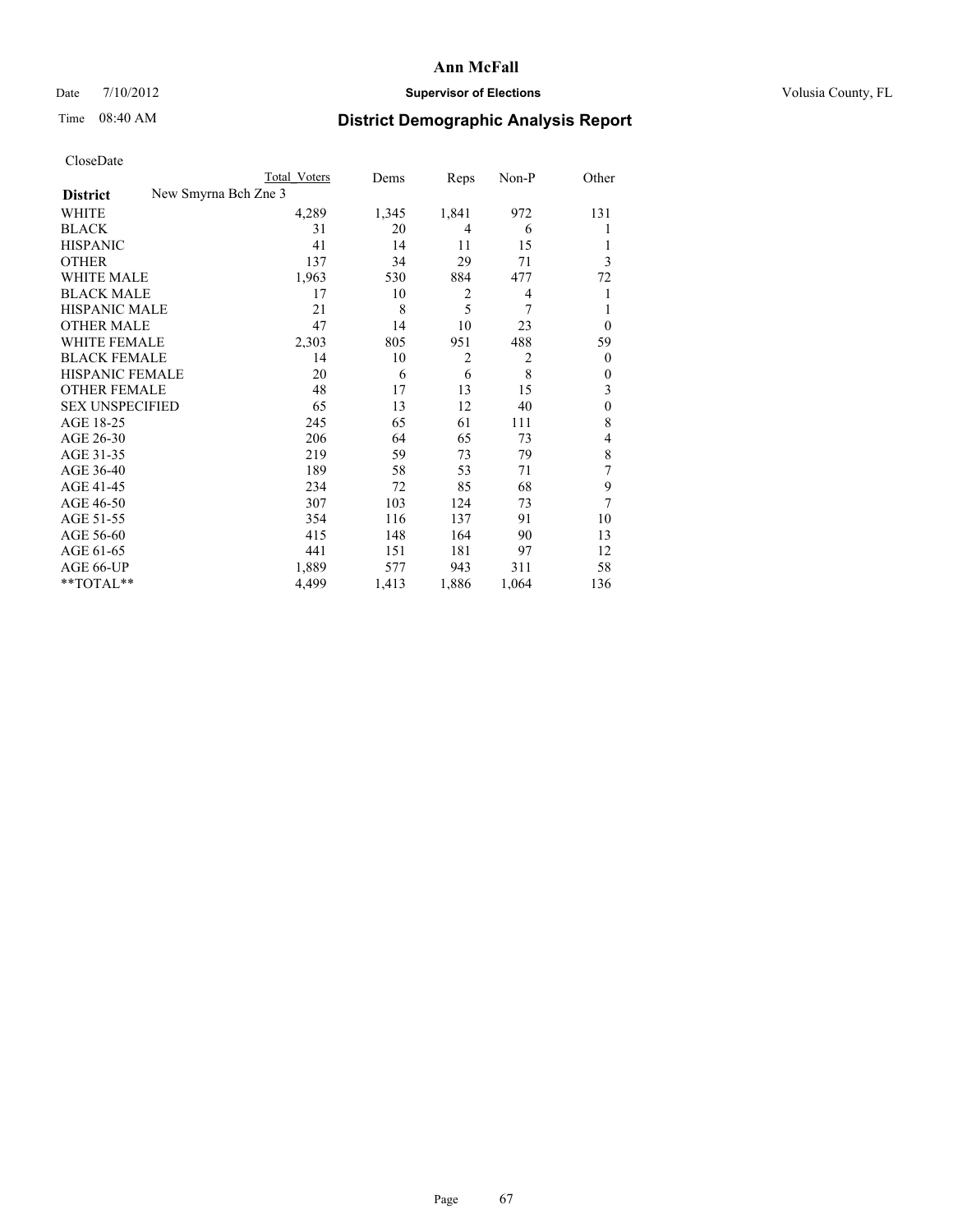### Date  $7/10/2012$  **Supervisor of Elections** Volusia County, FL

## Time 08:40 AM **District Demographic Analysis Report**

| Cioscivate             |                      |              |       |       |       |                |
|------------------------|----------------------|--------------|-------|-------|-------|----------------|
|                        |                      | Total Voters | Dems  | Reps  | Non-P | Other          |
| <b>District</b>        | New Smyrna Bch Zne 4 |              |       |       |       |                |
| <b>WHITE</b>           |                      | 2,892        | 902   | 1,189 | 706   | 95             |
| <b>BLACK</b>           |                      | 624          | 541   | 16    | 60    | 7              |
| <b>HISPANIC</b>        |                      | 53           | 20    | 18    | 13    | $\overline{2}$ |
| <b>OTHER</b>           |                      | 161          | 43    | 24    | 88    | 6              |
| WHITE MALE             |                      | 1,344        | 374   | 587   | 342   | 41             |
| <b>BLACK MALE</b>      |                      | 253          | 210   | 5     | 32    | 6              |
| <b>HISPANIC MALE</b>   |                      | 27           | 11    | 9     | 6     | 1              |
| <b>OTHER MALE</b>      |                      | 53           | 13    | 9     | 29    | $\overline{2}$ |
| WHITE FEMALE           |                      | 1,533        | 521   | 598   | 361   | 53             |
| <b>BLACK FEMALE</b>    |                      | 368          | 328   | 11    | 28    | 1              |
| <b>HISPANIC FEMALE</b> |                      | 26           | 9     | 9     | 7     |                |
| <b>OTHER FEMALE</b>    |                      | 63           | 24    | 10    | 26    | 3              |
| <b>SEX UNSPECIFIED</b> |                      | 63           | 16    | 9     | 36    | $\overline{c}$ |
| AGE 18-25              |                      | 327          | 135   | 58    | 130   | $\overline{4}$ |
| AGE 26-30              |                      | 181          | 68    | 44    | 60    | 9              |
| AGE 31-35              |                      | 207          | 69    | 62    | 67    | 9              |
| AGE 36-40              |                      | 236          | 88    | 78    | 61    | 9              |
| AGE 41-45              |                      | 245          | 89    | 85    | 63    | 8              |
| AGE 46-50              |                      | 287          | 105   | 114   | 61    | 7              |
| AGE 51-55              |                      | 320          | 120   | 112   | 80    | 8              |
| AGE 56-60              |                      | 390          | 168   | 138   | 71    | 13             |
| AGE 61-65              |                      | 416          | 163   | 149   | 94    | 10             |
| AGE 66-UP              |                      | 1,121        | 501   | 407   | 180   | 33             |
| **TOTAL**              |                      | 3,730        | 1,506 | 1,247 | 867   | 110            |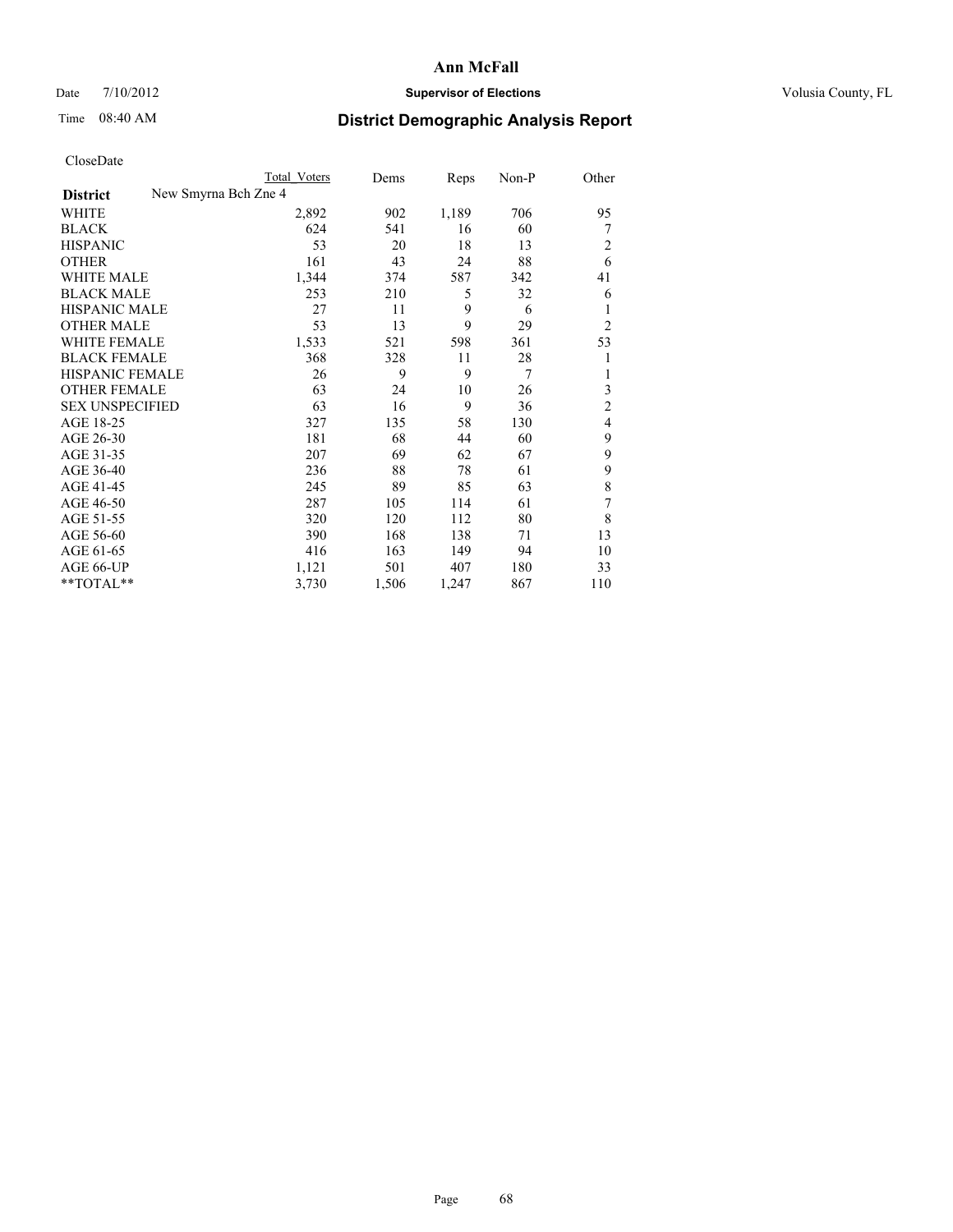## Date  $7/10/2012$  **Supervisor of Elections** Volusia County, FL

## Time 08:40 AM **District Demographic Analysis Report**

|                        |          | Total Voters | Dems     | Reps           | Non-P    | Other          |
|------------------------|----------|--------------|----------|----------------|----------|----------------|
| <b>District</b>        | Oak Hill |              |          |                |          |                |
| WHITE                  |          | 1,082        | 387      | 415            | 251      | 29             |
| <b>BLACK</b>           |          | 177          | 150      | 4              | 22       | 1              |
| <b>HISPANIC</b>        |          | 6            | 3        | $\overline{2}$ | 1        | $\Omega$       |
| <b>OTHER</b>           |          | 34           | 8        | 8              | 15       | 3              |
| WHITE MALE             |          | 539          | 182      | 210            | 129      | 18             |
| <b>BLACK MALE</b>      |          | 76           | 61       | $\overline{2}$ | 12       |                |
| <b>HISPANIC MALE</b>   |          | 3            | $\theta$ | $\overline{2}$ | 1        | $\Omega$       |
| <b>OTHER MALE</b>      |          | 14           | 3        | $\overline{4}$ | 6        |                |
| WHITE FEMALE           |          | 536          | 204      | 201            | 120      | 11             |
| <b>BLACK FEMALE</b>    |          | 101          | 89       | $\overline{2}$ | 10       | $\Omega$       |
| <b>HISPANIC FEMALE</b> |          | 3            | 3        | $\overline{0}$ | $\theta$ | $\Omega$       |
| <b>OTHER FEMALE</b>    |          | 14           | 5        | 3              | 4        | 2              |
| <b>SEX UNSPECIFIED</b> |          | 13           |          | 5              | 7        | $\mathbf{0}$   |
| AGE 18-25              |          | 95           | 38       | 21             | 32       | 4              |
| AGE 26-30              |          | 64           | 29       | 13             | 20       | $\overline{2}$ |
| AGE 31-35              |          | 66           | 22       | 23             | 21       | $\theta$       |
| AGE 36-40              |          | 49           | 22       | 14             | 12       |                |
| AGE 41-45              |          | 74           | 30       | 24             | 15       | 5              |
| AGE 46-50              |          | 95           | 38       | 31             | 25       |                |
| AGE 51-55              |          | 150          | 70       | 53             | 26       |                |
| AGE 56-60              |          | 121          | 62       | 34             | 20       | 5              |
| AGE 61-65              |          | 158          | 65       | 48             | 41       | 4              |
| AGE 66-UP              |          | 427          | 172      | 168            | 77       | 10             |
| **TOTAL**              |          | 1,299        | 548      | 429            | 289      | 33             |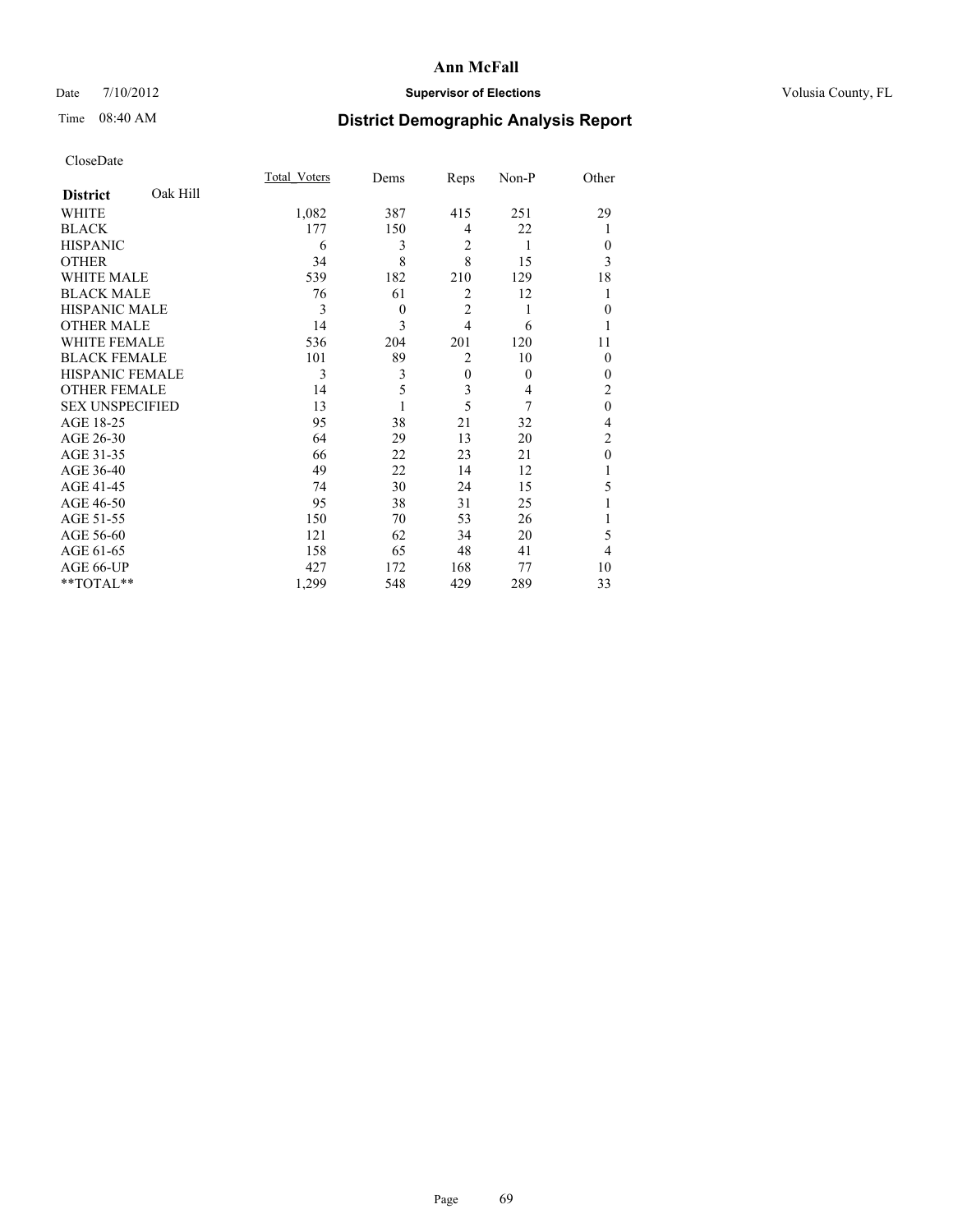## Date  $7/10/2012$  **Supervisor of Elections** Volusia County, FL

## Time 08:40 AM **District Demographic Analysis Report**

|                        |                    | Total Voters | Dems | Reps             | Non-P | Other            |
|------------------------|--------------------|--------------|------|------------------|-------|------------------|
| <b>District</b>        | Orange City Zone 1 |              |      |                  |       |                  |
| WHITE                  |                    | 672          | 247  | 259              | 139   | 27               |
| <b>BLACK</b>           |                    | 105          | 87   | $\overline{4}$   | 12    | $\overline{2}$   |
| <b>HISPANIC</b>        |                    | 335          | 156  | 49               | 123   | 7                |
| <b>OTHER</b>           |                    | 44           | 13   | 10               | 17    | 4                |
| WHITE MALE             |                    | 278          | 103  | 106              | 60    | 9                |
| <b>BLACK MALE</b>      |                    | 31           | 25   | $\boldsymbol{0}$ | 6     | $\boldsymbol{0}$ |
| <b>HISPANIC MALE</b>   |                    | 138          | 56   | 21               | 58    | 3                |
| <b>OTHER MALE</b>      |                    | 17           | 6    | 5                | 6     | $\theta$         |
| WHITE FEMALE           |                    | 390          | 142  | 151              | 79    | 18               |
| <b>BLACK FEMALE</b>    |                    | 73           | 61   | $\overline{4}$   | 6     | $\overline{2}$   |
| <b>HISPANIC FEMALE</b> |                    | 196          | 100  | 27               | 65    | $\overline{4}$   |
| <b>OTHER FEMALE</b>    |                    | 17           | 5    | 3                | 6     | 3                |
| <b>SEX UNSPECIFIED</b> |                    | 16           | 5    | 5                | 5     | 1                |
| AGE 18-25              |                    | 129          | 47   | 22               | 56    | 4                |
| AGE 26-30              |                    | 109          | 50   | 25               | 31    | 3                |
| AGE 31-35              |                    | 101          | 32   | 28               | 36    | 5                |
| AGE 36-40              |                    | 73           | 26   | 21               | 25    | 1                |
| AGE 41-45              |                    | 84           | 39   | 23               | 20    | $\overline{2}$   |
| AGE 46-50              |                    | 78           | 30   | 22               | 24    | $\overline{2}$   |
| AGE 51-55              |                    | 70           | 30   | 16               | 19    | 5                |
| AGE 56-60              |                    | 84           | 36   | 19               | 25    | 4                |
| AGE 61-65              |                    | 89           | 47   | 28               | 12    | $\overline{2}$   |
| AGE 66-UP              |                    | 340          | 167  | 118              | 43    | 12               |
| **TOTAL**              |                    | 1,157        | 504  | 322              | 291   | 40               |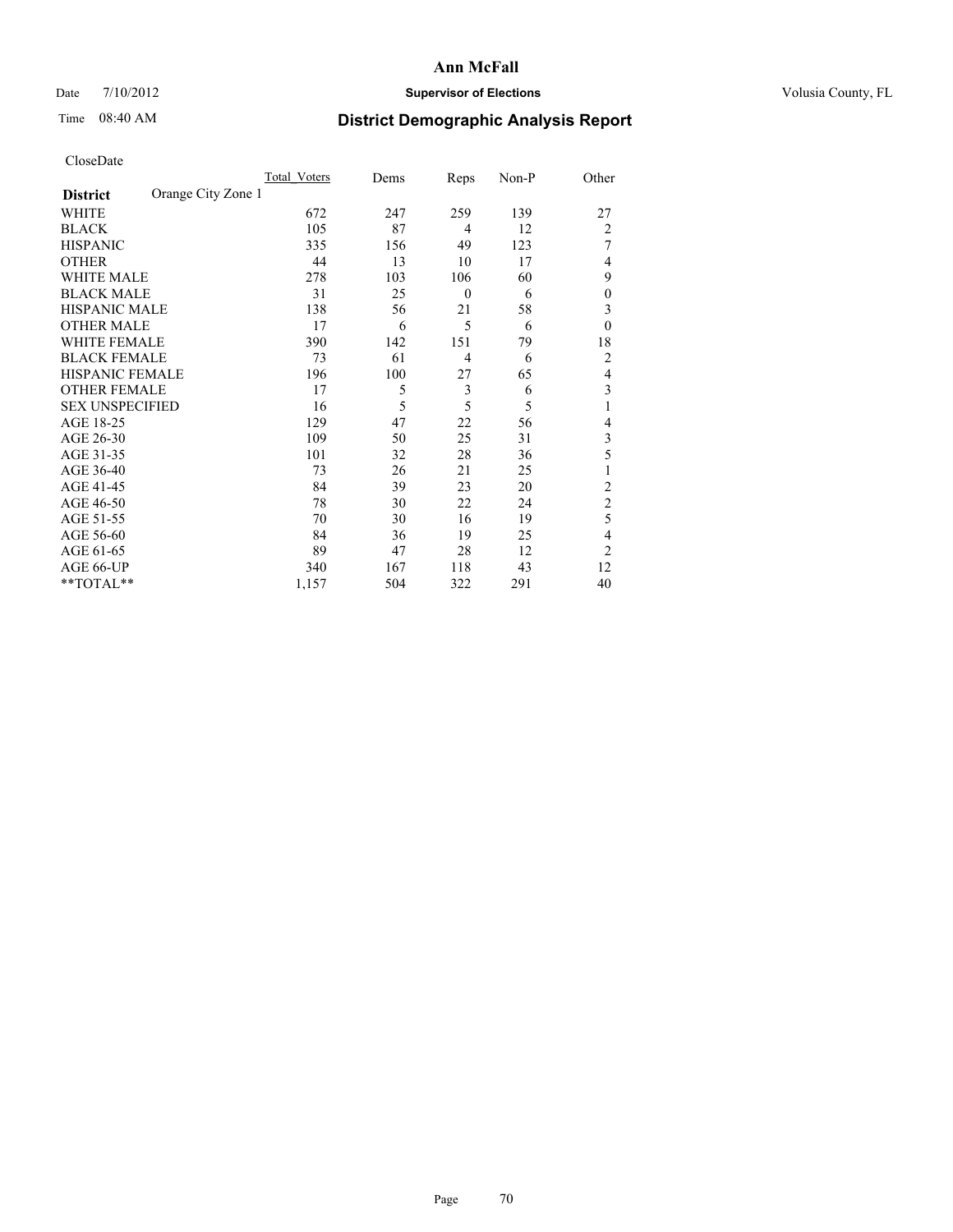## Date  $7/10/2012$  **Supervisor of Elections** Volusia County, FL

## Time 08:40 AM **District Demographic Analysis Report**

|                        |                    | Total Voters | Dems | Reps           | Non-P          | Other          |
|------------------------|--------------------|--------------|------|----------------|----------------|----------------|
| <b>District</b>        | Orange City Zone 2 |              |      |                |                |                |
| WHITE                  |                    | 687          | 233  | 264            | 158            | 32             |
| <b>BLACK</b>           |                    | 34           | 27   | $\overline{4}$ | 3              | $\theta$       |
| <b>HISPANIC</b>        |                    | 96           | 44   | 15             | 36             |                |
| <b>OTHER</b>           |                    | 46           | 14   | 9              | 23             | $\theta$       |
| WHITE MALE             |                    | 316          | 95   | 123            | 80             | 18             |
| <b>BLACK MALE</b>      |                    | 14           | 9    | 3              | $\overline{2}$ | $\theta$       |
| <b>HISPANIC MALE</b>   |                    | 48           | 22   | 8              | 18             | 0              |
| <b>OTHER MALE</b>      |                    | 15           | 5    | 4              | 6              | $\theta$       |
| WHITE FEMALE           |                    | 371          | 138  | 141            | 78             | 14             |
| <b>BLACK FEMALE</b>    |                    | 19           | 17   | 1              | 1              | $\theta$       |
| <b>HISPANIC FEMALE</b> |                    | 48           | 22   | 7              | 18             | 1              |
| <b>OTHER FEMALE</b>    |                    | 14           | 4    | $\overline{c}$ | 8              | 0              |
| <b>SEX UNSPECIFIED</b> |                    | 18           | 6    | 3              | 9              | $\mathbf{0}$   |
| AGE 18-25              |                    | 85           | 25   | 20             | 35             | 5              |
| AGE 26-30              |                    | 63           | 20   | 17             | 24             | $\overline{c}$ |
| AGE 31-35              |                    | 78           | 25   | 21             | 27             | 5              |
| AGE 36-40              |                    | 65           | 26   | 21             | 17             |                |
| AGE 41-45              |                    | 77           | 32   | 23             | 18             | 4              |
| AGE 46-50              |                    | 98           | 39   | 34             | 20             | 5              |
| AGE 51-55              |                    | 72           | 24   | 31             | 16             |                |
| AGE 56-60              |                    | 76           | 26   | 27             | 22             |                |
| AGE 61-65              |                    | 71           | 25   | 27             | 16             | 3              |
| AGE 66-UP              |                    | 178          | 76   | 71             | 25             | 6              |
| **TOTAL**              |                    | 863          | 318  | 292            | 220            | 33             |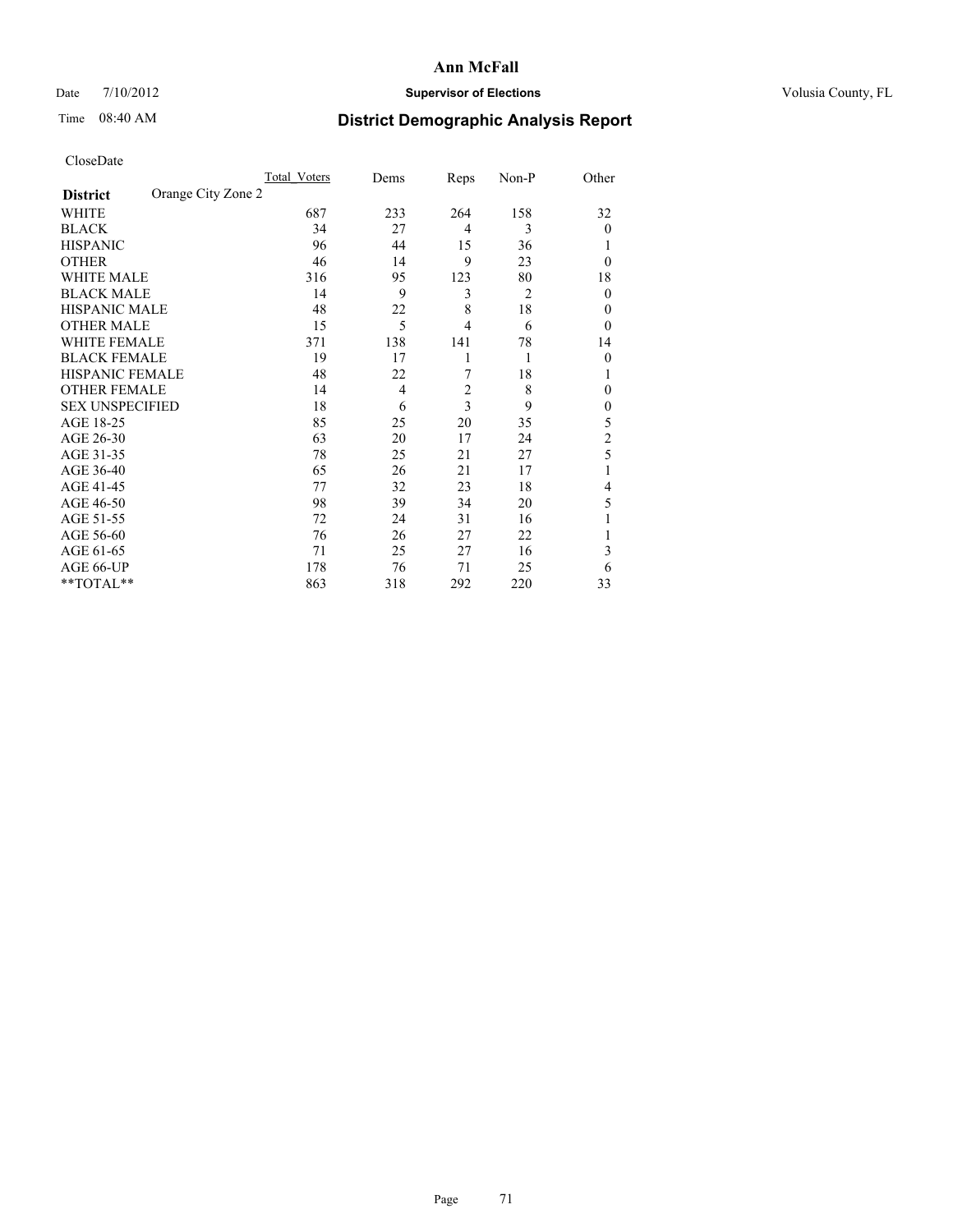## Date  $7/10/2012$  **Supervisor of Elections** Volusia County, FL

## Time 08:40 AM **District Demographic Analysis Report**

|                        |                    | <b>Total Voters</b> | Dems | Reps             | Non-P | Other        |
|------------------------|--------------------|---------------------|------|------------------|-------|--------------|
| <b>District</b>        | Orange City Zone 3 |                     |      |                  |       |              |
| WHITE                  |                    | 1,011               | 334  | 397              | 232   | 48           |
| <b>BLACK</b>           |                    | 57                  | 41   | 1                | 13    | 2            |
| <b>HISPANIC</b>        |                    | 153                 | 79   | 27               | 43    | 4            |
| <b>OTHER</b>           |                    | 65                  | 20   | 11               | 33    | 1            |
| WHITE MALE             |                    | 442                 | 126  | 187              | 103   | 26           |
| <b>BLACK MALE</b>      |                    | 23                  | 16   | $\boldsymbol{0}$ | 5     | 2            |
| <b>HISPANIC MALE</b>   |                    | 60                  | 32   | 11               | 14    | 3            |
| <b>OTHER MALE</b>      |                    | 24                  | 7    | 5                | 12    | $\theta$     |
| WHITE FEMALE           |                    | 564                 | 204  | 210              | 128   | 22           |
| <b>BLACK FEMALE</b>    |                    | 34                  | 25   | 1                | 8     | $\theta$     |
| <b>HISPANIC FEMALE</b> |                    | 93                  | 47   | 16               | 29    |              |
| <b>OTHER FEMALE</b>    |                    | 24                  | 9    | $\overline{c}$   | 12    |              |
| <b>SEX UNSPECIFIED</b> |                    | 22                  | 8    | 4                | 10    | $\mathbf{0}$ |
| AGE 18-25              |                    | 86                  | 29   | 26               | 25    | 6            |
| AGE 26-30              |                    | 74                  | 24   | 18               | 28    | 4            |
| AGE 31-35              |                    | 66                  | 29   | 13               | 21    | 3            |
| AGE 36-40              |                    | 62                  | 16   | 17               | 26    | 3            |
| AGE 41-45              |                    | 78                  | 21   | 28               | 29    | $\mathbf{0}$ |
| AGE 46-50              |                    | 76                  | 29   | 25               | 18    | 4            |
| AGE 51-55              |                    | 92                  | 33   | 34               | 22    | 3            |
| AGE 56-60              |                    | 99                  | 43   | 30               | 23    | 3            |
| AGE 61-65              |                    | 129                 | 46   | 44               | 35    | 4            |
| AGE 66-UP              |                    | 526                 | 205  | 201              | 95    | 25           |
| **TOTAL**              |                    | 1,288               | 475  | 436              | 322   | 55           |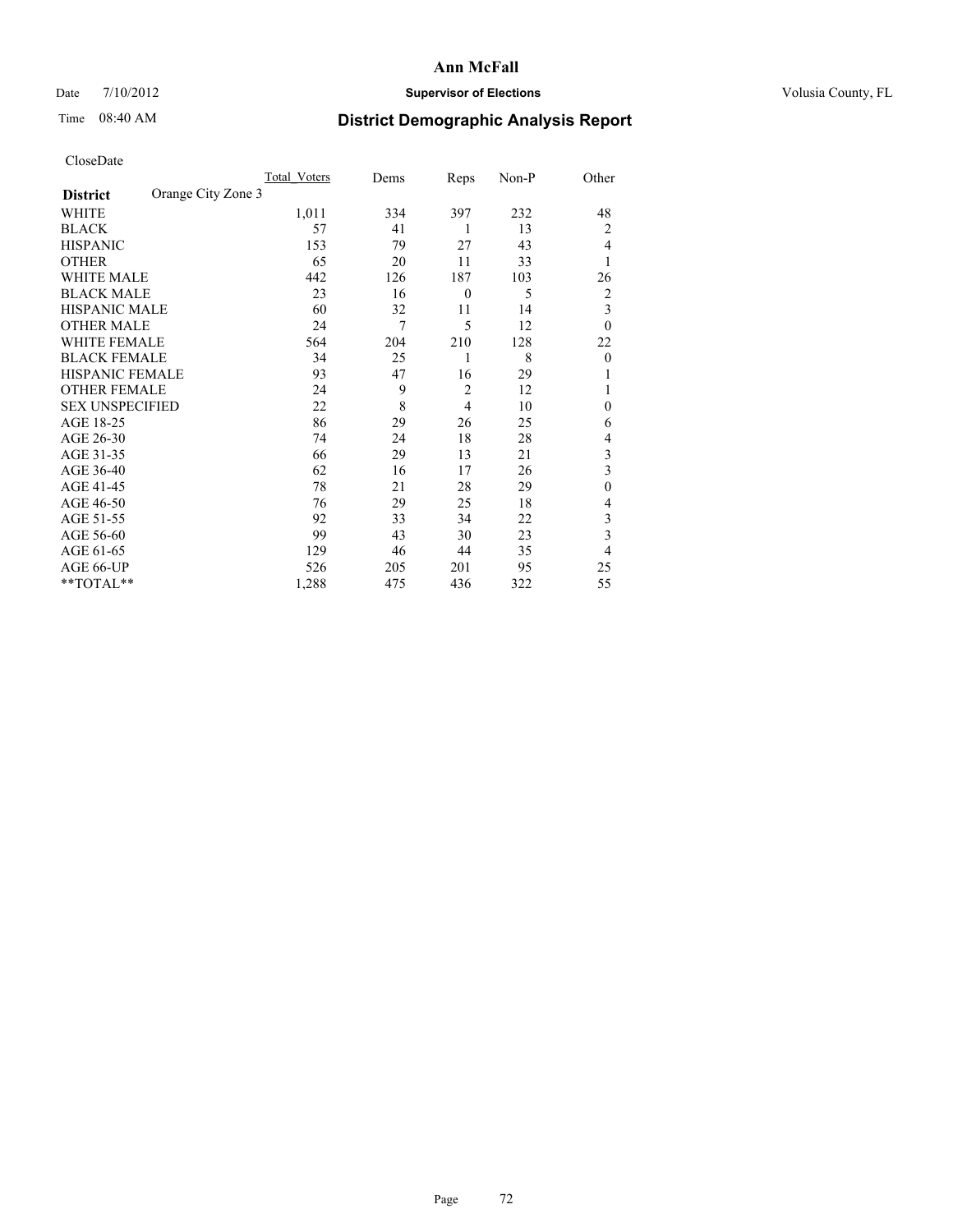### Date  $7/10/2012$  **Supervisor of Elections** Volusia County, FL

# Time 08:40 AM **District Demographic Analysis Report**

| <b>UIUSUDUI</b> U      |                    |              |      |                |                |          |
|------------------------|--------------------|--------------|------|----------------|----------------|----------|
|                        |                    | Total Voters | Dems | Reps           | Non-P          | Other    |
| <b>District</b>        | Orange City Zone 4 |              |      |                |                |          |
| WHITE                  |                    | 1,394        | 448  | 548            | 341            | 57       |
| <b>BLACK</b>           |                    | 16           | 11   | $\theta$       | 4              |          |
| <b>HISPANIC</b>        |                    | 61           | 32   | 8              | 20             |          |
| <b>OTHER</b>           |                    | 47           | 12   | 13             | 21             |          |
| WHITE MALE             |                    | 636          | 168  | 269            | 165            | 34       |
| <b>BLACK MALE</b>      |                    | 8            | 5    | $\theta$       | $\overline{2}$ |          |
| <b>HISPANIC MALE</b>   |                    | 28           | 15   | 4              | 9              | $\Omega$ |
| <b>OTHER MALE</b>      |                    | 15           | 3    | 5              | 7              | $\Omega$ |
| WHITE FEMALE           |                    | 752          | 278  | 275            | 176            | 23       |
| <b>BLACK FEMALE</b>    |                    | 8            | 6    | $\theta$       | $\overline{c}$ | $\Omega$ |
| HISPANIC FEMALE        |                    | 32           | 17   | $\overline{4}$ | 10             |          |
| <b>OTHER FEMALE</b>    |                    | 20           | 7    | 5              | 8              | $\Omega$ |
| <b>SEX UNSPECIFIED</b> |                    | 19           | 4    | 7              | 7              |          |
| AGE 18-25              |                    | 152          | 41   | 42             | 61             | 8        |
| AGE 26-30              |                    | 105          | 26   | 39             | 35             | 5        |
| AGE 31-35              |                    | 118          | 29   | 45             | 41             | 3        |
| AGE 36-40              |                    | 88           | 21   | 28             | 32             | 7        |
| AGE 41-45              |                    | 114          | 35   | 31             | 44             | 4        |
| AGE 46-50              |                    | 147          | 40   | 55             | 45             | 7        |
| AGE 51-55              |                    | 151          | 37   | 74             | 35             | 5        |
| AGE 56-60              |                    | 156          | 65   | 51             | 31             | 9        |
| AGE 61-65              |                    | 137          | 53   | 57             | 23             | 4        |
| AGE 66-UP              |                    | 352          | 157  | 148            | 39             | 8        |
| $*$ TOTAL $*$          |                    | 1,520        | 504  | 570            | 386            | 60       |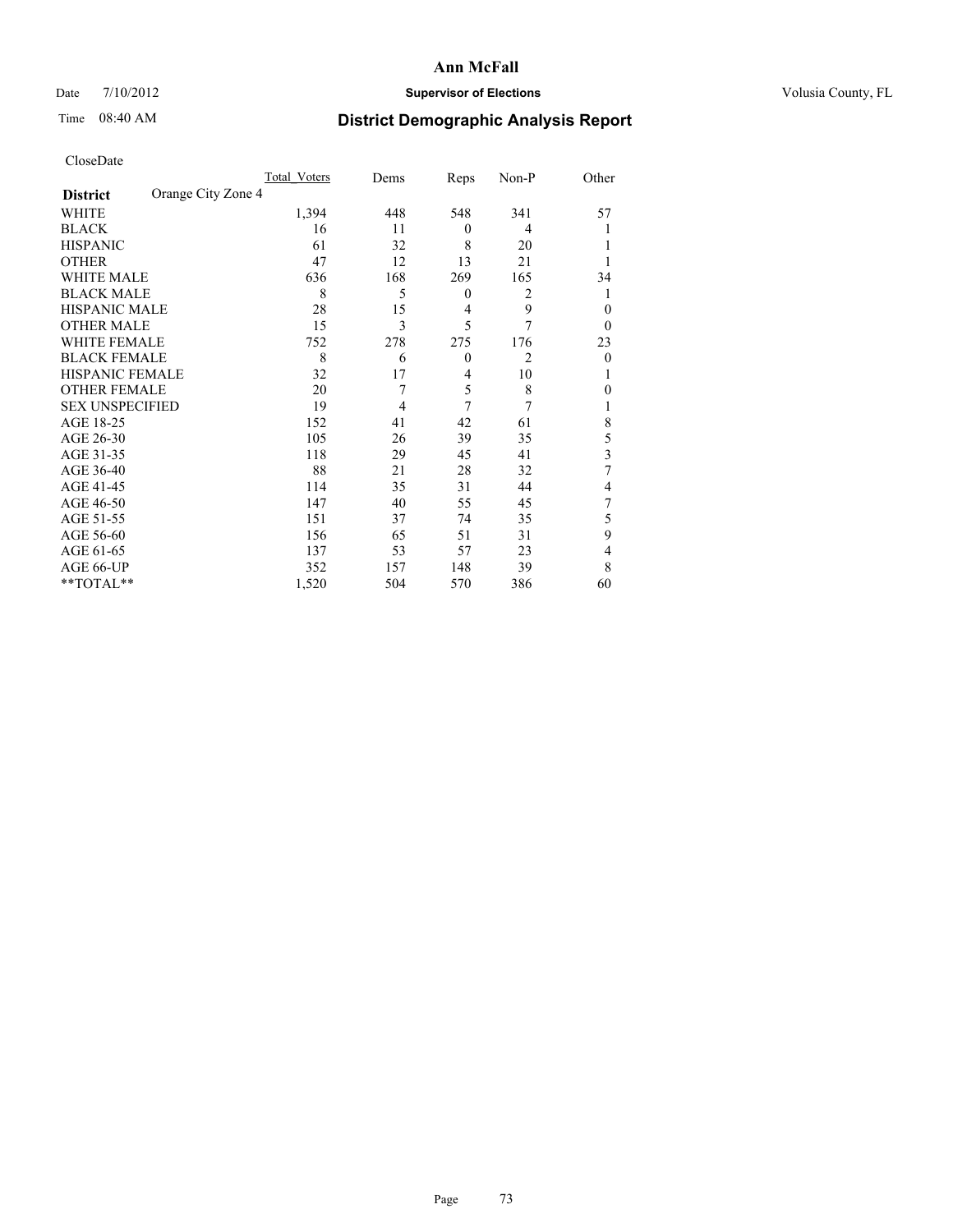### Date  $7/10/2012$  **Supervisor of Elections** Volusia County, FL

## Time 08:40 AM **District Demographic Analysis Report**

|                        |                    | <b>Total Voters</b> | Dems | Reps           | Non-P | Other          |
|------------------------|--------------------|---------------------|------|----------------|-------|----------------|
| <b>District</b>        | Orange City Zone 5 |                     |      |                |       |                |
| WHITE                  |                    | 1,317               | 406  | 601            | 255   | 55             |
| <b>BLACK</b>           |                    | 103                 | 87   | $\overline{2}$ | 13    | 1              |
| <b>HISPANIC</b>        |                    | 83                  | 37   | 13             | 33    | $\Omega$       |
| <b>OTHER</b>           |                    | 63                  | 28   | 14             | 20    |                |
| WHITE MALE             |                    | 517                 | 143  | 234            | 109   | 31             |
| <b>BLACK MALE</b>      |                    | 40                  | 27   | 2              | 10    | 1              |
| <b>HISPANIC MALE</b>   |                    | 33                  | 16   | 6              | 11    | 0              |
| <b>OTHER MALE</b>      |                    | 17                  | 9    | 5              | 3     | $\Omega$       |
| WHITE FEMALE           |                    | 793                 | 262  | 364            | 143   | 24             |
| <b>BLACK FEMALE</b>    |                    | 61                  | 58   | $\mathbf{0}$   | 3     | $\overline{0}$ |
| <b>HISPANIC FEMALE</b> |                    | 50                  | 21   | 7              | 22    | $\Omega$       |
| <b>OTHER FEMALE</b>    |                    | 32                  | 15   | 7              | 9     |                |
| <b>SEX UNSPECIFIED</b> |                    | 23                  | 7    | 5              | 11    | $\theta$       |
| AGE 18-25              |                    | 49                  | 22   | 11             | 15    |                |
| AGE 26-30              |                    | 45                  | 26   | 5              | 13    |                |
| AGE 31-35              |                    | 69                  | 21   | 19             | 28    |                |
| AGE 36-40              |                    | 46                  | 16   | 18             | 12    | $\Omega$       |
| AGE 41-45              |                    | 55                  | 25   | 10             | 18    | 2              |
| AGE 46-50              |                    | 63                  | 22   | 16             | 24    | 1              |
| AGE 51-55              |                    | 76                  | 33   | 19             | 21    | 3              |
| AGE 56-60              |                    | 97                  | 38   | 27             | 28    | 4              |
| AGE 61-65              |                    | 94                  | 36   | 33             | 20    | 5              |
| AGE 66-UP              |                    | 973                 | 320  | 472            | 142   | 39             |
| **TOTAL**              |                    | 1,567               | 559  | 630            | 321   | 57             |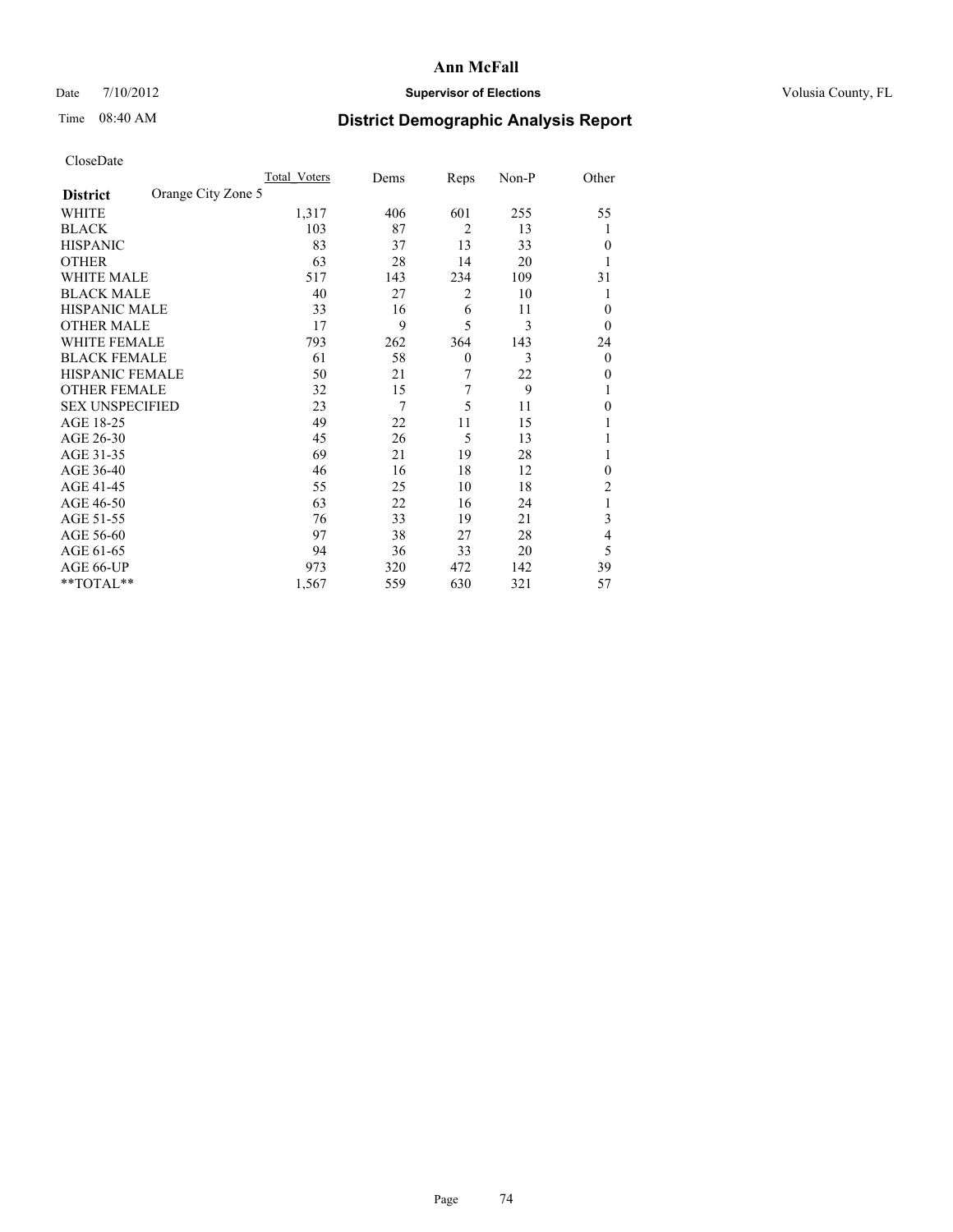### Date  $7/10/2012$  **Supervisor of Elections** Volusia County, FL

# Time 08:40 AM **District Demographic Analysis Report**

|                                        | <b>Total Voters</b> | Dems  | Reps  | Non-P | Other                   |
|----------------------------------------|---------------------|-------|-------|-------|-------------------------|
| Ormond Beach Zone 1<br><b>District</b> |                     |       |       |       |                         |
| WHITE                                  | 7,133               | 2,336 | 3,176 | 1,401 | 220                     |
| <b>BLACK</b>                           | 97                  | 66    | 8     | 18    | 5                       |
| <b>HISPANIC</b>                        | 130                 | 44    | 45    | 39    | $\overline{2}$          |
| <b>OTHER</b>                           | 333                 | 102   | 101   | 121   | 9                       |
| <b>WHITE MALE</b>                      | 3,285               | 985   | 1,487 | 696   | 117                     |
| <b>BLACK MALE</b>                      | 45                  | 30    | 4     | 8     | 3                       |
| <b>HISPANIC MALE</b>                   | 63                  | 16    | 26    | 19    | $\overline{c}$          |
| <b>OTHER MALE</b>                      | 128                 | 40    | 46    | 39    | $\overline{\mathbf{3}}$ |
| <b>WHITE FEMALE</b>                    | 3,819               | 1,344 | 1,679 | 697   | 99                      |
| <b>BLACK FEMALE</b>                    | 51                  | 36    | 4     | 9     | $\overline{c}$          |
| <b>HISPANIC FEMALE</b>                 | 63                  | 26    | 17    | 20    | $\boldsymbol{0}$        |
| <b>OTHER FEMALE</b>                    | 136                 | 45    | 38    | 48    | 5                       |
| <b>SEX UNSPECIFIED</b>                 | 103                 | 26    | 29    | 43    | 5                       |
| AGE 18-25                              | 556                 | 166   | 191   | 184   | 15                      |
| AGE 26-30                              | 350                 | 97    | 135   | 105   | 13                      |
| AGE 31-35                              | 321                 | 80    | 121   | 104   | 16                      |
| AGE 36-40                              | 398                 | 118   | 152   | 116   | 12                      |
| AGE 41-45                              | 524                 | 141   | 250   | 115   | 18                      |
| AGE 46-50                              | 620                 | 193   | 272   | 143   | 12                      |
| AGE 51-55                              | 669                 | 205   | 328   | 124   | 12                      |
| AGE 56-60                              | 771                 | 279   | 353   | 114   | 25                      |
| AGE 61-65                              | 809                 | 301   | 337   | 148   | 23                      |
| AGE 66-UP                              | 2,677               | 969   | 1,191 | 427   | 90                      |
| **TOTAL**                              | 7,696               | 2,549 | 3,331 | 1,580 | 236                     |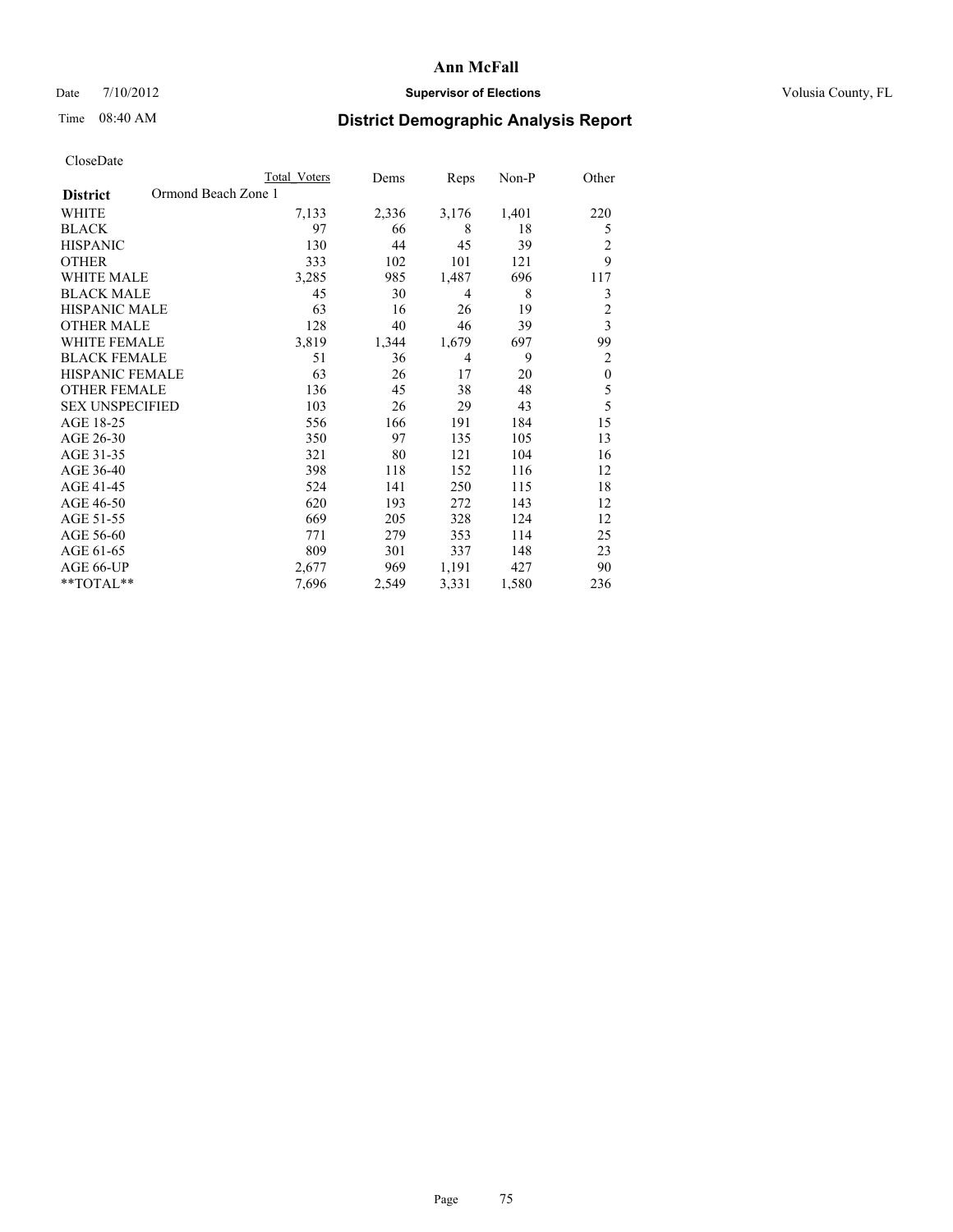### Date  $7/10/2012$  **Supervisor of Elections** Volusia County, FL

## Time 08:40 AM **District Demographic Analysis Report**

|                        | <b>Total Voters</b> | Dems  | Reps  | Non-P | Other          |
|------------------------|---------------------|-------|-------|-------|----------------|
| <b>District</b>        | Ormond Beach Zone 2 |       |       |       |                |
| WHITE                  | 5,425               | 2,080 | 1,960 | 1,203 | 182            |
| <b>BLACK</b>           | 382                 | 295   | 24    | 58    | 5              |
| <b>HISPANIC</b>        | 143                 | 65    | 35    | 40    | 3              |
| <b>OTHER</b>           | 361                 | 131   | 86    | 135   | 9              |
| WHITE MALE             | 2,385               | 791   | 918   | 579   | 97             |
| <b>BLACK MALE</b>      | 167                 | 116   | 15    | 33    | 3              |
| <b>HISPANIC MALE</b>   | 51                  | 16    | 16    | 17    | $\overline{2}$ |
| <b>OTHER MALE</b>      | 120                 | 44    | 33    | 40    | $\overline{3}$ |
| WHITE FEMALE           | 3,018               | 1,281 | 1,037 | 615   | 85             |
| <b>BLACK FEMALE</b>    | 211                 | 175   | 9     | 25    | $\overline{c}$ |
| <b>HISPANIC FEMALE</b> | 92                  | 49    | 19    | 23    | 1              |
| <b>OTHER FEMALE</b>    | 133                 | 62    | 38    | 31    | $\overline{c}$ |
| <b>SEX UNSPECIFIED</b> | 134                 | 37    | 20    | 73    | $\overline{4}$ |
| AGE 18-25              | 563                 | 195   | 150   | 199   | 19             |
| AGE 26-30              | 356                 | 119   | 78    | 148   | 11             |
| AGE 31-35              | 375                 | 126   | 96    | 140   | 13             |
| AGE 36-40              | 359                 | 151   | 92    | 105   | 11             |
| AGE 41-45              | 459                 | 156   | 172   | 113   | 18             |
| AGE 46-50              | 565                 | 202   | 208   | 133   | 22             |
| AGE 51-55              | 604                 | 225   | 207   | 148   | 24             |
| AGE 56-60              | 605                 | 265   | 195   | 124   | 21             |
| AGE 61-65              | 618                 | 278   | 211   | 118   | 11             |
| AGE 66-UP              | 1,814               | 857   | 697   | 211   | 49             |
| **TOTAL**              | 6,318               | 2,574 | 2,106 | 1,439 | 199            |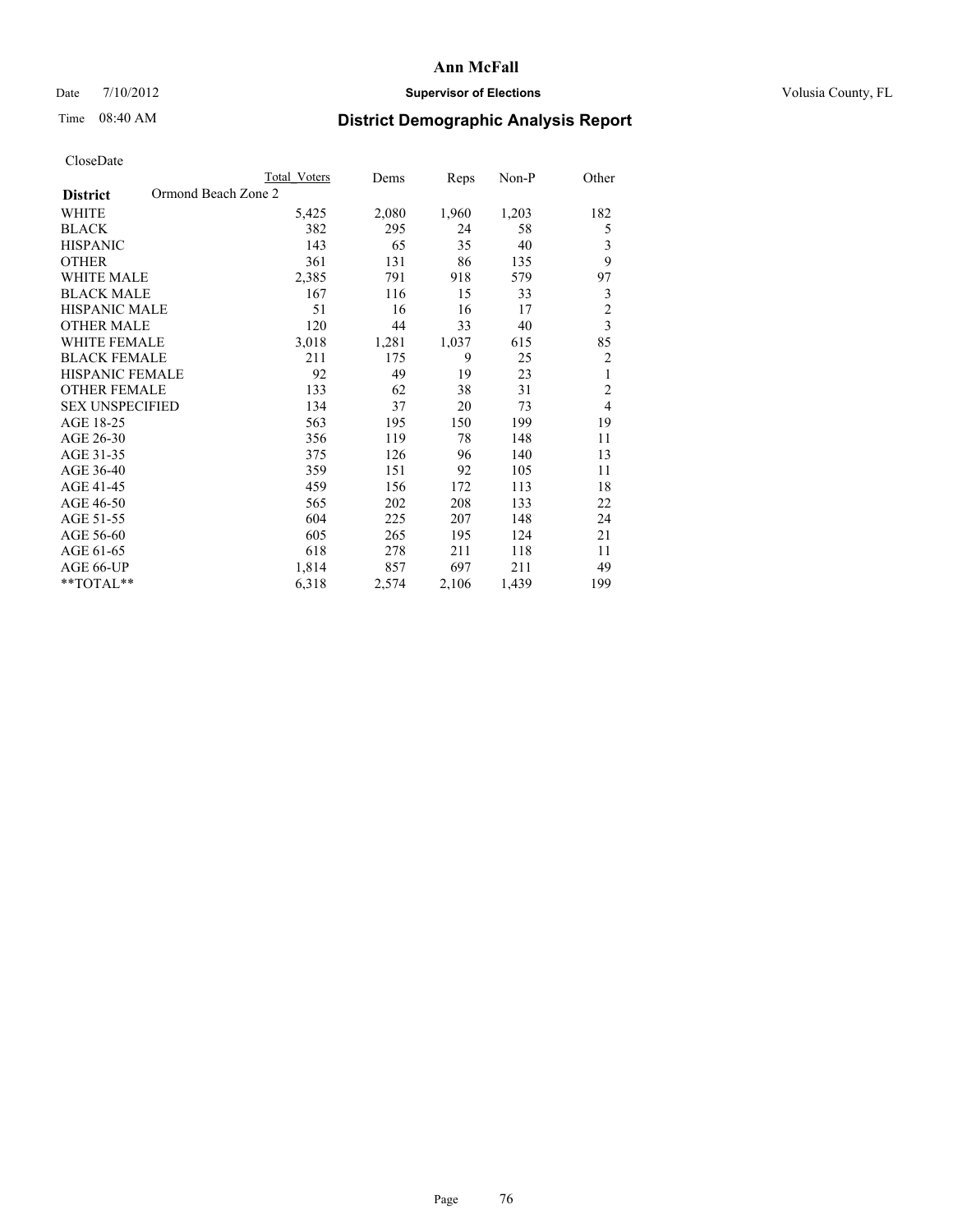### Date  $7/10/2012$  **Supervisor of Elections** Volusia County, FL

# Time 08:40 AM **District Demographic Analysis Report**

|                                        | <b>Total Voters</b> | Dems  | Reps           | Non-P | Other          |
|----------------------------------------|---------------------|-------|----------------|-------|----------------|
| Ormond Beach Zone 3<br><b>District</b> |                     |       |                |       |                |
| WHITE                                  | 6,567               | 1,947 | 3,257          | 1,183 | 180            |
| <b>BLACK</b>                           | 156                 | 115   | 9              | 26    | 6              |
| <b>HISPANIC</b>                        | 145                 | 43    | 51             | 47    | $\overline{4}$ |
| <b>OTHER</b>                           | 379                 | 109   | 105            | 155   | 10             |
| WHITE MALE                             | 3,074               | 815   | 1,586          | 583   | 90             |
| <b>BLACK MALE</b>                      | 77                  | 57    | 5              | 12    | 3              |
| <b>HISPANIC MALE</b>                   | 67                  | 14    | 28             | 23    | $\overline{c}$ |
| <b>OTHER MALE</b>                      | 140                 | 37    | 40             | 58    | 5              |
| WHITE FEMALE                           | 3,462               | 1,120 | 1,660          | 592   | 90             |
| <b>BLACK FEMALE</b>                    | 76                  | 56    | $\overline{4}$ | 13    | 3              |
| <b>HISPANIC FEMALE</b>                 | 77                  | 29    | 22             | 24    | $\overline{c}$ |
| <b>OTHER FEMALE</b>                    | 162                 | 59    | 46             | 53    | $\overline{4}$ |
| <b>SEX UNSPECIFIED</b>                 | 112                 | 27    | 31             | 53    | 1              |
| AGE 18-25                              | 723                 | 194   | 276            | 239   | 14             |
| AGE 26-30                              | 387                 | 110   | 158            | 112   | 7              |
| AGE 31-35                              | 325                 | 90    | 132            | 93    | 10             |
| AGE 36-40                              | 380                 | 92    | 166            | 94    | 28             |
| AGE 41-45                              | 556                 | 152   | 289            | 99    | 16             |
| AGE 46-50                              | 682                 | 173   | 340            | 150   | 19             |
| AGE 51-55                              | 766                 | 235   | 378            | 139   | 14             |
| AGE 56-60                              | 795                 | 257   | 388            | 137   | 13             |
| AGE 61-65                              | 769                 | 281   | 350            | 122   | 16             |
| AGE 66-UP                              | 1,868               | 632   | 946            | 227   | 63             |
| **TOTAL**                              | 7,251               | 2,216 | 3,423          | 1,412 | 200            |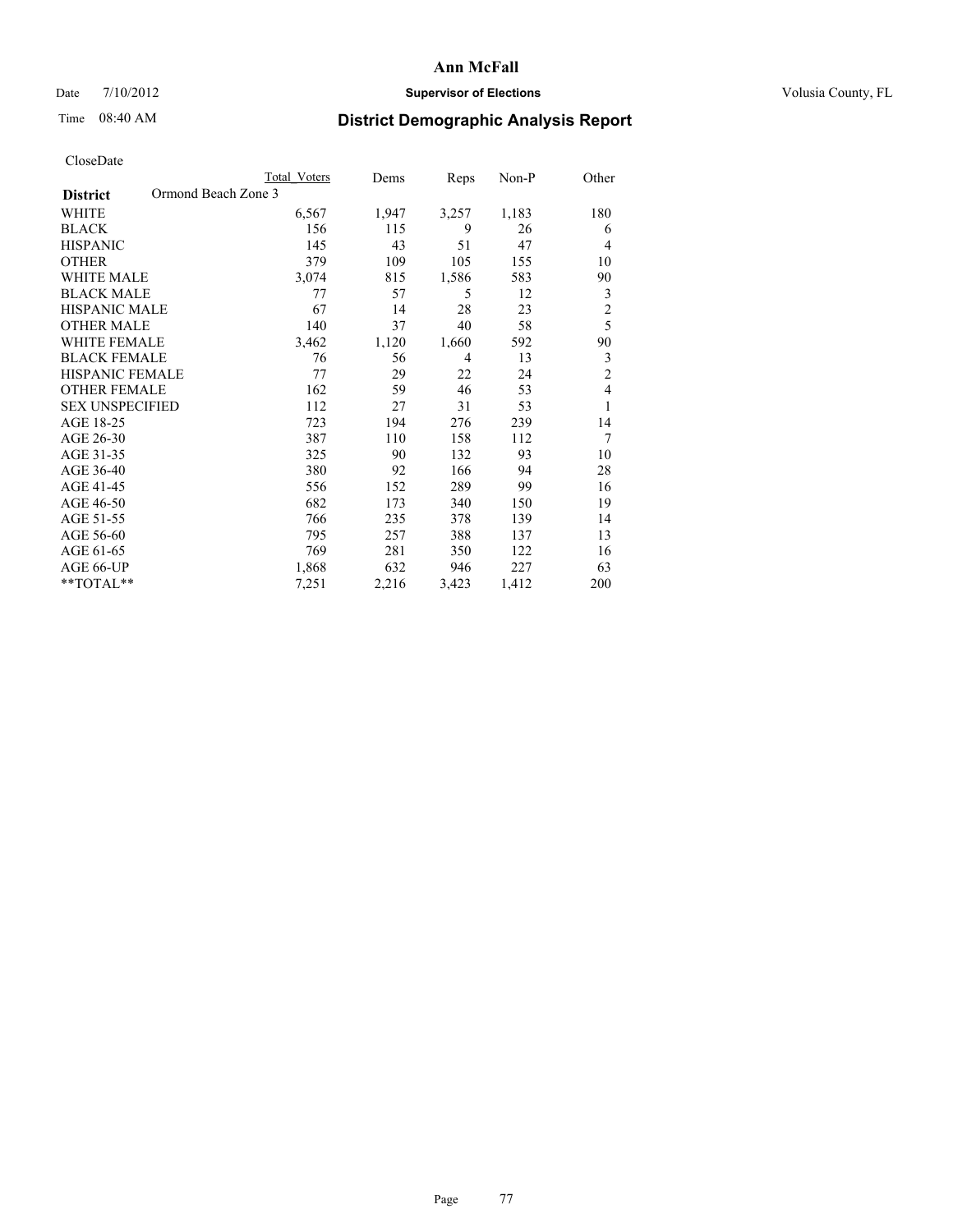### Date  $7/10/2012$  **Supervisor of Elections** Volusia County, FL

## Time 08:40 AM **District Demographic Analysis Report**

|                                        | <b>Total Voters</b> | Dems  | Reps  | Non-P | Other                   |
|----------------------------------------|---------------------|-------|-------|-------|-------------------------|
| Ormond Beach Zone 4<br><b>District</b> |                     |       |       |       |                         |
| WHITE                                  | 6,352               | 2,227 | 2,522 | 1,363 | 240                     |
| <b>BLACK</b>                           | 178                 | 133   | 10    | 32    | 3                       |
| <b>HISPANIC</b>                        | 113                 | 61    | 15    | 34    | 3                       |
| <b>OTHER</b>                           | 308                 | 108   | 72    | 117   | 11                      |
| <b>WHITE MALE</b>                      | 2,786               | 840   | 1,168 | 649   | 129                     |
| <b>BLACK MALE</b>                      | 77                  | 60    | 2     | 13    | $\overline{2}$          |
| HISPANIC MALE                          | 40                  | 19    | 8     | 10    | $\overline{\mathbf{3}}$ |
| <b>OTHER MALE</b>                      | 108                 | 39    | 20    | 42    | 7                       |
| <b>WHITE FEMALE</b>                    | 3,524               | 1,378 | 1,344 | 694   | 108                     |
| <b>BLACK FEMALE</b>                    | 100                 | 73    | 8     | 18    | 1                       |
| <b>HISPANIC FEMALE</b>                 | 72                  | 42    | 7     | 23    | $\mathbf{0}$            |
| <b>OTHER FEMALE</b>                    | 139                 | 54    | 45    | 36    | $\overline{4}$          |
| <b>SEX UNSPECIFIED</b>                 | 105                 | 24    | 17    | 61    | 3                       |
| AGE 18-25                              | 455                 | 144   | 135   | 166   | 10                      |
| AGE 26-30                              | 340                 | 107   | 101   | 121   | 11                      |
| AGE 31-35                              | 309                 | 89    | 106   | 100   | 14                      |
| AGE 36-40                              | 294                 | 88    | 100   | 92    | 14                      |
| AGE 41-45                              | 350                 | 100   | 144   | 93    | 13                      |
| AGE 46-50                              | 537                 | 198   | 210   | 119   | 10                      |
| AGE 51-55                              | 600                 | 215   | 238   | 130   | 17                      |
| AGE 56-60                              | 626                 | 250   | 242   | 113   | 21                      |
| AGE 61-65                              | 683                 | 262   | 239   | 144   | 38                      |
| AGE 66-UP                              | 2,757               | 1,076 | 1,104 | 468   | 109                     |
| **TOTAL**                              | 6,951               | 2,529 | 2,619 | 1,546 | 257                     |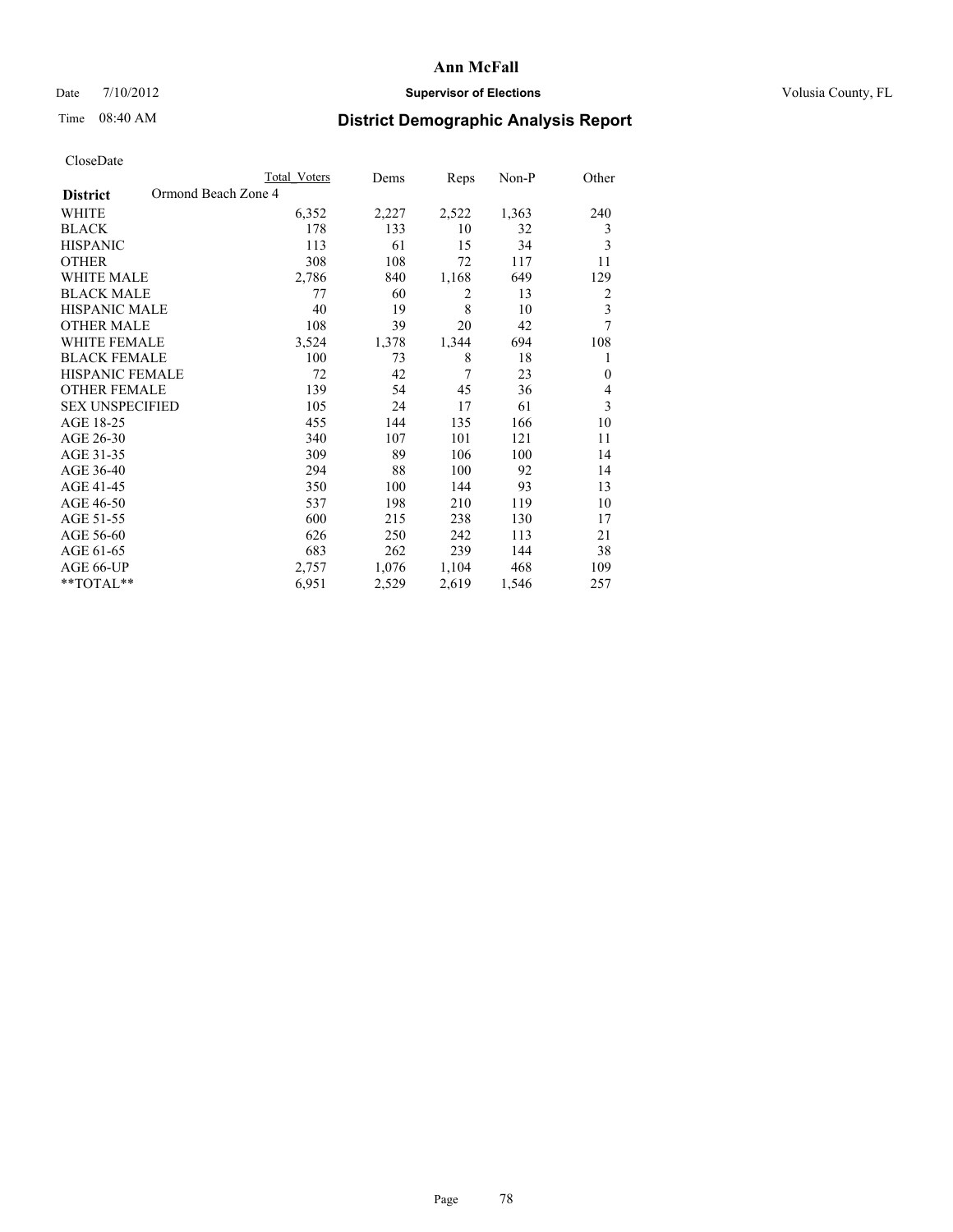### Date  $7/10/2012$  **Supervisor of Elections** Volusia County, FL

# Time 08:40 AM **District Demographic Analysis Report**

|                        |         | <b>Total Voters</b> | Dems           | Reps           | Non-P          | Other          |
|------------------------|---------|---------------------|----------------|----------------|----------------|----------------|
| <b>District</b>        | Pierson |                     |                |                |                |                |
| <b>WHITE</b>           |         | 522                 | 202            | 219            | 84             | 17             |
| <b>BLACK</b>           |         | 49                  | 44             | 1              | $\overline{4}$ | $\theta$       |
| <b>HISPANIC</b>        |         | 99                  | 39             | 6              | 51             | 3              |
| <b>OTHER</b>           |         | 20                  | $\overline{4}$ | 4              | 12             | $\theta$       |
| WHITE MALE             |         | 251                 | 95             | 110            | 33             | 13             |
| <b>BLACK MALE</b>      |         | 21                  | 18             | 1              | $\overline{2}$ | $\mathbf{0}$   |
| <b>HISPANIC MALE</b>   |         | 40                  | 23             | 1              | 15             |                |
| <b>OTHER MALE</b>      |         | 9                   | $\overline{2}$ | $\overline{2}$ | 5              | 0              |
| <b>WHITE FEMALE</b>    |         | 269                 | 107            | 108            | 50             | 4              |
| <b>BLACK FEMALE</b>    |         | 28                  | 26             | $\mathbf{0}$   | $\overline{2}$ | $\theta$       |
| <b>HISPANIC FEMALE</b> |         | 58                  | 16             | 5              | 35             | $\overline{c}$ |
| <b>OTHER FEMALE</b>    |         | 5                   | $\overline{c}$ | $\overline{c}$ | 1              | $\theta$       |
| <b>SEX UNSPECIFIED</b> |         | 9                   | $\theta$       | 1              | 8              | $\theta$       |
| AGE 18-25              |         | 89                  | 25             | 20             | 43             |                |
| AGE 26-30              |         | 53                  | 14             | 17             | 21             | 1              |
| AGE 31-35              |         | 51                  | 12             | 14             | 22             | 3              |
| AGE 36-40              |         | 45                  | 15             | 17             | 11             | $\overline{2}$ |
| AGE 41-45              |         | 48                  | 21             | 14             | 12             |                |
| AGE 46-50              |         | 59                  | 25             | 21             | 9              | 4              |
| AGE 51-55              |         | 65                  | 34             | 24             | 5              | 2              |
| AGE 56-60              |         | 77                  | 34             | 29             | 11             | 3              |
| AGE 61-65              |         | 51                  | 26             | 21             | 3              | 1              |
| AGE 66-UP              |         | 152                 | 83             | 53             | 14             | $\overline{2}$ |
| **TOTAL**              |         | 690                 | 289            | 230            | 151            | 20             |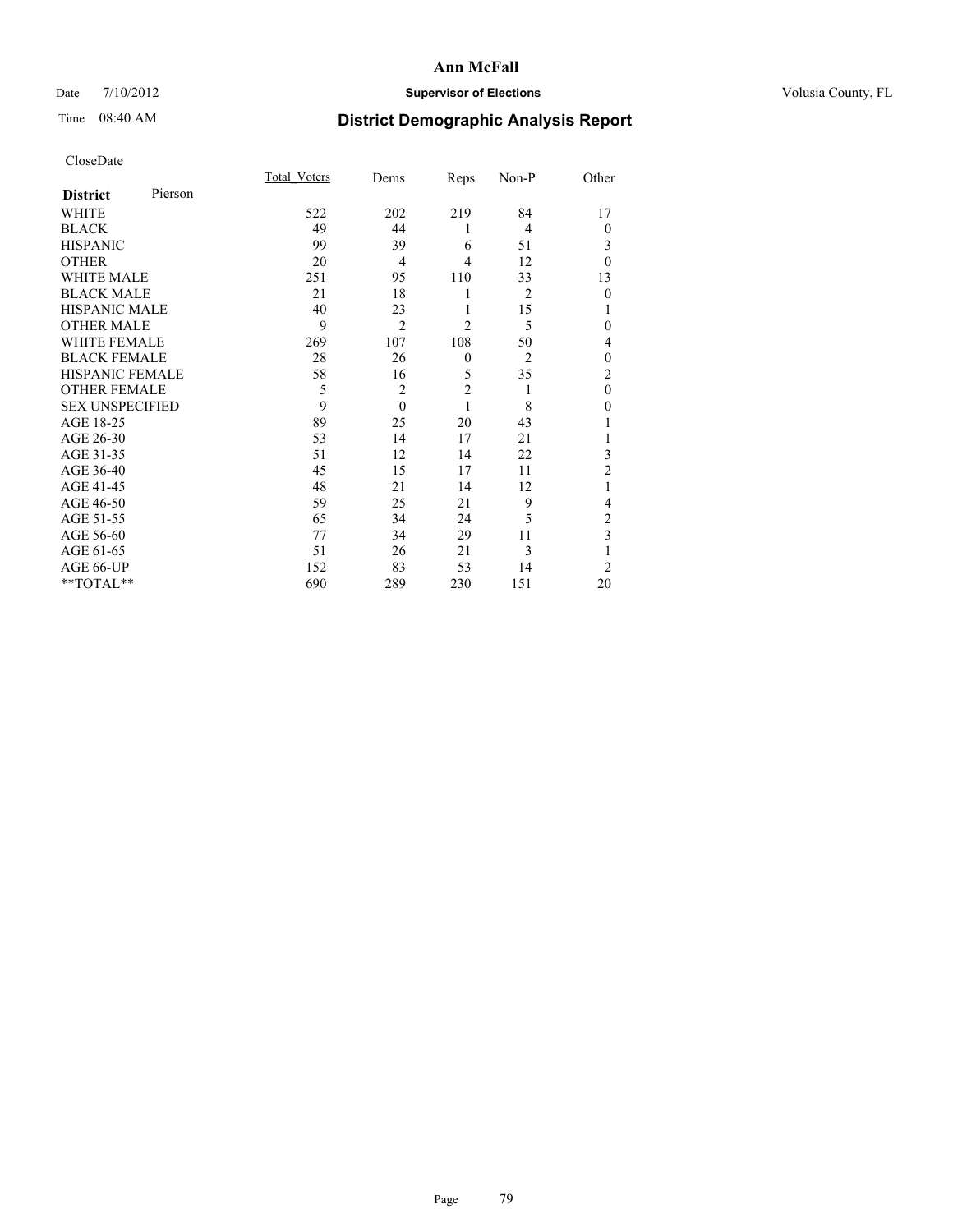### Date  $7/10/2012$  **Supervisor of Elections** Volusia County, FL

## Time 08:40 AM **District Demographic Analysis Report**

|                        |             | Total Voters | Dems     | Reps             | Non-P          | Other          |
|------------------------|-------------|--------------|----------|------------------|----------------|----------------|
| <b>District</b>        | Ponce Inlet |              |          |                  |                |                |
| WHITE                  |             | 2,623        | 651      | 1,340            | 545            | 87             |
| <b>BLACK</b>           |             | 4            |          | 1                | $\overline{2}$ | $\theta$       |
| <b>HISPANIC</b>        |             | 38           | 12       | 15               | 10             | 1              |
| <b>OTHER</b>           |             | 101          | 28       | 35               | 35             | 3              |
| WHITE MALE             |             | 1,251        | 268      | 668              | 267            | 48             |
| <b>BLACK MALE</b>      |             | 1            | $\theta$ | $\boldsymbol{0}$ | 1              | $\theta$       |
| <b>HISPANIC MALE</b>   |             | 16           | 7        | 5                | 3              | 1              |
| <b>OTHER MALE</b>      |             | 36           | 9        | 14               | 10             | 3              |
| <b>WHITE FEMALE</b>    |             | 1,353        | 377      | 666              | 272            | 38             |
| <b>BLACK FEMALE</b>    |             | 3            |          | 1                | 1              | $\theta$       |
| <b>HISPANIC FEMALE</b> |             | 22           | 5        | 10               | 7              | $\Omega$       |
| <b>OTHER FEMALE</b>    |             | 40           | 14       | 14               | 12             | $\theta$       |
| <b>SEX UNSPECIFIED</b> |             | 44           | 11       | 13               | 19             | 1              |
| AGE 18-25              |             | 145          | 33       | 61               | 45             | 6              |
| AGE 26-30              |             | 77           | 24       | 25               | 26             | $\overline{c}$ |
| AGE 31-35              |             | 87           | 15       | 32               | 35             | 5              |
| AGE 36-40              |             | 80           | 19       | 34               | 26             | 1              |
| AGE 41-45              |             | 114          | 22       | 55               | 33             | 4              |
| AGE 46-50              |             | 165          | 45       | 72               | 44             | 4              |
| AGE 51-55              |             | 250          | 50       | 137              | 56             | 7              |
| AGE 56-60              |             | 299          | 81       | 151              | 57             | 10             |
| AGE 61-65              |             | 415          | 105      | 198              | 91             | 21             |
| AGE 66-UP              |             | 1,135        | 298      | 627              | 179            | 31             |
| **TOTAL**              |             | 2,767        | 692      | 1,392            | 592            | 91             |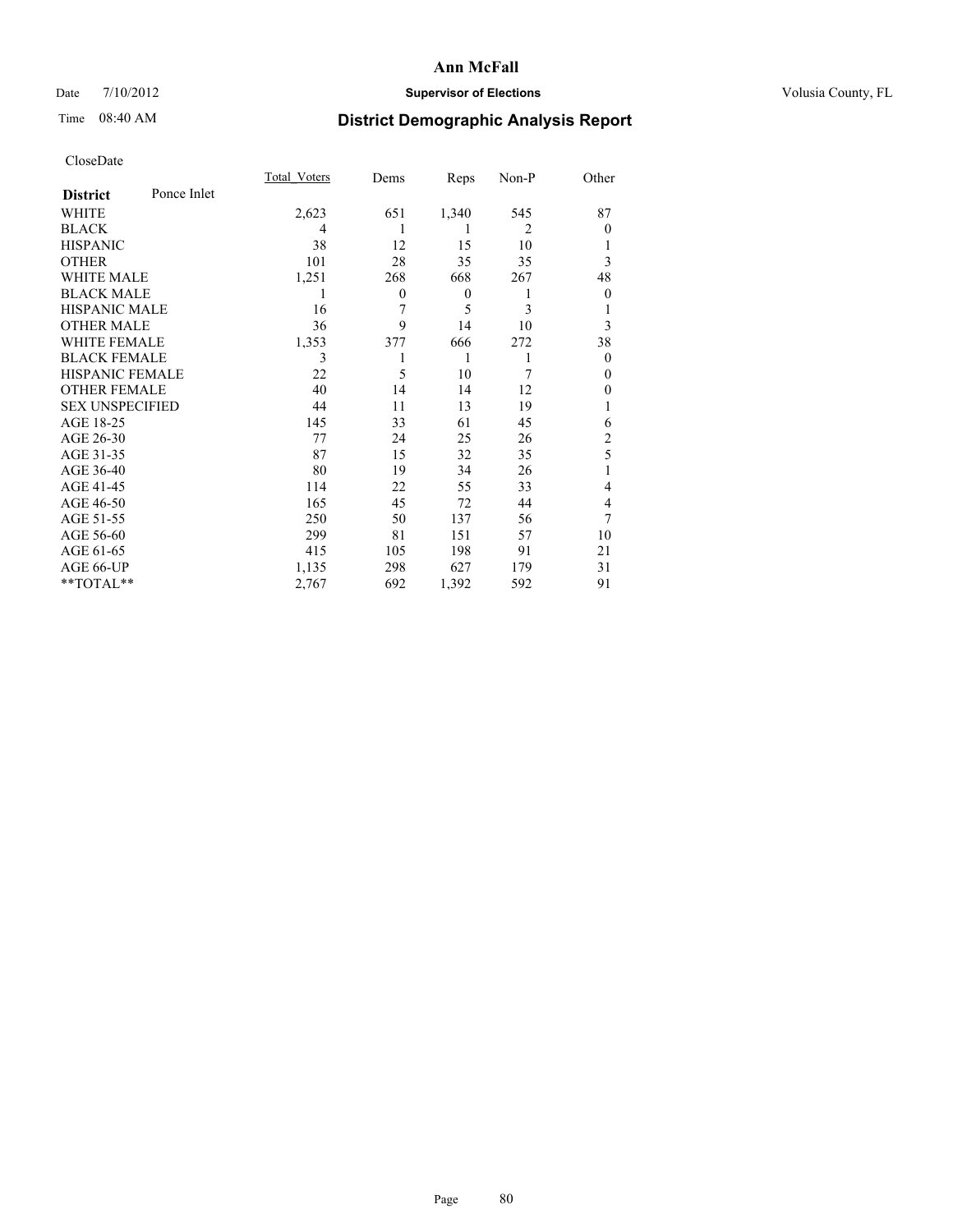### Date  $7/10/2012$  **Supervisor of Elections** Volusia County, FL

# Time 08:40 AM **District Demographic Analysis Report**

|                        | <b>Total Voters</b> | Dems  | Reps  | $Non-P$ | Other          |
|------------------------|---------------------|-------|-------|---------|----------------|
| <b>District</b>        | Port Orange Zone 1  |       |       |         |                |
| WHITE                  | 7,810               | 3,049 | 2,496 | 1,985   | 280            |
| <b>BLACK</b>           | 136                 | 109   | 9     | 14      | 4              |
| <b>HISPANIC</b>        | 205                 | 93    | 37    | 73      | 2              |
| <b>OTHER</b>           | 327                 | 103   | 61    | 153     | 10             |
| WHITE MALE             | 3,507               | 1,197 | 1,215 | 949     | 146            |
| <b>BLACK MALE</b>      | 60                  | 46    | 5     | 8       | 1              |
| <b>HISPANIC MALE</b>   | 85                  | 40    | 15    | 29      | 1              |
| <b>OTHER MALE</b>      | 101                 | 33    | 18    | 48      | $\overline{2}$ |
| <b>WHITE FEMALE</b>    | 4,248               | 1,834 | 1,263 | 1,021   | 130            |
| <b>BLACK FEMALE</b>    | 76                  | 63    | 4     | 6       | 3              |
| <b>HISPANIC FEMALE</b> | 116                 | 53    | 21    | 41      | 1              |
| <b>OTHER FEMALE</b>    | 131                 | 47    | 33    | 45      | 6              |
| <b>SEX UNSPECIFIED</b> | 154                 | 41    | 29    | 78      | 6              |
| AGE 18-25              | 647                 | 218   | 120   | 282     | 27             |
| AGE 26-30              | 547                 | 199   | 120   | 211     | 17             |
| AGE 31-35              | 526                 | 187   | 121   | 198     | 20             |
| AGE 36-40              | 476                 | 162   | 133   | 162     | 19             |
| AGE 41-45              | 532                 | 168   | 166   | 178     | 20             |
| AGE 46-50              | 716                 | 265   | 237   | 193     | 21             |
| AGE 51-55              | 798                 | 323   | 271   | 175     | 29             |
| AGE 56-60              | 825                 | 332   | 282   | 178     | 33             |
| AGE 61-65              | 818                 | 312   | 286   | 191     | 29             |
| AGE 66-UP              | 2,598               | 1,190 | 867   | 460     | 81             |
| **TOTAL**              | 8,483               | 3,356 | 2,603 | 2,228   | 296            |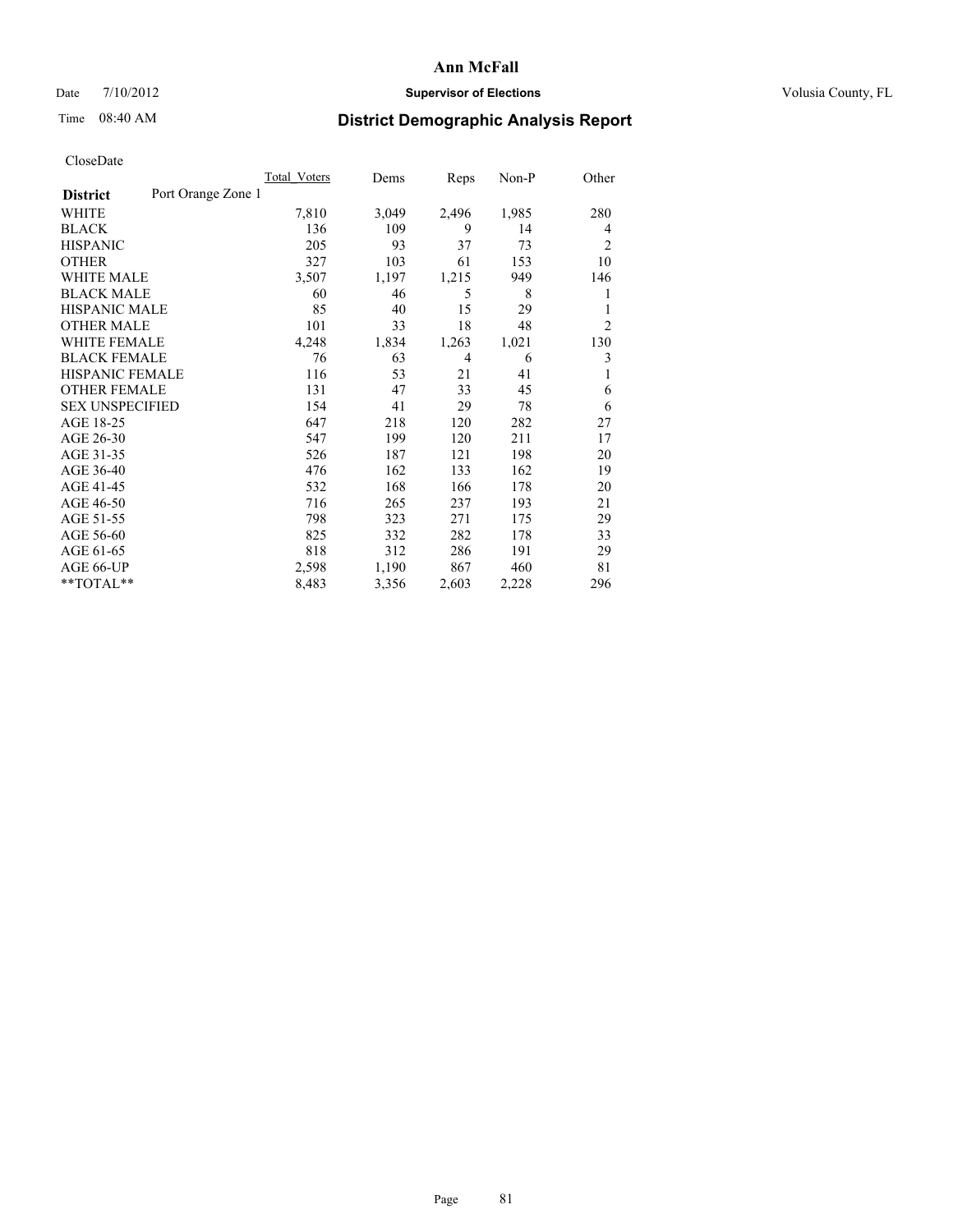### Date  $7/10/2012$  **Supervisor of Elections** Volusia County, FL

## Time 08:40 AM **District Demographic Analysis Report**

|                        |                    | Total Voters | Dems  | Reps  | $Non-P$ | Other          |
|------------------------|--------------------|--------------|-------|-------|---------|----------------|
| <b>District</b>        | Port Orange Zone 2 |              |       |       |         |                |
| WHITE                  |                    | 8,098        | 2,868 | 2,989 | 1,923   | 318            |
| <b>BLACK</b>           |                    | 332          | 259   | 13    | 53      | 7              |
| <b>HISPANIC</b>        |                    | 241          | 107   | 49    | 82      | 3              |
| <b>OTHER</b>           |                    | 424          | 131   | 95    | 189     | 9              |
| WHITE MALE             |                    | 3,663        | 1,140 | 1,414 | 951     | 158            |
| <b>BLACK MALE</b>      |                    | 121          | 90    | 4     | 22      | 5              |
| <b>HISPANIC MALE</b>   |                    | 113          | 50    | 29    | 34      | $\theta$       |
| <b>OTHER MALE</b>      |                    | 160          | 45    | 37    | 74      | $\overline{4}$ |
| WHITE FEMALE           |                    | 4,379        | 1,709 | 1,554 | 961     | 155            |
| <b>BLACK FEMALE</b>    |                    | 209          | 167   | 9     | 31      | 2              |
| <b>HISPANIC FEMALE</b> |                    | 127          | 57    | 20    | 47      | 3              |
| <b>OTHER FEMALE</b>    |                    | 174          | 69    | 38    | 62      | 5              |
| <b>SEX UNSPECIFIED</b> |                    | 149          | 38    | 41    | 65      | 5              |
| AGE 18-25              |                    | 830          | 293   | 232   | 278     | 27             |
| AGE 26-30              |                    | 650          | 196   | 183   | 247     | 24             |
| AGE 31-35              |                    | 569          | 193   | 165   | 187     | 24             |
| AGE 36-40              |                    | 473          | 150   | 164   | 142     | 17             |
| AGE 41-45              |                    | 568          | 182   | 186   | 172     | 28             |
| AGE 46-50              |                    | 668          | 227   | 257   | 159     | 25             |
| AGE 51-55              |                    | 835          | 306   | 303   | 203     | 23             |
| AGE 56-60              |                    | 763          | 307   | 273   | 164     | 19             |
| AGE 61-65              |                    | 907          | 357   | 318   | 203     | 29             |
| AGE 66-UP              |                    | 2,839        | 1,158 | 1,066 | 493     | 122            |
| **TOTAL**              |                    | 9,102        | 3,369 | 3,147 | 2,248   | 338            |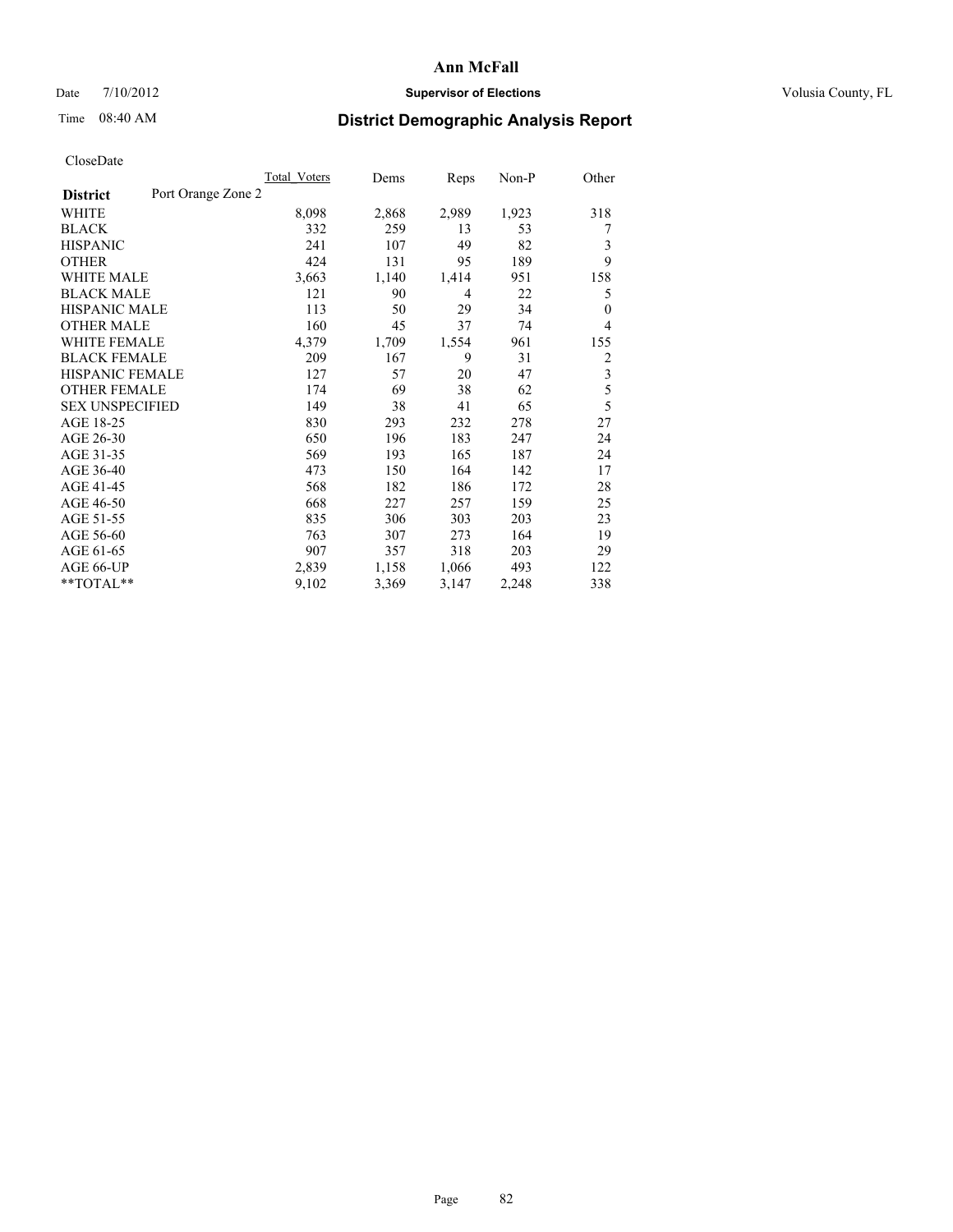### Date  $7/10/2012$  **Supervisor of Elections** Volusia County, FL

## Time 08:40 AM **District Demographic Analysis Report**

|                        |                    | Total Voters | Dems  | Reps  | $Non-P$ | Other |
|------------------------|--------------------|--------------|-------|-------|---------|-------|
| <b>District</b>        | Port Orange Zone 3 |              |       |       |         |       |
| WHITE                  |                    | 8,947        | 2,817 | 3,729 | 2,073   | 328   |
| <b>BLACK</b>           |                    | 246          | 201   | 9     | 29      | 7     |
| <b>HISPANIC</b>        |                    | 218          | 75    | 49    | 85      | 9     |
| <b>OTHER</b>           |                    | 459          | 136   | 124   | 177     | 22    |
| WHITE MALE             |                    | 4,060        | 1,116 | 1,764 | 1,004   | 176   |
| <b>BLACK MALE</b>      |                    | 108          | 87    | 6     | 12      | 3     |
| <b>HISPANIC MALE</b>   |                    | 96           | 31    | 17    | 43      | 5     |
| <b>OTHER MALE</b>      |                    | 163          | 52    | 46    | 53      | 12    |
| <b>WHITE FEMALE</b>    |                    | 4,825        | 1,681 | 1,943 | 1,053   | 148   |
| <b>BLACK FEMALE</b>    |                    | 137          | 113   | 3     | 17      | 4     |
| HISPANIC FEMALE        |                    | 120          | 43    | 31    | 42      | 4     |
| <b>OTHER FEMALE</b>    |                    | 191          | 64    | 48    | 73      | 6     |
| <b>SEX UNSPECIFIED</b> |                    | 170          | 42    | 53    | 67      | 8     |
| AGE 18-25              |                    | 766          | 230   | 244   | 266     | 26    |
| AGE 26-30              |                    | 665          | 206   | 213   | 227     | 19    |
| AGE 31-35              |                    | 551          | 170   | 191   | 165     | 25    |
| AGE 36-40              |                    | 557          | 167   | 218   | 153     | 19    |
| AGE 41-45              |                    | 645          | 201   | 249   | 182     | 13    |
| AGE 46-50              |                    | 796          | 222   | 345   | 206     | 23    |
| AGE 51-55              |                    | 828          | 266   | 359   | 180     | 23    |
| AGE 56-60              |                    | 842          | 323   | 324   | 167     | 28    |
| AGE 61-65              |                    | 943          | 330   | 364   | 204     | 45    |
| AGE 66-UP              |                    | 3,280        | 1,114 | 1,404 | 617     | 145   |
| **TOTAL**              |                    | 9,873        | 3,229 | 3,911 | 2,367   | 366   |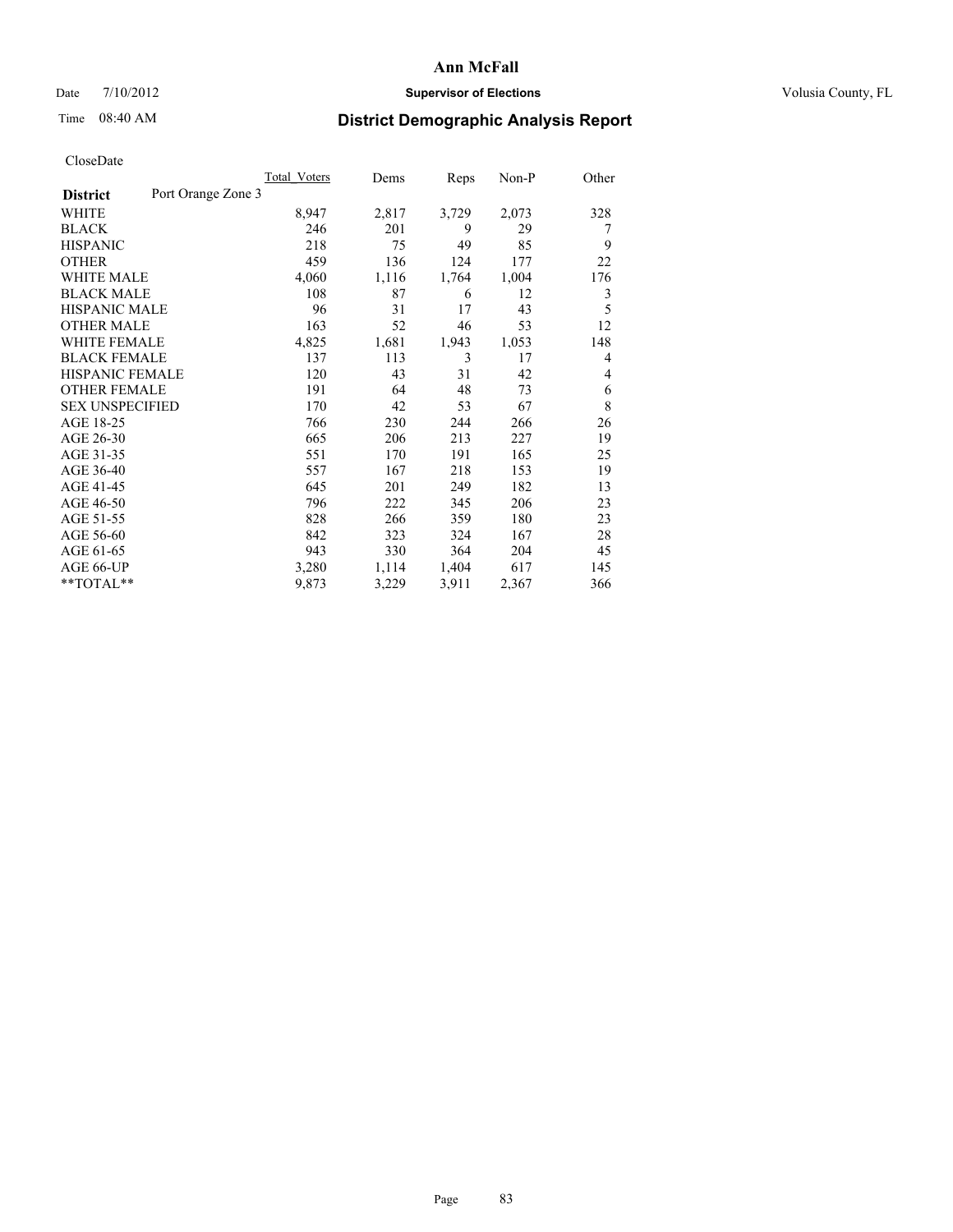### Date  $7/10/2012$  **Supervisor of Elections** Volusia County, FL

# Time 08:40 AM **District Demographic Analysis Report**

|                                       | <b>Total Voters</b> | Dems  | Reps  | Non-P | Other          |
|---------------------------------------|---------------------|-------|-------|-------|----------------|
| Port Orange Zone 4<br><b>District</b> |                     |       |       |       |                |
| WHITE                                 | 9,076               | 2,838 | 3,980 | 1,963 | 295            |
| <b>BLACK</b>                          | 246                 | 186   | 19    | 38    | 3              |
| <b>HISPANIC</b>                       | 228                 | 77    | 68    | 79    | $\overline{4}$ |
| <b>OTHER</b>                          | 485                 | 166   | 108   | 200   | 11             |
| WHITE MALE                            | 4,255               | 1,165 | 1,977 | 954   | 159            |
| <b>BLACK MALE</b>                     | 124                 | 86    | 15    | 21    | 2              |
| <b>HISPANIC MALE</b>                  | 103                 | 31    | 27    | 43    | $\overline{c}$ |
| <b>OTHER MALE</b>                     | 188                 | 69    | 46    | 67    | 6              |
| WHITE FEMALE                          | 4,768               | 1,660 | 1,984 | 991   | 133            |
| <b>BLACK FEMALE</b>                   | 120                 | 99    | 3     | 17    | 1              |
| <b>HISPANIC FEMALE</b>                | 123                 | 46    | 39    | 36    | $\overline{2}$ |
| <b>OTHER FEMALE</b>                   | 195                 | 72    | 46    | 73    | 4              |
| <b>SEX UNSPECIFIED</b>                | 159                 | 39    | 38    | 78    | $\overline{4}$ |
| AGE 18-25                             | 917                 | 272   | 307   | 303   | 35             |
| AGE 26-30                             | 542                 | 182   | 167   | 173   | 20             |
| AGE 31-35                             | 565                 | 163   | 186   | 198   | 18             |
| AGE 36-40                             | 660                 | 196   | 242   | 198   | 24             |
| AGE 41-45                             | 884                 | 243   | 394   | 223   | 24             |
| AGE 46-50                             | 1,019               | 271   | 475   | 241   | 32             |
| AGE 51-55                             | 1,038               | 317   | 507   | 187   | 27             |
| AGE 56-60                             | 1,041               | 377   | 449   | 184   | 31             |
| AGE 61-65                             | 1,078               | 420   | 427   | 189   | 42             |
| AGE 66-UP                             | 2,297               | 827   | 1,023 | 386   | 61             |
| **TOTAL**                             | 10,042              | 3,268 | 4,178 | 2,282 | 314            |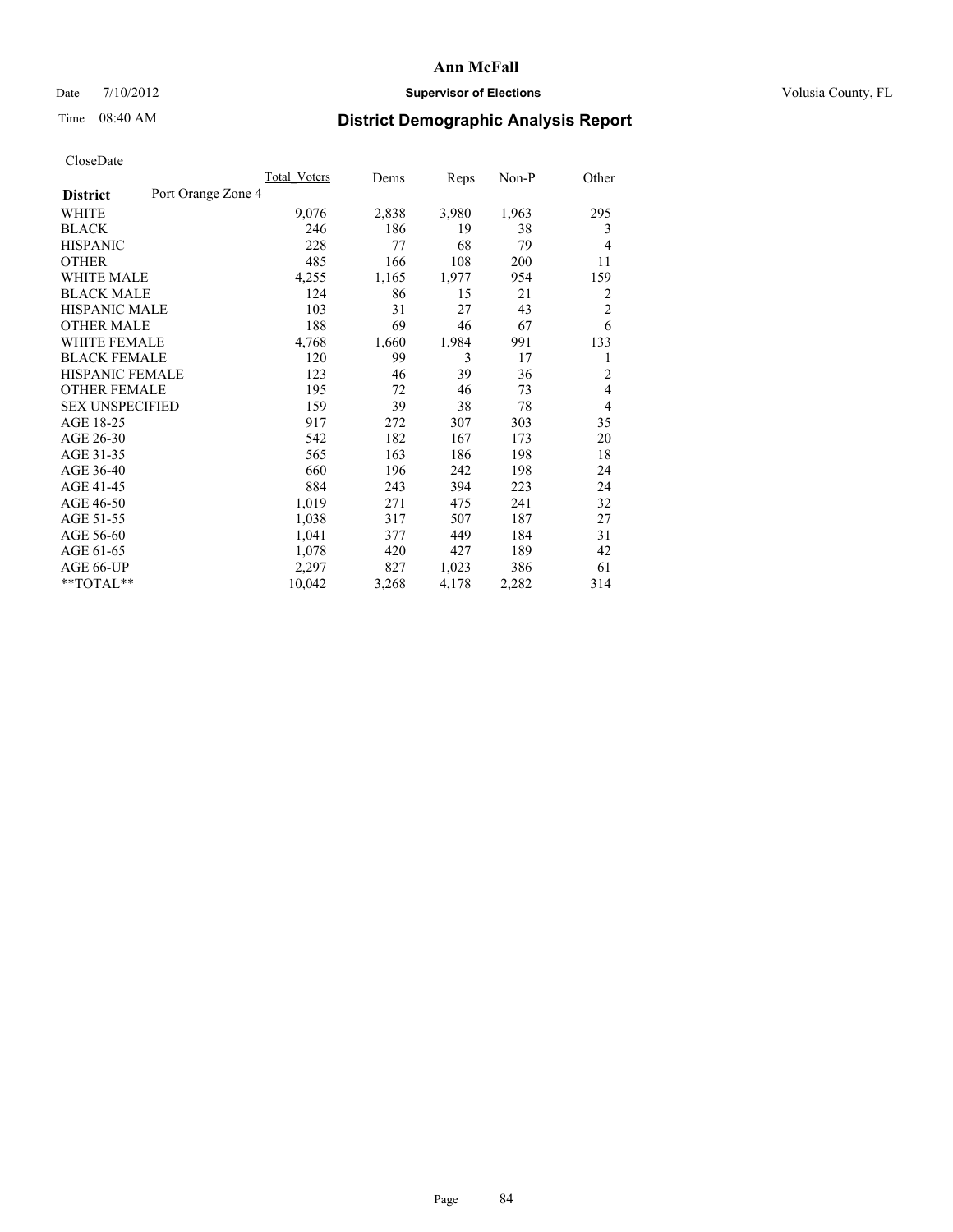### Date  $7/10/2012$  **Supervisor of Elections** Volusia County, FL

# Time 08:40 AM **District Demographic Analysis Report**

|                        |               | <b>Total Voters</b> | Dems  | Reps  | Non-P | Other                   |
|------------------------|---------------|---------------------|-------|-------|-------|-------------------------|
| <b>District</b>        | South Daytona |                     |       |       |       |                         |
| WHITE                  |               | 6,452               | 2,558 | 2,203 | 1,479 | 212                     |
| <b>BLACK</b>           |               | 595                 | 471   | 16    | 100   | 8                       |
| <b>HISPANIC</b>        |               | 173                 | 89    | 28    | 52    | $\overline{4}$          |
| <b>OTHER</b>           |               | 332                 | 129   | 57    | 142   | $\overline{4}$          |
| WHITE MALE             |               | 2,961               | 1,016 | 1,102 | 718   | 125                     |
| <b>BLACK MALE</b>      |               | 219                 | 162   | 6     | 46    | 5                       |
| <b>HISPANIC MALE</b>   |               | 81                  | 37    | 18    | 23    | $\overline{\mathbf{3}}$ |
| <b>OTHER MALE</b>      |               | 94                  | 37    | 21    | 35    | 1                       |
| <b>WHITE FEMALE</b>    |               | 3,456               | 1,521 | 1,091 | 757   | 87                      |
| <b>BLACK FEMALE</b>    |               | 368                 | 303   | 9     | 53    | 3                       |
| <b>HISPANIC FEMALE</b> |               | 90                  | 51    | 10    | 28    | 1                       |
| <b>OTHER FEMALE</b>    |               | 148                 | 67    | 27    | 51    | 3                       |
| <b>SEX UNSPECIFIED</b> |               | 135                 | 53    | 20    | 62    | $\theta$                |
| AGE 18-25              |               | 684                 | 270   | 135   | 262   | 17                      |
| AGE 26-30              |               | 574                 | 225   | 135   | 191   | 23                      |
| AGE 31-35              |               | 445                 | 168   | 93    | 158   | 26                      |
| AGE 36-40              |               | 458                 | 160   | 148   | 135   | 15                      |
| AGE 41-45              |               | 613                 | 258   | 184   | 156   | 15                      |
| AGE 46-50              |               | 721                 | 264   | 253   | 181   | 23                      |
| AGE 51-55              |               | 733                 | 313   | 248   | 150   | 22                      |
| AGE 56-60              |               | 697                 | 330   | 224   | 123   | 20                      |
| AGE 61-65              |               | 737                 | 316   | 244   | 152   | 25                      |
| AGE 66-UP              |               | 1,895               | 946   | 641   | 266   | 42                      |
| **TOTAL**              |               | 7,557               | 3,250 | 2,305 | 1,774 | 228                     |